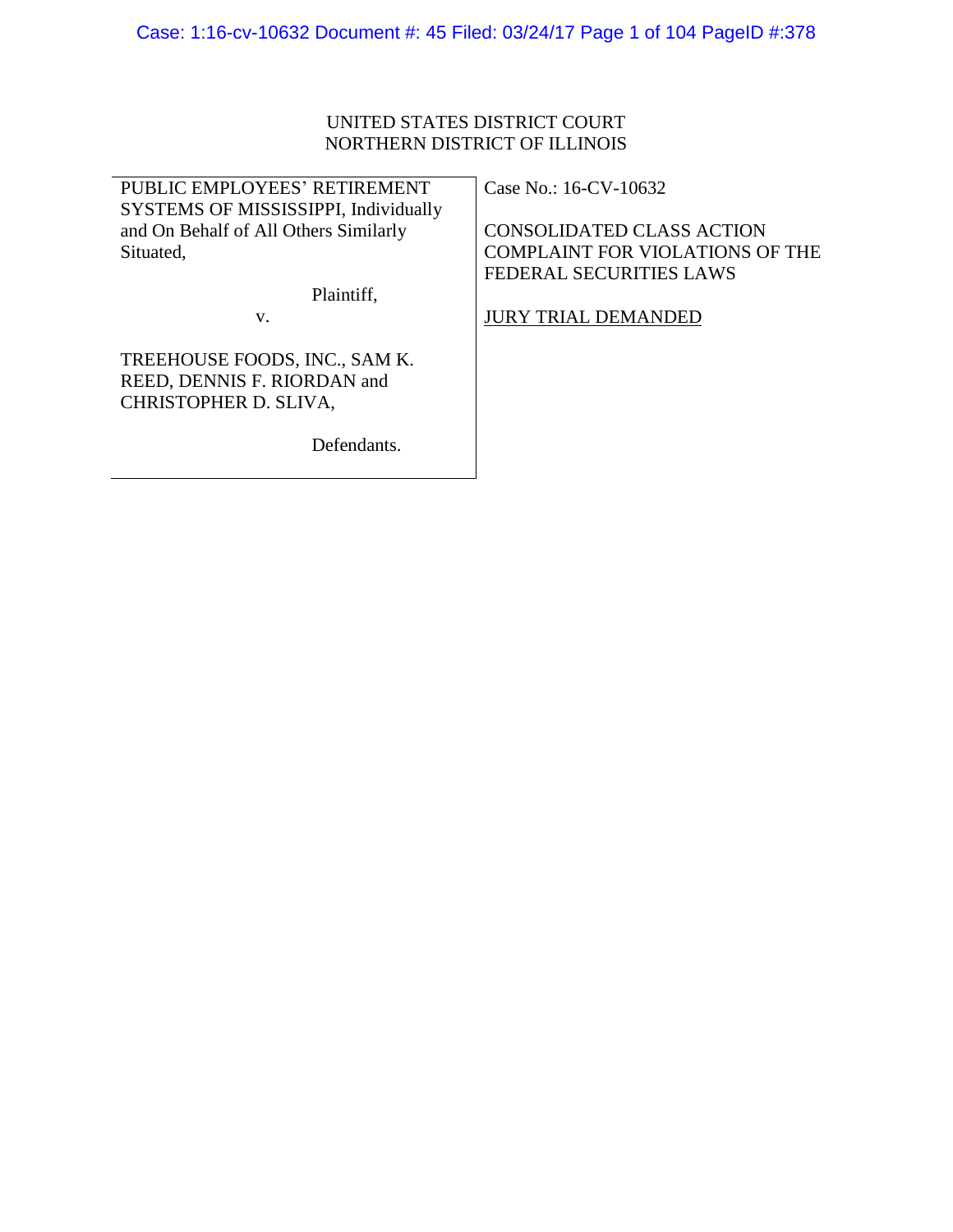# **TABLE OF CONTENTS**

| A.              |    |                                                                      |  |
|-----------------|----|----------------------------------------------------------------------|--|
| <b>B.</b>       |    |                                                                      |  |
| $\mathcal{C}$ . |    | TreeHouse Failed to Properly Integrate Flagstone and Upgrade Its ERP |  |
| D.              |    |                                                                      |  |
|                 |    | DEFENDANTS MISLEAD THE PUBLIC DURING THE CLASS PERIOD  32            |  |
| A.              |    |                                                                      |  |
| <b>B.</b>       |    | February 1, 2016, Press Release Announces Completion of the Private  |  |
| $\mathcal{C}$ . |    |                                                                      |  |
|                 | 1. | The February 11, 2016, Fourth Quarter and Full Year 2015 Press       |  |
|                 | 2. |                                                                      |  |
|                 | 3. |                                                                      |  |
| D.              |    |                                                                      |  |
|                 | 1. |                                                                      |  |
|                 | 2. |                                                                      |  |
|                 | 3. |                                                                      |  |
| E.              |    |                                                                      |  |
| F.              |    |                                                                      |  |
| G.              |    |                                                                      |  |
|                 | 1. |                                                                      |  |
|                 | 2. |                                                                      |  |
|                 | 3. |                                                                      |  |
| H.              |    | The September 7, 2016, Barclay's Global Consumer Staples Investors   |  |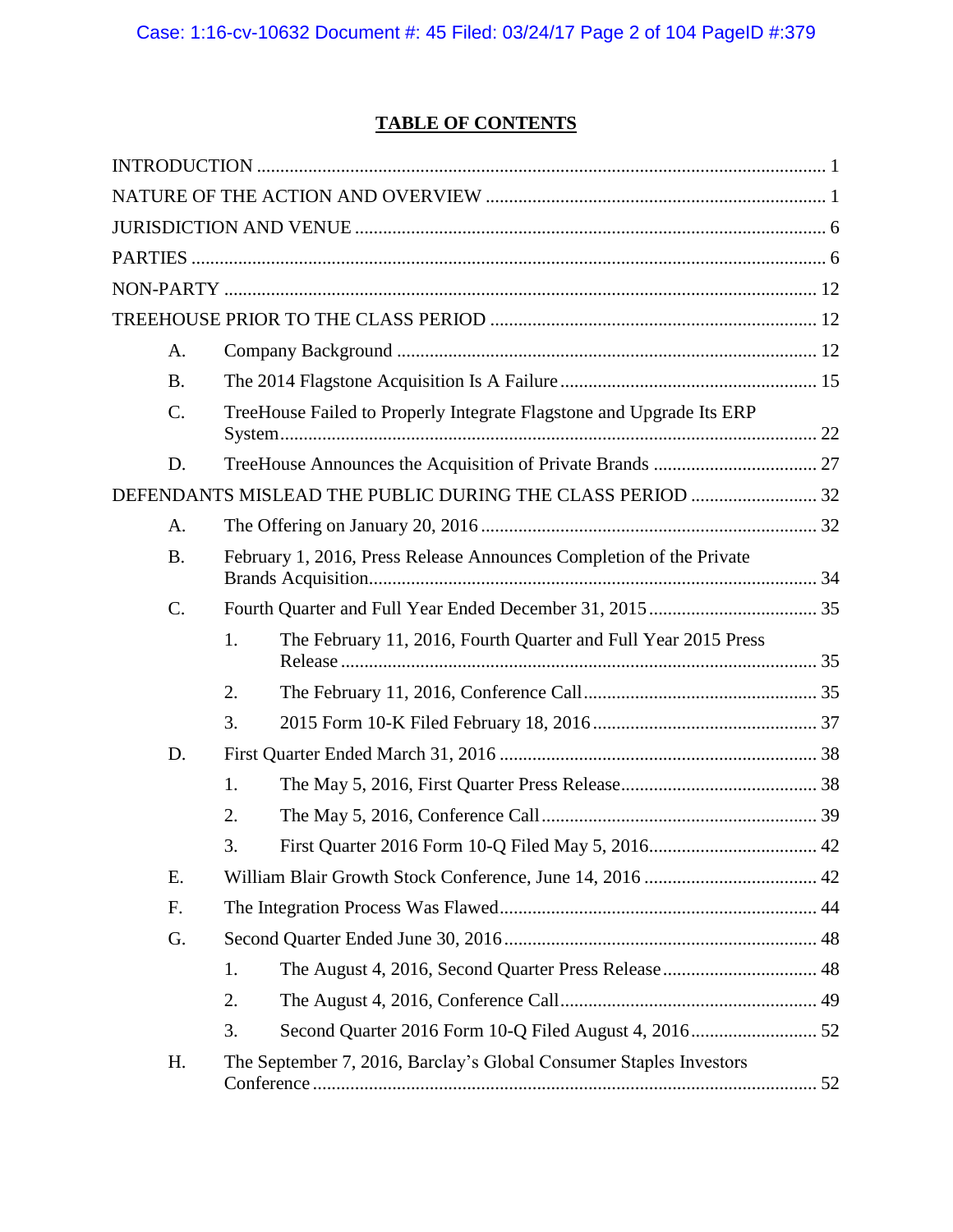# Case: 1:16-cv-10632 Document #: 45 Filed: 03/24/17 Page 3 of 104 PageID #:380

| $\mathsf{A}$ . | TreeHouse Reveals That the Private Brands Sales Staff Was Ill-Prepared to                                                |  |
|----------------|--------------------------------------------------------------------------------------------------------------------------|--|
| <b>B.</b>      | TreeHouse Takes a \$333.4 Million Write-Down of Flagstone Goodwill  68                                                   |  |
|                | DEFENDANTS' PUBLIC STATEMENTS WERE STATEMENTS OF EXISTING<br>FACTS THAT WERE MATERIALLY FALSE AND MISLEADING AT THE TIME |  |
| A.             | Defendants Misrepresented and Failed to Disclose Material Facts                                                          |  |
| <b>B.</b>      | Defendants Misrepresented and Failed to Disclose The Problems At Private                                                 |  |
|                |                                                                                                                          |  |
|                |                                                                                                                          |  |
|                | APPLICABILITY OF PRESUMPTION OF RELIANCE (FRAUD-ON-THE-MARKET                                                            |  |
|                |                                                                                                                          |  |
|                |                                                                                                                          |  |
|                |                                                                                                                          |  |
|                |                                                                                                                          |  |
|                |                                                                                                                          |  |
|                |                                                                                                                          |  |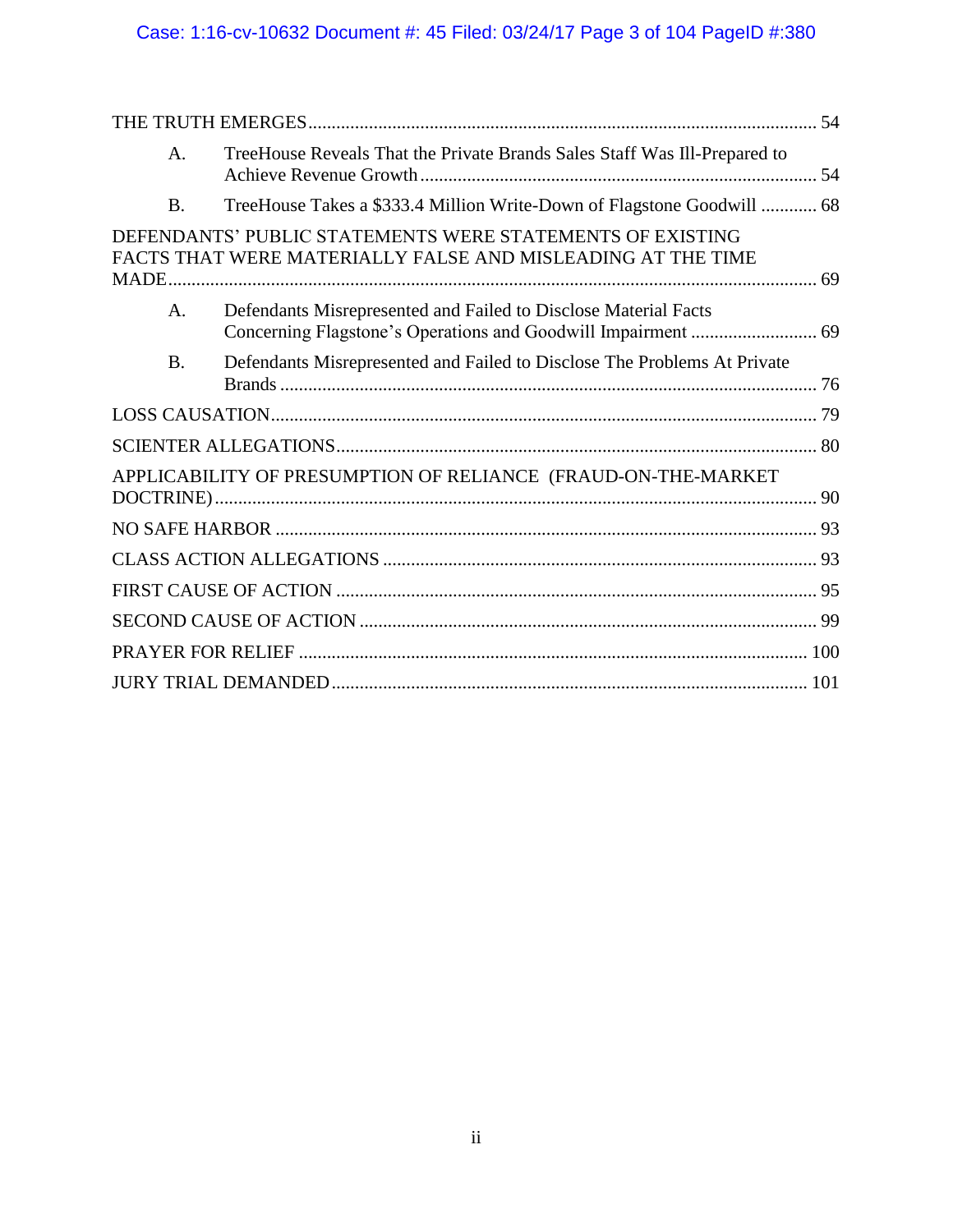## **INTRODUCTION**

<span id="page-3-0"></span>The Public Employees' Retirement System of Mississippi ("MSPERS" or "Lead Plaintiff"), the Court-appointed Lead Plaintiff, by and through its counsel, alleges the following upon information and belief, except as to those allegations concerning MSPERS, which are alleged upon direct knowledge. MSPERS's information and belief is based upon, among other things, its counsel's investigation, which includes without limitation: (a) analyses of regulatory filings made by TreeHouse Foods, Inc. ("TreeHouse" or the "Company"), with the United States Securities and Exchange Commission ("SEC"); (b) analyses of press releases and investor presentations and conference calls issued or disseminated by TreeHouse; (c) analyses of news stories, internet postings and other publicly available information concerning TreeHouse; (d) consultations with experts on accounting; (e) interviews of former TreeHouse employees; (f) consultations with experts on the private label food business; and (g) interviews of TreeHouse competitors and customers. Lead Plaintiff believes that substantial evidentiary support will exist for the allegations set forth herein after a reasonable opportunity for discovery.

## **NATURE OF THE ACTION AND OVERVIEW**

<span id="page-3-1"></span>1. This is a securities fraud class action on behalf of all persons and entities who purchased TreeHouse common stock between January 20, 2016, and November 2, 2016, inclusive (the "Class Period"), seeking to pursue remedies under §§ 10(b) and 20(a) of the Securities Exchange Act of 1934 (the "Exchange Act") and Rule 10b-5 promulgated thereunder by the SEC against TreeHouse and certain of its current and/or former executives. The "Individual Defendants" are Sam K. Reed (TreeHouse's Chairman and Chief Executive Officer), Dennis F. Riordan (TreeHouse's former Chief Financial Officer and current President), and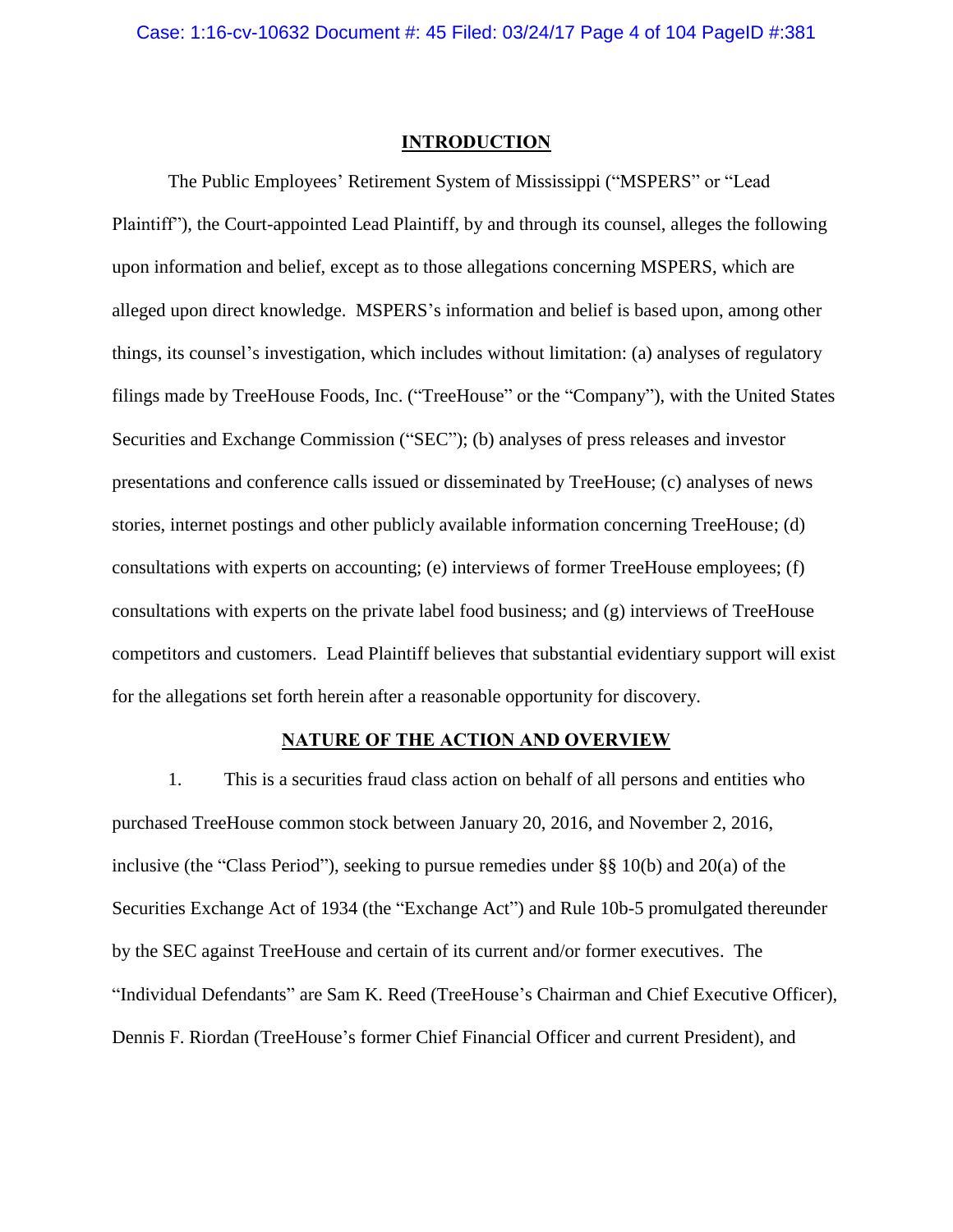#### Case: 1:16-cv-10632 Document #: 45 Filed: 03/24/17 Page 5 of 104 PageID #:382

Christopher L. Sliva (TreeHouse's former President) (the Individual Defendants and the Company are referred to collectively as "Defendants").

2. TreeHouse manufactures private label or "store brand" food products for grocery stores, warehouse chains, and other retailers, and also assists its customers in designing new products to develop their own brands. Since its founding in 2005, TreeHouse has expanded aggressively across a wide range of products, and now has a market capitalization exceeding \$4 billion. Its wide range of products include pickles; non-dairy creamers; Mexican sauces, salad dressings, and other sauces; hot cereals; boxed dinners; aseptically packaged soups and broths; single-serve beverages (such as coffee cups for Keurig coffee brewers); and snack nuts, trail mixes, dried fruit, and other snacks. Its largest customer is Walmart Stores, Inc.

3. TreeHouse has grown through a steady stream of acquisitions, purchasing twelve companies since 2006, which have resulted in a tenfold increase in revenues. As defendant Reed told investors on November 2, 2015, "Since our founding ten years ago, our strategy has been to drive shareholder value by consolidating supply of private label brands." Throughout the acquisitions, Defendants cultivated, through its public statements, a reputation that the Company's executives could smoothly integrate these new purchases into the broader organization without significant problems.

4. In July 2014, seeing a need to increase the size of their acquisitions to maintain growth levels the market had come to expect, TreeHouse purchased Flagstone Foods ("Flagstone"), a competitor that sold snack nuts, trail mixes, dried fruit, and other healthy snacks, for approximately \$854 million. At the time, this was, by far, TreeHouse's largest acquisition.

5. The Flagstone acquisition and integration was troubled from its inception. TreeHouse was unable to optimize its operations of Flagstone for a number of reasons, including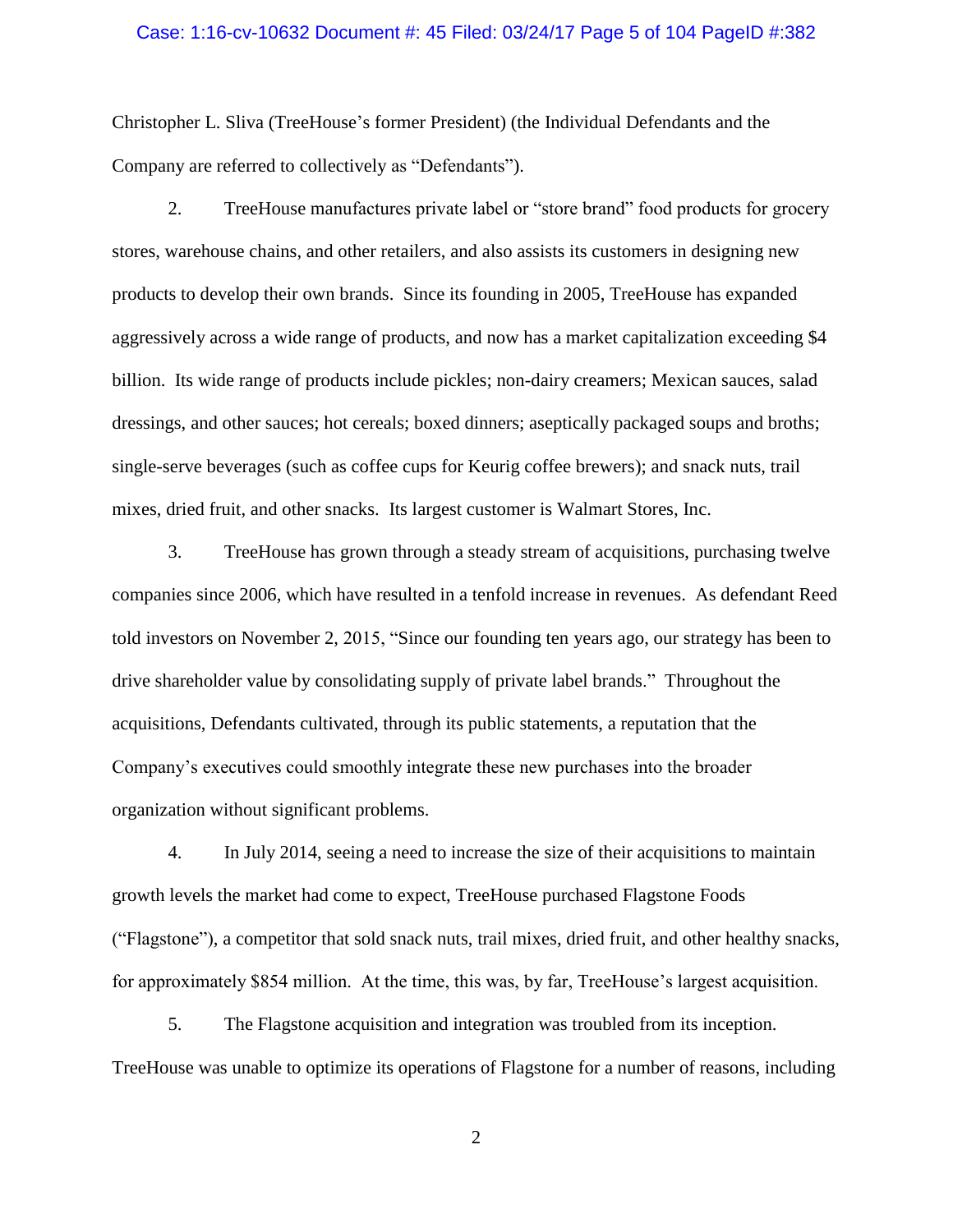#### Case: 1:16-cv-10632 Document #: 45 Filed: 03/24/17 Page 6 of 104 PageID #:383

that TreeHouse was unable or unwilling to convert Flagstone to the same enterprise resource planning software TreeHouse was using. Although Defendants consistently represented prior to, and during, the Class Period that TreeHouse was taking "great steps toward the integration" of Flagstone into TreeHouse (¶ [55;](#page-18-0) February 12, 2015, press release), in fact, nothing could be further from the truth. Indeed, Flagstone was operating without achieving the synergies represented by Defendants to exist.

6. The failures with Flagstone eventually led TreeHouse to write down the value of Flagstone's goodwill by \$333.4 million (equivalent to 65.2% of Flagstone's stated \$511.3 million goodwill and 39.1% of the \$854.2 million purchase price).

7. Notwithstanding its difficulties in operating and integrating Flagstone, TreeHouse determined in late 2015 to "triple down" its bet on its acquisition strategy and acquire the "Private Brands" business from ConAgra Foods, Inc. for more than \$2.7 billion in cash—a far larger acquisition than even Flagstone. TreeHouse had been unable since inception to generate significant organic growth. Rather, based on defendants' public statements, investors had come to expect growth through successively larger acquisitions. Prior to the Private Brands acquisition, TreeHouse's acquisitions cost approximately \$2.6 billion. *See, e.g.*, ¶ [43.](#page-15-0) With the purchases of Flagstone and Private Brands, TreeHouse would ostensibly expand its revenues by \$3.9 billion (or 2.7 times) from 2013 (\$2.3 billion in revenue) to 2016 (\$6.2 billion in revenue).

8. However, leading up to the Private Brands acquisition, Defendants determined that TreeHouse could not let the market know about the problems it was facing integrating Flagstone or else investors and lenders would lose faith in the Company, preventing TreeHouse from issuing the substantial debt and additional stock necessary to purchase Private Brands. TreeHouse needed to be perceived by the market as a company that was successful at its core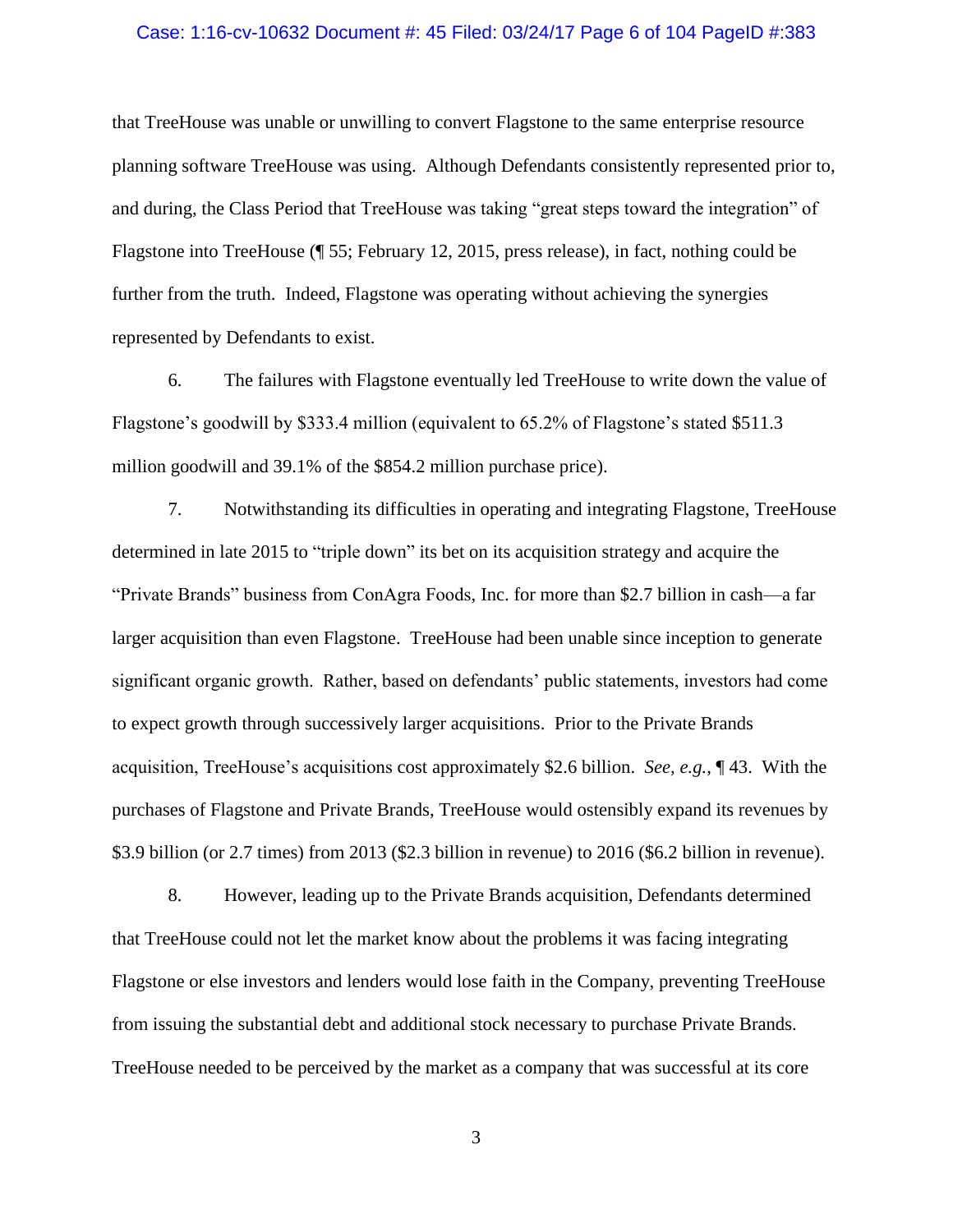#### Case: 1:16-cv-10632 Document #: 45 Filed: 03/24/17 Page 7 of 104 PageID #:384

operating and growth strategy—the successful acquisition, integration and operation of accretive target companies. Defendant Riordan was motivated, in particular, because he was planning to retire, and the perceived success of the Flagstone and Private Brands transactions would affect his legacy and his substantial equity holdings in TreeHouse.

9. In the wake of the Private Brands acquisition, TreeHouse continued to reassure the market, as before, that the integration of both Flagstone and Private Brands would be, and was, a success, just like (purportedly) all of its prior acquisitions had been. For instance, Defendants repeatedly assured the market that they were "well on our way towards the successful integration of Private Brands" (¶ [218;](#page-53-0) August 4, 2016, conference call) and made other misrepresentations about the integration process.

10. As set forth below, however, contrary to Defendants' false and misleading statements and assurances, the Private Brands business experienced the same integration, growth, and profitability problems that plagued Flagstone. When the truth could no longer be contained, TreeHouse and defendants Reed and Riordan ultimately disclosed on November 3, 2016, that the Company's third quarter operating results would be substantially below analysts' expectations, due primarily (according to Defendants) to known (but undisclosed) deficiencies in the Private Brands sales staff. TreeHouse disclosed that third quarter GAAP earnings were \$0.65 per share,<sup>1</sup> a full \$0.13 below analysts' estimates and \$0.10 below the bottom range of TreeHouse's third quarter estimates of \$0.75-\$0.80 per share. TreeHouse also lowered its full year adjusted earnings per share forecast to \$2.80 to \$2.85 per share from \$3.00 to \$3.10 per share due to underperformance of the Private Brands acquisition. On that very day, the Company also

 $\overline{a}$ 

<sup>&</sup>lt;sup>1</sup> Unless otherwise noted, (i) all references to earnings per share are to earnings per fully diluted share (as reported by TreeHouse), and (ii) all emphasis is added.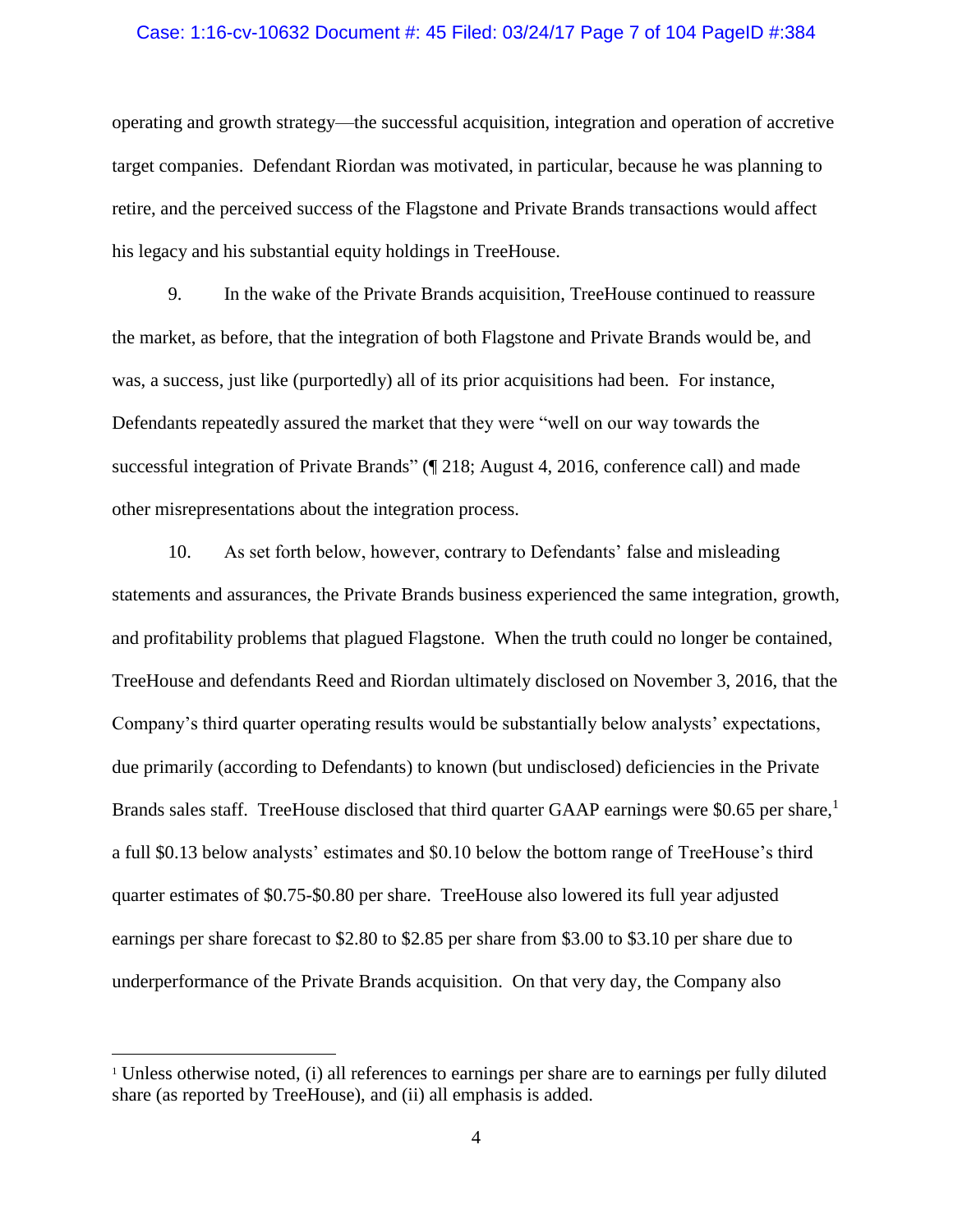#### Case: 1:16-cv-10632 Document #: 45 Filed: 03/24/17 Page 8 of 104 PageID #:385

surprised investors by announcing the resignation of defendant Sliva, who joined TreeHouse in 2012 but had been President of the Company for only three months.

11. Defendants blamed the botched integration of Private Brands into TreeHouse for the earnings decline. For example, the Company reported that the Private Brands sales staff was "overloaded . . . with an administrative workload that interfered with their day jobs." Defendants also later acknowledged that "*[w]e knew* our very quick growth had made it just too difficult for our customer-oriented teams to fully understand the 32 product categories we sell." Among the factors noted by analysts for the poor operating results was the lack of integration between Flagstone and the comparable Private Brands business. *See, e.g.*, ¶¶ [259](#page-66-0)[-260](#page-66-1) (Wells Fargo November 4, 2016, research report).

12. After revealing the bad news on November 3, 2016, the Company's shares fell \$16.87 per share, or nearly 20%, to close at \$69.72 per share on that day. Reported trading volume on November 3, 2016 was 7.2 million shares, more than ten-times the average daily trading volume of TreeHouse shares during the Class Period.

13. Many of the analysts who covered TreeHouse expressed shock at Defendants' admissions. For example, an analyst at Citi wrote, "At a recent conference, management suggested things were ok on [Private Brands], but now it looks like the situation is quite a bit worse."  $\parallel$  [248.](#page-63-0) Likewise, analysts at SunTrust were "disturbed by the departure of Chris Sliva" in the merger integration fall-out as he "quickly moved up through the ranks since he joined the company six years ago and was basically the #2 person at the company." ¶ [253.](#page-64-0)

14. As a result of Defendants' wrongful acts and omissions, and the precipitous decline in the market value of the Company's common stock, caused thereby, Lead Plaintiff and other Class members have suffered significant losses and damages.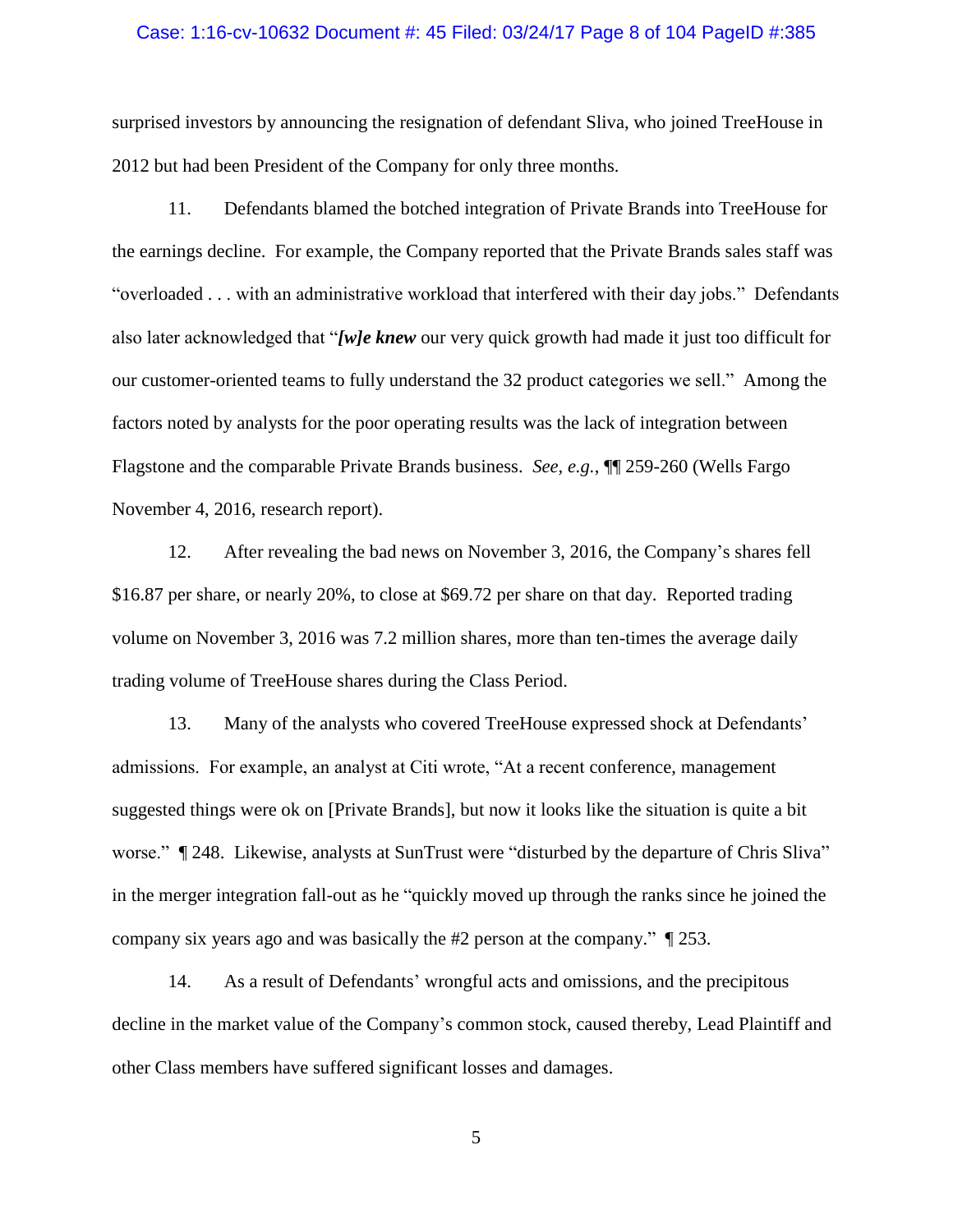## **JURISDICTION AND VENUE**

<span id="page-8-0"></span>15. The claims asserted herein arise under Sections 10(b) and 20(a) of the Exchange Act (15 U.S.C. §§ 78j(b) and 78t(a)) and Rule 10b-5 promulgated thereunder by the SEC (17 C.F.R. § 240.10b-5).

16. This Court has jurisdiction over the subject matter of this action pursuant to 28 U.S.C. § 1331 and Section 27 of the Exchange Act (15 U.S.C. § 78aa).

17. Venue is proper in this Judicial District pursuant to 28 U.S.C. § 1391(b) and Section 27 of the Exchange Act (15 U.S.C. § 78aa(c)). Substantial acts in furtherance of the alleged fraud or the effects of the fraud have occurred in this Judicial District. Many of the acts charged herein, including the dissemination of materially false and/or misleading information, occurred in substantial part in this Judicial District, as TreeHouse is based in this District.

18. In connection with the acts, conduct and other wrongs alleged in this Complaint, Defendants directly or indirectly, used the means and instrumentalities of interstate commerce, including but not limited to, the United States mail, interstate telephone communications and the facilities of a national securities exchange.

## **PARTIES**

<span id="page-8-1"></span>19. MSPERS serves the state of Mississippi by providing retirement benefits for individuals working in state government, public schools, universities, community colleges, municipalities, counties, the state's Legislature, highway patrol, and other such public entities. As of June 30, 2016, MSPERS had approximately \$28.8 billion in assets and served a total of 399,757 members and 102,212 retirees and beneficiaries. As set forth in its certification previously filed with the Court (Dkt No. 35-2), MSPERS purchased TreeHouse common stock on the NYSE during the Class Period, and suffered losses of approximately \$5.4 million as a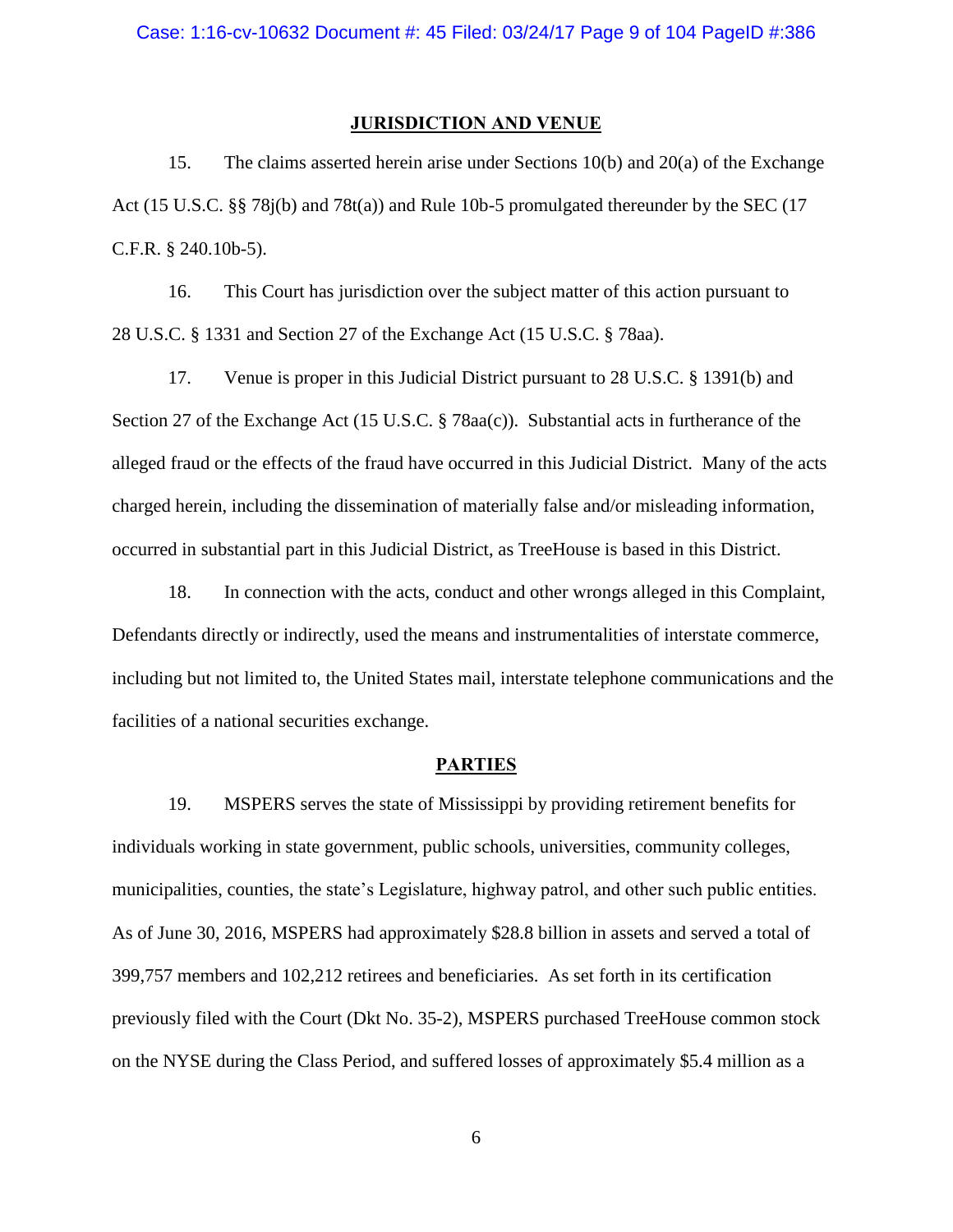## Case: 1:16-cv-10632 Document #: 45 Filed: 03/24/17 Page 10 of 104 PageID #:387

result of the federal securities law violations and false and misleading statements and material omissions alleged herein.<sup>2</sup>

20. Defendant TreeHouse is incorporated in Delaware and the Company's principal executive offices are located in Oak Brook, Illinois. TreeHouse's common stock trades on the NYSE under the symbol "THS."

21. Defendant Sam K. Reed ("Reed") has served at all relevant times as the

Company's Chief Executive Officer and Chairman of TreeHouse's Board of Directors. As stated

in TreeHouse's 2016 Proxy Statement dated March 2, 2016, Form DEF 14A ("2016 Proxy"),

Reed purported to have extensive experience in the food service industry and represented that he

was uniquely qualified to plan and execute on TreeHouse's business operations, and its

acquisition strategy:

 $\overline{a}$ 

Mr. Reed has served as our Chairman and Chief Executive Officer since January 27, 2005 and as President since July 1, 2011. Prior to joining us, Mr. Reed was a principal in TreeHouse LLC, an entity unrelated to the Company that was formed to pursue investment opportunities in consumer packaged goods businesses. From March 2001 to April 2002, Mr. Reed served as Vice Chairman of Kellogg Company. From January 1996 to March 2001, Mr. Reed served as the President and Chief Executive Officer, and as a director of Keebler Foods Company. Prior to joining Keebler, Mr. Reed served as Chief Executive Officer of Specialty Foods Corporation's (unrelated to Dean Foods, as defined below) Western Bakery Group division from 1994 to 1995. Mr. Reed has also served as President and Chief Executive Officer of Mother's Cake and Cookie Co. and has held Executive Vice President positions at Wyndham Bakery Products and Murray Bakery Products. In addition to our Board, Mr. Reed has previously served on the boards of directors of Weight Watchers International, Inc. and Tractor Supply Company. Mr. Reed holds a B.A. from Rice University and an M.B.A. from Stanford University.

We believe that as our Chairman and Chief Executive Officer, Mr. Reed has led a transformation of the Company focused on increasing value for customers and stockholders. With Mr. Reed's broad experience and deep understanding of the

<sup>&</sup>lt;sup>2</sup> MSPERS had no trading in TreeHouse common stock during the portion of the Class Period not covered by its certification (January 20 through January 31, 2016).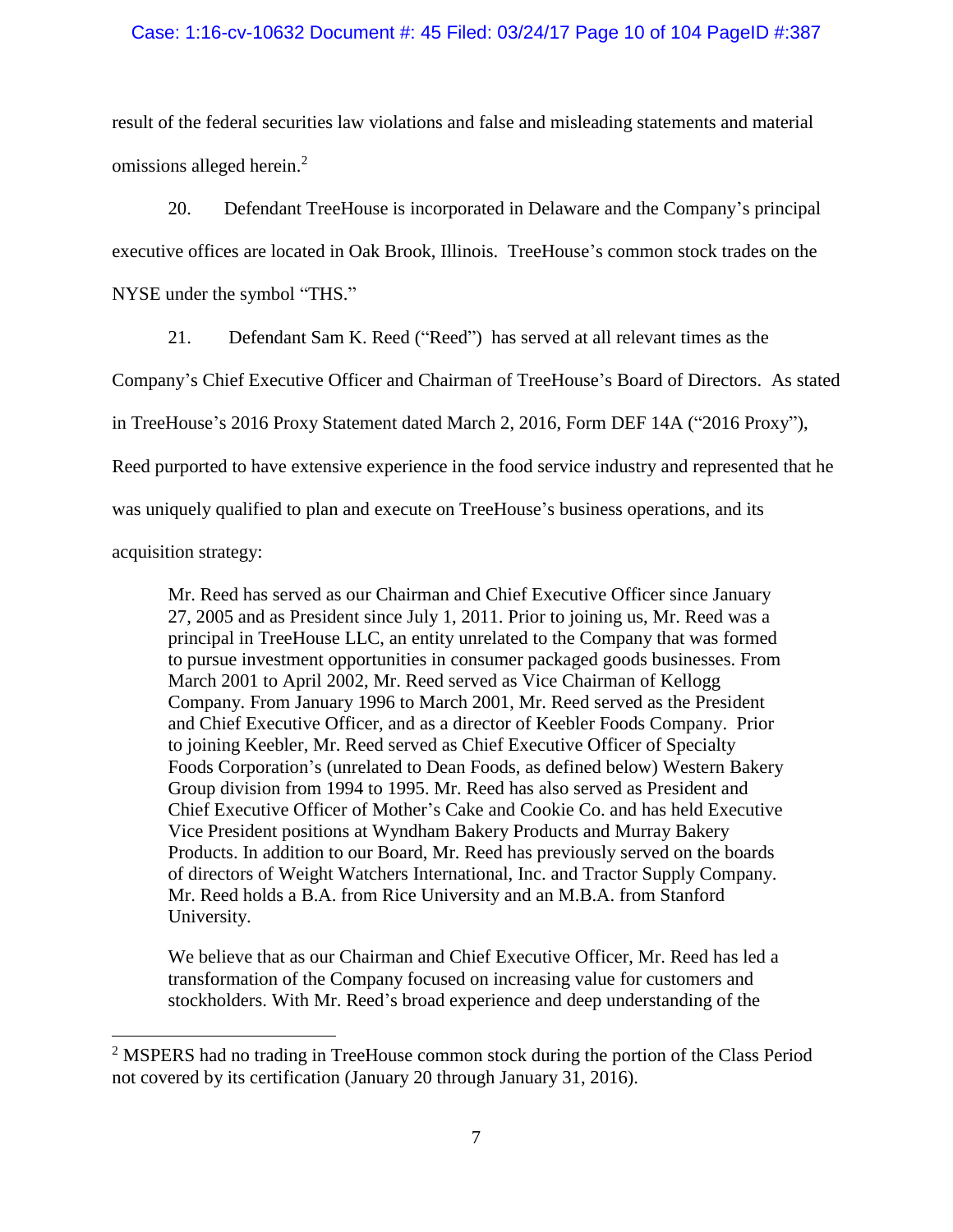Company and the food industry, and as Chief Executive Officer, he provides leadership and industry experience to the Board and to the Company.

22. TreeHouse's 2016 Proxy similarly lauded Mr. Reed's strategic vision as being

right for the Company at this time, emphasizing that having him in his role as TreeHouse's CEO

and Chairman "ensures clear accountability":

The Board has determined that the appropriate leadership structure for the Board at this time is for Mr. Reed, our Chief Executive Officer and President, to serve as Chairman of the Board. . . . Mr. Reed possesses detailed and in-depth knowledge of the issues, opportunities, and challenges facing the Company and its businesses and is thus best positioned to develop agendas that ensure that the Board's time and attention are focused on the most critical matters. His combined role enables decisive leadership, *ensures clear accountability*, and enhances the Company's ability to communicate its message and strategy clearly and consistently to the Company's stockholders, employees, customers, and suppliers, particularly during times of turbulent economic and industry conditions.

23. According to the Company's 2017 Proxy Statement dated March 2, 2017 ("2017

Proxy"), Reed was paid total compensation of \$8,503,399, \$6,478,982, and \$6,402,602, for 2016, 2015, and 2014, respectively (substantial parts of which were in stock and stock option awards).

24. In addition to his high seven-figure annual cash compensation, according to TreeHouse's 2016 Proxy, as of February 26, 2016, defendant Reed beneficially owned 948,414 shares of TreeHouse common stock, consisting of 17,433 shares of TreeHouse common stock directly held, 599,217 shares jointly held in family trusts, and 331,764 shares of common stock issued under options currently exercisable within 60 days of February 26, 2016 (excluding other stock option grants and restricted, unvested stock). Based on TreeHouse's closing price of \$85.50 per share on February 26, 2016, and his ownership of 616,650 shares of TreeHouse common stock, defendant Reed's equity interest in TreeHouse was more than \$50 million.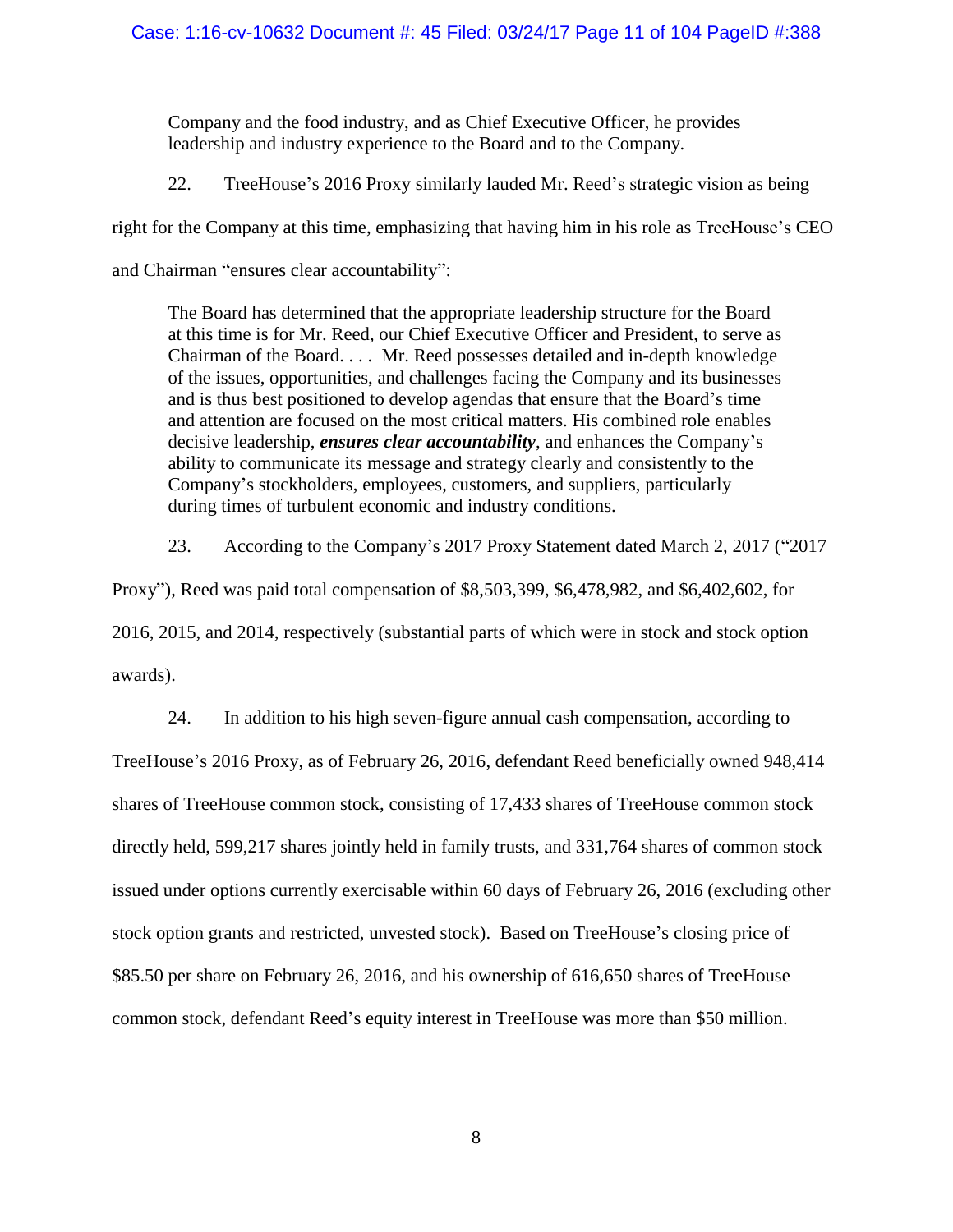## Case: 1:16-cv-10632 Document #: 45 Filed: 03/24/17 Page 12 of 104 PageID #:389

25. Research indicates that defendant Reed only bought 20,000 shares of TreeHouse

stock at market prices, and last purchased shares at market prices in 2007. Almost his entire

equity interest is the result of grants from TreeHouse.

26. Defendant Riordan has served at all relevant times as the Company's Chief

Financial Officer ("CFO"). He currently serves as the Company's President effective November

3, 2016, and previously served from July 1, 2011 until November 3, 2016 as TreeHouse's

Executive Vice President and CFO. Defendant Riordan led the integration efforts at Flagstone

on its acquisition by TreeHouse.

27. As stated in the 2016 Proxy, Riordan has extensive experience in corporate

finance:

From January 3, 2006 to July 1, 2011 Mr. Riordan was Senior Vice President and Chief Financial Officer of the Company. Prior to joining us, Mr. Riordan was Senior Vice President and Chief Financial Officer of Océ-USA Holding, Inc., a manufacturer of printers and printing supplies and services, where he was responsible for the company's financial activities in North America. Mr. Riordan joined Océ-USA, Inc. in 1997 as Vice President and Chief Financial Officer and was elevated to Chief Financial Officer of Océ-USA Holding, Inc. in 1999. In 2004, Mr. Riordan was named Senior Vice President and Chief Financial Officer and assumed the chairmanship of the company's wholly owned subsidiaries Arkwright, Inc. and Océ Mexico de S.A. Prior to his employment with Océ-USA, Mr. Riordan held positions with Sunbeam Corporation, Wilson Sporting Goods and Coopers & Lybrand. Mr. Riordan has also served on the boards of directors of Océ-USA Holdings, Océ North America, Océ Business Services, Inc. and Arkwright, Inc., all of which are wholly owned subsidiaries of Océ NV. Mr. Riordan is a Certified Public Accountant and holds a B.A. from Cleveland State University.

28. According to TreeHouse's 2017 Proxy, defendant Riordan was paid total

compensation of \$2,533,318, \$1,980,330, and \$2,033,728, for 2016, 2015, and 2014,

respectively (substantial parts of which were in stock and stock option awards).

29. In addition to his substantial annual cash compensation, according to TreeHouse's

2016 Proxy, as of February 26, 2016, defendant Riordan beneficially owned 182,259 shares of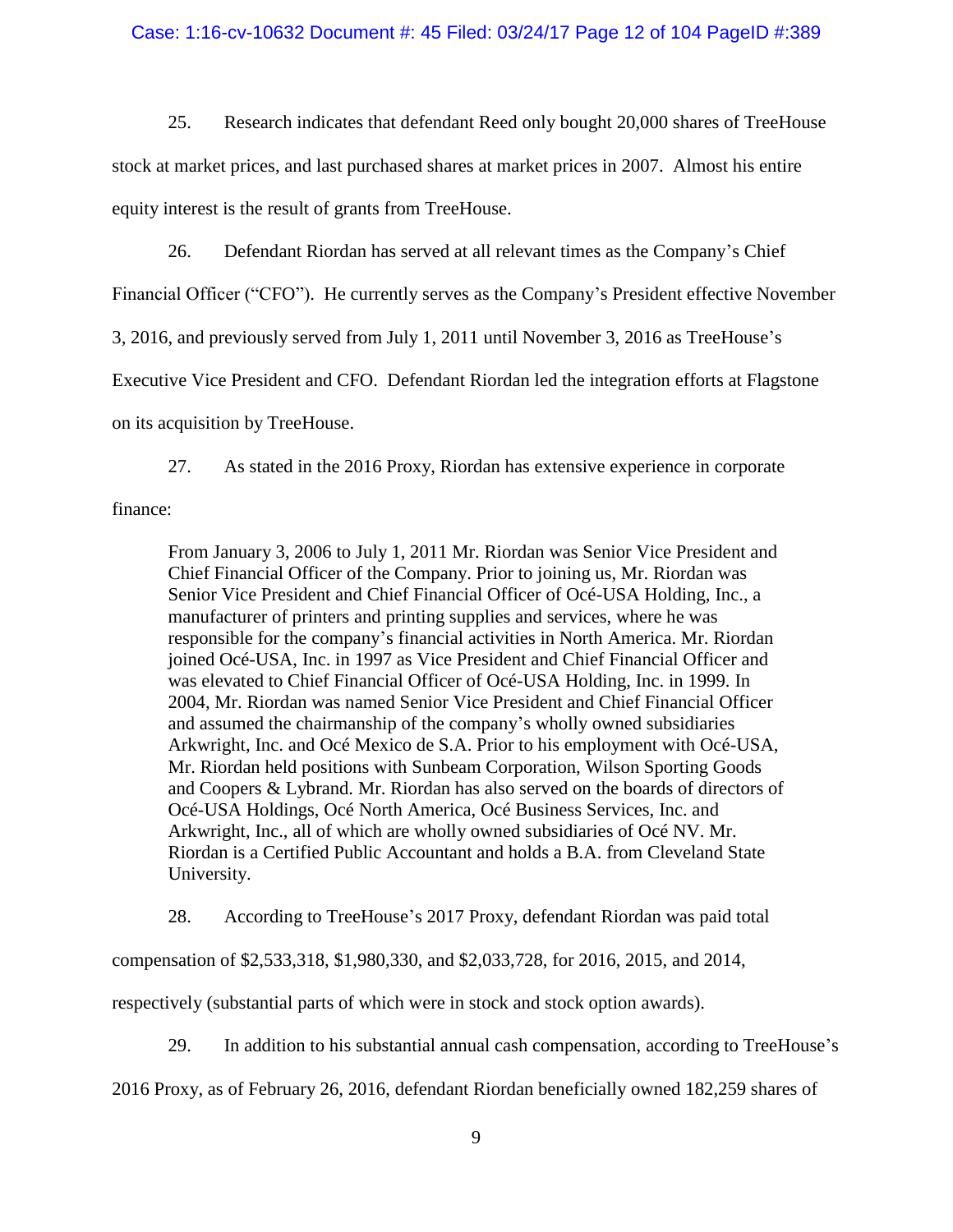## Case: 1:16-cv-10632 Document #: 45 Filed: 03/24/17 Page 13 of 104 PageID #:390

TreeHouse common stock, consisting of 49,345 shares of TreeHouse common stock directly held and 132,914 shares of common stock issued under options currently exercisable within 60 days of February 26, 2016 (excluding other stock option grants and restricted, unvested stock). Based on TreeHouse's closing price of \$85.50 per share on February 26, 2016, and his ownership of 49,345 shares of TreeHouse common stock, defendant Riordan's equity interest in TreeHouse was more than \$4 million. Research indicates that defendant Riordan only bought 5,000 shares of TreeHouse stock at market prices, and not since 2007. Almost his entire equity interest is the result of grants from TreeHouse.

30. Defendant Sliva served as President of TreeHouse from August 4, 2016, until shortly before the announcement of his resignation on November 3, 2016. As President, defendant Sliva was responsible for the operations of TreeHouse's Bay Valley Foods and Private Brands divisions. Prior to serving as TreeHouse President, Sliva served as Executive Vice President and Chief Operating Officer of TreeHouse Foods and President of Bay Valley Foods.

31. As stated in the 2016 Proxy, Sliva has extensive experience in the food service and other industries:

Prior to joining us, Mr. Sliva held various positions for Dean Foods from March 2006 to June 2012, including Chief Commercial Officer for the Fresh Dairy Direct Business from February 2011 to June 2012, and President and Chief Operating Officer of the Dean Foods subsidiary, Morningstar, from December 2007 to February 2011. From 2006 to 2007, Mr. Sliva served as Chief Customer Officer for WhiteWave Foods. Mr. Sliva held various positions for Eastman Kodak Company between March 2000 and February 2006, including Vice President and General Manager, Consumer Printing from 2003 to 2006; Vice President of Sales, North American Consumer Division from 2001 to 2003; and, Vice President and General Manager, Kodak Retail Services from 2000 to 2001. Prior to his service at Eastman Kodak Company, Mr. Sliva held a variety of sales and marketing positions for Fort James Corporation from 1992 to 2000, and for Procter and Gamble Distributing Company from 1985 to 1992. Mr. Sliva holds a B.A. degree from Washington University.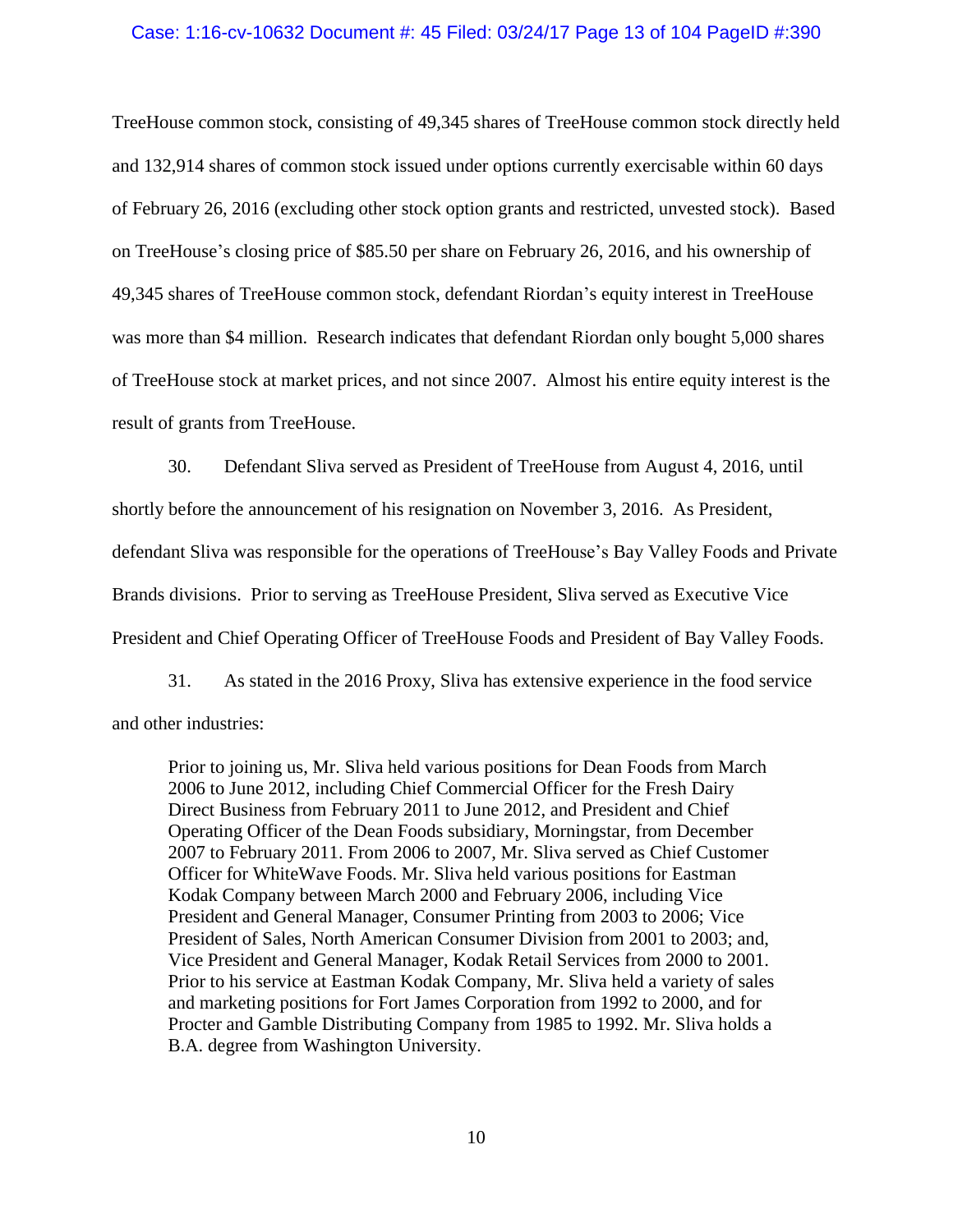#### Case: 1:16-cv-10632 Document #: 45 Filed: 03/24/17 Page 14 of 104 PageID #:391

32. According to TreeHouse's 2017 Proxy, Sliva was paid total compensation of \$2,123,577, \$1,872,960, and \$1,938,639 for 2016, 2015, and 2014, respectively (substantial parts of which were in stock and stock option awards).

33. In addition to his substantial annual cash compensation, according to TreeHouse's 2016 Proxy, as of February 26, 2016, defendant Sliva beneficially owned 56,583 shares of TreeHouse common stock, consisting of 12,436 shares of TreeHouse common stock directly held and 44,147 shares of common stock issued under options exercisable within 60 days of February 26, 2016. Based on TreeHouse's closing price of \$85.50 per share on February 26, 2016, and his ownership of 12,346 shares of TreeHouse common stock, defendant Sliva's equity interest in TreeHouse was more than \$1 million.

34. The Individual Defendants, Reed, Riordan, and Sliva, as the senior-most executive officers at TreeHouse, possessed the power and authority to control the contents of TreeHouse's reports to the SEC, press releases and presentations to securities analysts, money and portfolio managers and institutional and other investors. The Individual Defendants were provided with copies of the Company's reports and press releases alleged herein to be misleading prior to, or shortly after, their issuance and had the ability and opportunity to prevent their issuance or cause them to be corrected. The Individual Defendants have acknowledged to investors that they had knowledge of TreeHouse's orders and sales by product on a daily basis. Because of their positions and access to material non-public information available to them, the Individual Defendants knew that the adverse facts specified herein had not been disclosed to, and were being concealed from, the public, and that the positive representations which were being made were then materially false and/or misleading. The Individual Defendants are liable for the false statements pleaded herein.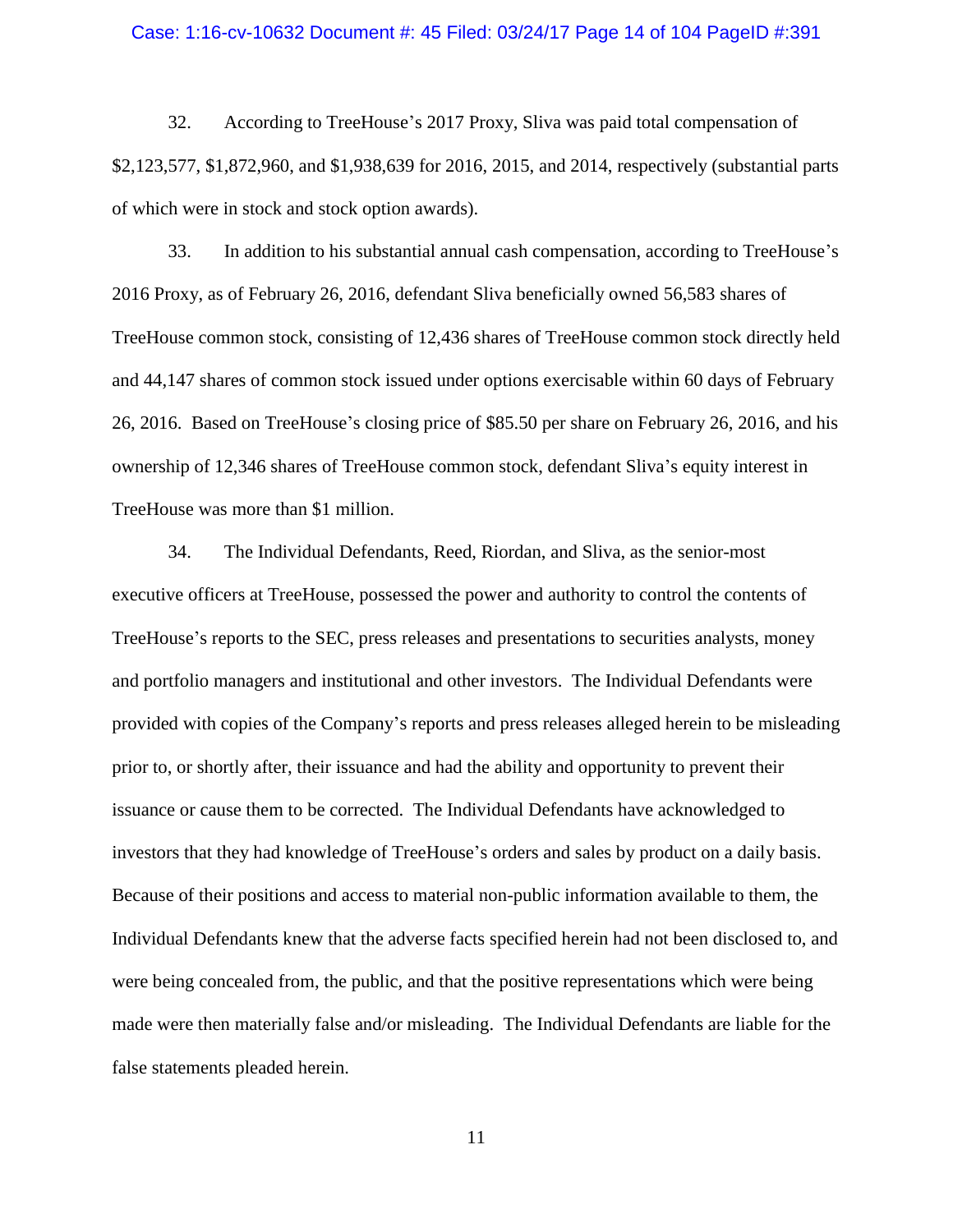#### Case: 1:16-cv-10632 Document #: 45 Filed: 03/24/17 Page 15 of 104 PageID #:392

35. All public statements made by the Individual Defendants prior to, during, and after the Class Period were within the scope of the Individual Defendants' employment and are attributable to TreeHouse for purposes of liability.

## **NON-PARTY**

<span id="page-14-0"></span>36. Rachel Bishop ("Bishop") has been the Company's Senior Vice President and Chief Strategy Officer since 2014. According to TreeHouse's 2017 Proxy, Bishop was paid total compensation of \$1,792,859, \$1,034,520, and \$2,024,115, for 2016, 2015, and 2014, respectively (substantial parts of which were in stock and stock option awards).

37. Bishop is the Integration Lead of the Company's integration committee ("Steering Committee") to lead the integration process of Private Brands. The Steering Committee comprised of senior executives from both TreeHouse and the Private Brands business, including Bishop and defendant Riordan. As the Integration Lead, Bishop had "direct leadership of dedicated operational teams for sales, go-to-market, and human resource teams, as well as the workgroups tasked with integrating support functions and capturing related synergies" according to analysts at William Blair. As stated in TreeHouse's 2016 Proxy, Bishop is one of the five listed "highly compensated officers" at TreeHouse and is purported to have extensive experience in the retail and consumer industries.

## **TREEHOUSE PRIOR TO THE CLASS PERIOD**

## <span id="page-14-2"></span><span id="page-14-1"></span>**A. Company Background**

38. TreeHouse is a private label food and beverage manufacturing company with more than 16,000 employees in over 50 plants in the United States, Canada, and Italy.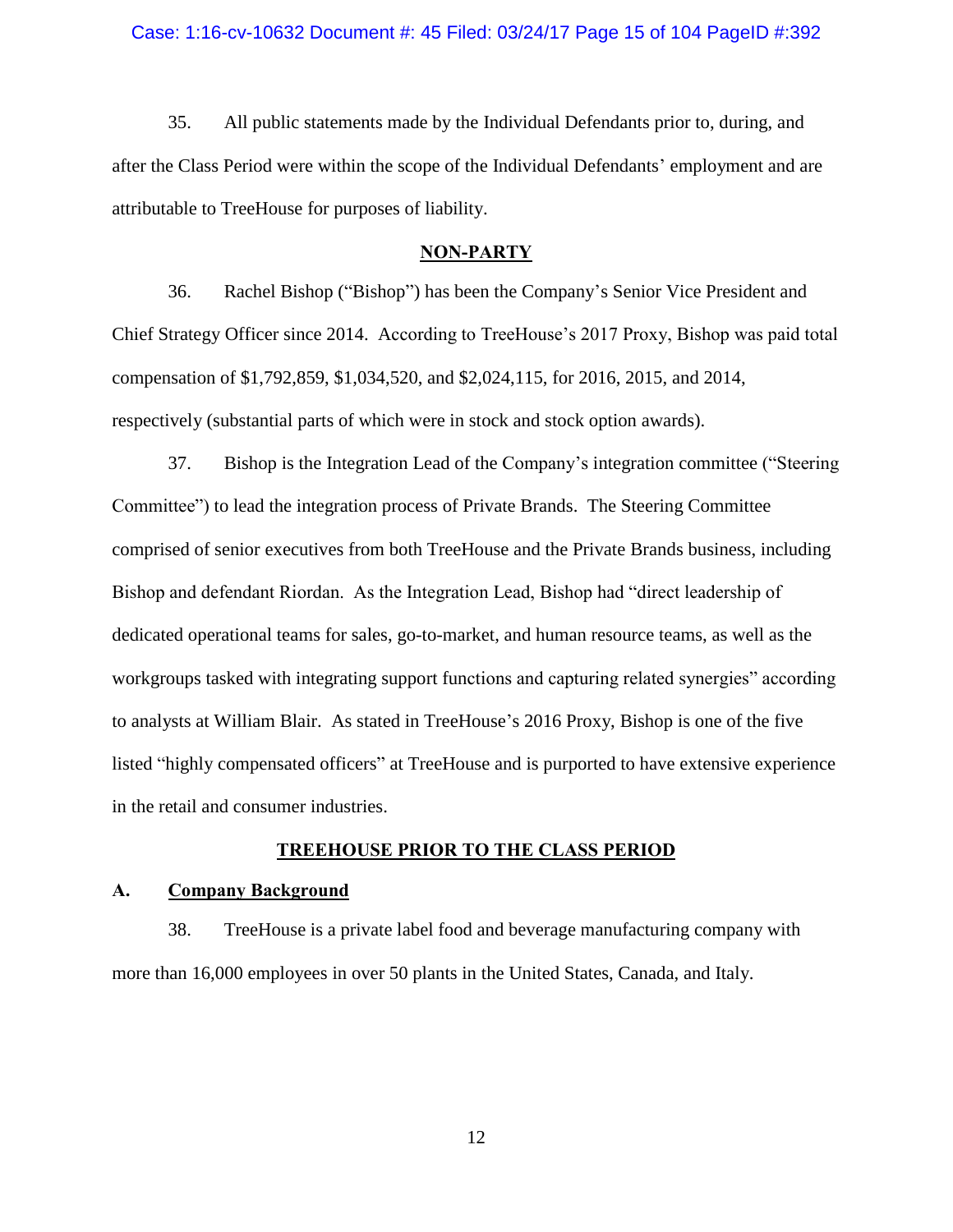## Case: 1:16-cv-10632 Document #: 45 Filed: 03/24/17 Page 16 of 104 PageID #:393

39. TreeHouse is a Delaware corporation incorporated on January 25, 2005, by Dean Foods Company to accomplish a spin-off of certain specialty businesses to its shareholders. This spin-off was completed on June 27, 2005. 2016 Form 10-K at 4.

40. TreeHouse's primary business is the manufacture and sale of private label goods, which are owned and associated with supermarket or warehouse chains. The tradenames to those products are owned by the retailer. TreeHouse manufactures and assists in the design and marketing of the private label products.

41. According to the third quarter 2016 Form 10-Q, as of October 31, 2016,

TreeHouse had approximately 56.7 million common shares outstanding and a market capitalization of approximately \$5.0 billion.

42. TreeHouse is primarily a consolidator of complementary businesses.

TreeHouse's initial products comprised pickles, non-dairy creamer, and aseptic (specially manufactured and preserved) products.

<span id="page-15-0"></span>43. According to its Form 10-K for the year ended December 31, 2015 ("2015 Form 10-K"), TreeHouse purchased 10 principal companies in its first 10 years of operations (*see* 2015 Form 10-K at 4):

- On April 24, 2006, the Company acquired the private label soup and infant feeding business from Del Monte Corporation, for approximately \$275 million.
- On May 31, 2007, the Company acquired VDW Acquisition, Ltd., a manufacturer of Mexican sauces, for \$88.5 million.
- On October 15, 2007, the Company acquired the assets of E.D. Smith Income Fund ("E.D. Smith"), a manufacturer of salad dressings, jams, and various sauces, for approximately \$220 million.
- On March 2, 2010, the Company acquired Sturm Foods, Inc., a manufacturer of hot cereals and powdered drink mixes, for \$660 million.
- On October 28, 2010, the Company acquired S.T. Specialty Foods, Inc., a manufacturer of dry dinners, which include macaroni and cheese and skillet dinners, for \$180 million.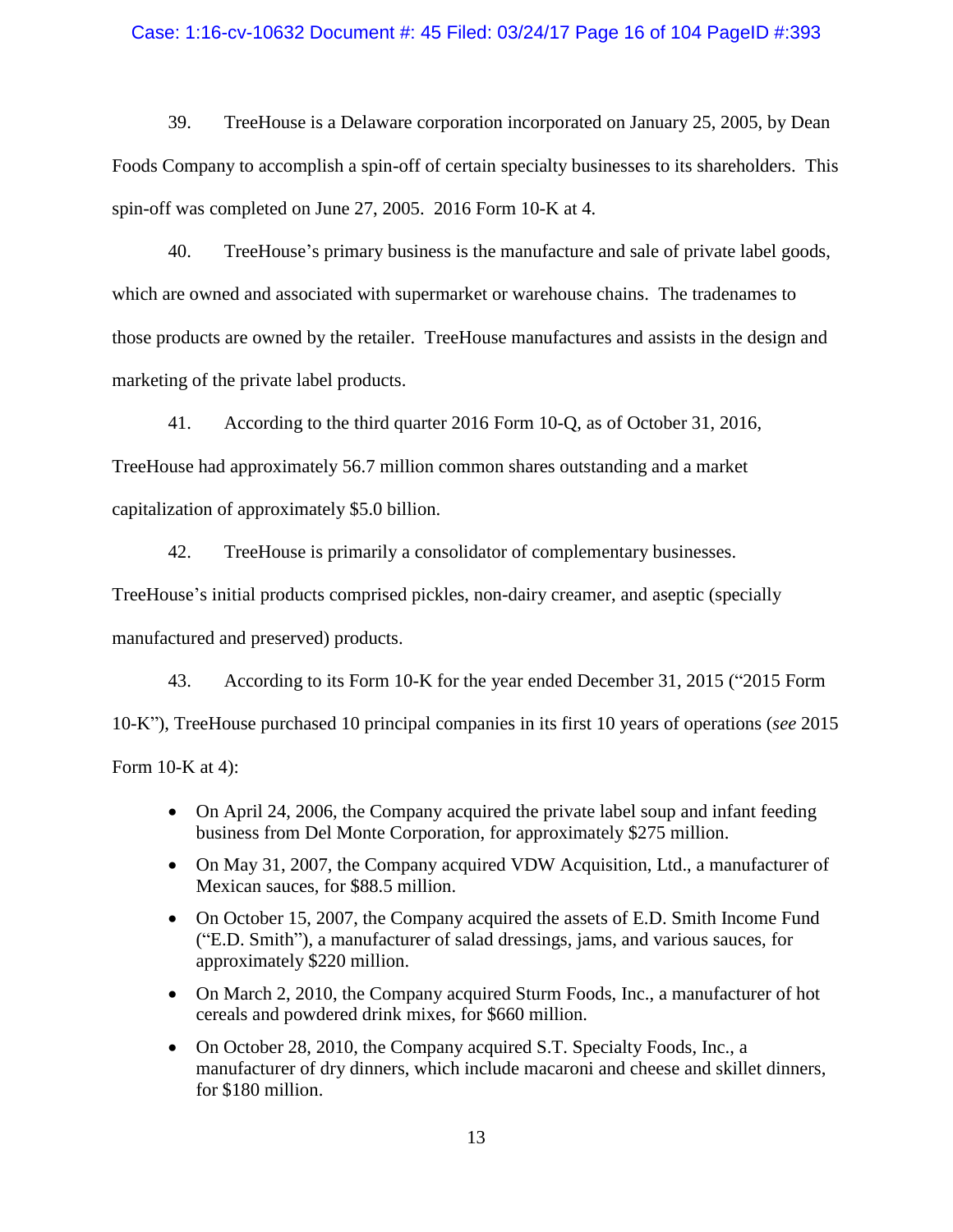- On April 13, 2012, the Company acquired substantially all of the assets of Naturally Fresh, Inc., a manufacturer of refrigerated dressings, sauces, marinades, dips, and other specialty items, for \$26 million.
- On July 1, 2013, the Company acquired Cains Foods, L.P., a manufacturer of shelf stable mayonnaise, dressings, and sauces, for \$35 million.
- On October 8, 2013, the Company acquired Associated Brands Management Holdings Inc., Associated Brands Holdings Limited Partnership, Associated Brands GP Corporation, and 6726607 Canada Ltd., a manufacturer of powdered drinks, specialty teas, and sweeteners, for approximately \$180 million.
- On May 30, 2014, the Company acquired all of the outstanding equity interests of PFF Capital Group, Inc. ("Protenergy"), a manufacturer of broths, soups, and gravies, for \$140.1 million, net of acquired cash.
- On July 29, 2014, the Company acquired Flagstone, a privately owned U.S. based manufacturer of branded and private label varieties of snack nuts, trail mixes, dried fruit, snack mixes, and other wholesome snacks, for \$854.2 million, net of acquired cash, after adjustments for working capital.
- 44. As is readily apparent, Flagstone was by far the largest of those acquisitions.
- 45. Historically, TreeHouse has been slow to grow its businesses organically. In fact,

Defendants acknowledged in TreeHouse's 2015 Form 10-K (at 15) that "[c]onsistent with our

stated strategy, our future growth depends, in large part, on our acquisition of additional food

manufacturing businesses, products or processes." That same statement is repeated in

TreeHouse's Form 10-K each year.

46. For example based on TreeHouse's Form 10-Ks from 2005 through 2015,

approximately \$2.8 billion of TreeHouse's \$3.2 billion in net sales reported for 2015 were

derived from acquisitions.<sup>3</sup>

 $\overline{a}$ 

47. In 2015, TreeHouse made no major acquisitions and, as it had historically, its

businesses failed to experience organic growth. Accordingly, TreeHouse's 2015 net sales,

<sup>3</sup> Taking into account \$707,731,000 in net sales from acquisitions in 2005, \$241,755,000 in 2006; \$13,173,000 in 2007; \$276,011,000 in 2008; \$292,366,000 in 2010; \$164,992,000 in 2011; \$124,921,000 in 2013; \$585,514,000 in 2014; and \$414,268,000 in 2015.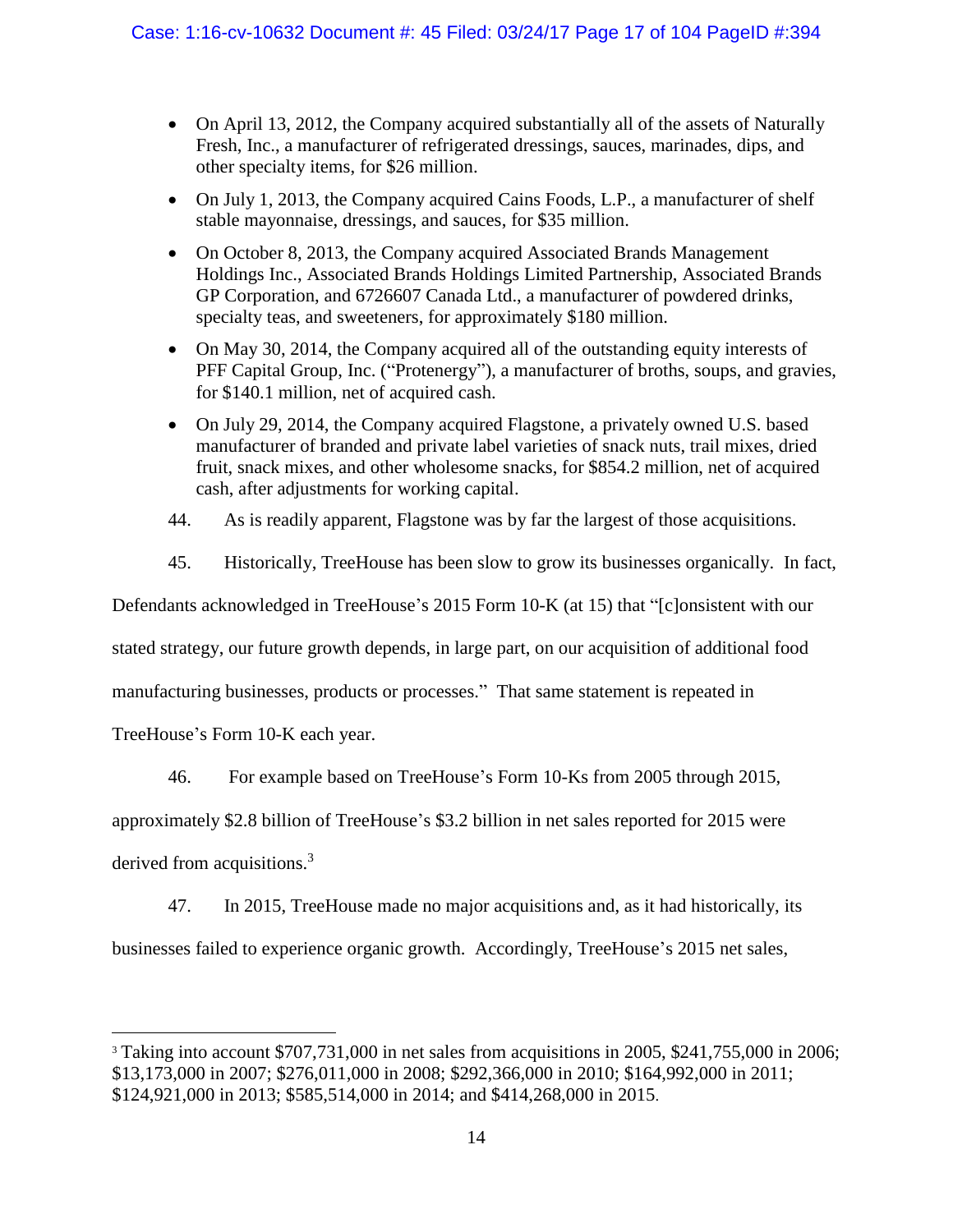#### Case: 1:16-cv-10632 Document #: 45 Filed: 03/24/17 Page 18 of 104 PageID #:395

without including revenues from acquisitions, declined year-over-year from \$2.9 billion in 2014 to \$2.8 billion in 2015.

## <span id="page-17-0"></span>**B. The 2014 Flagstone Acquisition Is A Failure**

48. On July 29, 2014, in a transaction almost seven times the size of its next-largest previous transaction, the Company acquired all of the outstanding shares of Flagstone. According to TreeHouse's SEC filings, "Flagstone is one of the largest manufacturers and distributors of private label wholesome snacks in North America, and is the largest manufacturer of private label trail mix in North America . . . . The acquisition expanded our existing product offerings by providing the Company with an entrance into the wholesome snack food category, while also providing more exposure to the perimeter of the store."

49. The purchase price for Flagstone was approximately \$854.2 million, net of acquired cash, after adjustments for working capital. As stated, Flagstone was by far TreeHouse's largest acquisition, prior to the Private Brands acquisition in February 2016.

50. The press release announcing the acquisition stated that Flagstone was estimated to add \$750 million of net sales and \$0.24 to \$0.28 per share of earnings accretion to TreeHouse's operations.

51. According to TreeHouse's 2013 Form 10-K, it had approximately 36.5 million common shares outstanding as of January 31, 2014. Thus, the estimate of earnings accretion was equivalent to between \$87.6 million and \$102.2 million.

52. Not only was TreeHouse unable to generate organic growth from 2005 through 2015, but its 2014 acquisition of Flagstone was a disaster from the beginning.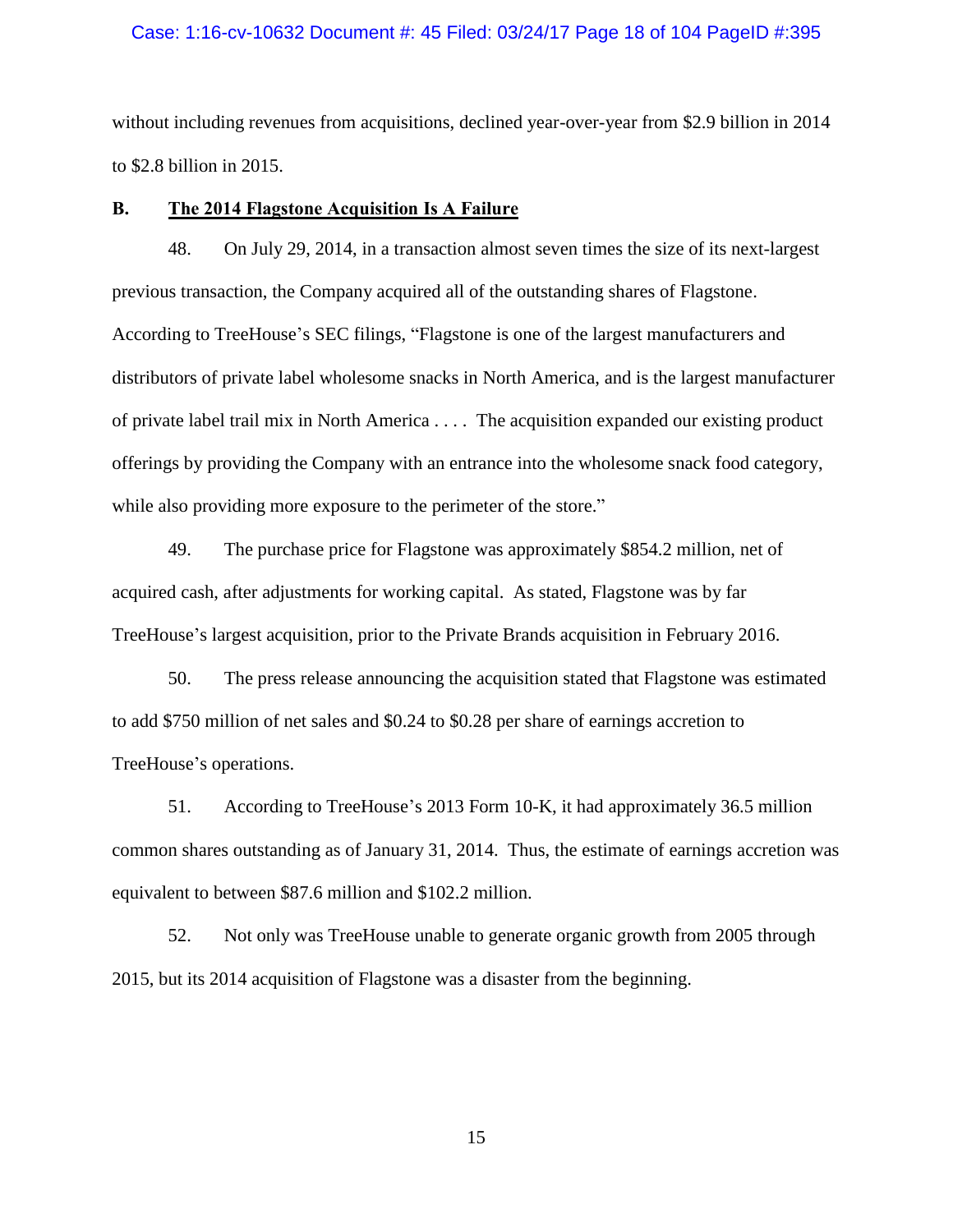## Case: 1:16-cv-10632 Document #: 45 Filed: 03/24/17 Page 19 of 104 PageID #:396

53. On February 12, 2015, prior to the opening of the U.S. securities markets, TreeHouse issued a press release reporting financial results for the fourth quarter ended December 31, 2014.

54. The Company reported GAAP earnings of \$0.78 and adjusted earnings of \$0.99 per share for the fourth quarter of 2014, compared to GAAP earnings of \$0.61 and adjusted earnings of \$0.98 per share the prior year.

<span id="page-18-0"></span>55. Defendant Reed stated in the press release that during the quarter TreeHouse "took great steps toward the integration of . . . Flagstone Foods."

56. Riordan stated during the conference call after the release of earnings, that during 2015 TreeHouse would make "additional investments in systems implementation to more quickly bring [Protenergy (a smaller 2014 acquisition) and Flagstone] onto our SAP platform." Q4 2014 Tr. at 7.

57. With regard to TreeHouse's business outlook, defendant Reed asserted that, given TreeHouse's historical successes with acquisitions, Flagstone would become "the cornerstone of another TreeHouse growth platform."

Our first priority is to drive the top-line momentum that has historically generated double-digit growth at Flagstone. Our go-to-market teams at Bay Valley and Flagstone will collaborate in category management, customer brand innovation and product merchandising. Synergies will be derived from procurement and infrastructure economies of scale. Capital will be infused to drive productivity and to extend SAP to our largest business unit.

Whatever the short-term difficulties, the long-term category trends are too compelling and the Flagstone team too talented for us to regard snack nuts, trail mix and dried fruit as anything other than the cornerstone of another TreeHouse growth platform. Q4 2014 Tr. at 8.

58. Defendant Reed added that "acquisitions will remain a primary means of strategic expansion." Q4 2014 Tr. at 8.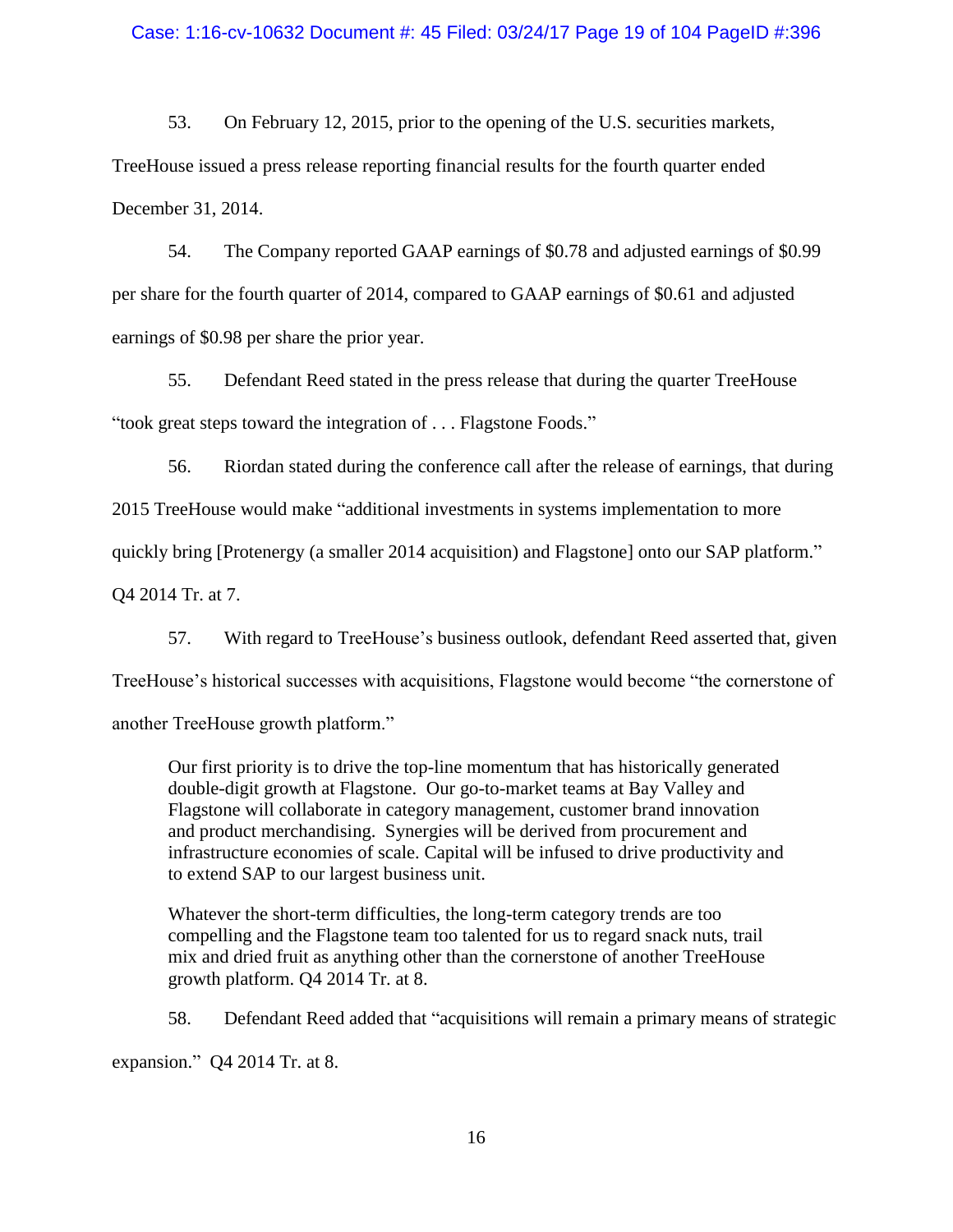#### Case: 1:16-cv-10632 Document #: 45 Filed: 03/24/17 Page 20 of 104 PageID #:397

59. On February 19, 2015, the Company filed its annual report on a Form 10-K for the year ended December 31, 2014, ("2014 Form 10-K") with the SEC.

60. The 2014 Form 10-K reported 2014 operating difficulties with respect to Flagstone but expected "sales in the snack nuts category to return to historical norms and patterns of growth in 2015." 2014 Form 10-K at 24.

61. In 2015, Defendants promoted the Flagstone acquisition as a success.

62. Defendant Reed, in TreeHouse's press release reporting first quarter 2015 operating results, stated "We continue to be pleased with the integration progress of our recent acquisitions . . . . [W]e expect Flagstone Foods' growth to ramp up meaningfully in the back half of 2015."

63. On the conference call after the release of first quarter earnings, defendant Reed repeated that "Flagstone Foods remains the cornerstone of a multi-billion dollar better-for-you snacks platform in the making," and deflected any doubts as attributable to mere temporary lulls owing to a weak holiday season, which would be short-lived:

In our snacks category, timing delays on new product placement and produce merchandising programs have slowed our acceleration after a weak holiday season. This temporary lull will be short-lived. In the interim at Flagstone we have installed a new president, developed new products, secured holiday bookings, invested in automation and diligenced acquisition candidates. While much has changed since its acquisition Flagstone Foods remains the cornerstone of a multibillion-dollar better-for-you snacks platform in the making. Thomson Reuters, Q1 2015 Earnings Call (May 7, 2015) ("Q1 2015 Tr.") at 3.

*See also* Thomson Reuters, Q2 2015 Earnings Call (Aug. 6, 2015) ("Q2 2015 Tr.") at 10 ("It's going to be the cornerstone of a multi-billion business because that's where millennial consumers have gone.").

64. Defendant Reed added on the call that "[i]mportantly, we will extend the SAP system to [Flagstone] as well .... [W]e've committed to a full SAP implementation and that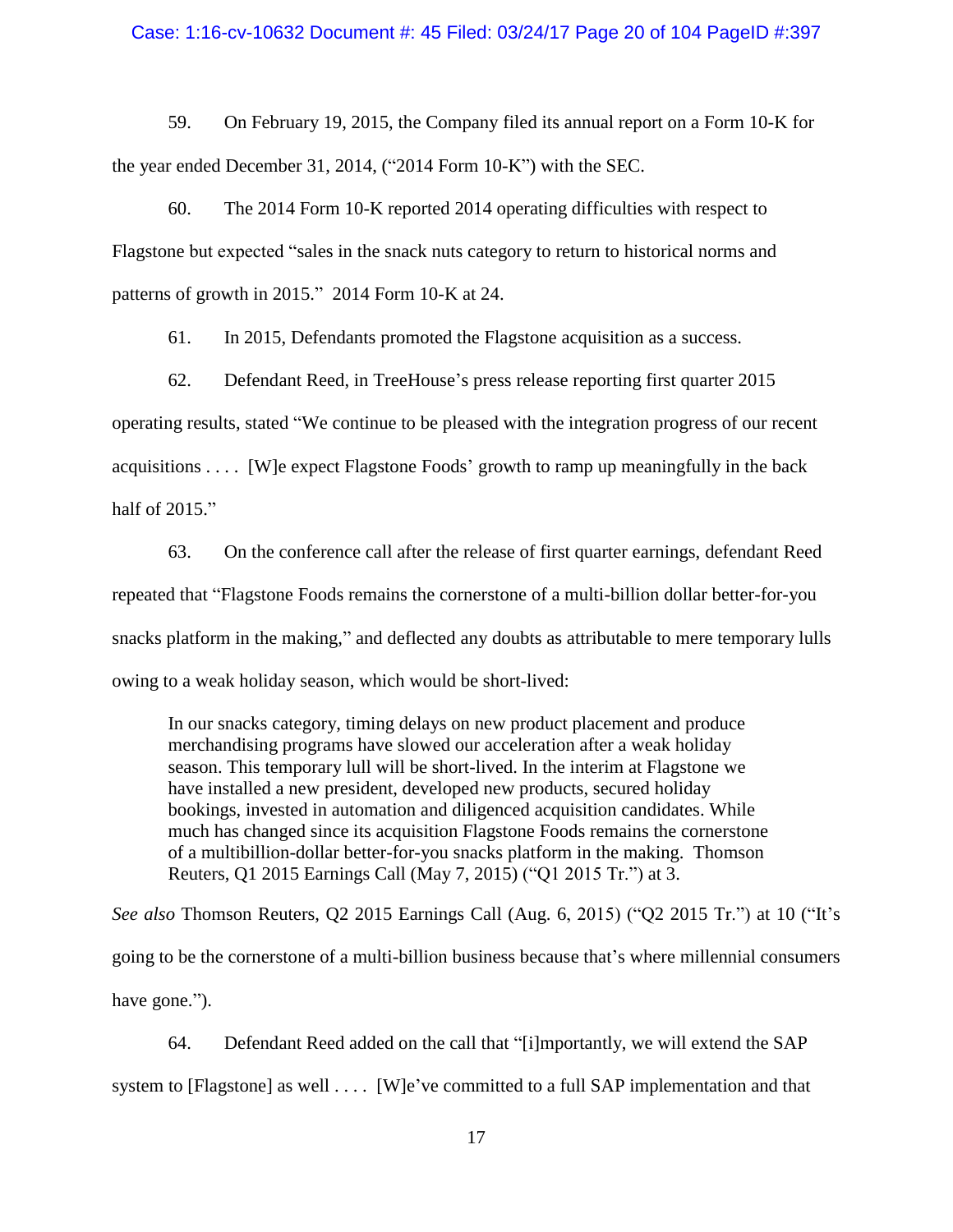#### Case: 1:16-cv-10632 Document #: 45 Filed: 03/24/17 Page 21 of 104 PageID #:398

will provide us with the extraordinary go-to-market visibility that is going to be required to pursue this growth. [W]e remain committed to creating a multi-billion dollar snacks platform . . . and use Flagstone as the cornerstone of that business . . . . [T]here's absolutely not a single iota of change here with regard to the direction and our capability and strategy to have that play out favorably." Q1 2015 Tr. at 9, 13, 24.

65. In the press release dated August 6, 2015, announcing financial result for the second quarter ended June 30, 2015, defendant Reed stated "we are showing signs of real progress and recovery at Flagstone Foods."

66. Defendant Reed stated on the August 6, 2015, conference call that although Flagstone had experienced "difficulties since joining us last July[,]" "[t]heir second year . . . is already showing signs of real progress and recovery". Q2 2015 Tr. at 4:

Innovation and merchandising initiatives, including a 3,800 store produce department rollout, have energized the whole of Flagstone. The course of our top line has already been reversed and will generate escalating, double-digit growth across the third and fourth quarters. Margins should expand more than 100 basis points this year, as automation, hedging and productivity programs are installed. Although a year later than initially planned, Flagstone will prove to be the cornerstone of an eventual multi-billion dollar platform in better-for-you snacks.

67. In the press release dated November 5, 2015, announcing financial results for the third quarter ended September 30, 2015, defendant Reed stated "[w]e made excellent progress at Flagstone Foods in the quarter and are encouraged by the outlook for the remainder of the year."

68. The Form 10-Q for the third quarter 2015 reported (at 9) that "[t]he Company has allocated . . . \$511.3 million of goodwill [from the Flagstone acquisition] to the North American Retail Grocery segment." The third quarter Form 10-Q represented that the valuation of goodwill attributable to Flagstone (and therefore the justification for the \$854.2 million purchase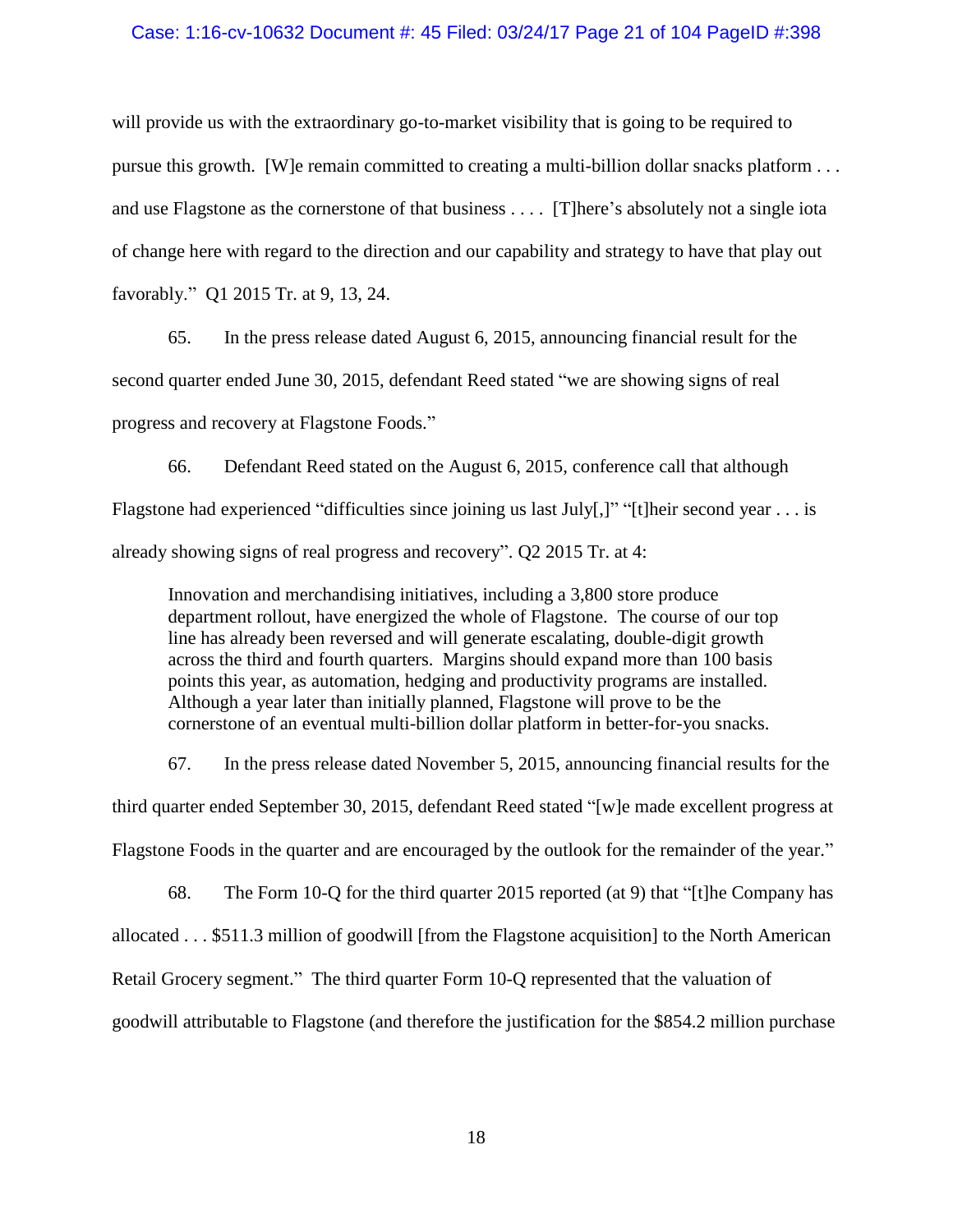#### Case: 1:16-cv-10632 Document #: 45 Filed: 03/24/17 Page 22 of 104 PageID #:399

price) "arises principally as a result of expansion opportunities related to Flagstone's product offerings in the snacking category."

69. In its Form 10-K for 2015, TreeHouse reported net sales from Flagstone of \$658 million, \$92 million below the \$750 million estimated at the time of its acquisition. Equally significant, TreeHouse had been unable or unwilling to install TreeHouse's SAP management system at Flagstone. The SAP installation was required for Flagstone to integrate its operations with TreeHouse and achieve operating efficiencies. *See* ¶ [91](#page-25-0)[-93.](#page-26-0)

70. At year-end 2015, notwithstanding the true state of Flagstone's affairs, TreeHouse continued to report \$511.3 million of goodwill from the Flagstone acquisition on its balance sheet.

71. TreeHouse's 2015 Form 10-K provided the following description of its procedures for assessing whether goodwill on its balance sheet was impaired. In fact, Defendants represented that "[o]f the six reporting units with goodwill, all have values that the Company considers to be substantially in excess of their carrying values (between 10% and 135%)."

72. Investors reasonably understood from Defendants' disclosures that the current discounted cash flow from Flagstone's operations had a net present value as of December 31, 2015, of at least 110% of \$511.3 million, or equivalent to \$562.4 million.

73. Defendants' statements however misrepresented and failed to disclose that the Flagstone acquisition had been a failure.

74. As a result of drought conditions in California during 2014, the principal market in which almonds are grown, the cost of almonds and other raw materials skyrocketed. Although TreeHouse sought to pass the cost of raw materials onto consumers of its Flagstone private brand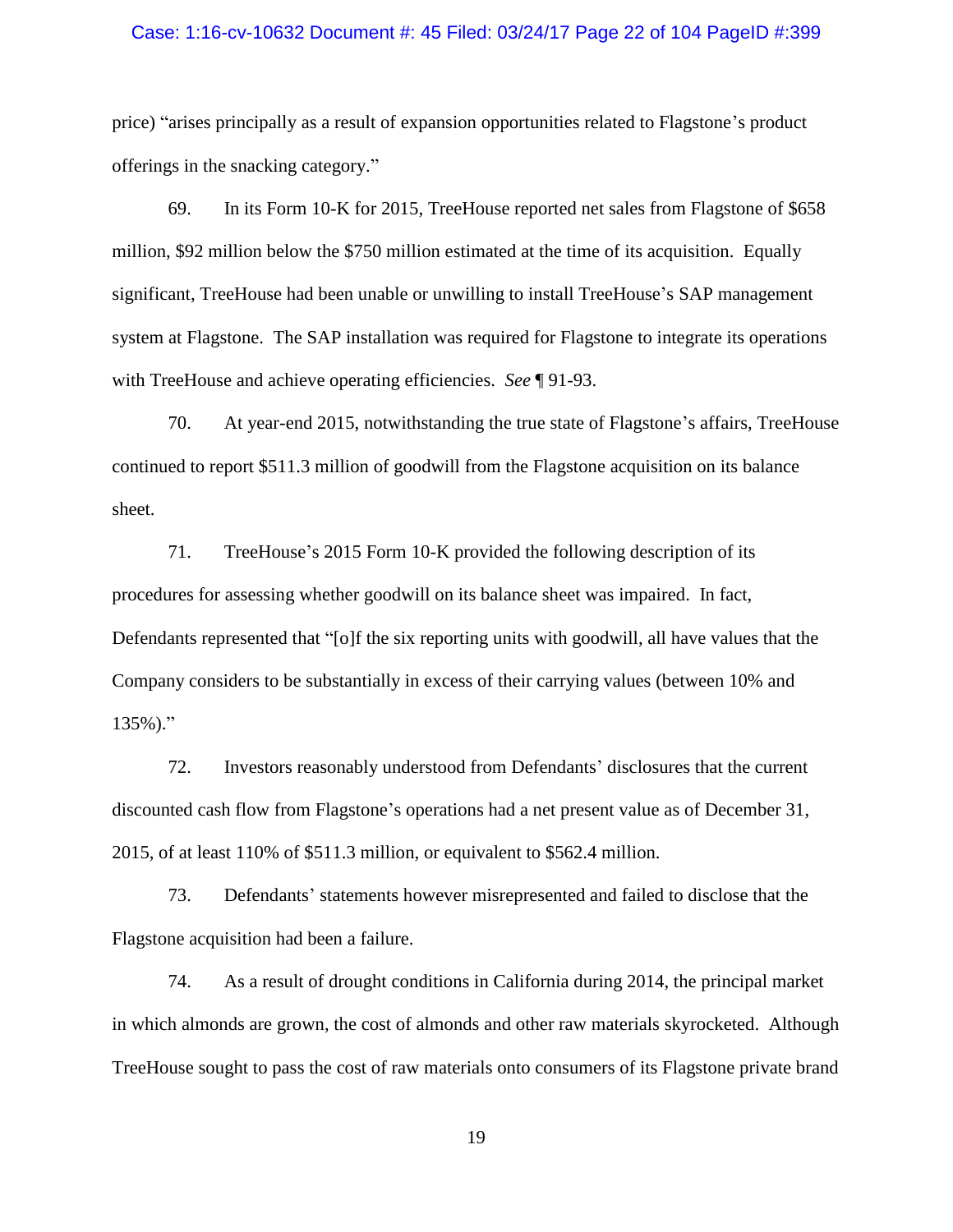#### Case: 1:16-cv-10632 Document #: 45 Filed: 03/24/17 Page 23 of 104 PageID #:400

products, the increased retail prices caused a substantial decline in demand for Flagstone products, and TreeHouse's sales of those products plummeted.

75. The problems with Flagstone were exacerbated by Defendants' failure to integrate Flagstone onto TreeHouse's SAP platform. Thus, Flagstone was operating on a separate management system. TreeHouse had been unable to accomplish the operating synergies that were the premise for the acquisition.

76. In a press release and investor call on February 9, 2017, after the end of the Class Period, defendants Reed and Riordan acknowledged that, because of Flagstone's historical failure from inception in 2014 to achieve projections necessary to support the \$511.3 valuation of goodwill (no less the minimum 10% premium that Defendants had attributed to that goodwill), accounting principles required that TreeHouse write-off \$333.4 million (or 65.2%) of the \$511.3 million in goodwill attributable to Flagstone.

77. TreeHouse's newly appointed CFO Matthew J. Foulston acknowledged on the February 9, 2017, investor call that "[s]ince [its acquisition in July 2014], Flagstone's performance has not delivered as we originally hoped . . . . *Flagstone's shortfalls early in our ownership have weighed heavily on our discounted cash flow model, which in turn drives a goodwill analysis*." Thomson Reuters, Q4 2016 Earnings Call (Feb. 9, 2017) ("Q4 2016 Tr.") at 6.

78. Because Flagstone had been TreeHouse's largest acquisition, and the Defendants' business model was based primarily on growth through acquisitions, and synergies through the SAP system, Defendants had been reticent to disclose the truth during 2015 or thereafter during the Class Period (beginning January 20, 2016) concerning the Flagstone acquisition, even though it was their duty to do.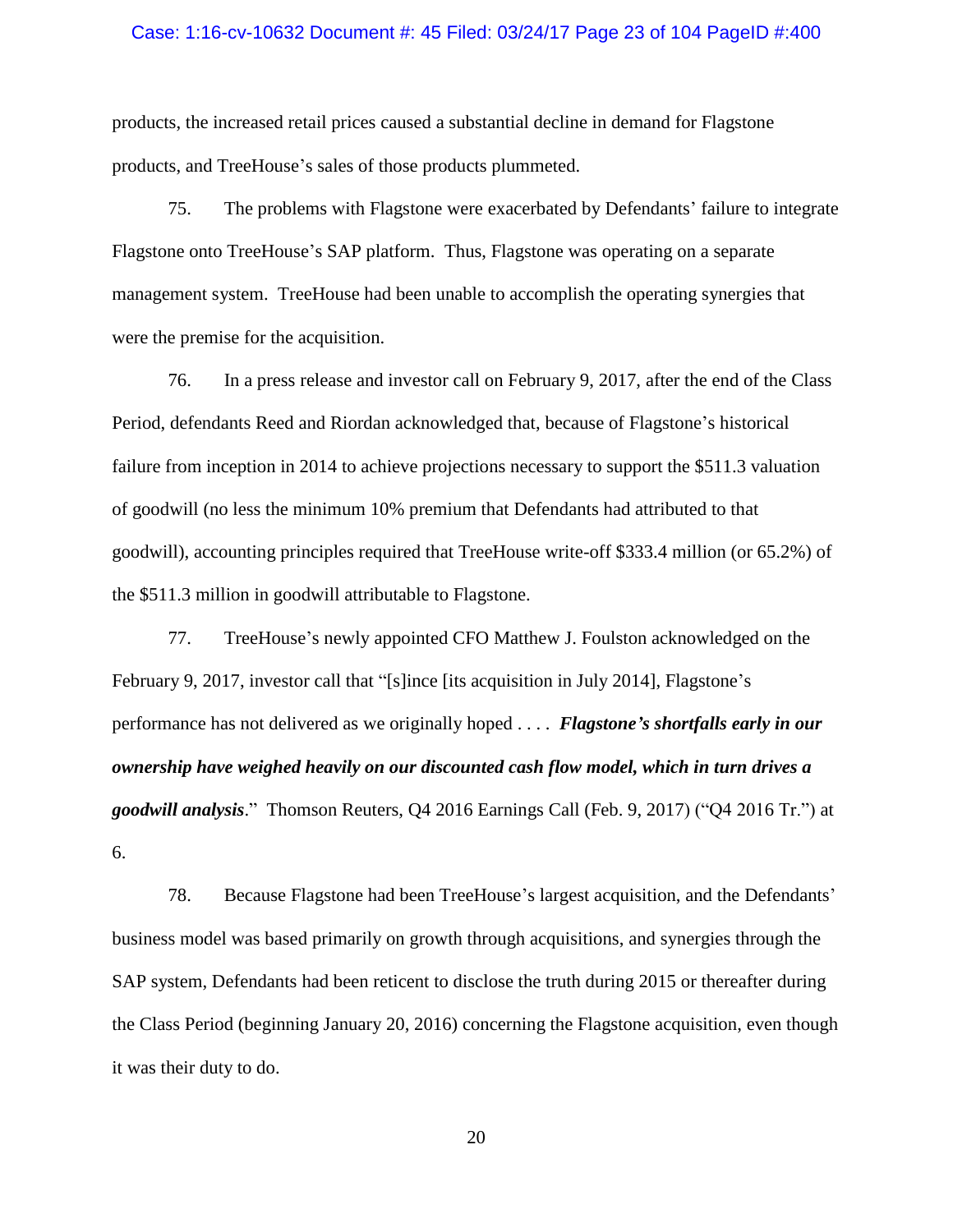## Case: 1:16-cv-10632 Document #: 45 Filed: 03/24/17 Page 24 of 104 PageID #:401

79. Indeed, to the contrary, Wells Fargo stated in its research report on February 16,

2016, that it was led to believe that the Flagstone integration was "[m]eticulous" and that the

success in Flagstone would assist in the integration of Private Brands. For example, based on the

Company's statements, this analyst report states:

The meaningful improvements in operational efficiency from automation and simplification at legacy TreeHouse and Flagstone provide a template for similar efforts at the newly acquired business, particularly once IT systems are consolidated. Importantly, the management team put in place last summer has been able to drive steady improvements in order fill rates and the business has posted five straight months of yr/yr profit growth.

\* \* \*

The integration teams have been planning since November and given the importance of SAP implementation success, three people have been assigned to each task; one from TreeHouse, one from the acquired business, and one from the transition team. Monthly milestones have been established for system transitions, customer transitions, and factory systems conversions.

80. Defendants knew that if they had disclosed the truth concerning the substantial

\$864 million Flagstone acquisition, bond and stock investors and creditors would have been

resistant to commit to the even larger planned \$2.7 billion Private Brands acquisition, announced

November 2, 2015, and would bid down the price of TreeHouse common stock.

81. By not disclosing the Flagstone acquisition was in reality a failure, TreeHouse

was able to finance the Private Brands acquisition with an \$862.2 million common stock

offering, and a private offering of \$755 million in senior notes due 2024, at 6% *per annum*,

announced on January 20 and 21, 2016, respectively.

82. Disclosure of the truth would have made the Private Brands acquisition far more expensive, through the issuance of many more shares in a secondary offering at much lower prices.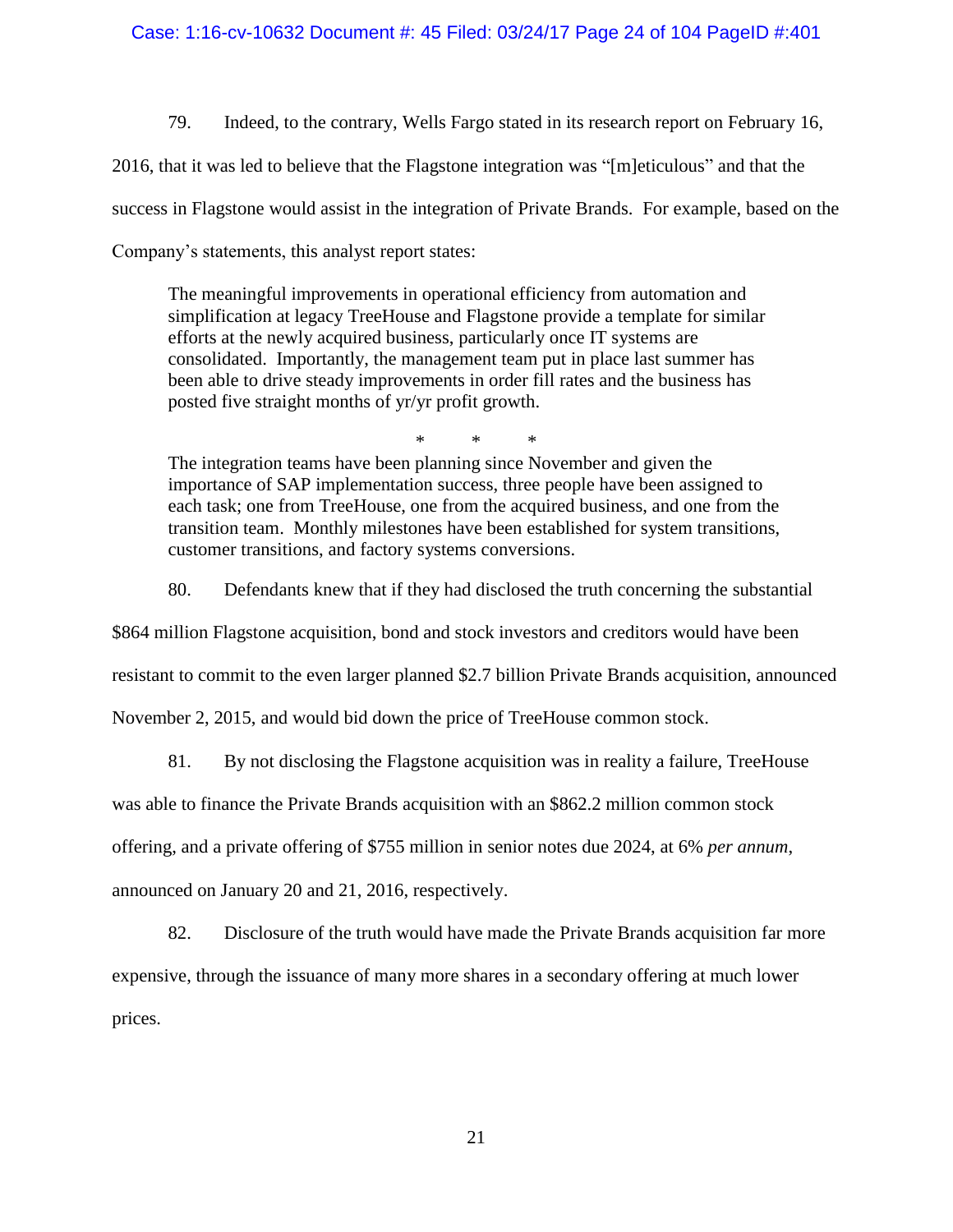#### Case: 1:16-cv-10632 Document #: 45 Filed: 03/24/17 Page 25 of 104 PageID #:402

83. Investors and banks similarly would have been unwilling to lend TreeHouse money for the Private Brands acquisition at preferential rates.

## <span id="page-24-0"></span>**C. TreeHouse Failed to Properly Integrate Flagstone and Upgrade Its ERP System**

84. Enterprise resource planning (ERP) is the process by which a manufacturer manages and integrates the important parts of its business. An ERP management information system integrates areas such as planning, purchasing, inventory, sales, marketing, finance and human resources.

85. CW1 joined TreeHouse through the acquisition of Flagstone in 2014. CW1 had been employed as a Senior Inventory Analyst at Amport Foods, a Flagstone company, from May 2014 to December 2015. He was a Materials Planning Manager at Flagstone from December 2015 to September 2016. CW1 reported to the Vice President of Procurement of Flagstone in St. Paul, Minnesota.

86. CW1 was in a position to know the facts attributed to him in this Complaint.

87. CW1 was advised that he would be identified in this Complaint as a confidential witness and was given the opportunity to review and correct the allegations attributed to him herein.

88. Historically, many of TreeHouse's divisions operated on ERP software known as SAP. However, according to CW1, as of September 2016, Flagstone, was still not integrated into TreeHouse's SAP system even though the acquisition had closed over two years earlier and it was TreeHouse's largest division. Flagstone was being run autonomously of TreeHouse through a separate ERP system out of Flagstone's headquarters in St. Paul, Minnesota. As a result, TreeHouse had difficulty monitoring the Flagstone operations or establishing any synergy in the operations between Flagstone and TreeHouse's other operating divisions.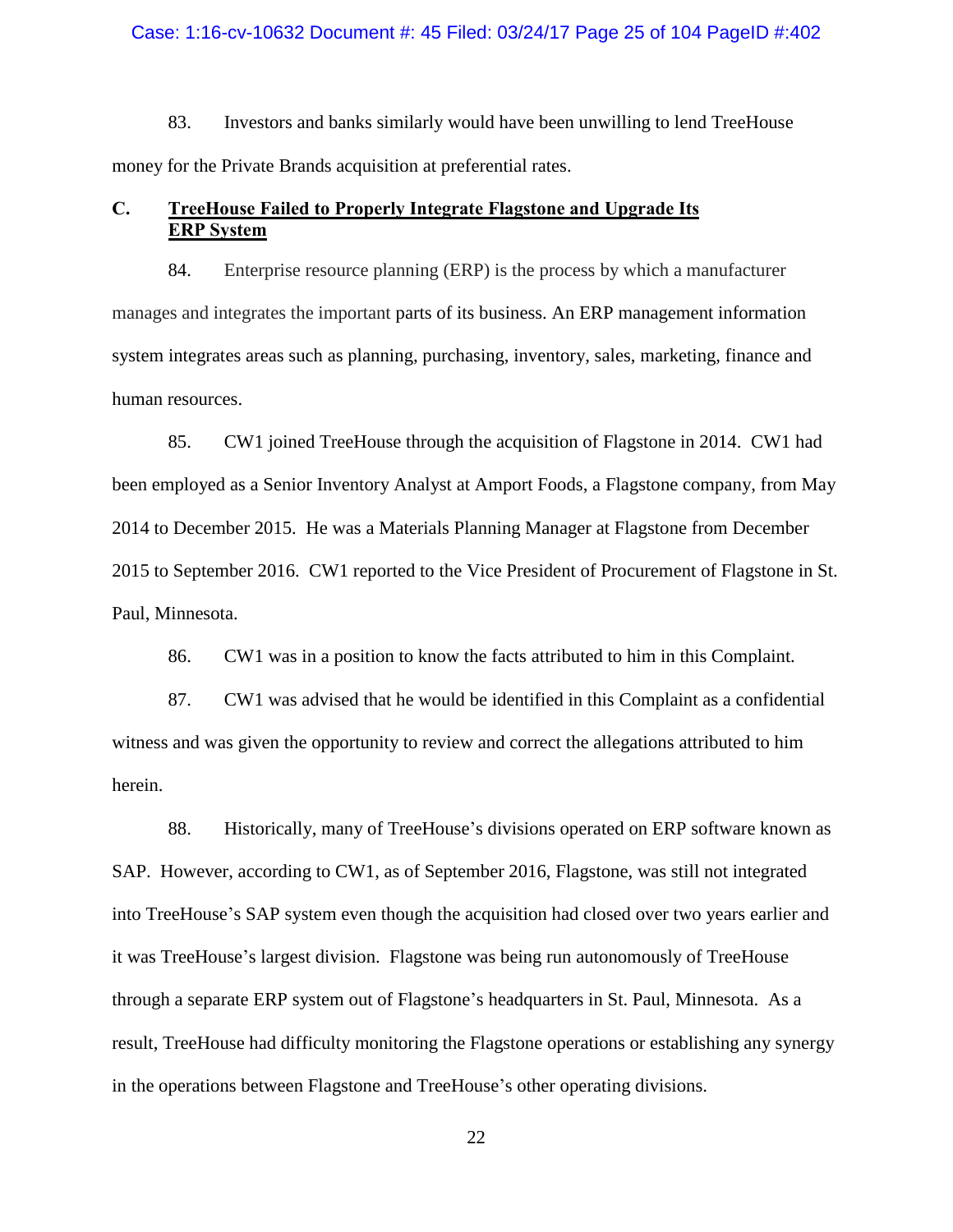#### Case: 1:16-cv-10632 Document #: 45 Filed: 03/24/17 Page 26 of 104 PageID #:403

89. To CW1's knowledge, the only time any of the Individual Defendants visited the Flagstone operations in Minnesota was shortly after the acquisition of Flagstone. At that time, defendants Reed and Riordan spoke to Flagstone employees and said that Flagstone would be integrated onto TreeHouse's SAP management system and that the two businesses would experience operating synergies from the acquisition.

90. Beginning with TreeHouse's acquisition of Flagstone in 2014, CW1 was informed that TreeHouse would implement SAP at the St. Paul facility. Representatives of the TreeHouse corporate office in Chicago informed CW1 that "the first thing TreeHouse would do is revolutionize" the legacy Flagstone ERP system and implement SAP.

<span id="page-25-0"></span>91. These statements were in line with the 2015 public statements Defendants made to investors. For example, in a conference call with analysts to discuss the fourth quarter of 2014 results held on February 12, 2015, defendant Riordan noted that operating expenses would increase in 2015 due to the "additional investments in systems implementation to more quickly bring our newest acquisitions onto our SAP platform." (Thomson Reuters, Q4 2014 Earnings Call (Feb. 12, 2015) ("Q4 2014 Tr.") at 7). Defendant Reed echoed these comments. *See* Q4 2014 Tr. at 8 ("Capital will be infused to drive productivity and to extend SAP to our largest business unit."). Similar comments were made by Reed at the May 7, 2015, conference call to discuss the first quarter 2015 results. Thomson Reuters, Q1 2015 Earnings Call (May 7, 2015) ("Q1 2015 Tr.") at 6, 9, 24. Reed again claimed that Flagstone and the other divisions would be "united under a common ERP platform" in 2016 on the conference call with analysts on August 6, 2015. Q2 2015 Tr. at 7.

92. CW1 was initially enthusiastic about the acquisition and purchased shares in TreeHouse common stock. However, months went by without any activity to integrate Flagstone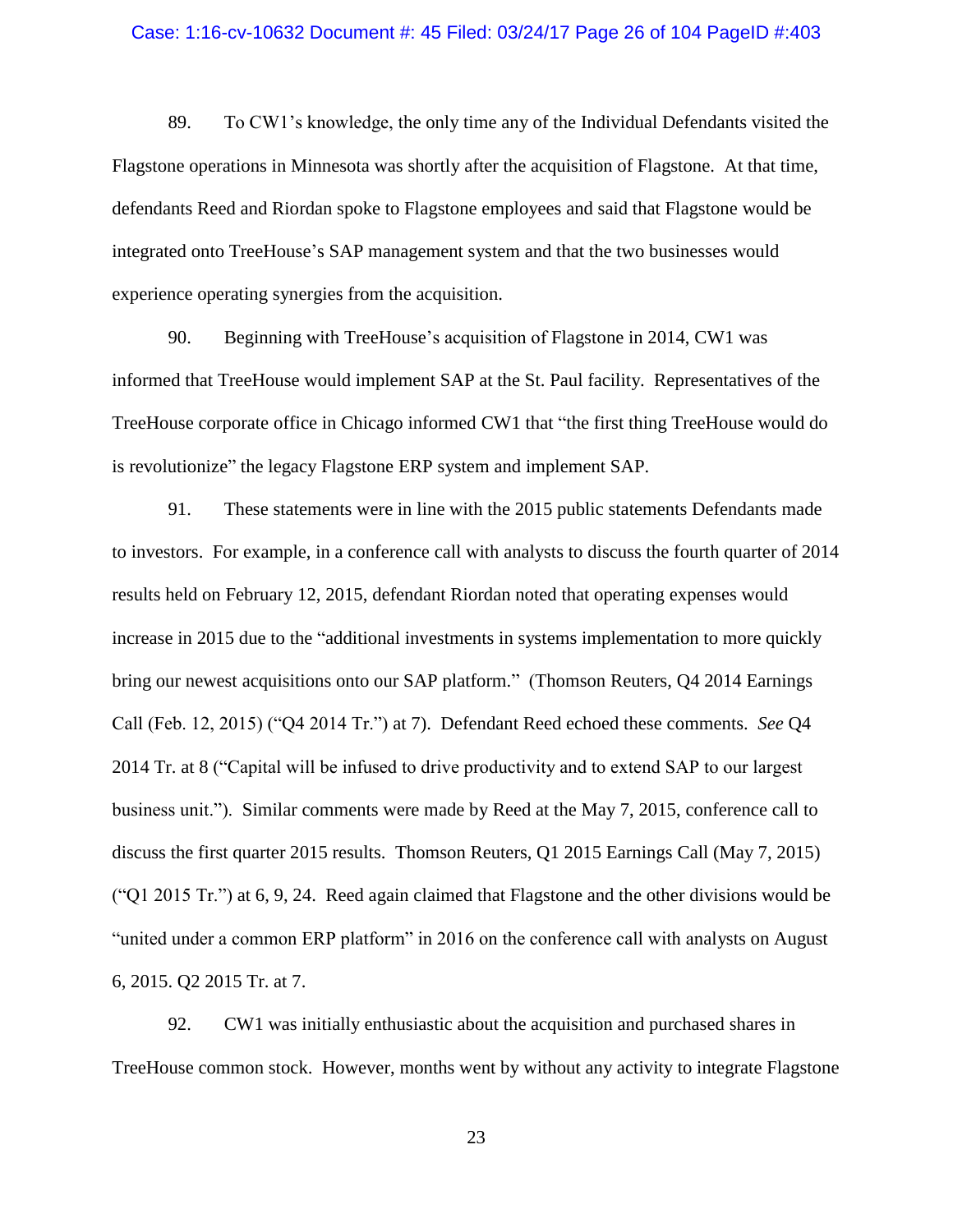#### Case: 1:16-cv-10632 Document #: 45 Filed: 03/24/17 Page 27 of 104 PageID #:404

onto the SAP system. CW1 lost confidence in TreeHouse's ability or interest in managing Flagstone and sold his shares in 2015.

<span id="page-26-0"></span>93. In September 2015, with still no activity by TreeHouse to integrate Flagstone onto the SAP system, the Finance Director ("C.L"<sup>4</sup>) of Flagstone, instructed CW1 to begin changing the "lot codes" for inventory on Flagstone's system to correlate with the lot codes used by TreeHouse. This was necessary so that the SAP system could recognize the same products between the different divisions. Accordingly, CW1 began a month-long project of changing the lot codes in anticipation of converting Flagstone's ERP to SAP.

94. However, CW1's counterpart at TreeHouse expressed no interest in the project and CW1 ceased his efforts at around the time of the Private Brands acquisition, when it became apparent that Flagstone would not be converted to the SAP system for some time. As a result, CW1's efforts to establish standardized procedures with TreeHouse "hit a brick wall."

95. According to CW1, TreeHouse had no plans to install SAP software into Flagstone or the related nuts or trail mix Private Brands businesses until 2018.

96. CW1 emphasized that his job as Materials Planning Manager was particularly unbearable because of a lack of adequate material planning software. The Flagstone operations in St. Paul utilized an ERP system by the name of Cimpro. Cimpro was developed in 1997, and was last updated in 2002, making it completely inadequate for the size of Flagstone's operation. As such, there was no strategic component for demand planning at Flagstone.

 $\overline{a}$ 

<sup>4</sup> Lead Plaintiff has identified certain TreeHouse employees by initials to protect their privacy. Lead Plaintiff expects that these persons can be identified by name by Defendants, but if not, Lead Plaintiff is willing to provide a "key" with full names to Defendants.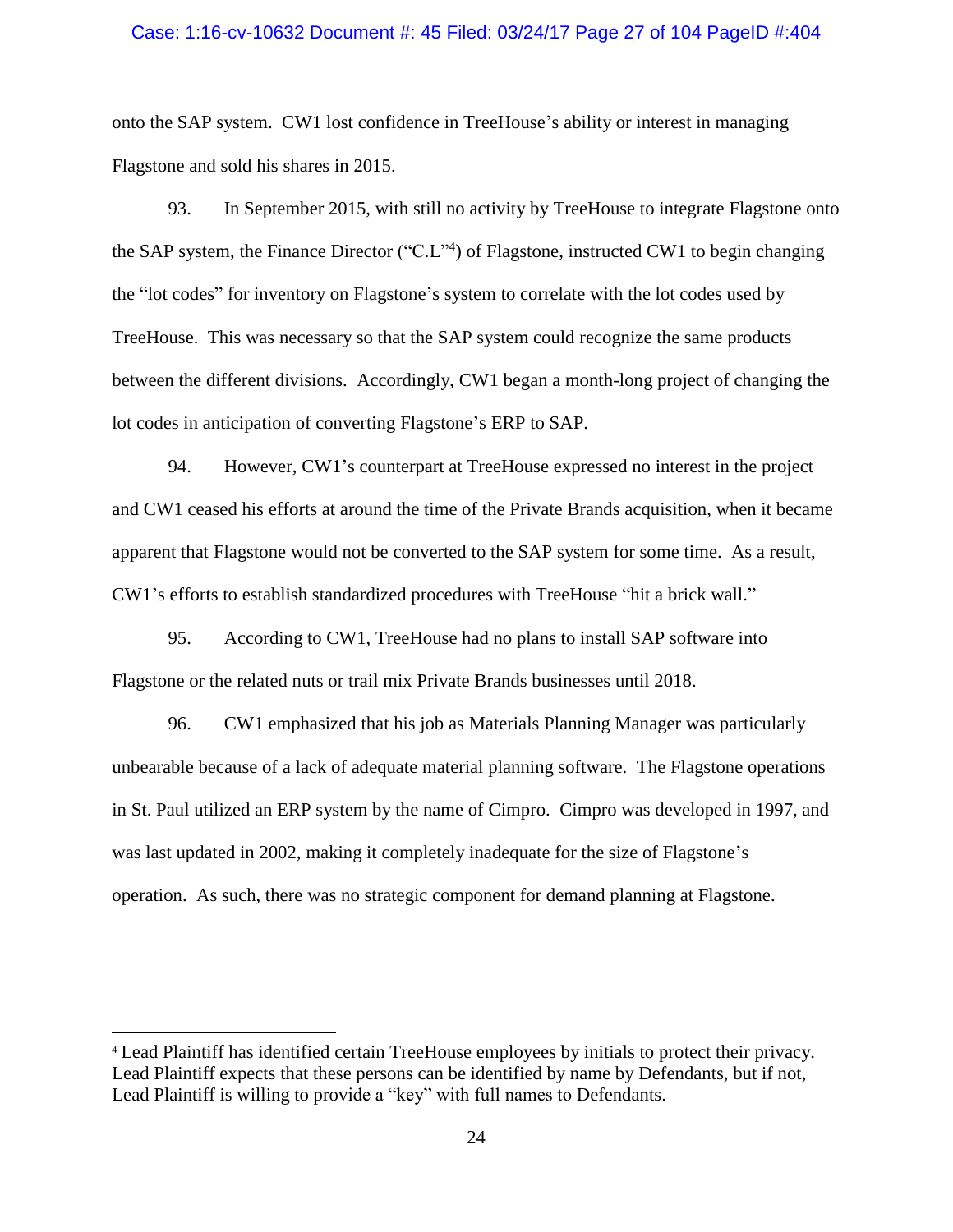#### Case: 1:16-cv-10632 Document #: 45 Filed: 03/24/17 Page 28 of 104 PageID #:405

97. As a work-around, the Vice President of Warehousing ("E.C.") at Flagstone, developed an Excel-based procurement planning system that was flawed in many ways and caused many inventory issues and order shortfalls for Flagstone in 2016.

98. For instance, CW1 noted that purchase orders were entered into Cimpro and then emailed to the suppliers. However, Cimpro was "just an earmarking tool: used for purchase orders and other related tasks, and the bulk of demand planning was performed using the Excelbased system E.C. had created."

99. The Excel-based system was a "backward looking forecasting tool," as CW1 described it. He noted that the system was used for demand planning, and incorporated estimated sales based on the prior year's actual sales and forecasted demand for a 12 week period going forward using these data. The Excel-based system was flawed in many ways and caused many inventory issues.

100. In order to run reports that he needed for demand planning purposes, CW1 had to load one report. He then had to click through four different screens, type in commands, and email a report to himself, that was then uploaded into Excel.

101. The inadequate demand planning Excel-based system, coupled with other issues meant that "Flagstone could not keep up with demand." CW1 noted that the legacy Flagstone facility in North Carolina was momentarily "maxed out" and was unable to produce any more product to assist with the fulfillment challenges encountered at Flagstone.

102. Additionally, a "bloat of inventory" resulted from the flawed Excel-based demand planning system. CW1 explained that the legacy Flagstone demand planning system was not set up to handle the recall of sunflower seeds that occurred in the second quarter of 2016. Demand essentially "doubled" in the Excel-based planning system as a result of the recall.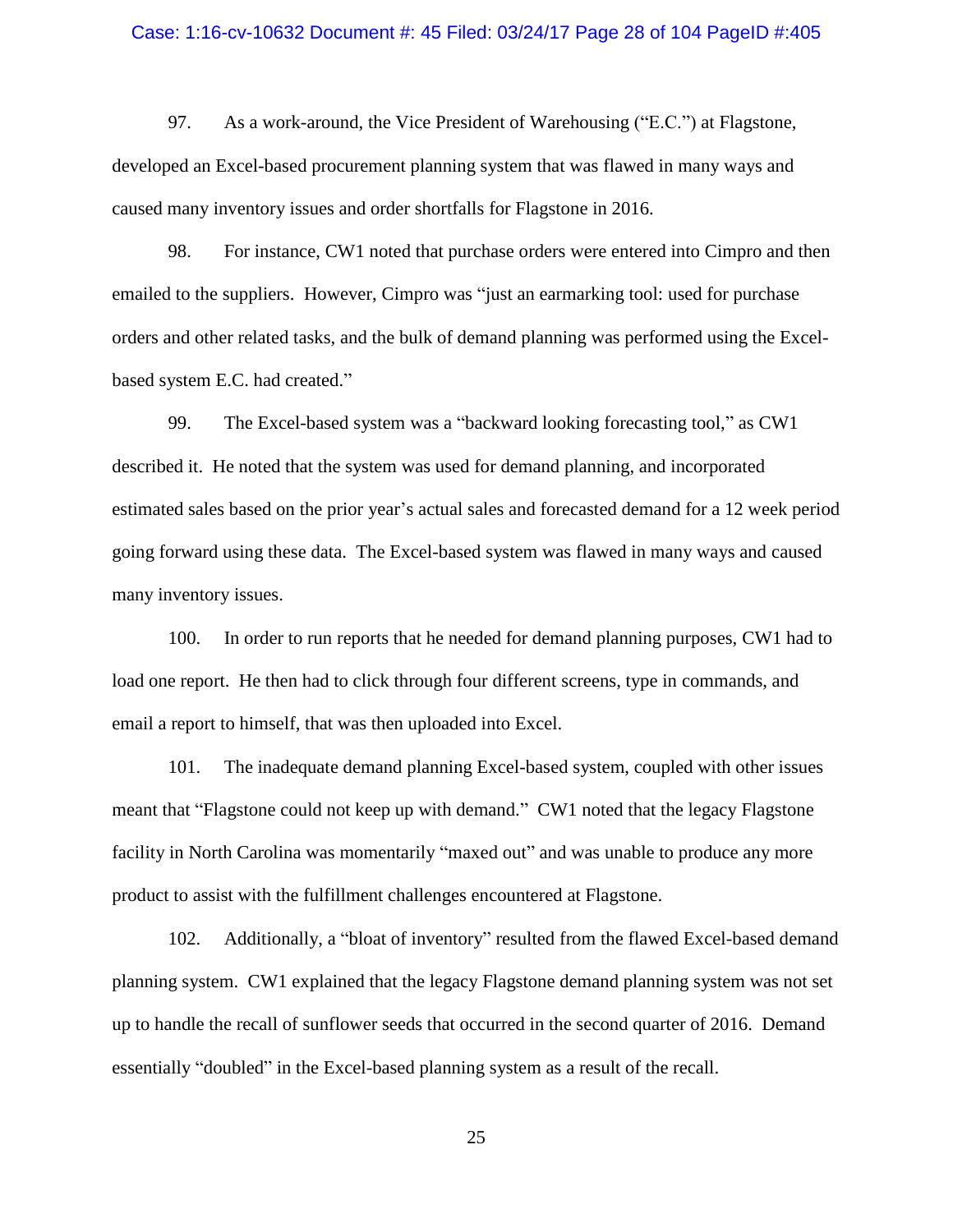#### Case: 1:16-cv-10632 Document #: 45 Filed: 03/24/17 Page 29 of 104 PageID #:406

103. CW1 further explained that the legacy Flagstone operations typically measured input inventory in terms of "days of inventory on hand" (DIOH). Typical DIOH for sunflower seeds was 15 days. However, in the wake of the Excel-based demand planning system malfunctioning in reaction to the sunflower seed recall, DIOH ballooned at some points to several hundred days. This bloat of inventory included film and packaging, as well as raw goods.

104. Due to failing performance at Flagstone as a result of mismanagement and inadequate information systems, Costco withdrew several of its pallet promotions. CVS pulled half of its SKUs (stock keeping units) planned with Flagstone in the summer of 2016. Moreover, Walmart pulled a quarter to one third of its June rollout because of Flagstone's failing performance.

105. As CW1 emphasized, the reality was that "no one knew what real demand was." Because the planning was conducted in Excel and not on a system that could show the changes over time, the information presented in the Excel file was constantly changing.

106. This lack of visibility was based in part on the poor communication from the sales teams. The sales forecasts were entered into a system called SMART because "Chris [Sliva] wanted them to" do so. The SMART data then rolled into the limited ERP program Cimpro for the purposes of demand planning. Senior management at TreeHouse, including the Individual Defendants, had weekly if not daily access to Flagstone's order book.

107. Orders often were placed several months in advance because Flagstone needed time to procure seasonal ingredients or products from overseas. For example, Walmart would place orders for seasonal fruit items in May for fulfillment in October.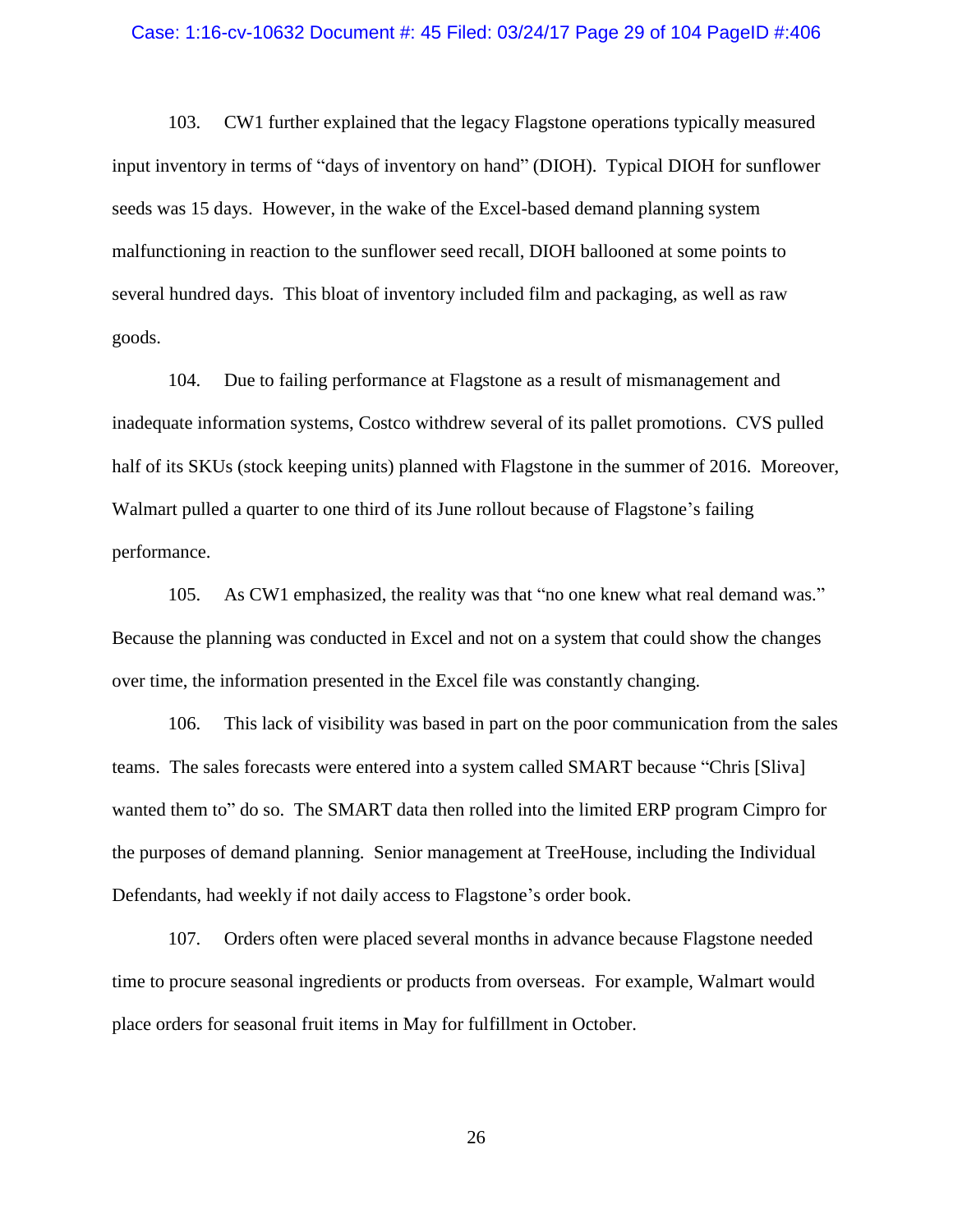#### Case: 1:16-cv-10632 Document #: 45 Filed: 03/24/17 Page 30 of 104 PageID #:407

108. CW1 added that Flagstone sought to attain a 98% order fulfillment rate.

However, given various performance issues, Flagstone was operating more along the lines of fulfillment rates in the 70 and 80% range.

109. According to conversations that CW1 had with members of senior management at Flagstone, the Individual Defendants were apprised of these order fulfillment rates.

110. CW1 left TreeHouse on his own accord in September 2016, after the work environment became "unbearable" for at least two reasons. First, there was considerable dissension between legacy Flagstone management and TreeHouse executive management. Second, the demand planning software at the legacy Flagstone facility in St. Paul was inadequate for the size of the operation. This was exacerbated by the fact that plans by TreeHouse to implement SAP at Flagstone were delayed.

## <span id="page-29-0"></span>**D. TreeHouse Announces the Acquisition of Private Brands**

111. Notwithstanding the difficulties TreeHouse was experiencing in 2015 with the Flagstone acquisition, including the inability or unwillingness to migrate Flagstone to the SAP system, TreeHouse, in 2015 began to explore acquisition of the Private Brands company.

112. Private Brands is a manufacturer of private label products and a successor to Ralcorp Holdings, Inc. ("Ralcorp").

113. In 2013, Ralcorp was acquired by ConAgra for \$6.8 billion, and subsequently renamed Private Brands. ConAgra was at that time primarily manufactured named brands.

114. The Private Brands acquisition was a fiasco for ConAgra because it was selling named brands (with high profit margins) and private label goods (with low profit margins) in competition with one another. By June 2015, ConAgra announced that it would sell the Private Brands business and exit the private label market.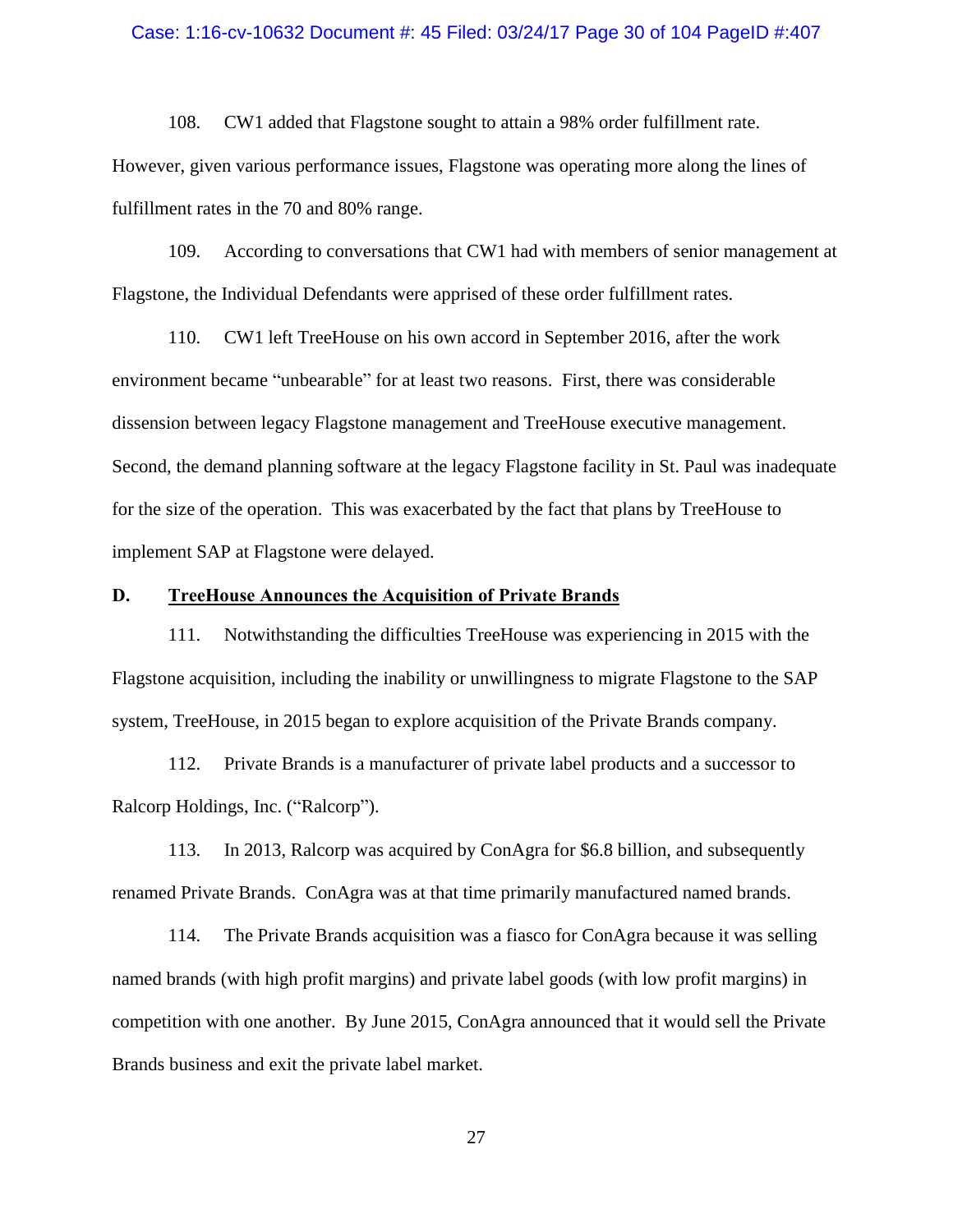#### Case: 1:16-cv-10632 Document #: 45 Filed: 03/24/17 Page 31 of 104 PageID #:408

115. Private Brands was TreeHouse's largest competitor at that time. Many of the private label products that Private Brands sold (such as snacks) were in competition with TreeHouse private label products.

116. Defendants were motivated, given the lack of internal growth, to grow the business through ever-larger acquisitions.

117. On November 2, 2015, notwithstanding the ongoing problems it was experiencing with the Flagstone acquisition, TreeHouse issued a press release prior to the opening of trading on the NYSE, announcing that it had signed a definitive agreement to acquire ConAgra's Private Brands operations. The press release stated that the purchase price of \$2.7 billion (plus \$100 million in anticipated costs in connection with the acquisition) would be funded by a combination of \$1.8 billion in new debt and approximately \$1.0 billion in equity issuance.

118. The press release stated that Private Brands had "sales of approximately \$3.6 billion for the twelve months ended May 31, 2015," and that "[f]ollowing the acquisition, TreeHouse will have pro forma sales of nearly \$7 billion and adjusted EBITDA of approximately \$690 million."

119. The press release added that "[t]he union of TreeHouse and ConAgra's private brands business establishes an industry leader in customer brands and custom products with significant scale, scope and skill and enables us to extend our reach in the grocery store by over 10 shelf stable and refrigerated food categories."

120. The November 2, 2015, press release acknowledged that the acquisition would dilute first year's earnings by \$0.20-\$0.35 per share, but thereafter would be accretive to earnings.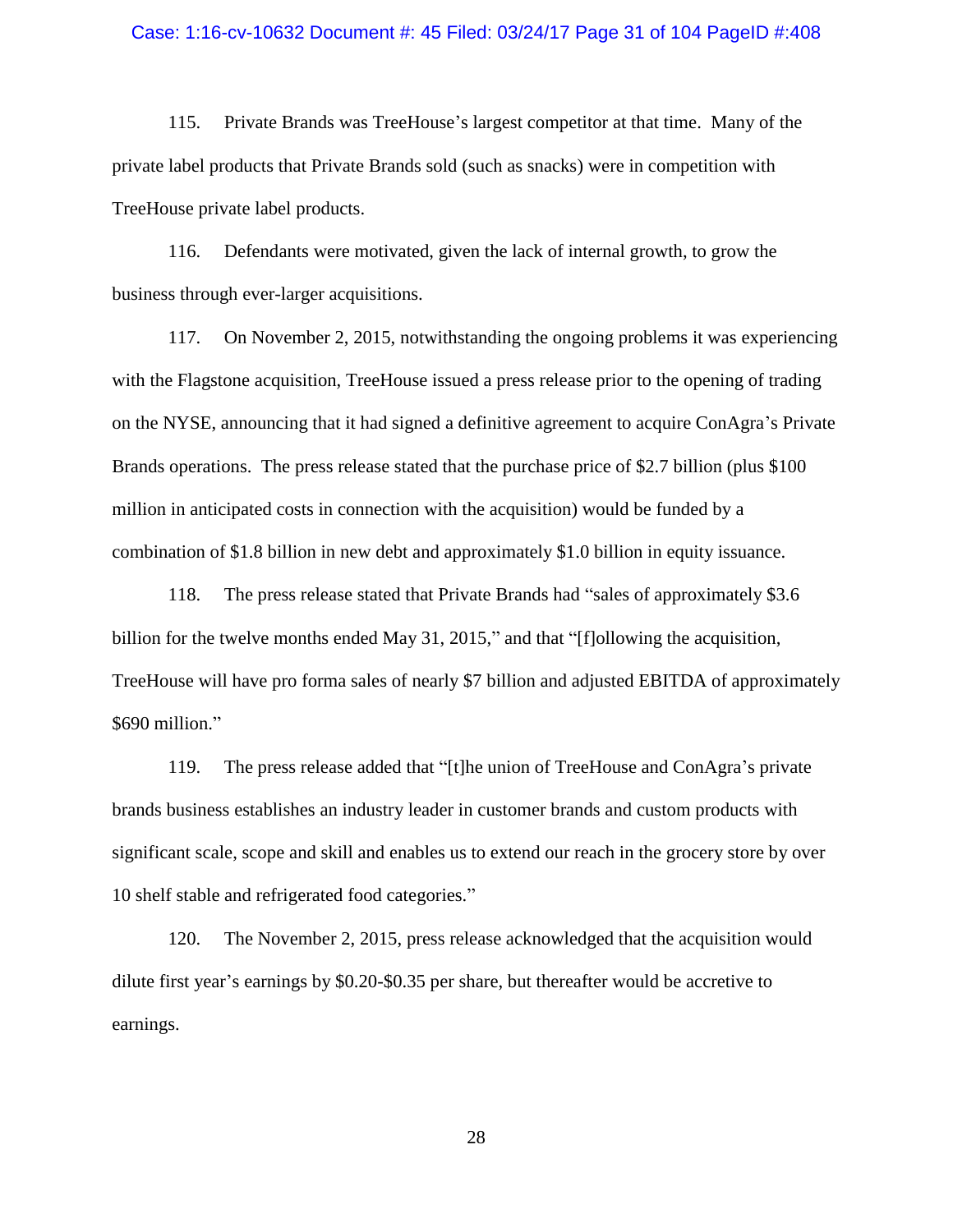## Case: 1:16-cv-10632 Document #: 45 Filed: 03/24/17 Page 32 of 104 PageID #:409

121. As reported by Bloomberg on November 2, 2015, the transaction would more than double TreeHouse's operations:

The takeover will significantly bulk up TreeHouse's operations, expanding it to more than 50 manufacturing facilities, 16,000 employees and more than doubling its annual sales to almost \$7 billion.

122. To fund the purchase of the Private Brands business, the Company (i) completed a

private offering of \$775 million in senior notes at 6% *per annum*, (ii) raised \$1.025 billion

through a term loan, (iii) conducted a public offering of 13.3 million shares of common stock at a

price of \$65.00 per share for gross proceeds of \$862.2 million, and (iv) drew-down the remaining

balance from TreeHouse's Revolving Credit Facility.

123. On the investor conference call convened subsequent to issuance of the November 2, 2015, press release, defendant Reed emphasized in his opening remarks the tenfold increase in TreeHouse's revenues from inception:

Our acquisition of ConAgra private brands will not only mark our tenfold sales growth approaching \$7 billion, but also our transformation from a brash upstart to the industry leader in private label foods.

Bloomberg, Acquisition of ConAgra Foods (Nov. 2, 2015) ("Nov. 2 Tr."), at 2.

124. Stressing TreeHouse's purported integration capabilities and prowess, Reed emphasized that integrating Private Brands onto TreeHouse's SAP network, among other things, "provides both the ways and means to return those [Private Brands] customers that may have strayed from the fold." Reed added that the combined company "will manufacture and distribute items in more than 20 major product categories."

125. According to the Registration Statement dated January 20, 2016, Private Brands' largest division was "snacks" (a business similar to Flagstone), comprising an estimated \$1.3 billion out of \$3.9 billion (33%) in net sales for Private Brands' year-ending May 31, 2015.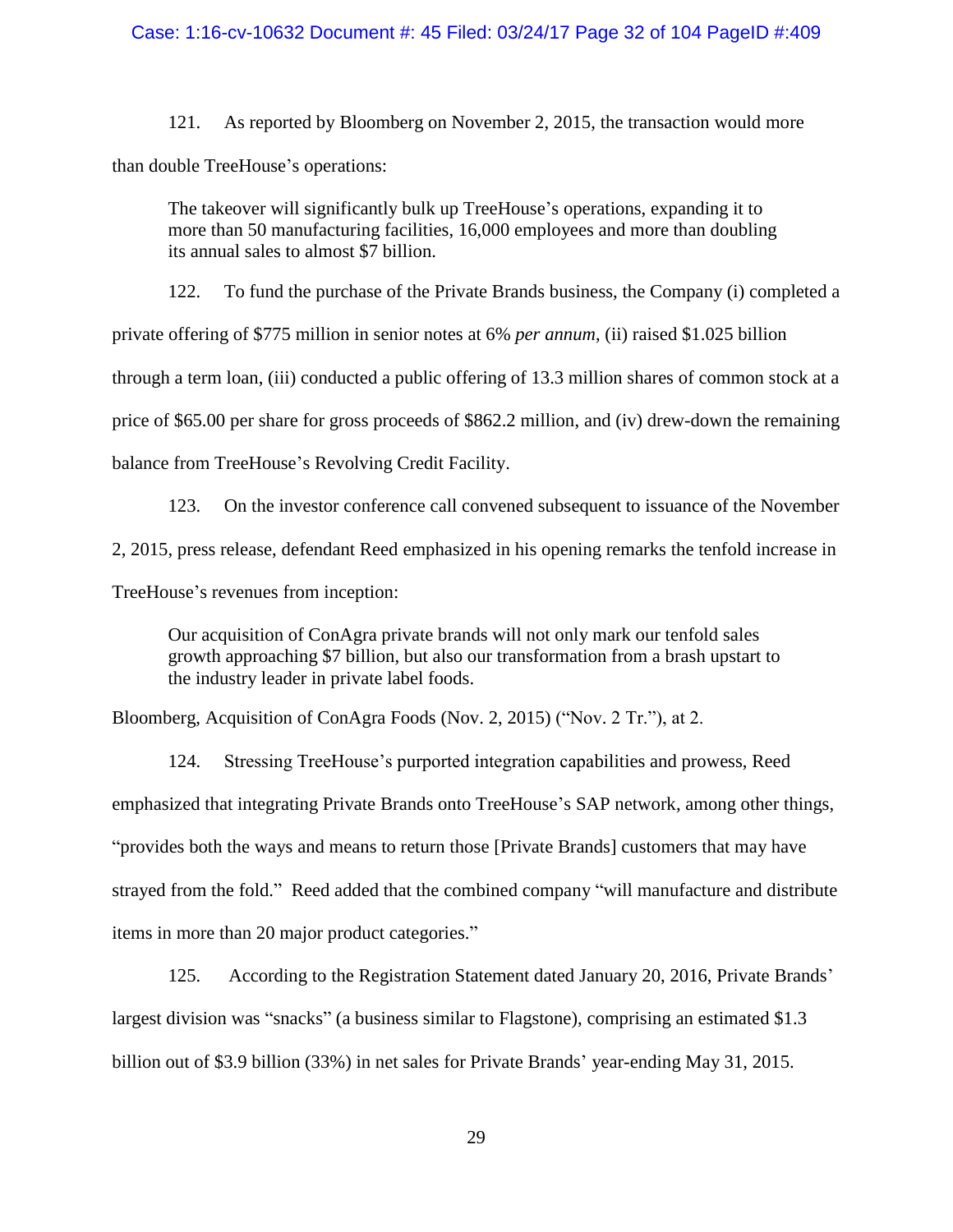126. Reed stated with regard to the combination of Flagstone and the Private Brands

snack business, that "as Flagstone has continued to steadily show improvement, we're going to

leverage that to the fullest." This was misleading because it failed to disclose the serious

integration problems with Flagstone, which rendered Flagstone hardly anything to leverage.

127. Reed's prepared remarks also tried to reassure analysts' concerns whether the

Company could handle such a large transaction by stressing TreeHouse's experience (and

specifically its management's skill) at successfully integrating prior acquisitions—such as

Flagstone—even though the integration of Flagstone was anything but a success:

# *Given that this is our 12th major deal, our depth and breadth of experience should hold us in good stead throughout all phases of this business integration and transition.*

In order to ensure our success in transforming our new private label organization into another TreeHouse powerhouse, Dennis Riordan has agreed to lead the acquired business as its Interim President and Chief Operating Officer. In this capacity, Dennis will maintain a dual role as our Chief Financial Officer, just as he did while serving as Interim Leader of Flagstone Foods last spring.

He will direct an operating team of great skill and experience led by six industry veterans with an average seniority of 20 years, joined from the legacy ranks of ConAgra, Ralcorp and their prior acquisitions. In parallel, Bay Valley Foods, led by Chris Sliva, will be expanded to incorporate Flagstone Foods which will become its snacks division. Dennis and his team will be flanked by a dedicated integration team and project office led by our Chief Strategy Officer, Rachel Bishop, who directed similar exercises at Walgreens.

Importantly, the former Chief Executive Officer of Ralcorp, Kevin Hunt, has joined our acquisition and integration team as a Senior Advisor. Kevin brings not only decades of industry experience, but also a deep appreciation for the nuances of private label. With all acting in close harmony, *we can be assured that the execution of this transformative undertaking is in good hands*. (Nov. 2 Tr. at 3).

128. In fact, the ability to integrate such a large company was very important to the

analysts, since the second question addressed at the post-merger announcement investor call was

about how the Defendants expected to avoid the recognized integration problems that ConAgra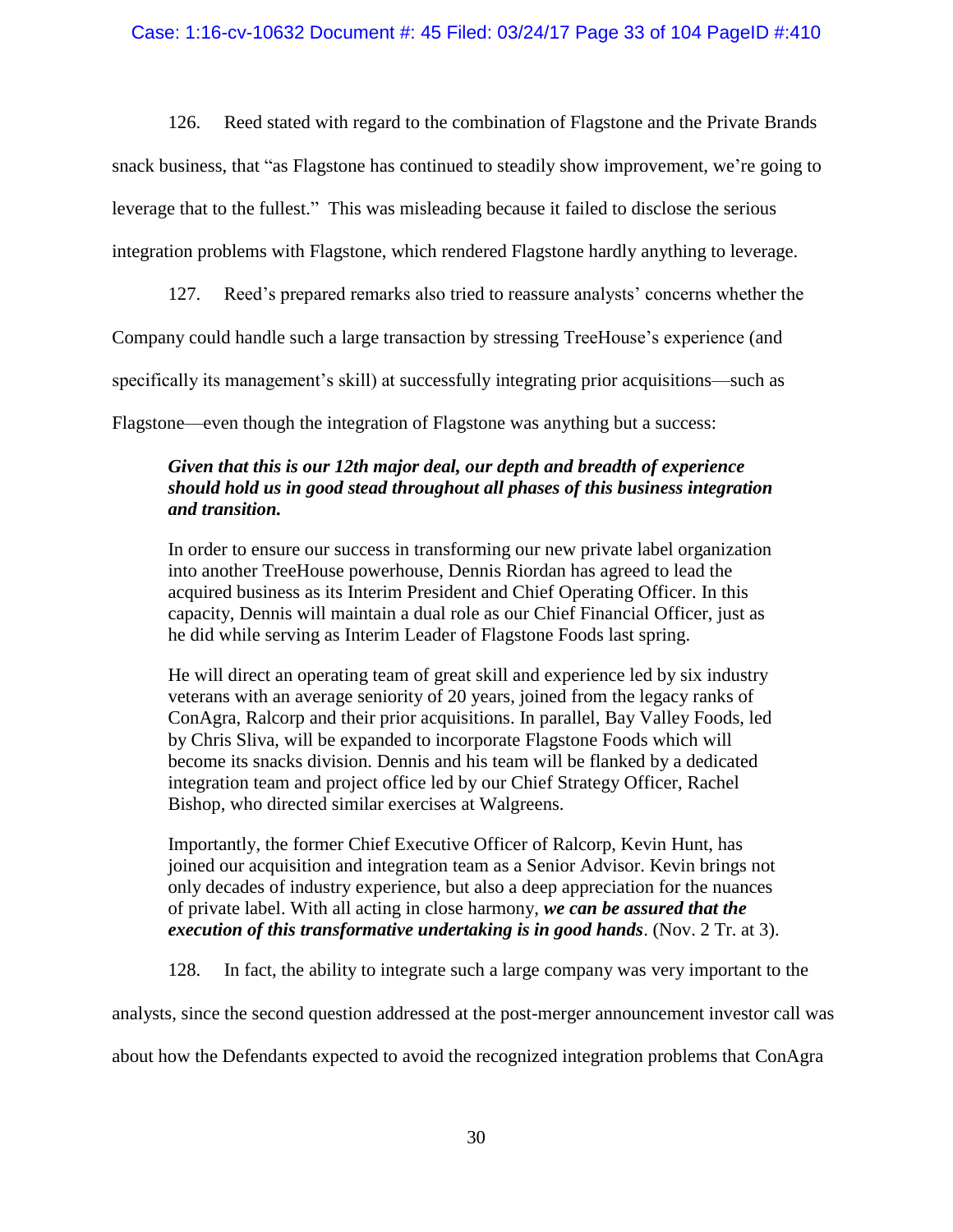#### Case: 1:16-cv-10632 Document #: 45 Filed: 03/24/17 Page 34 of 104 PageID #:411

experienced when it purchased Private Brands from RalCorp a few years earlier. Defendant Reed assured the audience that "we plan to do it right this time." He stressed that, unlike ConAgra's integration effort, TreeHouse had the full support of the Private Brands executives including the prior CEO; defendant Riordan was overseeing the process by applying his prior integration experience; and TreeHouse had "actually started our [due diligence] project over a year ago," providing "a far deeper understanding than is typically the case." Nov. 2 Tr. at 6.

129. Another analyst specifically asked Riordan whether he had the capacity to take on such a large role of overseeing the integration of a large company while he continued to serve as CFO of TreeHouse, and Riordan responded with a comparison to his prior role overseeing the integration of Flagstone ("I filled this role on an interim basis with Flagstone"), assuring him that he was capable. Nov. 2 Tr. at 10.

130. In response to a later question addressing investor concern that TreeHouse's executives "are not good consolidators and . . . are not good at integrating these assets," Reed strongly assured investors that "[w]ith regard to our capabilities to acquire and integrate these businesses . . . that capability has only improved over a period of time." Nov. 2 Tr. at 17.

131. Defendant Reed appeared as a guest on Jim Cramer's "Mad Money" program on the CNBC business channel the evening of November 3, 2015, and emphasized again that the ConAgra acquisition would enable TreeHouse to grow revenue tenfold within ten years. ("It's a transformative event by any definition and in all dimensions.").

132. As a result of Defendants' reassurances, analysts viewed the Private Brands acquisition positively and expressed high confidence in TreeHouse's management to integrate Private Brands. For example, on November 3, 2015, analysts at Wells Fargo Securities ("Wells Fargo") noted in an analyst report that integration risk is reduced as TreeHouse has an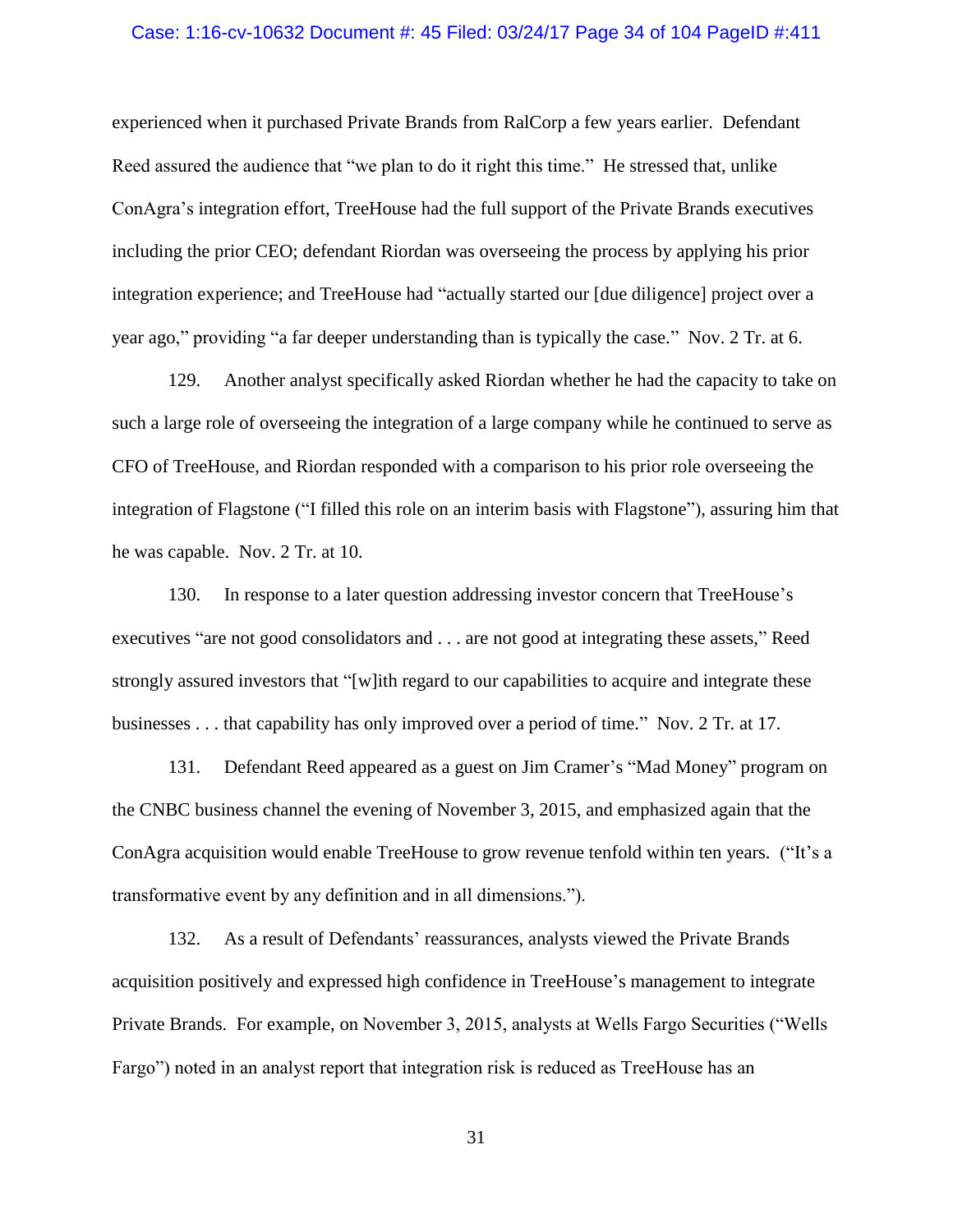#### Case: 1:16-cv-10632 Document #: 45 Filed: 03/24/17 Page 35 of 104 PageID #:412

"experienced management team," "a well-developed integration team," and the hiring of Kevin Hunt as a senior advisor will help "to facilitate the integration."

133. On November 17, 2015, analysts at Credit Suisse ("Credit Suisse") stated in an analyst report that now Private Brands business is "in the hands of a management team that understands how to manage the day-to-day complexity of private label and approaches the industry with a sensible strategic framework."

## **DEFENDANTS MISLEAD THE PUBLIC DURING THE CLASS PERIOD**

<span id="page-34-0"></span>134. Each of the Defendants' materially false and misleading statements alleged herein are statements or omissions of existing fact that were materially false and misleading at the time made. Since many of defendants' public statements were materially false and misleading for the same reasons, to avoid unnecessary repetition, those reasons are not stated in this Section after each false statement, but rather, are grouped together by subject matter in the section headed "Defendants' Public Statements Were Statements of Existing Fact that Were Materially False and Misleading at the Time Made" (¶¶ [275](#page-71-2)[-305\)](#page-81-1).

## <span id="page-34-1"></span>**A. The Offering on January 20, 2016**

135. The Class Period begins on January 20, 2016. Before the market opened on that day, the Company filed a preliminary prospectus supplement ("Preliminary Prospectus Supplement") dated January 20, 2016, pursuant to a November 20, 2013 S-3 Shelf Registration Statement ("Form S-3"), for the secondary offering of TreeHouse common stock to raise cash to close the Private Brands acquisition. The Form S-3 had been signed by each of the Individual Defendants.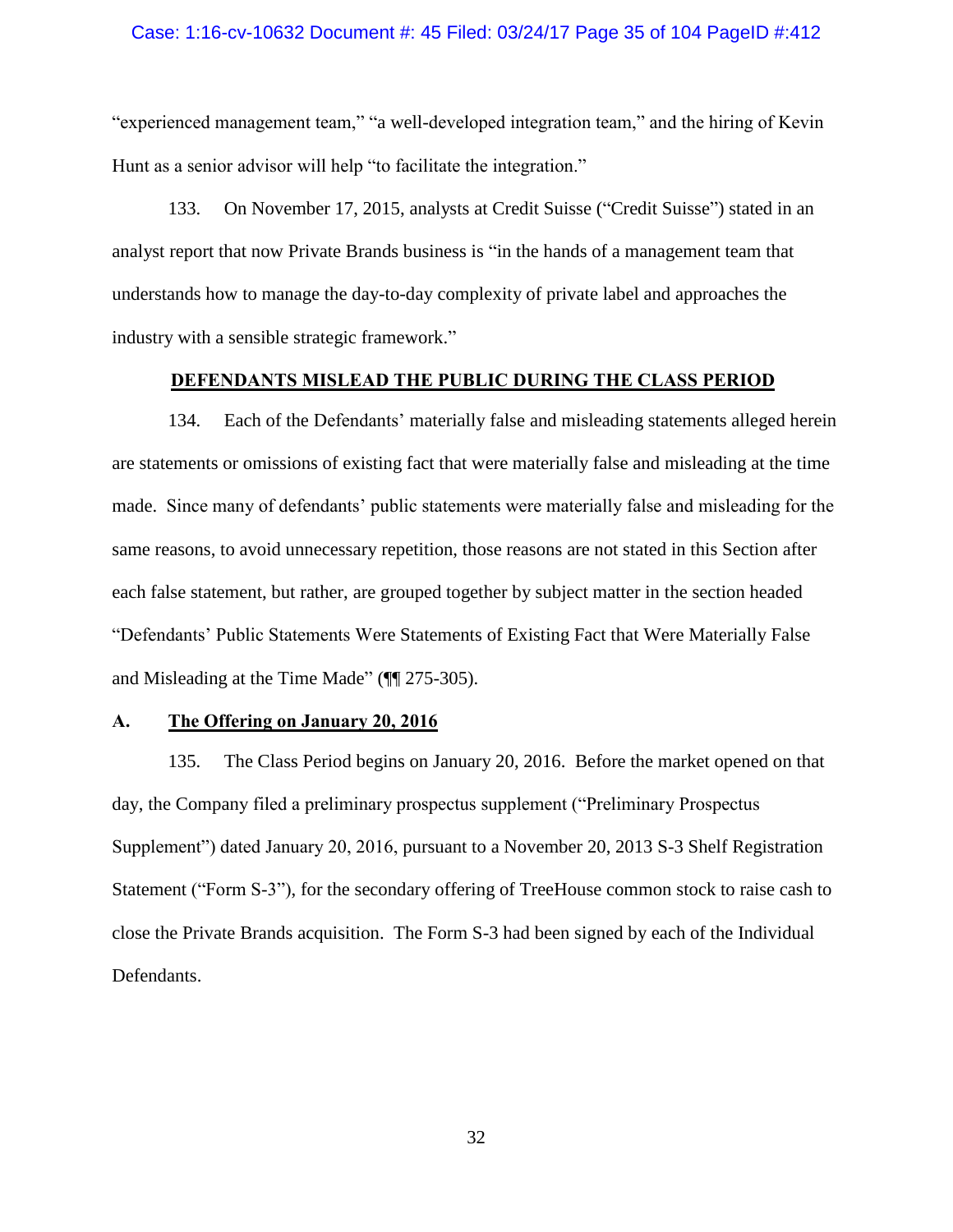## Case: 1:16-cv-10632 Document #: 45 Filed: 03/24/17 Page 36 of 104 PageID #:413

136. After the close of trading on January 20, 2016, TreeHouse priced 11.54 million shares of TreeHouse common stock in a secondary offering at \$65.00 per share. The proceeds from the sale were used to acquire Private Brands.

137. On January 22, 2016, before the market opened, the Company filed a prospectus supplement dated January 20, 2016, pursuant to Rule 424(b)(2) ("Prospectus Supplement"), in connection with the secondary offering of 13,269,230 shares (including the over-allotment of 1,730,769 shares) of TreeHouse common stock. The Prospectus Supplement was otherwise identical to the Preliminary Prospectus Supplement.

138. The Prospectus Supplement represented the Company's acquisition strategy and its "[s]ucessful track record of acquiring and integrating businesses":

**{1}** <sup>5</sup> Successful track record of acquiring and integrating businesses*.* Since we began operating as an independent entity in 2005, we have completed several acquisitions. As a result of these efforts, we have expanded well beyond our original product base of pickles and non-dairy powdered creamer, adding numerous additional complementary, shelf stable food categories and expanding our product offerings into refrigerated products. **{1}** We have a well-defined strategy for identifying, evaluating and integrating acquisitions that we believe differentiates us from many of our competitors. We believe that our proven acquisition capabilities will allow us to participate successfully in the ongoing consolidation trend among private label food product manufacturers. Prospectus Supplement at S-4.

139. The Prospectus Supplement represented that the Company's "senior management team have significant packaged food industry experience and have worked on several successful ventures throughout their careers" and its **{2}** "senior management team has demonstrated its ability to grow our business, increasing our net sales and our adjusted EBITDA through a

 $\overline{a}$ 

<sup>5</sup> For ease of reference, all materially false and misleading statements are identified by bracketed numbers and underlined text.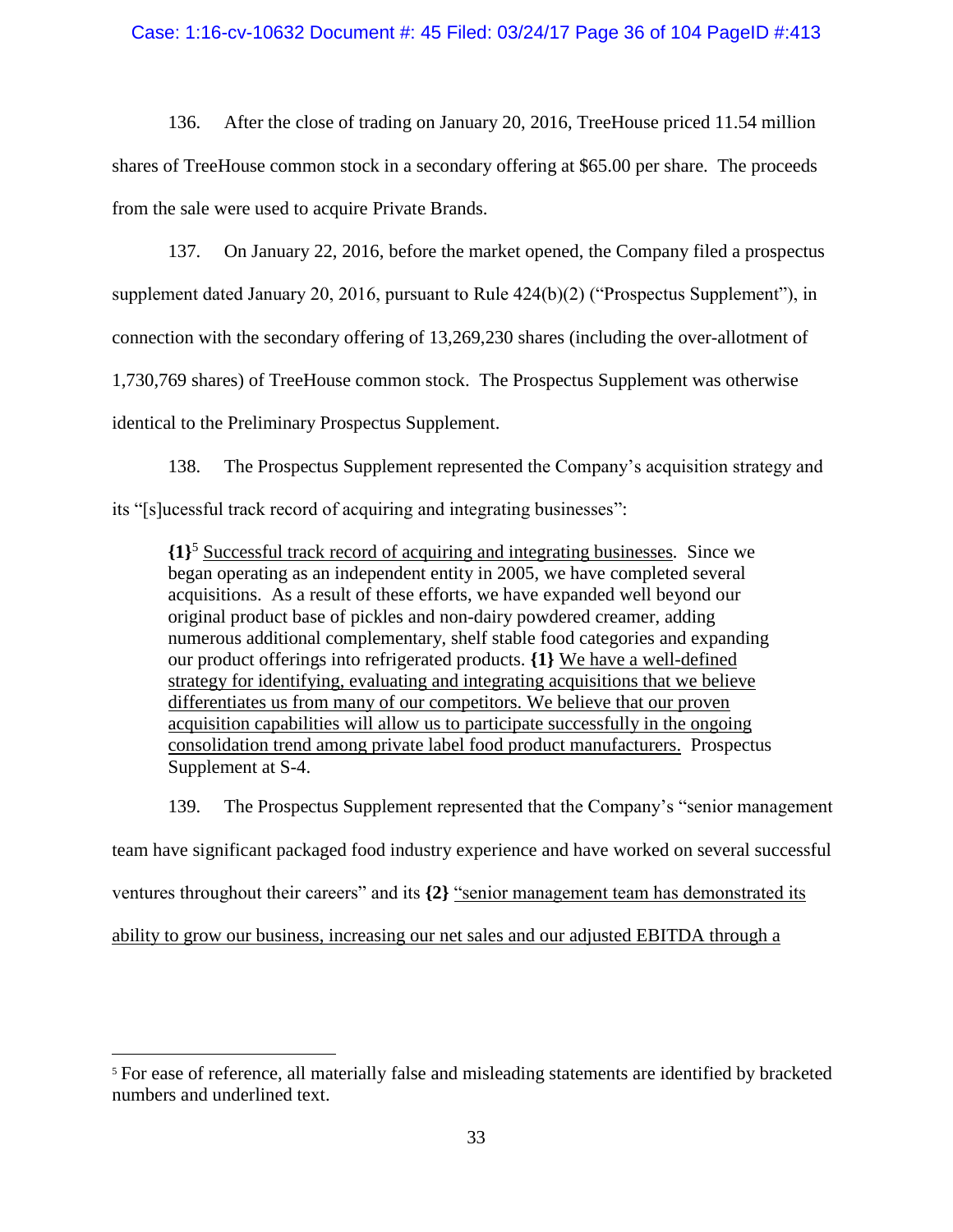combination of organic growth, portfolio optimization efforts and several complementary

acquisitions." Prospectus Supplement at S-10.

140. The Prospectus Supplement represented to investors the Company's growth

strategies through its existing product portfolio and acquisitions:

*Growth through acquisitions.* **{3}** We believe we have the expertise and demonstrated ability to identify and integrate value-enhancing acquisitions. We selectively pursue acquisitions of complementary businesses that we believe are a compelling strategic fit with our existing operations and will increase shareholder value. Each potential acquisition is evaluated for merit utilizing a rigorous analysis that assesses targets for their market attractiveness, intrinsic value, and strategic fit. **{4}** We believe our acquisitions have been successful and consistent with our strategy. Since we began operating as an independent company in 2005, our acquisitions have significantly added to our revenue base and allowed us to significantly diversify our product offerings. **{5}** We attempt to maintain conservative financial policies when pursuing acquisitions and we believe that our proven integration strategies have resulted in deleveraging. By identifying targets that fit within our defined strategies, we believe we can continue to expand our product selection and continue our efforts to be the low-cost, high quality and innovative supplier of private label food products for our customers. *During 2014, we completed our most recent acquisitions of PFF Capital Group ("Protenergy") for approximately \$143 million and Flagstone Foods for approximately \$855 million.* The Private Brands Business acquisition, valued at \$2.7 billion, is our largest to date and further underscores our commitment to our acquisition strategy. Prospectus Supplement at S-10.

# **B. February 1, 2016, Press Release Announces Completion of the Private Brands Acquisition**

141. On February 1, 2016, prior to opening of trading on the NYSE, the Company

issued a press release announcing completion of the acquisition of ConAgra's Private Brands

operations. The press release contained the following statement:

"We are pleased to have closed the acquisition, and **{6}** will continue to focus on driving shareholder value and offering our customers value without compromise through economies of scale, quality products and superior customer service," said Sam K. Reed, Chairman, President and Chief Executive Officer of TreeHouse Foods.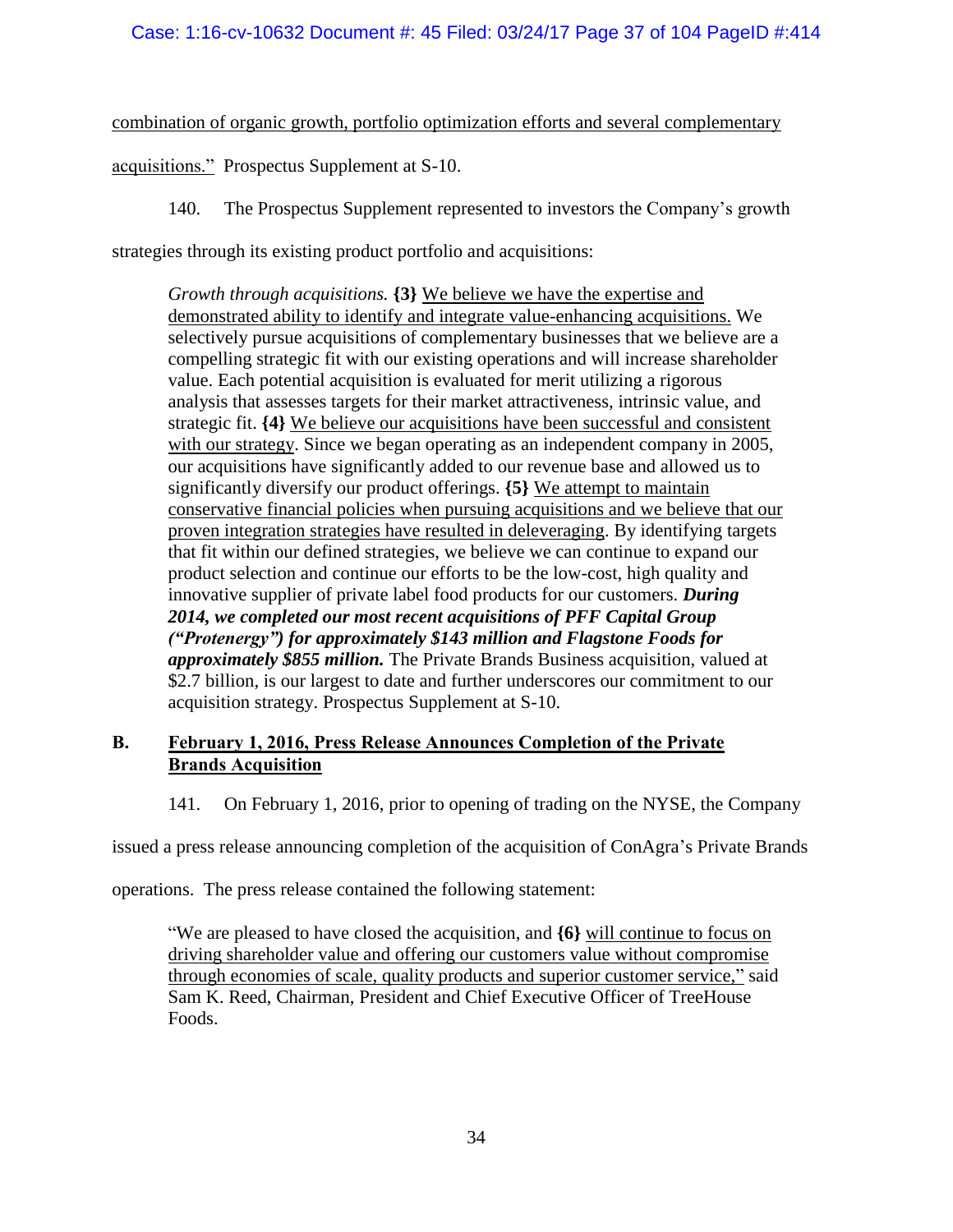# **C. Fourth Quarter and Full Year Ended December 31, 2015**

## **1. The February 11, 2016, Fourth Quarter and Full Year 2015 Press Release**

142. On February 11, 2016, prior to the opening of trading on the NYSE, TreeHouse issued a press release announcing financial results for the fourth quarter and full year ended December 31, 2015. For the fourth quarter of 2015, the Company reported GAAP earnings of \$0.85 per share compared to \$0.78 per share reported for the fourth quarter of 2015. TreeHouse reported adjusted (non-GAAP) earnings per share in the fourth quarter of \$1.08 compared to \$0.99 in the fourth quarter of the prior year. For the full year, adjusted earnings per share were \$2.67 on net sales of \$3.2 billion.

143. Commenting on the Company's operating results, defendant Reed told investors in the press release:

**{7}** We finished the year strong, and our employees deserve a great deal of credit for continuing to focus on improving our operations and driving excellent margin progress. While overall market conditions remained soft and weakness in the Canadian dollar persisted, both of which weighed on our top line, we are very proud to have delivered margin expansion of 150 basis points in the fourth quarter.

144. The Company also announced that TreeHouse had named Riordan the Interim President and Chief Operating Officer of Private Brands.

## **2. The February 11, 2016, Conference Call**

145. TreeHouse convened a conference call the morning of February 11, 2016, subsequent to the release of the fourth quarter 2015 operating results. On that call Reed stated that **{8}** "[T]he integration of Private Brands [was] foreshadowed by the alignment of operating company into four consumer-based categories, beverages, condiments, meals and snacks, all going through our three channels of distribution." He added that **{8}** "[a]ll early indications point to an integration process which will graph the Private Brands carve-out on to the main trunk of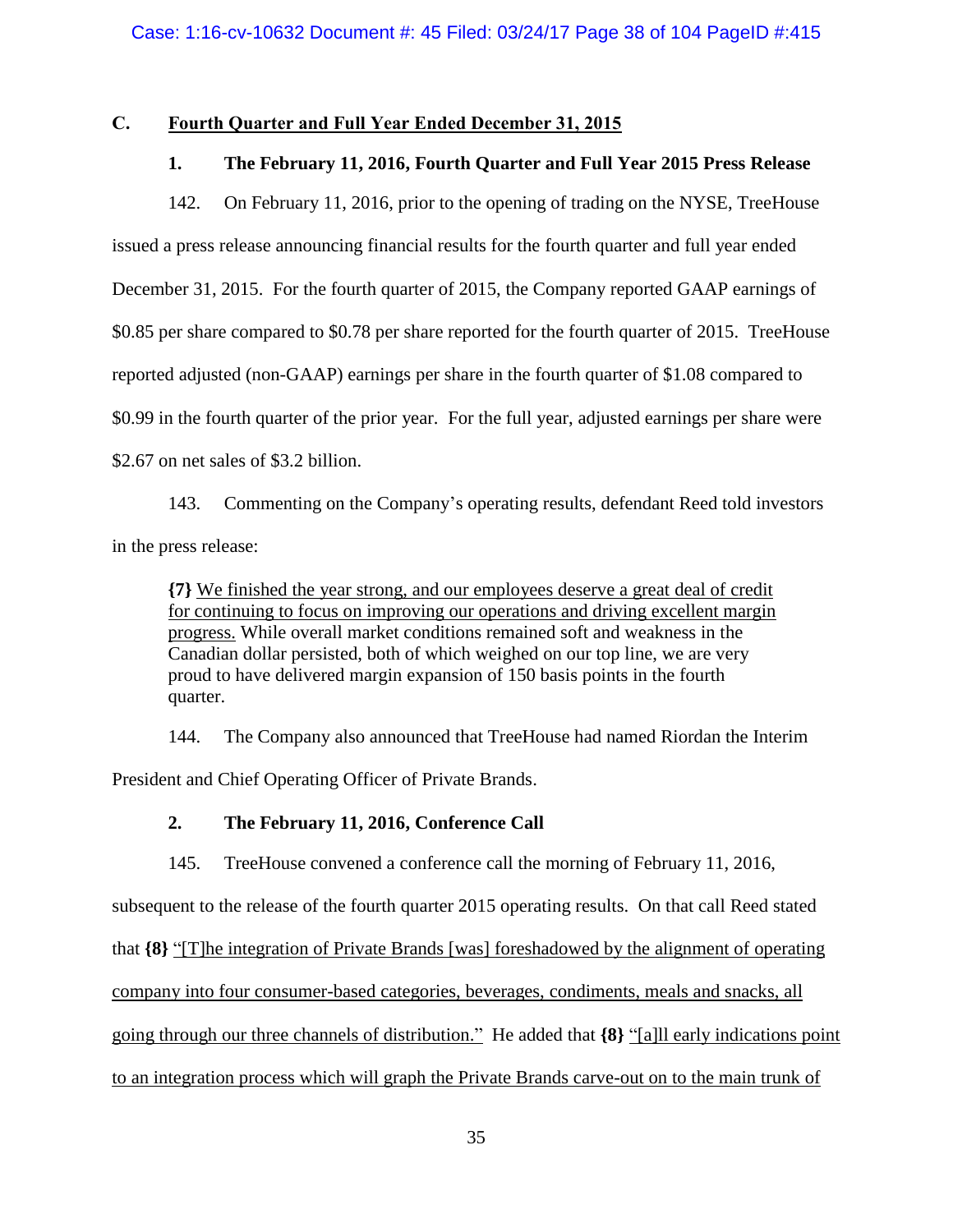## Case: 1:16-cv-10632 Document #: 45 Filed: 03/24/17 Page 39 of 104 PageID #:416

our TreeHouse, generating synergies, expanding margins and opening new business." Thomson Reuters, Q4 2015 Earnings Call (Feb. 11, 2016) ("Q4 2015 Tr.") at 3.

146. Riordan added on the earnings call that **{9}** "[w]hat we're finding is the teams are really doing well with the integration activities. The Private Brands teams have really rallied together very nicely, and frankly it's in better stead than we thought, and it's really a good management team." Q4 2015 Tr. at 8.

147. Defendant Sliva added that Flagstone **{10}** "remains very sound. . . . [W]e think that business will grow at least in line with the category, and frankly our expectations are that we'd grow slightly faster than the space around us." Q4 2015 Tr. at 8.

<span id="page-38-0"></span>148. Defendant Riordan reconfirmed on the call that TreeHouse expected full year earnings per share to be in the range of \$2.95 to \$3.10, and projected first quarter earnings per share in the range of \$0.38 to \$0.43. Riordan stated that TreeHouse would not project earnings for the three subsequent quarters until "we progress through the year." Q4 2015 Tr. at 6. Riordan emphasized that "with a transformative acquisition like Private Brands, there are a lot of moving parts, and we want to be sure we get the cadence of sales and earnings right before we provide specific quarterly guidance for the rest of the year." Q4 2015 Tr. at 6.

149. In fact, throughout the Class Period, Defendants emphasized on conference calls that it was difficult to estimate the timing of promotions more than one quarter in advance, and therefore would only issue quarterly guidance on the prior quarter's earnings call, conducted early in the second month of each quarter. *See, e.g.,* ¶ [148.](#page-38-0)

150. Given Defendants' experience in the industry, Reed's willingness to assume "clear accountability," and representations concerning the visibility and strength of TreeHouse operations, investors accorded a high degree of credibility to Defendants' quarterly earnings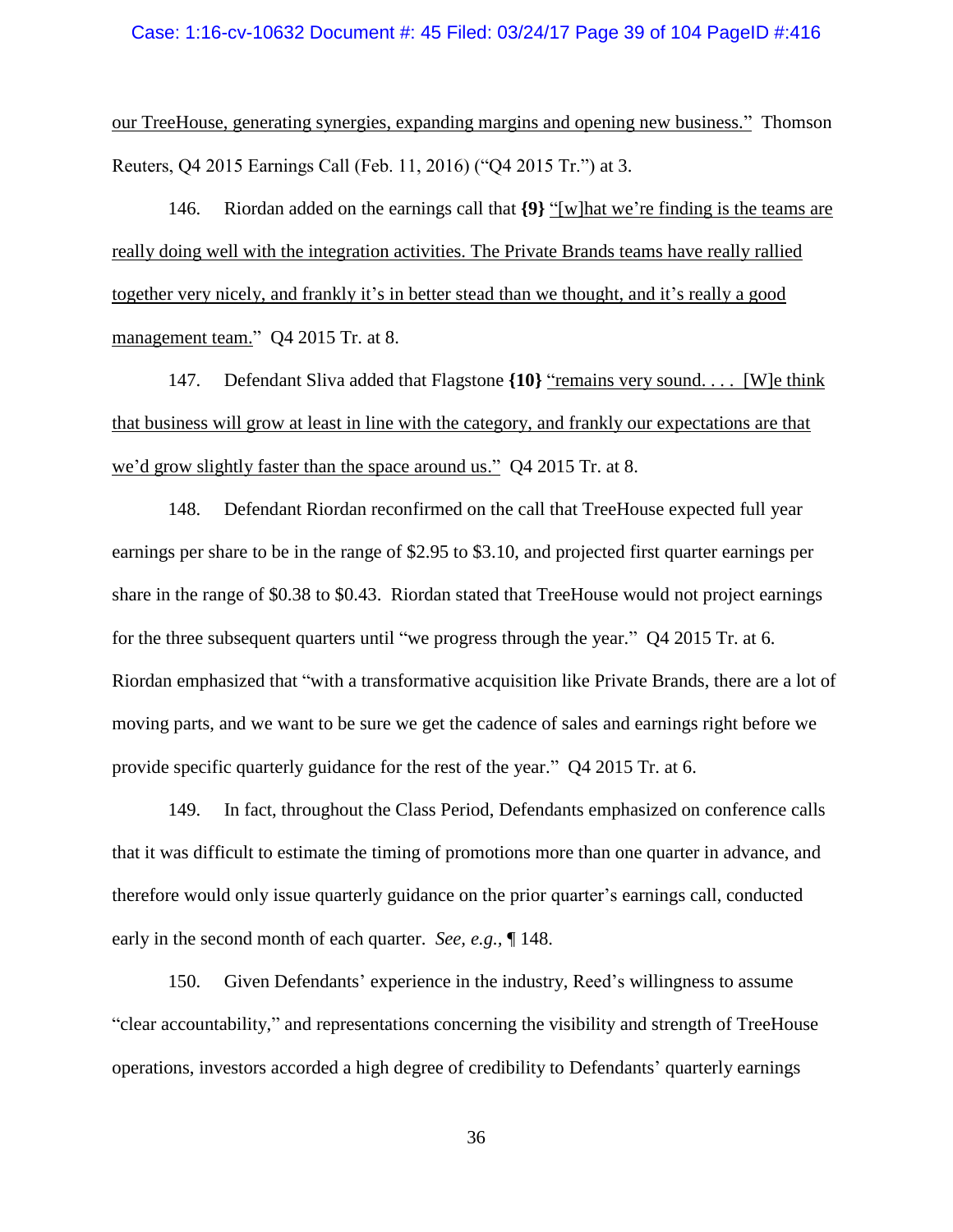projections. *See, e.g.,* February 12, 2016 J.P. Morgan report ("During both the call and our follow-up conversation with management, we became increasingly confident that longer term guidance is conservative."); July 22, 2016 J.P. Morgan report ("2016 guidance has a lot of cushion, in our opinion.").

## **3. 2015 Form 10-K Filed February 18, 2016**

151. On February 18, 2016, the Company filed its annual report on Form 10-K for the year ended December 31, 2015, with the SEC, which was signed by, among others, defendants Reed and Riordan. The Company reiterated the results previously published in its press release for the fourth quarter and full year 2015.

152. TreeHouse's 2015 10-K contained signed certifications pursuant to the Sarbanes-Oxley Act of 2002 ("SOX") by defendants Reed and Riordan, stating that the information contained in the 2015 10-K fairly presented, in all material respects, the financial condition and results of operations of the Company, and fully complied with the requirements of section 13(a) or 15(d) of the Exchange Act.

153. The 2015 Form 10-K touted to investors the tremendous growth available for private label manufacturing in the United States:

*Growth through acquisitions.* **{11}** We believe we have the expertise and demonstrated ability to identify and integrate value-enhancing acquisitions. We selectively pursue acquisitions of complementary businesses that we believe are a compelling strategic fit with our existing operations and will increase shareholder value. Each potential acquisition is evaluated for merit utilizing a rigorous analysis that assesses targets for their market attractiveness, intrinsic value, and strategic fit. **{12}** We believe our acquisitions have been successful and consistent with our strategy. Since we began operating as an independent company in 2005, our acquisitions have significantly added to our revenue base and allowed us to significantly diversify our product offerings. We attempt to maintain conservative financial policies when pursuing acquisitions and we believe that our proven integration strategies have resulted in deleveraging. By identifying targets that fit within our defined strategies, we believe we can continue to expand our product selection and continue our efforts to be the low-cost, high quality and innovative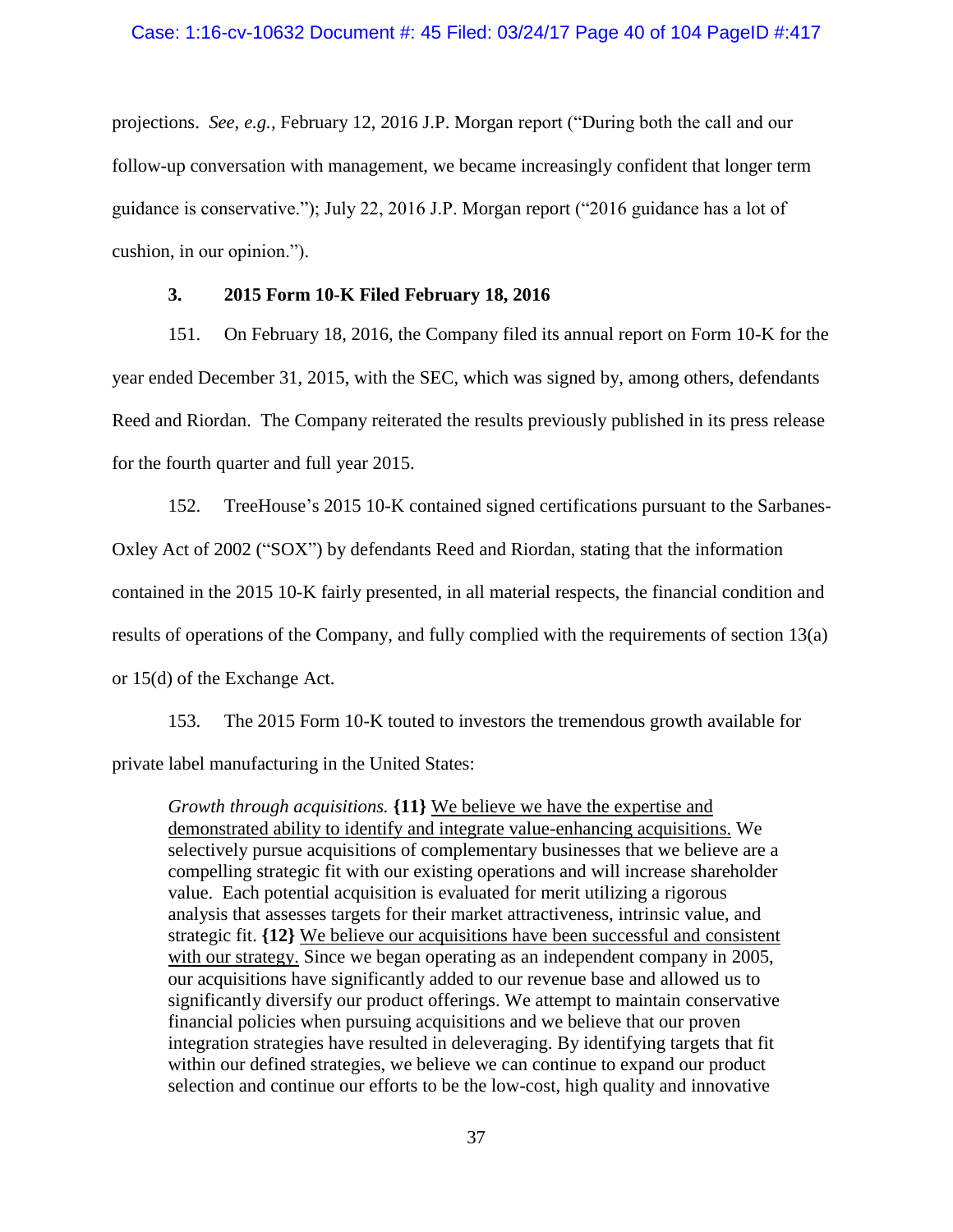supplier of private label food products for our customers. *During 2014, we completed our most recent acquisitions of PFF Capital Group ("Protenergy") for approximately \$ 143 million and Flagstone for approximately \$855 million*. On February 1, 2016, we completed the acquisition of the Private Brands Business from ConAgra Foods for \$2.7 billion, subject to working capital and other adjustments.

154. The 2015 Form 10-K revealed that Flagstone had contributed \$657,993,000 in revenue to TreeHouse's operations in 2015, approximately \$100 million below the projections made at the time Flagstone was acquired in 2014.

155. The 2015 Form 10-K did not disclose Flagstone's contribution to either profit margins or profitability.

156. **{13}** The 2015 Form 10-K repeated the same assurances with respect to Flagstone's \$511.3 million of goodwill as had the 2015 third quarter Form 10-Q.

157. **{14}** Those same representations were also repeated in the first and second quarter 2016 Form 10-Qs, filed on May 5, 2016 and August 4, 2016, respectively.

158. Each of those statements were certified by defendants Reed and Riordan.

159. BB&T Capital Markets ("BB&T") expressed confidence based on a meeting with management when its analysts met with management in late February 2016, and wrote in an analyst report on April 17, 2016, that it "got the sense that the Ralcorp integration was progressing nicely so far. It is clear that Rachel [Bishop] and her team are going to be very methodical with this integration, which we applaud."

### **D. First Quarter Ended March 31, 2016**

## **1. The May 5, 2016, First Quarter Press Release**

160. On May 5, 2016, prior to the opening of the NYSE, TreeHouse issued a press release reporting a first quarter GAAP loss per share of \$0.06 (compared to a GAAP gain of \$0.41 per share reported for the first quarter of 2015) and adjusted earnings per share of \$0.48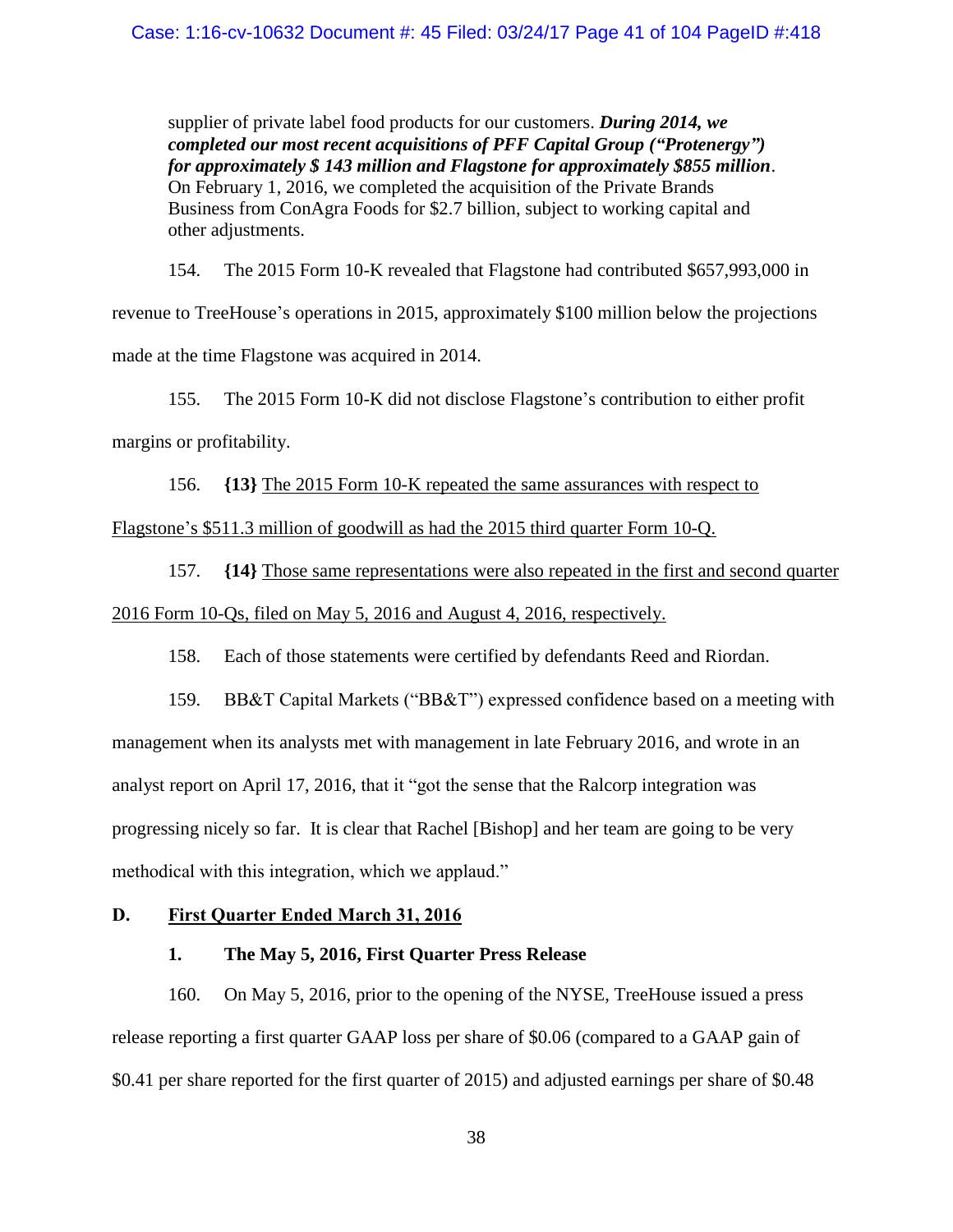### Case: 1:16-cv-10632 Document #: 45 Filed: 03/24/17 Page 42 of 104 PageID #:419

(compared to \$0.58 in the first quarter of the prior year). Net sales for the quarter were \$1.3 billion, "a 62.2% increase from 2015, driven by the Private Brands acquisition."

161. TreeHouse reported "adjusted" earnings per share separate from "GAAP" earnings to reflect non-recurring items such as expenses for acquisition, integration, and related costs; mark-to-market adjustments; expense for restructuring and facility consolidation costs; and gain on foreign currency remeasurement of intercompany notes. The press release also reported that TreeHouse had issued guidance for the second quarter of adjusted earnings per share in the range of \$0.50 to \$0.55 per share, and "tighten[ed] full year 2016 adjusted earnings per share guidance range to \$3.00 to \$3.10," with defendant Reed commenting in relevant part:

**{15}** I am very pleased with the progress our teams are making integrating the Private Brands business, and our sense of functional unity is growing. Our Private Brands team is already making great progress in customer service improvements and is starting to regain lost distribution that resulted from past service issues. Our integration activities are on track and on budget as a result of the strong collaboration of our teams during the transition.

## **2. The May 5, 2016, Conference Call**

162. During a conference call with analysts on May 5, 2016, defendant Riordan represented that the Company is **{16}** "making good progress on the integration activities and our sales teams are doing a great job of managing the sales process and working with their joint customers." Thomson Reuters, Q1 2016 Earnings Call (May 5, 2016) ("Q1 2016 Tr.") at 6.

163. Reed added on the investor call that **{17}** "it is clear from our first 100 days' experience that we are well along the right roadway to the TreeHouse promise of a new era in food and beverage private label." Q1 2016 Tr. at 7.

164. **{18}** With respect to the "second 100 days," Reed stated that "we will lay the operational and organizational foundations upon which to build the transformed TreeHouse of our future. The cornerstone of this construct is the integration of our legacy operating units with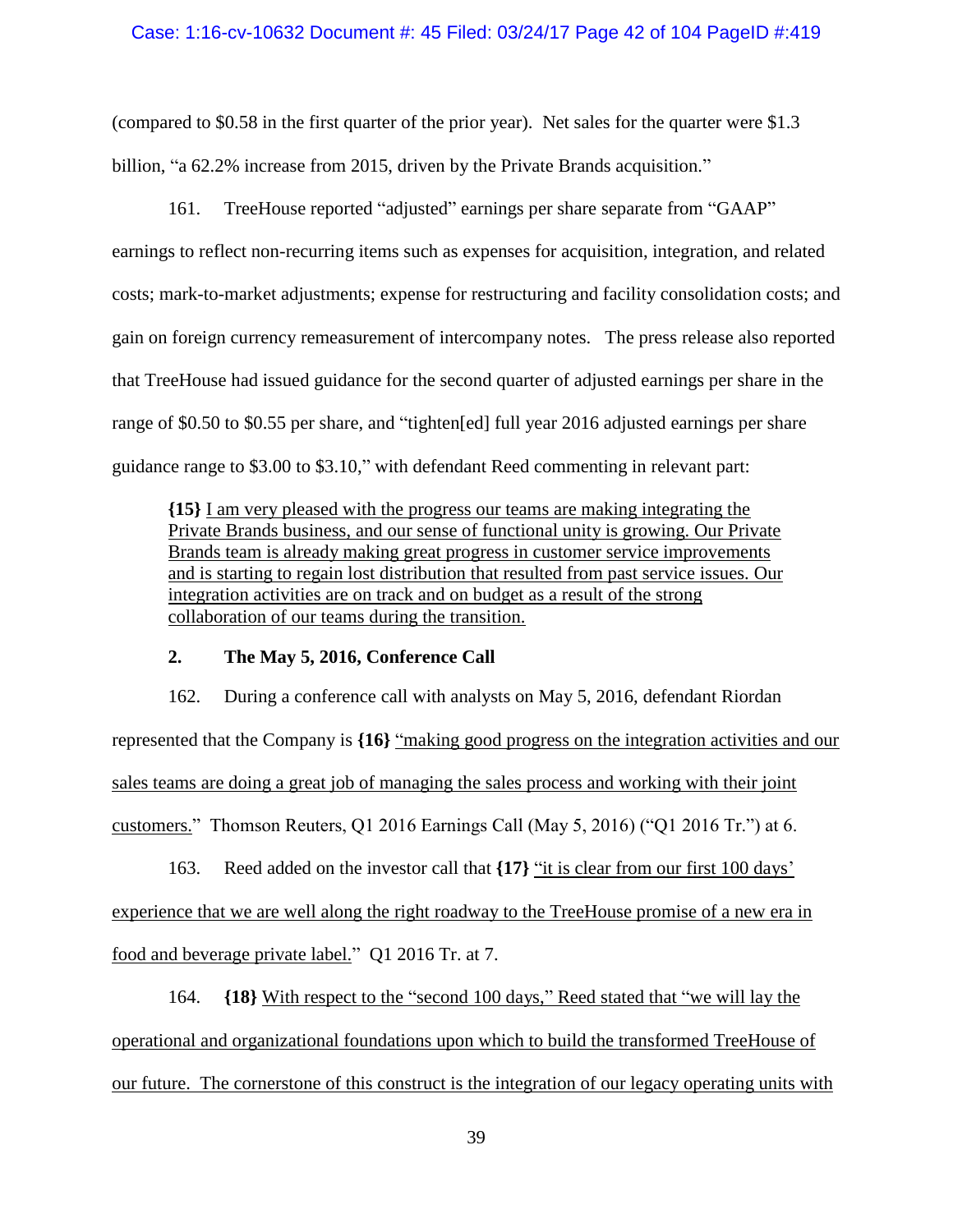#### Case: 1:16-cv-10632 Document #: 45 Filed: 03/24/17 Page 43 of 104 PageID #:420

the acquired Private Brands business into a single unified company, spanning all branches of our TreeHouse."Q1 2016 Tr. at 7*.*

165. Reed also compared the current integration effort to TreeHouse's history of integrating prior acquisitions, stating that **{19}** "this is the best that I've seen since 2007 when

E.D. Smith came in." Q1 2016 Tr. at 19.

166. Defendants were asked on the call about the anticipated impact from the sunflower seed recall, and defendant Riordan responded that "we don't expect to have a material event based on what we know at this time":

We've got less than 100,000 cases are affected so I think you can tell by that matter we don't expect to have a material event based on what we know at this time. So I think I'm expecting this to be a developing story but nothing significant at this time as we don't know of any illnesses or any other negatives as a result of this. Q1 2016 Tr. at 8.

167. Riordan later confirmed that TreeHouse would not have to foot the bill for the recall: "The way this typically works is that it's the supplier's obligation. So we expect to be indemnified." Q1 2016 Tr. at 16.

168. With regard to Flagstone, Sliva stated that "I think we're starting to see better price points, and we're starting to see some volume come back in [almonds]." Q1 2016 Tr. at 9.

169. Riordan lauded the TreeHouse and Private Brands sales teams for "leveraging both of the businesses to present solutions to our customers that take advantage of the broader portfolio," and stated that because "there's about a six- to nine-month lead time between when you land private business and when you start shipping it," "it is news that will manifest itself late this year and really put us on a good footing for next year." Q1 2016 Tr. at 13, 14.

That is starting to get some wins back, and I can't say enough about how **{20}** our two sales teams are leveraging both of the businesses to present solutions to our customers that take advantage of the broader portfolio. Couple that with the fact that some of the lost business that this Private Brands had over the last couple of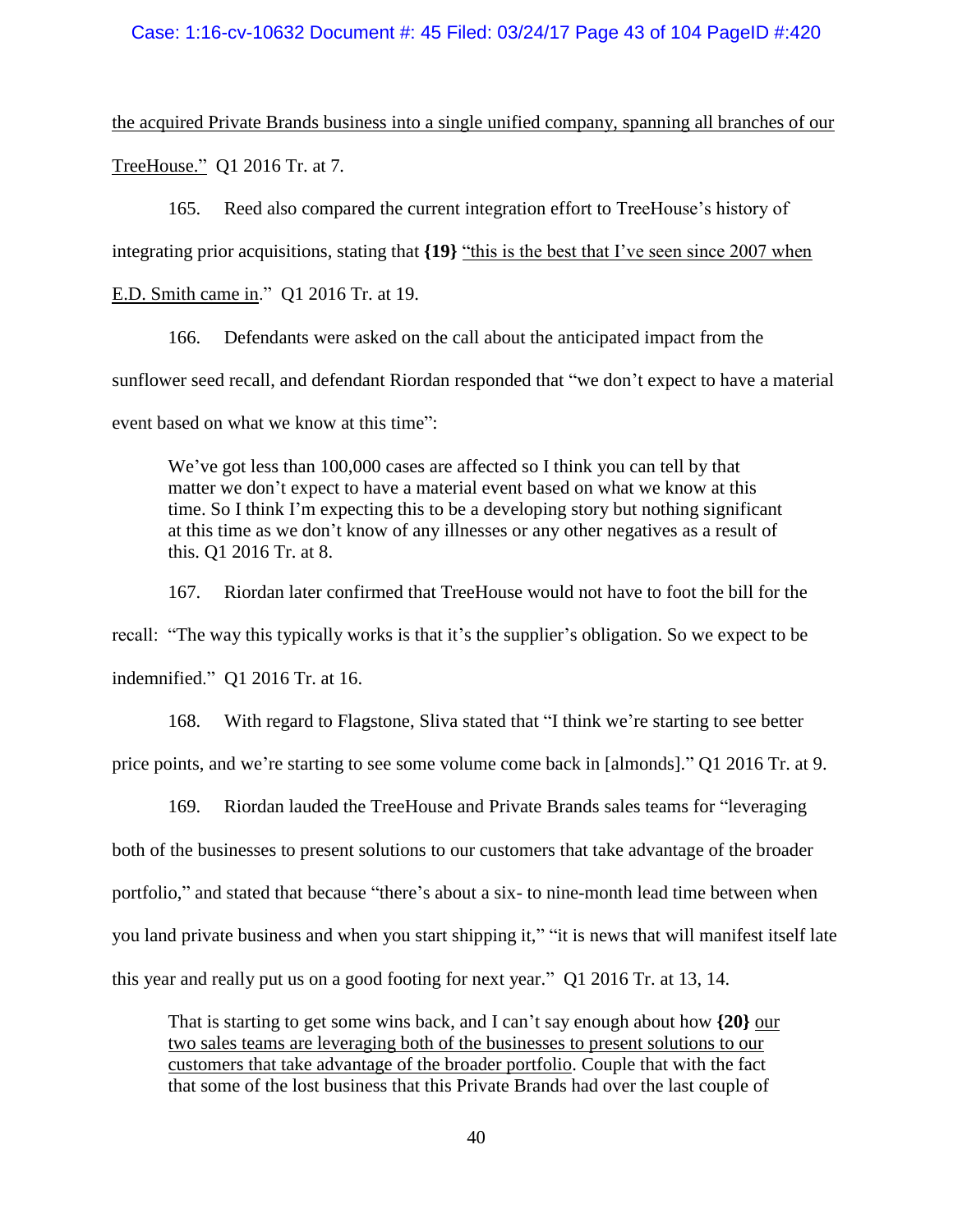years which were service level related, didn't necessarily represent that their product wasn't the right product. And now that the service levels are back, we've got a few cases where customers are realizing that the choice they made, which we put them into, was not the best choice in the long run and we're starting to win back some based on quality. And so, that's got us energized a bit here, and it bodes well for the future. But as we've always said, there's about a six-month to nine-month lead time between when you land private business and when you start shipping it. So this is all great news, but it is news that will manifest itself late this year and really put us on a good footing for next year. Q1 2016 Tr. at 13-14.

170. Riordan also stated on the May 5, 2016, investor call that TreeHouse was "expecting . . . adjusted earnings per share to be in a range of \$0.50 to \$0.55" in the second quarter. Q1 2016 Tr. at 6. He also confirmed that the Company was on track to meet its guidance: **{21}** "the bottom line is we've not seen anything that causes us to be concerned with our original full-year guidance." Q1 2016 Tr. at 6; *see also* Q1 2016 Tr.*.* at 7 ("Nothing has come up to make us think that [the three-year accretion estimate from Private Brands] is not very achievable.").

171. On May 5, 2016, analyst Farha Asiam at Stephens wrote in an analyst report,

"The Private Brands business has made solid progress of customer service improvements and is beginning to regain lost distribution. Integration activities remain on track and on budget."

172. Similarly, Credit Suisse wrote a positive analyst report on May 5, 2016, wherein it stated that "management expects synergies to begin dropping to the bottom line in the second half of the year, and it expects to stabilize the sales declines as well" as there are "order fill rates" near TreeHouse legacy business levels, and started to win back some lost business (first three wins are cookies and crackers, and involved in bids that could result in more wins)."

173. TreeHouse common stock rallied 5.76% to close on May 5, 2016, at \$90.43 in response to the May 5, 2016, conference call and positive reports by analysts based on the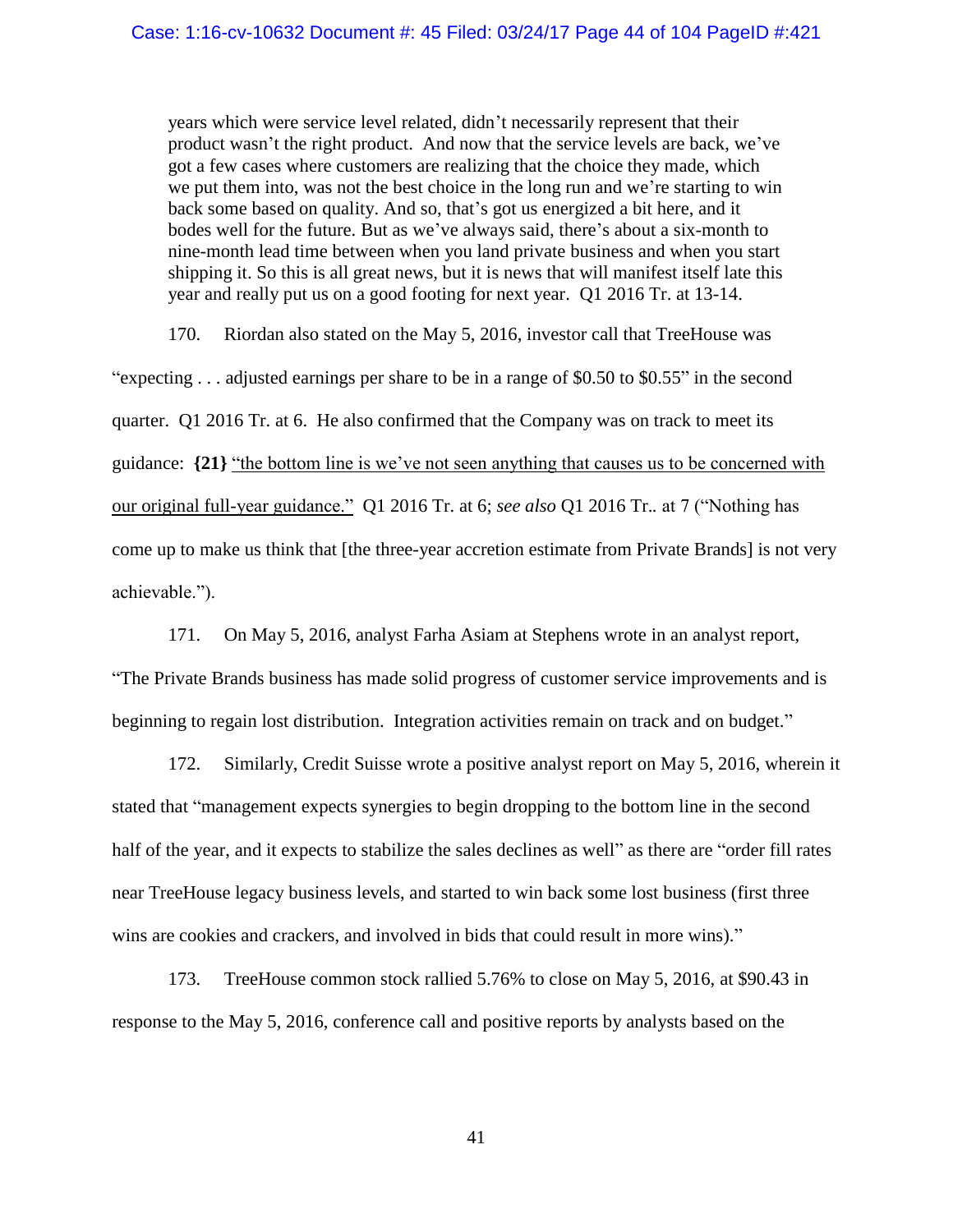#### Case: 1:16-cv-10632 Document #: 45 Filed: 03/24/17 Page 45 of 104 PageID #:422

Company's statements. The positive return on the shares was statistically significant at the 95% confidence level.

174. On May 8, 2016, Wells Fargo commented in an analyst report "that the Private Brands integration is off to a very strong start and this, combined with an increasingly rational branded pricing environment and a benign outlook for commodity costs, suggests that downside risk to FY16 EPS guidance is limited."

### **3. First Quarter 2016 Form 10-Q Filed May 5, 2016**

175. On the same day, May 5, 2016, the Company filed a quarterly report for the period ended March 31, 2016, on a Form 10-Q ("first quarter 2016 10-Q") with the SEC, which was signed by defendant Riordan. The Company reiterated the financial results previously published in the press release issued earlier that day.

176. TreeHouse's first quarter 2016 10-Q contained signed certifications pursuant to SOX by defendants Reed and Riordan, stating that the information contained in the Form 10-Q fairly presented, in all material respects, the financial condition and results of operations of the Company, and fully complied with the requirements of section 13(a) or 15(d) of the Exchange Act.

## **E. William Blair Growth Stock Conference, June 14, 2016**

177. On June 14, 2016, Defendants spoke at a William Blair Growth Stock Conference ("William Blair Conference"). *See* Bloomberg, William Blair Growth Stock Conference (June 14, 2016) ("William Blair Tr.").

178. At the William Blair Conference, defendant Riordan emphasized that TreeHouse had been successful in acquiring and integrating eleven companies prior to Private Brands, and was positioned to continue its expansion through acquisition: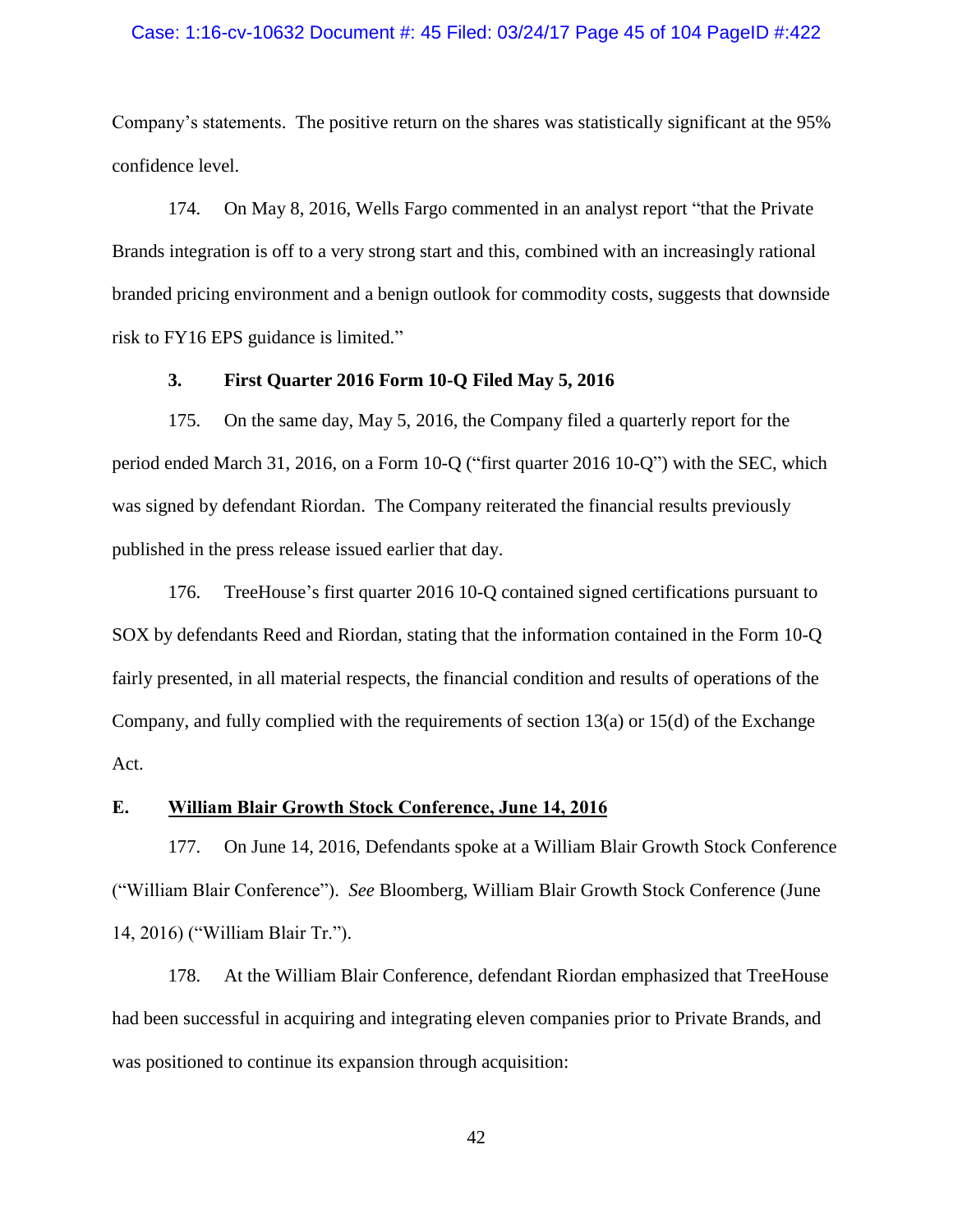**{22}** We've got a very experienced team. We are up to 16,000 people. We've got a lot of strong management. We've been around for a number of years and know the business very well and I think you'll continue to see us be very good operators for the assets you've owned here. We've done this before. This is our  $12<sup>th</sup>$  major deal. You've never heard us come on in earnings call and talk about how we loved an integration with one of the other companies. And although this is significant in size relative to some of the others, every one of those were somewhat transformational. When we were \$700 million, we bought a \$300 million business that was transformational at the time, and we've been very successful in doing that. William Blair Tr. at 7.

179. In discussing the progress of the integration, Sliva represented that the Company **{23}** "remain[ed] solidly on track to deliver the earnings that are built into our forecast." He also stressed that the integration planning began a year before it became public, including a detailed plan to handle "a lot of SKUs." William Blair Tr. at 4-5.

180. Consequently, the investing public and analysts were led to believe that the "Private Brands integration is progressing smoothly and the business remains on track to deliver on expectations," as stated by Stephens on June 17, 2016.

181. In fact, as subsequently disclosed by Defendants, the Private Brands condiments business, the first business to be consolidated with the legacy TreeHouse brands on the common SAP platform, had experienced a 14.6% year-over-year decline in revenue in the first quarter and was on track to experience a 14.8% year-over-year decline in the second quarter and a 22.2% year-over-year decline in July 2016.

182. Defendants had reason to know that Private Brands' other businesses, which were not being consolidated onto the SAP system, would not experience improved operations until after the third quarter at the latest when they too would be integrated into TreeHouse's SAP system and have a reorganized sales staff. *See, e.g.* ¶ [341,](#page-90-0) *infra*, ("[w]e knew our very quick growth had made it just too difficult for our customer-oriented teams to fully understand the 32 products categories we sell.").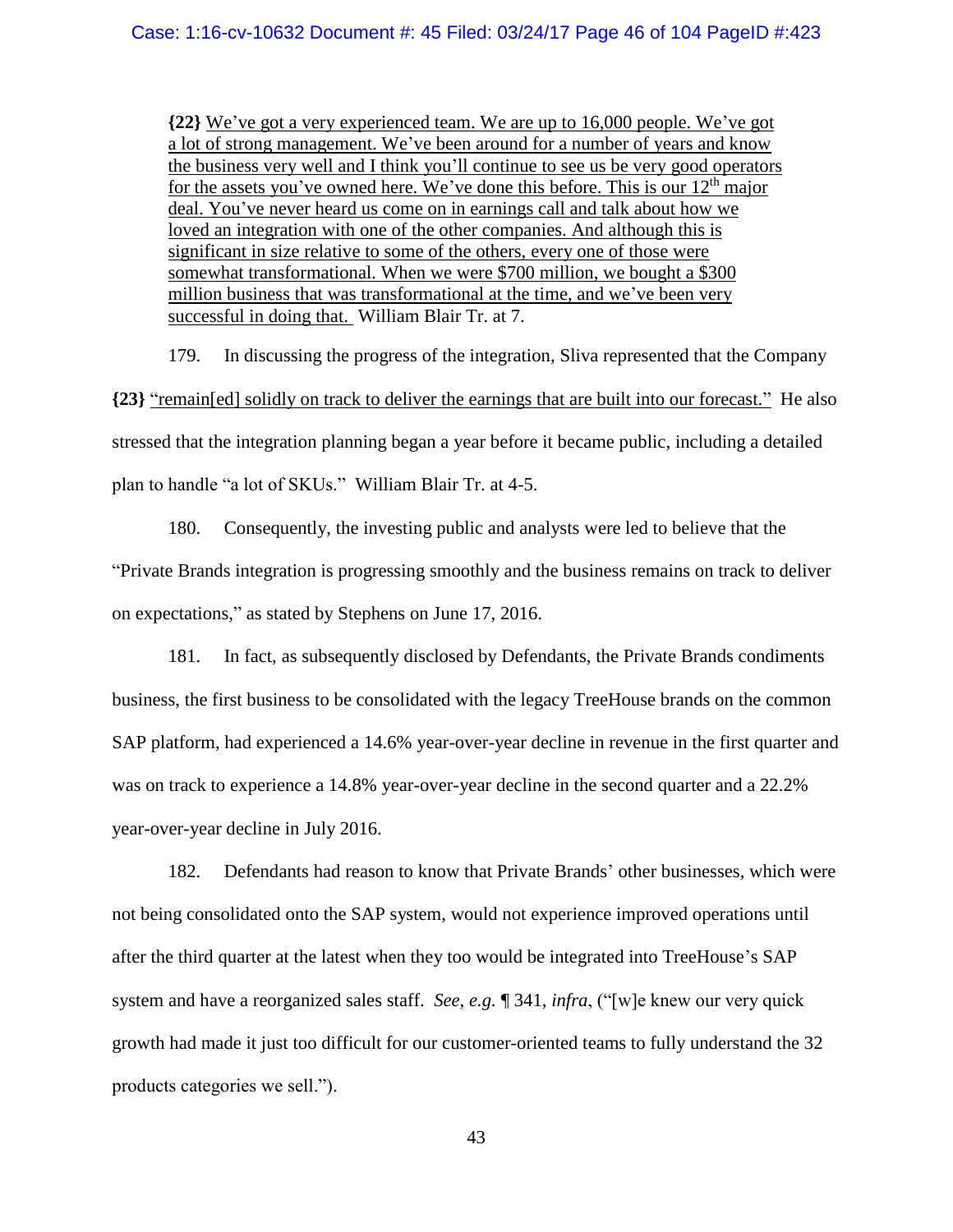# **F. The Integration Process Was Flawed**

183. Over the course of the Class Period, each of the Individual Defendants continued to stress to analysts and the market that they were successfully managing the integration process and ensuring that the employees within Private Brands were not distracted by the integration.

184. However, the complexity of TreeHouse's operations were only exacerbated after TreeHouse acquired Private Brands. Private Brands lacked any coherent ERP, and had operated its businesses autonomously on completely different operating systems.

185. CW2 is a former Senior Financial Analyst who was initially employed with ConAgra and joined TreeHouse through the ConAgra acquisition in February 2016. He left the Company on his own accord in September 2016, after disagreements with the South Carolina pasta plant controller.

186. CW2 was in a position to know the facts attributed to him in this Complaint.

187. CW2 was advised that he would be identified as a confidential witness and was given the opportunity to review and correct the allegations attributed to him herein.

188. CW2 was responsible for cost accounting and reporting for five legacy ConAgra pasta plants. The South Carolina plant where he worked continued to operate on an old D0Sbased ERP system throughout the duration of his employment at TreeHouse. This system had been in use at ConAgra and there was no intention to migrate the pasta operations to SAP, on which TreeHouse operated.

189. There were numerous different ERP systems in use at TreeHouse at the legacy ConAgra plants. He estimated that there were about 25 plants that TreeHouse acquired from ConAgra, and they all used different ERP systems—SAP, QAD, JD Edwards, and DOS-based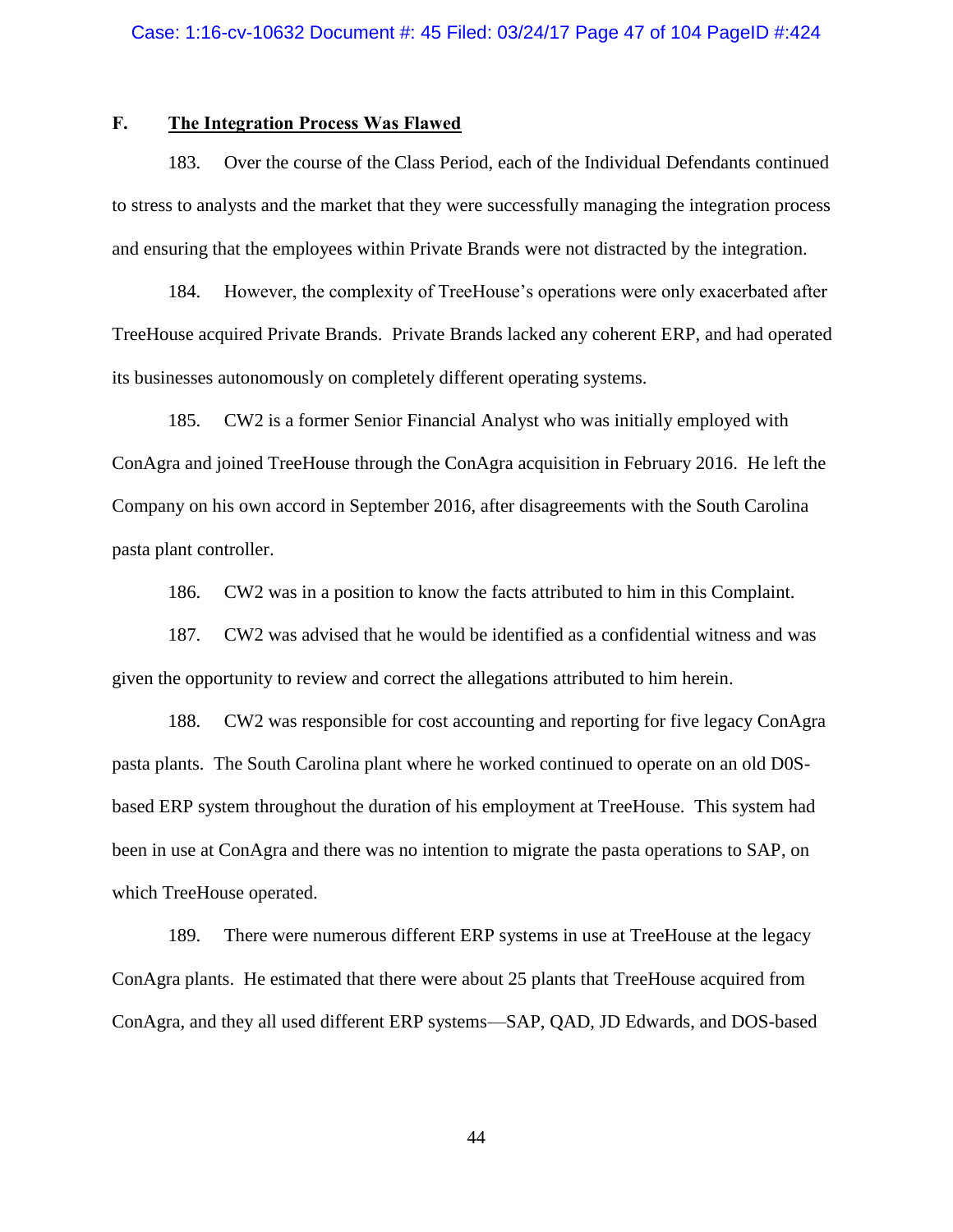#### Case: 1:16-cv-10632 Document #: 45 Filed: 03/24/17 Page 48 of 104 PageID #:425

systems. TreeHouse had plans at the time CW2 departed TreeHouse in September 2016 to migrate perhaps two of these plants onto SAP.

190. For financial reporting purposes, CW2 pulled cost data for the plants he was responsible for reporting on using Hyperion. He provided cost data for the pasta plant operations to Plant Controller ("K.T.").

191. K.T. ran additional financial reports, which were combined with other data put together by other pasta plant controllers. All of these reports were submitted to the regional controller on a monthly basis.

192. In the summer of 2015, ConAgra internally announced its intent to sell the Private Brands unit, according to CW2, and then embarked on a massive layoff of sales staff throughout the division under the direction of the new ConAgra CEO, Sean Connolly. "As soon as the new CEO came in, that's when a lot of changes started occurring. He immediately announced the sale of the private brands," CW2 said.

193. "From what I understood, ConAgra let go of a lot of expertise (in the) sales force that knew how to sell the private-brand label." Consequently, TreeHouse's efforts to push Private Brands sales were severely handicapped by these cuts. "TreeHouse were trying to contact prior RalCorp sales force that knew the private-brand industry a lot. Their goal was to get those folks back in there so they could get back to the customers and get that ball rolling again. That's the way I understood it."

194. In addition, CW2 explained that the plant in Excelsior Springs, Minnesota had been the flagship pasta plant under ConAgra's operation. However, following the TreeHouse acquisition, there were "huge" operational struggles at the Excelsior Springs plant. The plant went from doing 1 to 2 million pounds of pasta per day, down to 700,000 or 800,000.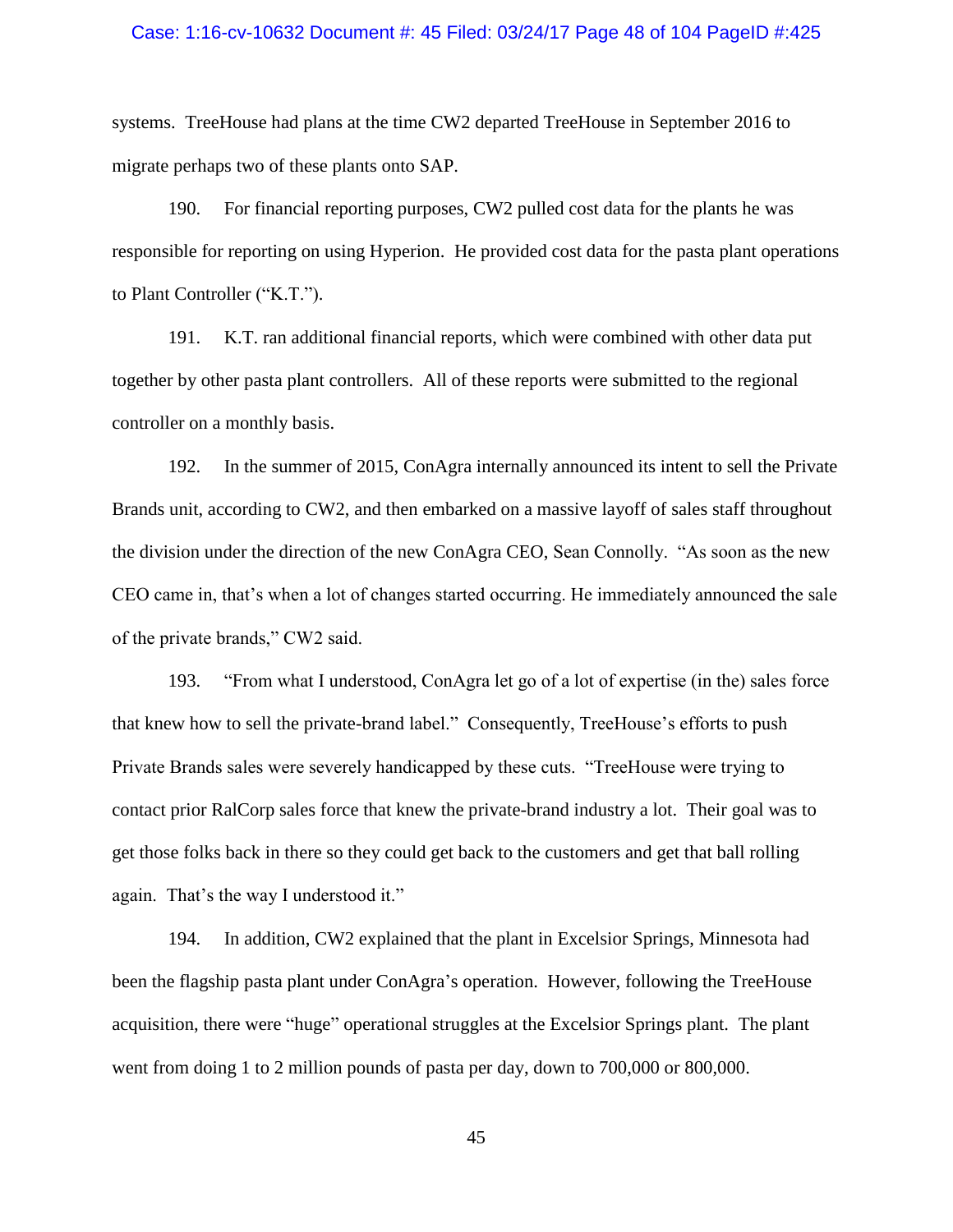#### Case: 1:16-cv-10632 Document #: 45 Filed: 03/24/17 Page 49 of 104 PageID #:426

195. The acquisition of Private Brands also caused the exacerbation of the disarray in the other divisions such as Flagstone.

196. The plan to implement SAP at Flagstone previously was moved from late 2015 to the end of 2016. With the acquisition of Private Brands, the SAP implementation was further bumped into 2018, even though Flagstone desperately needed the ERP system update.

197. To CW1, it seemed as if TreeHouse's plans for implementing SAP and integrating Flagstone and ConAgra centered on "pushing all [planned] system [integrations] back and seeing if we can get by." CW1 noted that there was no real concerted effort to upgrade ERP systems at the legacy Flagstone or ConAgra facilities. TreeHouse was centered on attempting to manage operations and integration without the much needed upgrades and universal ERP system.

198. Upgrading the ERP system at the legacy Flagstone operations was of such importance that CW1's boss, Vice President of Procurement ("T.L"), traveled to Chicago in approximately April or May 2016 to plead for a software upgrade, as well as to discuss the problems related to the organization of the business and the unclear reporting issues. Flagstone, however, was stuck using the Excel spreadsheet for managing procurement.

199. CW1 was demoralized by the delayed SAP implementation. He emphasized that Flagstone needed it more than anything else. The customer service team could have benefitted from the new system to better assess order status and address customer concerns.

200. The legacy Flagstone and ConAgra systems had very little communication with each other, and there was little to no insight at Flagstone about what the legacy ConAgra business was doing with respect to its customers at any time during CW1's employment. While CW1 had discussions with "L.S.", Head of Procurement at ConAgra, there was very little contact with Private Brands and no systems or processes in place at TreeHouse at any time during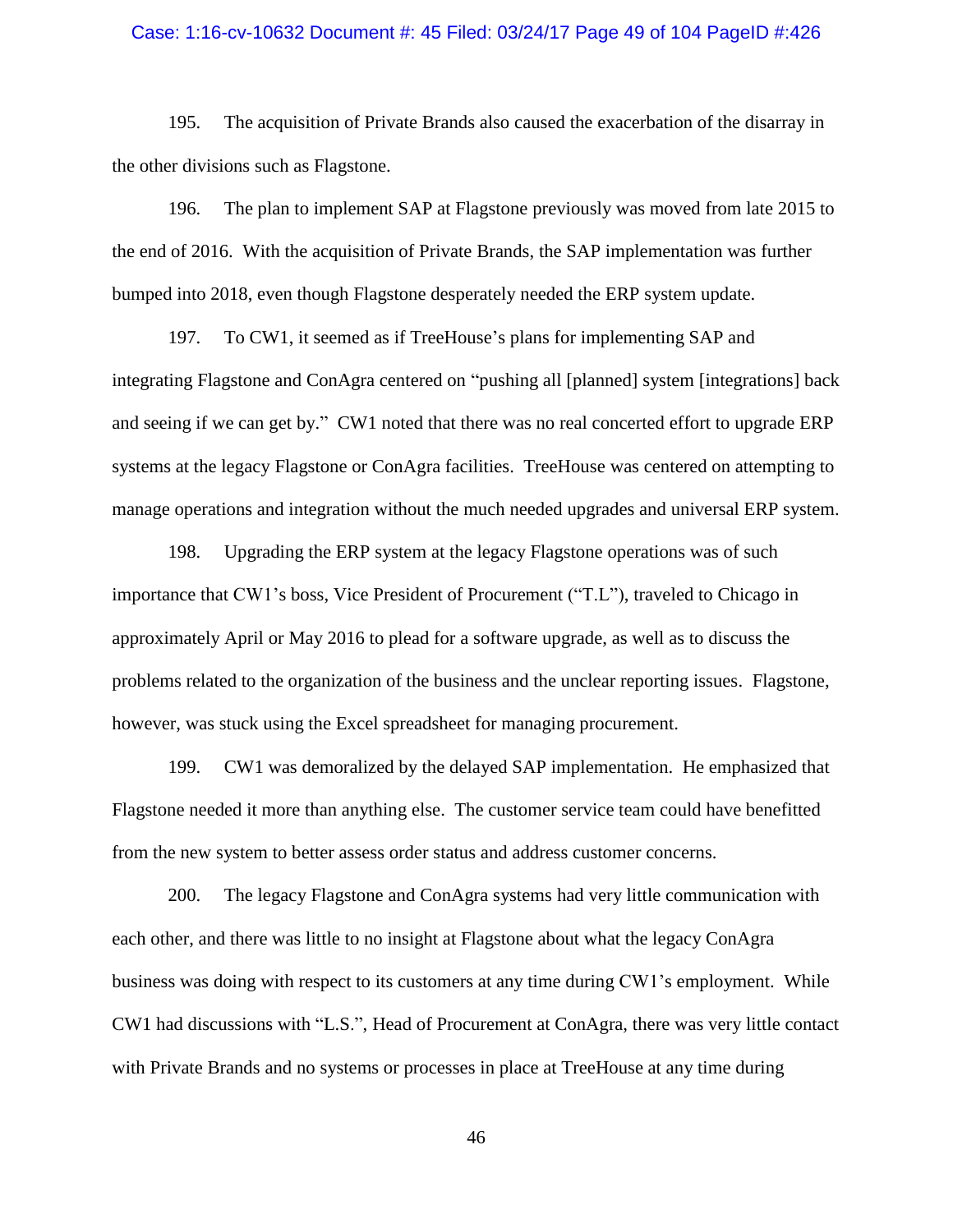#### Case: 1:16-cv-10632 Document #: 45 Filed: 03/24/17 Page 50 of 104 PageID #:427

CW1's employment to integrate ConAgra and Flagstone, even though they had overlapping businesses, including customers at Costco, Kroger, Wegman's, and Meyer.

201. There was some effort to allocate all of the nut business operations to Flagstone and the dried fruit and other related snack products to ConAgra. But, even with this quasi-plan, there was total chaos and Flagstone did not have insight into what ConAgra was doing.

202. There were supposed to be meetings between the legacy Flagstone and legacy ConAgra teams for planning purposes, but L.S. was the only ConAgra representative who showed up for these meetings. Even though the legacy ConAgra business had individuals who worked on demand planning, such as the Head of Procurement at Private Brands, CW1 had very little interaction with these employees. This was surprising and disappointing to CW1 because they worked for the same company and there was overlapping business between Flagstone and legacy ConAgra.

203. Flagstone had achieved no benefits of integration with TreeHouse.

204. According to CW1, there was always confusion and frustration pertaining to the reporting hierarchy within Flagstone. For example, as CW1 explained, Flagstone's Executive Vice President of Product Supply ("M.B") continued to "call the shots" at Flagstone, with little input from TreeHouse executive management.

205. M.B. "would do whatever was best for Flagstone," with little consideration for the impact his decisions had on TreeHouse.

206. M.B. departed from TreeHouse in the fall 2016 timeframe. Before leaving the company, M.B. made "disparaging comments" to CW1 and others about TreeHouse. In particular, M.B. emphasized that TreeHouse was "not a sustainable business" because there were no processes in place to support the growth associated with the ConAgra acquisition.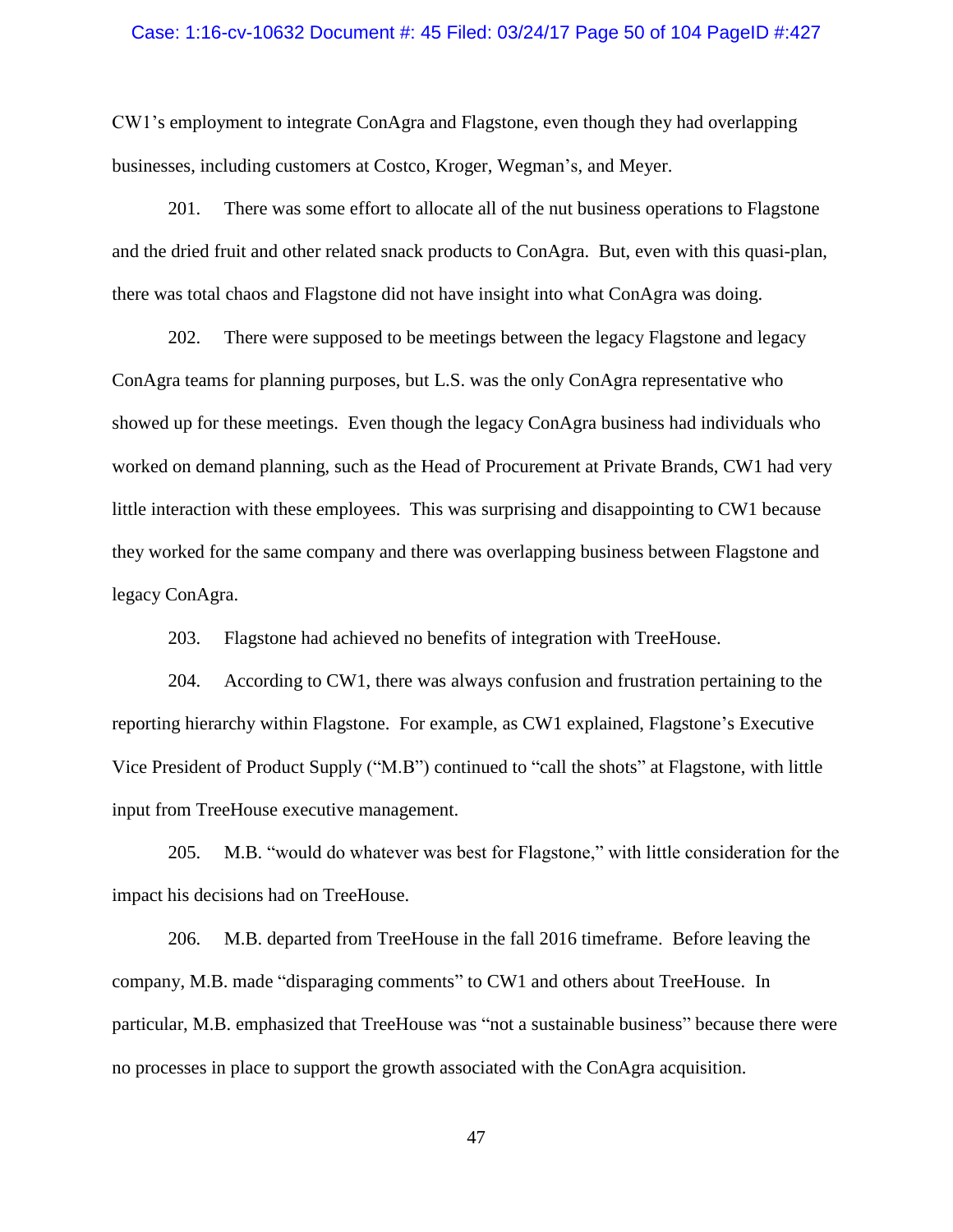## **G. Second Quarter Ended June 30, 2016**

## **1. The August 4, 2016, Second Quarter Press Release**

207. On August 4, 2016, before the market opened, TreeHouse issued a press release announcing second quarter financial results for the period ended June 30, 2016. The Company reported GAAP earnings of \$0.27 per share on net sales of \$1.541.1 million, "a 103.0% increase from 2015, driven by the Private Brands acquisition." Adjusted earnings per share were \$0.54 per share. The Company also reaffirmed its 2016 outlook, with defendant Reed stating in relevant part:

We continue to progress in accordance with our plans for the year and our second quarter results represent further sequential improvement . . . . Our operating results continue to show steady improvement, as we focus on customers, categories, consumers, and organizational capabilities.

**{24}** The detailed integration of legacy TreeHouse and Private Brands is well underway, and we are gaining momentum. [W]e completed a virtually flawless integration of the acquired condiments business onto the TreeHouse SAP system in early July, linking seven product categories and eleven plants that serve over 500 customers. **{25}** The work that is being undertaken across the organization to establish standardized processes, organizational structures, functional responsibilities and reporting relationships is extraordinary and is a testament to the robust level of collaboration within our organization.

208. Defendants, in the August 4, 2016, press release "reaffirmed [their] 2016 full year

guidance range of \$3.00 to \$3.10 in adjusted earnings per fully diluted share" and stated that it

"expects third quarter GAAP and adjusted earnings to be in the range of \$0.75 to \$0.80 per fully

diluted share."

209. Also on August 4, 2016, in separate press releases, the Company announced that

defendant Riordan would retire as TreeHouse's CFO at the age of 59, and that Christopher D.

Sliva had been elected President of TreeHouse Foods. Defendant Reed commented on the

appointment of defendant Sliva: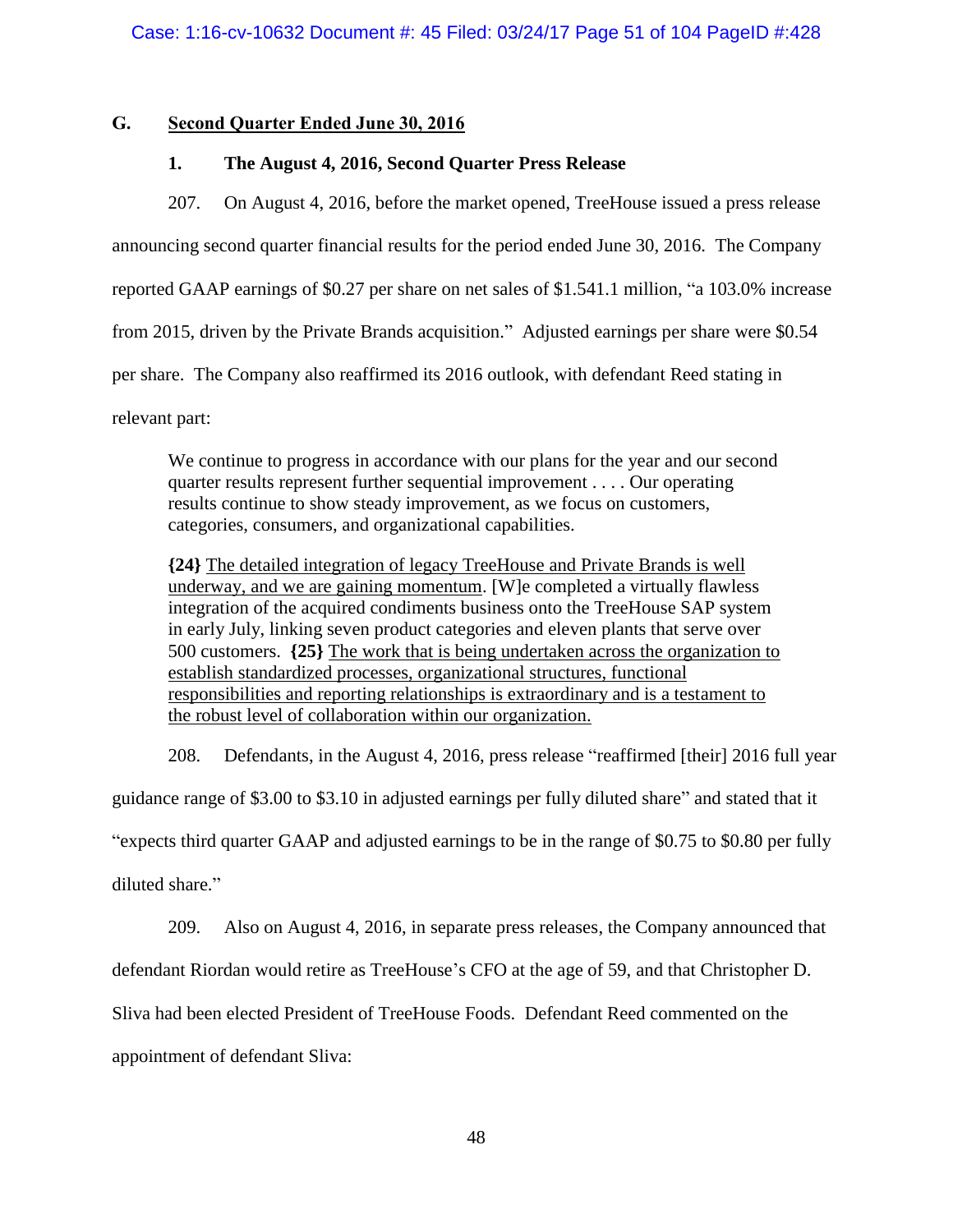Chris' contributions over the last four years have both strengthened and advanced our organization and culture. I'm proud of the way Chris has led our Company through the operational complexity that is inherent in private label. Because of his leadership and efforts to focus our organization on simplification, our legacy business has delivered gross margin expansion year in, year out.

Chris has also been the driving force in focusing our organization on the private label fundamentals of customers, categories, consumers and organizational capabilities. As we look forward, it is under Chris' tutelage that we are designing an organizational structure to deliver on the transformative potential of the TreeHouse promise to our customers.

# **2. The August 4, 2016, Conference Call**

210. During a conference call with analysts on August 4, 2016, defendant Reed represented that **{26}** "after a mid-summer conclave regarding the future vision of our TreeHouse . . . the integration of the Private Brands acquisition have not only been validated, but also accelerated as once former rivals are now united as one in our common cause." Thomson Reuters, Q2 2016 Earnings Call (Aug. 4, 2016) ("Q2 2016 Tr.") at 3. Defendant Riordan also represented on the call that the Company was on its way  $\{27\}$  "towards the successful integration of Private Brands and we have inherited a tremendous team that fits in seamlessly with the TreeHouse culture." Q2 2016 Tr. at 3. Reed also stated on the call that **{28}** "our transformation is gathering momentum and is well along the course to achieving its full strategic potential." Q2 2016 Tr. at 3*.*

211. Defendant Reed, in speaking about the Private Brands acquisition was unrestrainedly positive:

**{29}** [O]ur initial concerns about the TreeHouse, Ralcorp ConAgra integration, those of grocery customers' skepticism and resistance have proven to be shortlived, as our valued partnership with grocers and customer brand development has extended across our now doubled product portfolio of more than two dozen major categories. Also in considering the financial synergies of our combination, we are on track to achieve all of its planned benefits. We are particularly pleased with the ready collaboration exhibited by our jointly formed procurement, operations, supply chains and IT teams. Q2 2016 Tr*.* at 3.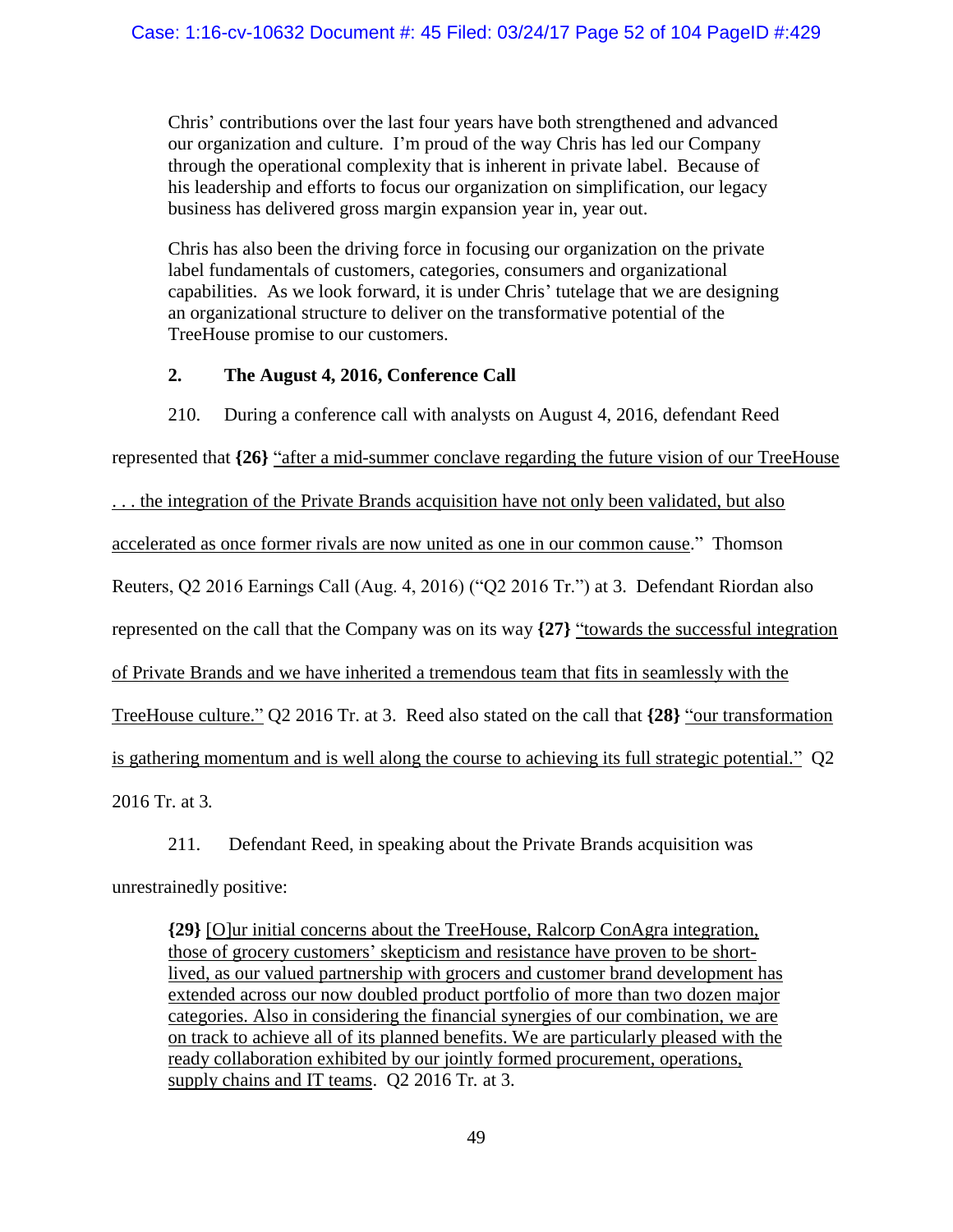\* \* \*

**{30}** With regard to the integration, the organizational changes that we're putting into place have absolutely no element of additional risk with regard to the integration. In fact, I think we will see that we will do better than originally thought, not related to Dennis's change to the Senior Advisory status, but related to the integration work that Rachel and her team have led, as well as the organizational changes that Chris is putting in place as we merge the two operating companies. Q2 2016 Tr. at 5.

212. Defendant Sliva added on the August 4, 2016, call that:

The second quarter marked another period of progress in the legacy TreeHouse organization with the business moving forward both sequentially versus Q1 and on a year-over-year basis. This continued improvement in operating results emanates from an ongoing cultural shift from a focus predominantly on integrating acquisitions to an organization that must now balance integration with organic growth.

**{31}** The seeds of this shift were planted roughly a year ago as our obsession with customer intimacy drove us to add customer facing resources and narrow the focus of our sales and marketing teams to a smaller set of highly adjacent categories within our portfolio. Q2 2016 Tr. at 3.

213. Riordan similarly stated that the reorganization of the sales staff contributed to the

success of operations:

**{32}** Our recent realignment of resources closer to our customer base is a key part of the growth story as we focused on smaller, more nimble teams that are accountable for all aspects of their businesses. This has not only helped us at the top line, but also increased our focus on product development as Chris has pointed out. Q2 2016 Tr. at 4.

214. Riordan added that "overall" he was "pleased" with the success of the Flagstone

## business:

I'll just quickly jump on Flagstone and that is the—yes, the numbers are up a bit and the comps are still rather difficult from last year . . . . So I think overall we were relatively pleased. I think it's clear we had to deal with a recall of sunflower seeds and that certainly didn't help matters in the quarter. Not that that affected the adjusted earnings as we showed, but it did have a bit of an effect on the top line sales at Flagstone. So, overall, we're pleased and I think we're going to see a stronger fourth quarter, especially when we lap some of the lost business that took place when a customer went inside with manufacturing as opposed to having us supply that. Q2 2016 Tr. at 13-14.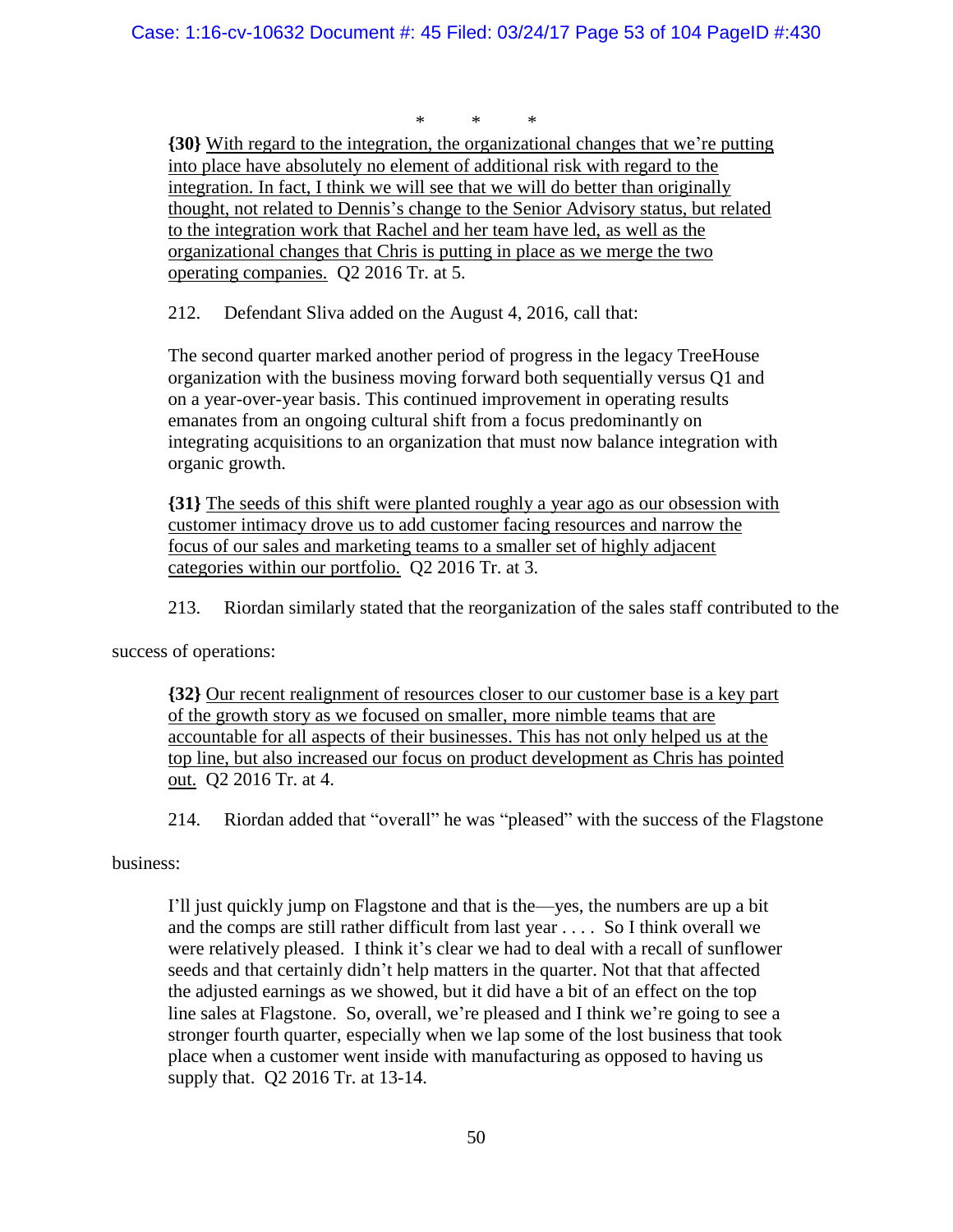215. Sliva emphasized the progress along "several" categories, including snack nuts:

Our gains in the second quarter, however, extended beyond single serve coffee as several other categories, including hot cereal, carton soup and broth, pickles, tea and snack nuts showed year-over-year improvement. Our investments in consumer insights continued to pay dividends, manifesting in continued strong growth in the better-for-you and premium segments of our portfolio and providing the necessary learnings that prompted the launch of a new product line. Q2 2016 Tr. at 4.

216. Sliva also stated that TreeHouse had completed the integration of the Private

Brands condiments business onto a common TreeHouse SAP system. He stated that:

Lastly, and perhaps most importantly, our organization proved that it could both grow the business and simultaneously integrate one of Private Brands' business units with a legacy TreeHouse unit. July 11 marked a major milestone in the combination of the two businesses by bringing all our condiments businesses on to a common TreeHouse SAP platform. The transition impacted a broad cross section of our customer base and we are happy to report that we have maintained service levels in line with our usual high standards throughout the transition. Q2 2016 Tr. at 4.

217. Riordan added that **{33}** "we are tracking very well to our forecast and

<span id="page-53-0"></span>expectations for the year. . . . And with sales and operating costs remaining on track, we are

comfortable leaving our full year guidance of fully diluted adjusted earnings per share at \$3 to

<span id="page-53-1"></span>\$3.10." Q2 2016 Tr. at 5.

218. With regard to estimates for the third and fourth quarters, Riordan stated:

**{34}** In looking at the third quarter of 2016, our internal budget for the year end most recent internal forecasts are still very much aligned on earnings. . . . [T]he company is in very good shape right now. We are well on our way towards the successful integration of Private Brands and we have inherited a tremendous team that fits in seamlessly with the TreeHouse culture. Q2 2016 Tr. at 6.

\* \* \*

**{35}** We've got an integration team that, frankly, is doing all the work. And they're doing an incredible job. Q2 2016 Tr. at 12.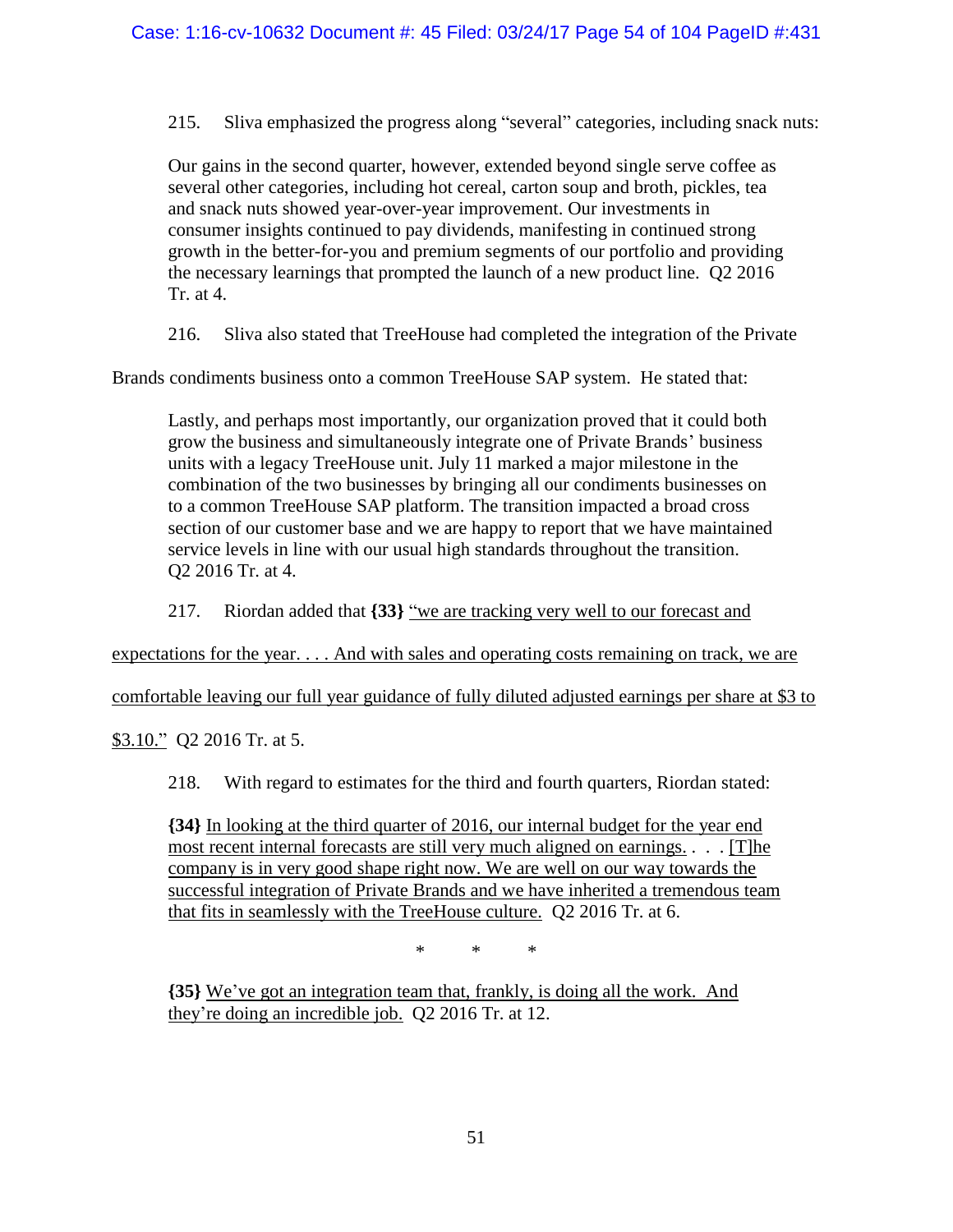#### Case: 1:16-cv-10632 Document #: 45 Filed: 03/24/17 Page 55 of 104 PageID #:432

219. Based on Defendants' representations, on August 4, 2016, Credit Suisse commented in an analyst report that "management continues to demonstrate it has a good handle on the Private Brands business with the integration running ahead of schedule and synergy targets remain on track." Similarly, Citi wrote that "[h]eading into [TreeHouse's Q2] report, the critical focus of investors was the progress of the Private Brands (PB) transaction integration. Critically, PB's performance is meeting THS' expectations and the integration is on track."

### **3. Second Quarter 2016 Form 10-Q Filed August 4, 2016**

220. On the same day, August 4, 2016, the Company filed a quarterly report for the period ended June 30, 2016, on a Form 10-Q ("second quarter 2016 10-Q") with the SEC, which was signed by defendant Riordan. The Company reiterated the financial results previously published in its August 4, 2016, press release.

221. TreeHouse's second quarter 2016 10-Q contained signed certifications pursuant to SOX by defendants Reed and Riordan, stating that the information contained in the Form 10-Q fairly presented, in all material respects, the financial condition and results of operations of the Company, and fully complied with the requirements of section 13(a) or 15(d) of the Exchange Act.

# **H. The September 7, 2016, Barclay's Global Consumer Staples Investors Conference**

222. On September 7, 2016, more than two months into TreeHouse's third quarter, the Individual Defendants and Company representative Rachel Bishop (TreeHouse's Senior Vice President and Chief Strategy Officer), presented to investors at a Barclays Global Consumer Staples Investors Conference ("Barclays Conference"). *See* Bloomberg, Barclays Global Consumer Staples Conference (Sept. 7, 2016) ("Barclays Global Tr.").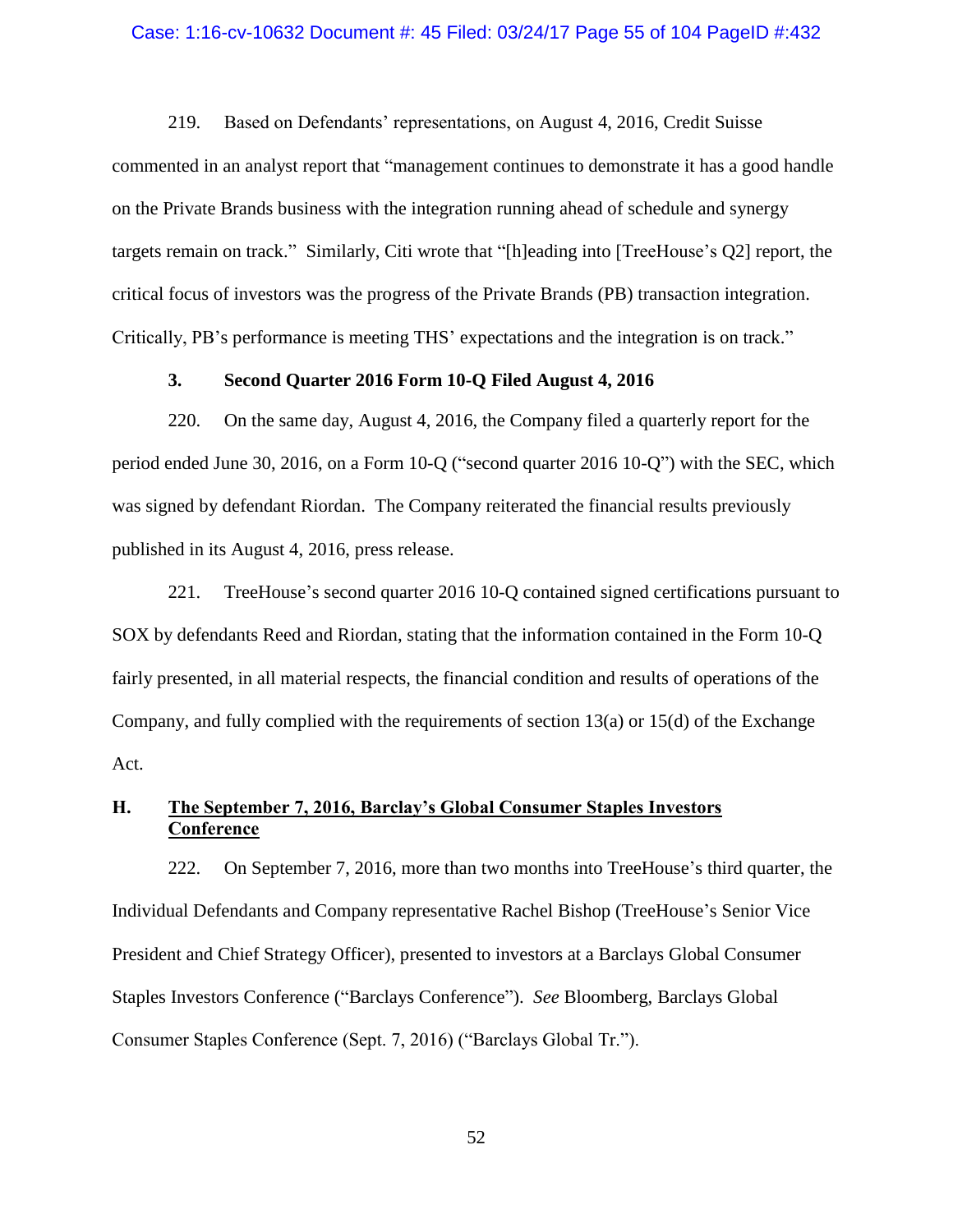#### Case: 1:16-cv-10632 Document #: 45 Filed: 03/24/17 Page 56 of 104 PageID #:433

223. In introducing the TreeHouse representatives at the conference, Andrew Lazar, a research analyst covering TreeHouse for Barclays, stated, in reliance on Defendants' prior public statements, that:

Today, the company has not only appeared to track ahead of its integration plans, but also work[ed] through some challenges in its legacy portfolio, including stabilizing its single serve coffee business. Barclays Global Tr. at 1.

224. Ms. Bishop stated, on behalf of TreeHouse, that the ConAgra Private Brands transaction "brings us additional scale and synergies" and gives TreeHouse "even better partnership capabilities with our customers." She added that "with the scale that we have, we're able to really get those top-to-top meetings with our top customers and help put together a portfolio of products for them. . . . [W]e have an even broader . . . portfolio of business. . . . [W]hen we go to customers we're able to put together programs for them across a broad range of technological and product capabilities. . . . We've got that leverage to bring unique things that most other private label supplies can't bring." Barclays Global Tr. at 5.

225. With respect to the Company's financial performance, Ms. Bishop acknowledged that "[o]ne of the risks . . . with an integration is that both teams get so distracted by the knitting together of the companies that you lose the ability to actually run the base business." Accordingly, she stated "priority number one and every team members can recite it, is to make sure that both businesses deliver their 2016 plans." Barclays Global Tr. at 5.

226. Defendant Riordan concluded his remarks by stating that:

**{36}** I'm really proud that over the last 10 years, we've never had to come to you and say, we've had [an] issue with one of our acquisitions. We've had an integration problem that set us back and we're very confident that won't happen again. Barclays Global Tr. at 9.

227. Based on Defendants' statements, on September 7, 2016, after the Barclays Conference analysts at Susquehanna Financial Group, LLP ("Susquehanna"), wrote in an analyst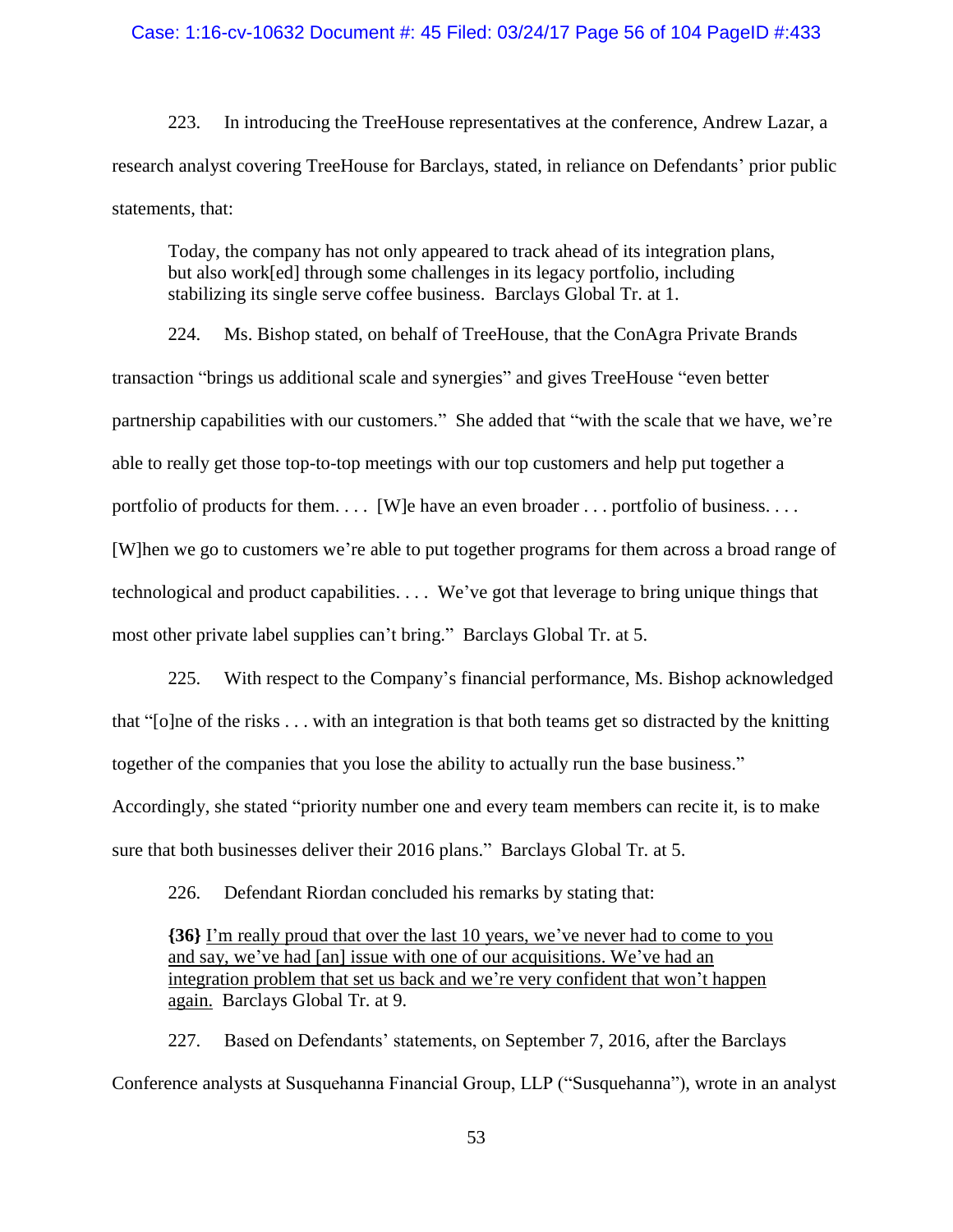report that in regard to "the Private Brands integration, the company has a top-level mandate for both the THS legacy and ConAgra Private Brands businesses to deliver on the respective CY16 business plan (as to not lose sight of this during the integration)."

### **THE TRUTH EMERGES**

## **A. TreeHouse Reveals That the Private Brands Sales Staff Was Ill-Prepared to Achieve Revenue Growth**

228. Despite TreeHouse's reliance on its reputation integrating prior acquisitions, it was unable to properly integrate Private Brands without a decline in sales.

229. On November 3, 2016, before the market opened, for the third quarter ended September 30, 2016, TreeHouse reported GAAP earnings per share of \$0.65. Adjusted earnings per share were \$0.70, compared to the Wall Street consensus estimate of \$0.78 according to J.P. Morgan; and Private Brands net sales were \$789 million, compared to \$859.4 million in the prior year, an 8.2 percent decline according to an analyst report dated November 4, 2016 by Jefferies. TreeHouse had projected on August 5, 2016, third quarter GAAP and adjusted earnings per share between \$0.75 and \$0.80 per share. TreeHouse also lowered its full year adjusted earnings per share forecast to \$2.80-\$2.85 per share from \$3.00-\$3.10 per share "due to the combination of lower than expected third quarter sales from the Private Brands Business, along with our belief that fourth quarter Private Brands sales will fall short of our goal to stem its year-over-year sales declines." Projected adjusted earnings per share for the fourth quarter were accordingly lowered to \$1.07 to \$1.12 per share. Defendant Reed commented that the Private Brands business "fell short of expectations for the quarter" because of the Company's "all-encompassing efforts to smoothly integrate the operations of the new business" and "the shift in management attention led to less robust Private Brands sales than we experienced in the legacy organization."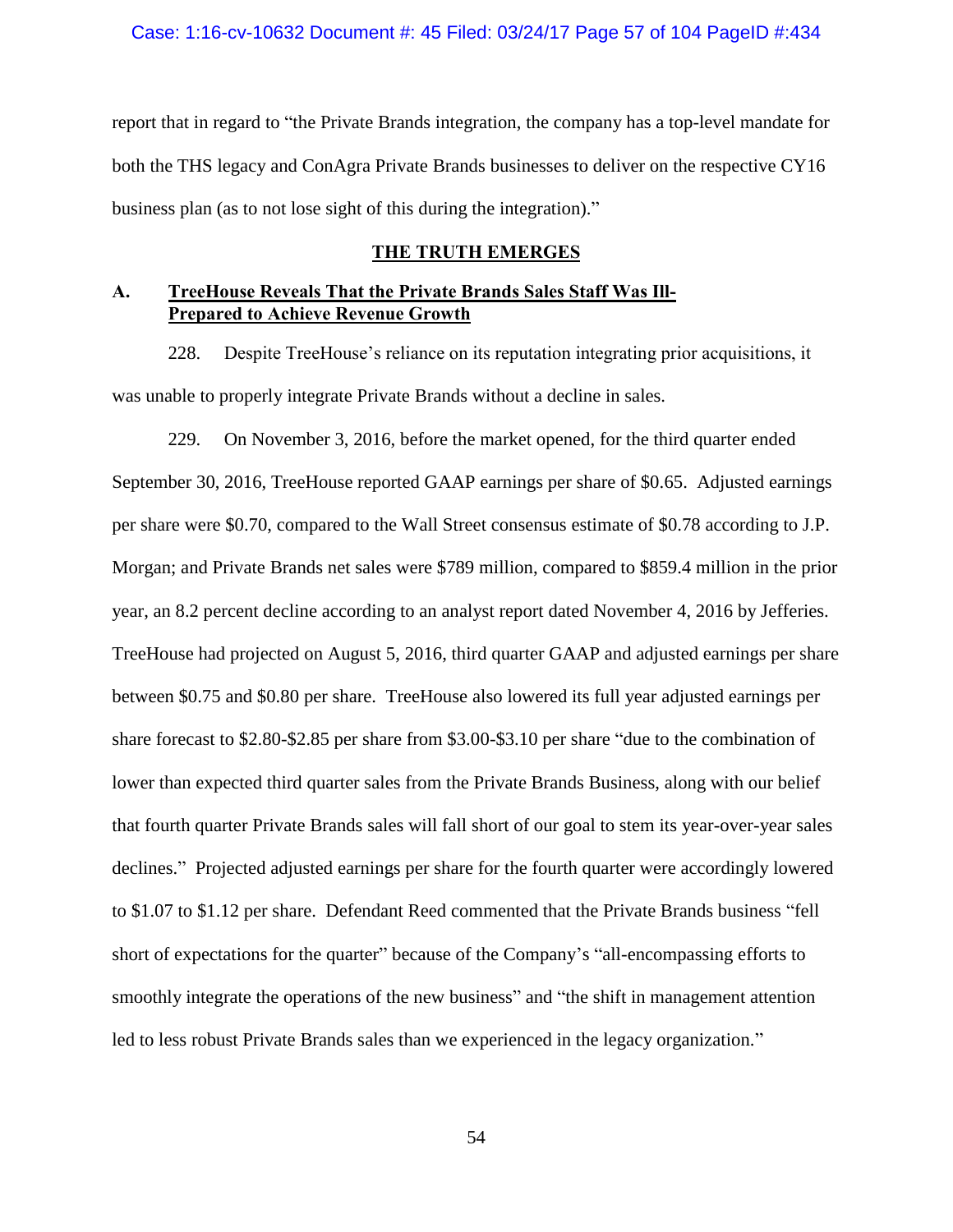230. Defendant Reed, in commenting on the poor performance of the Private Brands

business, stated in relevant part:

The third quarter was a tale of two cities. Our legacy business continued to perform well, paced by Retail volume/mix growth of 4.6% and 80 basis points of direct operating income margin expansion. On the other hand, while the Private Brands business showed sequential improvement, its results fell short of our expectations for the quarter.

We believe the underperformance of the Private Brands business is attributable to our all-encompassing efforts to smoothly integrate the operations of the new business. While we have made great progress in consolidating plants, stabilizing the workforce and reducing our reliance on the transition services, the shift in management attention led to less robust Private Brands sales than we experienced in the legacy organization. We will be unveiling a new go-to-market sales structure to better align and focus our sales teams to drive new and consistent growth.

231. TreeHouse also issued a second contemporaneous release before the opening of

the securities markets on November 3, 2016, revealing that Sliva had resigned as President "to pursue another career opportunity" and that Riordan would delay his retirement (which had been announced on August 4, 2016) and assume the position of acting President.

232. During a conference call with analysts on November 3, 2016, defendant Riordan disclosed that TreeHouse was "too focused on the internal integration program and not focused enough on our go-to market activities," and as a result "experienced sales challenges that we believe are the result of not having enough attention on programs and merchandising that could have and should have generated incremental sales opportunities at existing accounts." Thomson Reuters, Q3 2016 Earnings Call (Nov. 3, 2016) ("Q3 2016 Tr.") at 6.

233. Reed added on the conference call:

I also have further analysis of our recent performance and current outlook, specifically. The shortfalls in Q3 earnings and Q4 outlook are principally attributable to a miscalculation on our behalf regarding the internal issues, not market conditions or organizational capability. We had underestimated the heavy burden that the acquired Private Brands team would bear under the combined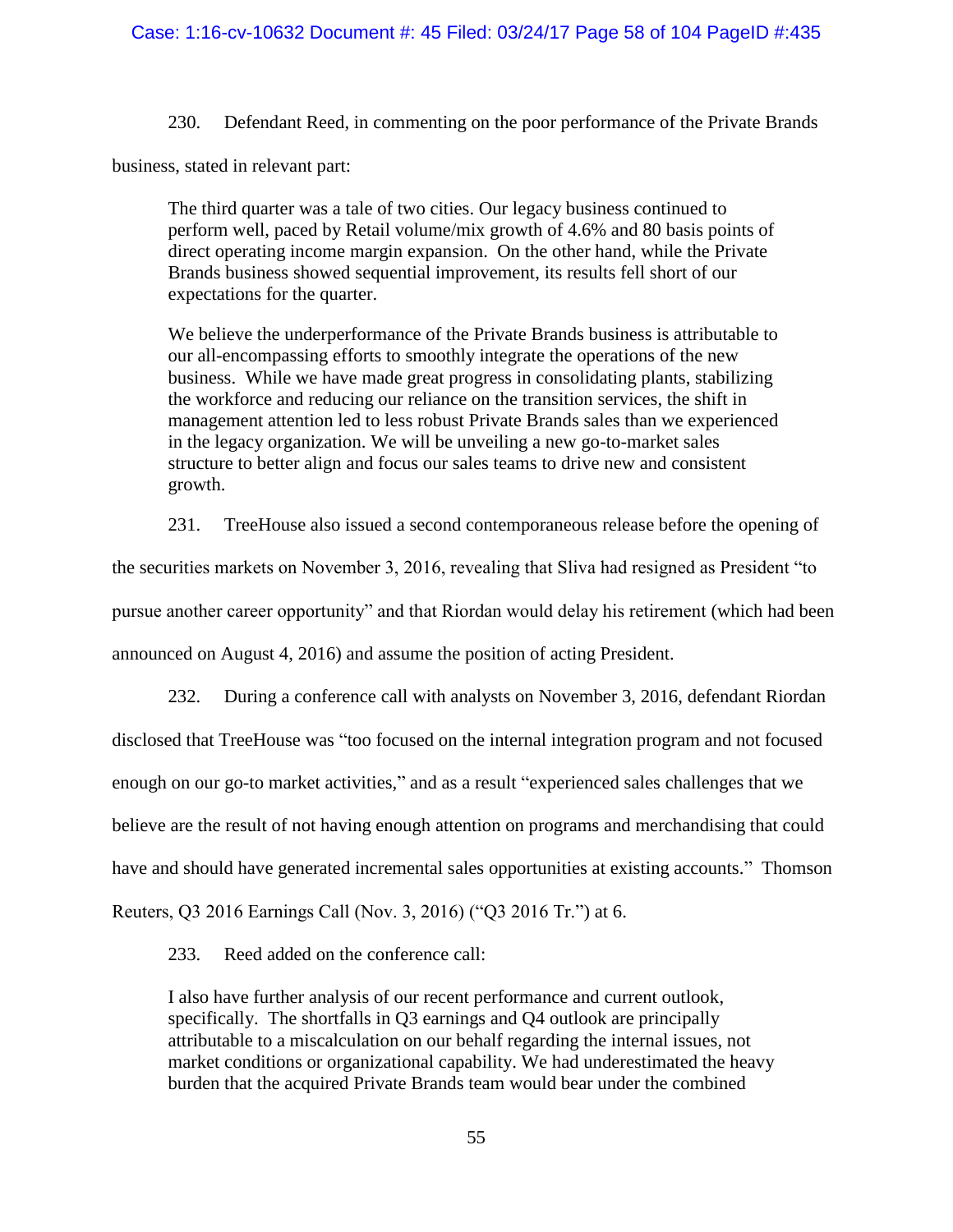weight of the TSA, IT conversion, integration, operating Company reorganization and ConAgra's dissolution.

Simply put, we inadvertently overloaded the newly acquired team with an administrative workload that interfered with their day jobs and distanced them from the private label marketplace. The effect of this miscalculation can best be seen in the dichotomy between the legendary TreeHouse and acquired Private Brands top lines in the third quarter.

\* \* \*

While there were various category and customer puts and calls in play, our team's assessment is that our current performance reflects, to a large extent, a selfinflicted wound. We plan to reorganize our several operating companies into a single united customer facing approach, realigning our teams from their present sales channel orientation to a product category basis. Five divisions: baked goods, beverages, condiments, meals and snacks, will be formed as frontline business units, each engaging our customers across all channels with a market basket of closely related products sold in the same aisle rather than the entire TreeHouse cornucopia. . . . [T]his realignment will both increase our go-tomarket focus as well as improve our operational performance. Q3 2016 Tr. at 3-4.

234. Defendant Riordan and Rachel Bishop gave a different explanation than Reed for

the failure of the Private Brands sales staff during the third quarter. Neither Riordan nor Bishop

sought to explain the sales shortfall on the Private Brands' sales force's administrative

responsibilities. Rather, Riordan and Bishop acknowledged on the November 3, 2016,

conference call that Defendants recognized early in 2016 that operating TreeHouse and Private

Brands as independent businesses was "challenging" and that TreeHouse began a process in July

2016 (first with respect to the condiments business) of establishing a "dedicated sales force of

experts in their category." Q3 2016 Tr*.* at 5. However, the 93% of Private Brands' business that

was not condiments remained without a "dedicated sales force of experts."

235. Specifically, Bishop stated:

[O]ur approach has been to maintain separation between the Private Brands and the legacy TreeHouse operating companies, while we bring together the support functions and learn the intricacies of the business. ...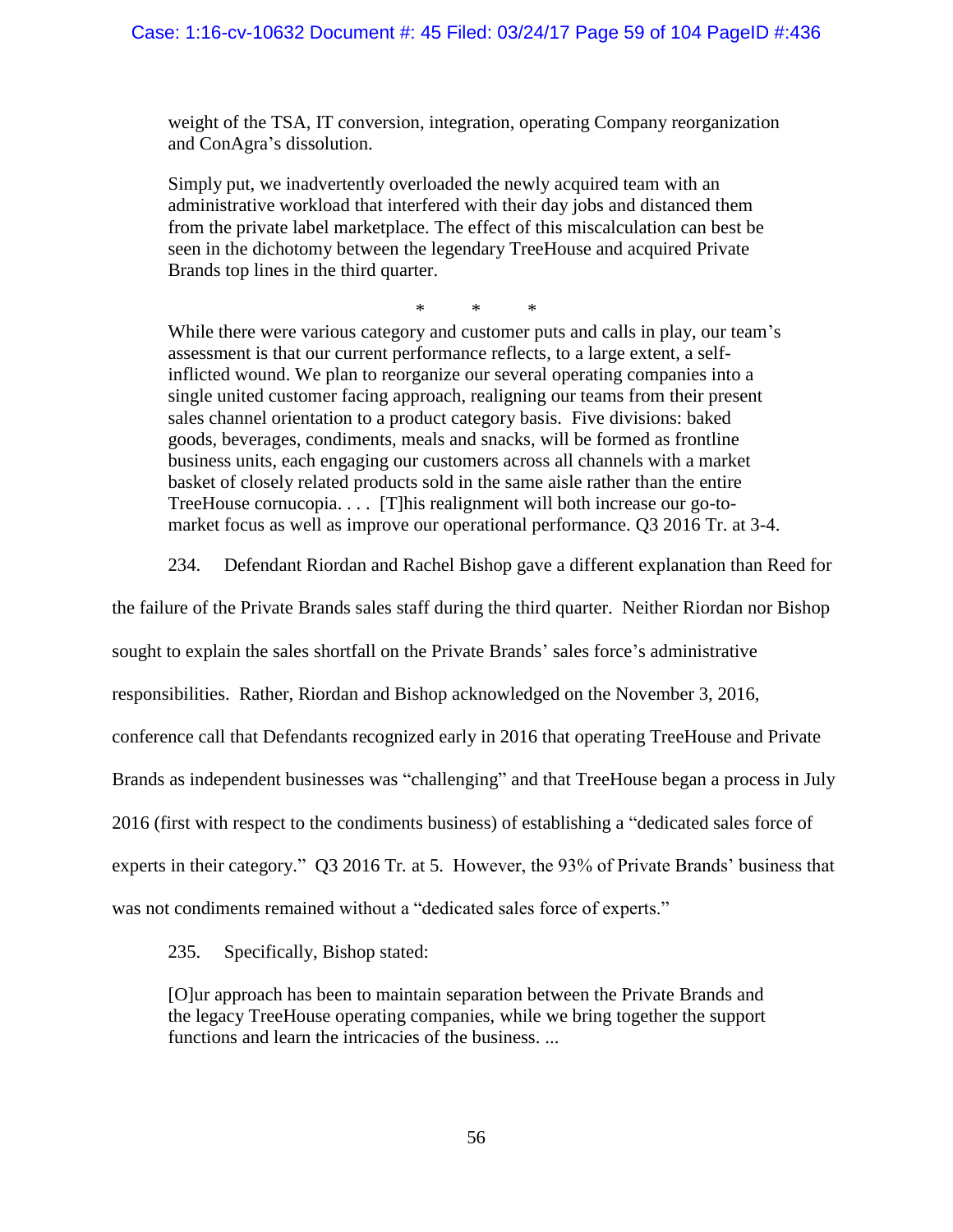However, this idea of parallel businesses has been challenging for our sales team as they bridge the different processes and business units to present a united front to our customers. That impact is being seen in our top-line shortfall of the Private Brands business and felt by our teams. To address this, we have designed our operating and go-to-market structure for 2017 to give our teams the alignment they need to sell more effectively. In this structure, each division will have a dedicated sales force of experts in their category, able to bring deep category expertise and the advantage of the full TreeHouse scale to our customers. This vision has already been tested and proven by our condiments team, who was the first to be integrated in July. Q3 2016 Tr. at 5.

\* \* \*

And when we start to add more complex processes behind the scenes to help bring those organizations together and provide a unified front to the customers, that's really where we stumbled a little bit and some of the dialog, some of the consistency was lost there. Q3 2016 Tr. at 13.

\* \* \*

[W]e haven't lost major customers in categories. It has been purely losing promotional programs potentially to branded customers. So that's where we are seeing the challenges. And if I look at a sales person and how they are working today, when we brought the businesses together, a single sales person now has more systems that they need to pull information from in order to bring the right facts and information to the customer. And in effect what happened is they spent more time in front of their screen getting all the pieces of information together and a little bit less time with their customer. Q3 2016 Tr. at 15.

236. As Riordan acknowledged on an investor conference call on February 9, 2017,

*"[w]e knew our very quick growth had made it just too difficult for our customer-oriented* 

*teams to fully understand the 32 product categories we sell."* Thomson Reuters, Q4 2016

Earnings Call (Feb. 9, 2017) ("Q4 2016 Tr.") at 4. Riordan added that "[w]e have said it before

and I'll say it again now, we have too many SKUs relative to the number of products we made

and the customers we service." Q4 2016 Tr. at 5*.* 

237. Defendant Riordan stated on the November 3 call that "we are in the process of organizing our business into five key divisions that will become effective in the first quarter of 2017." Sales representatives would "be trained to represent just the products of their teams, rather than trying to learn all the nuances of our 26 product categories" Q3 2016 Tr*.* at 6: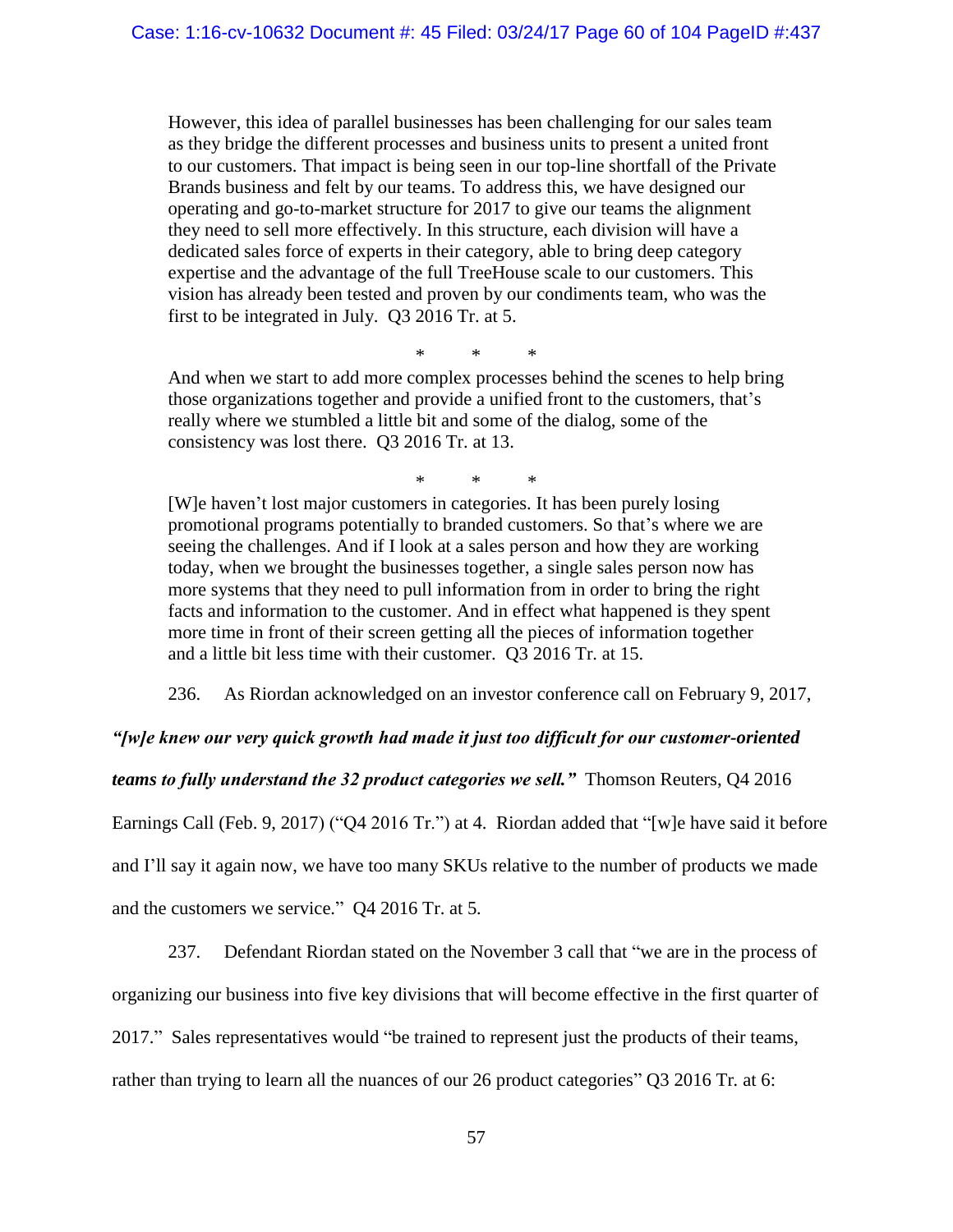[W]e've seen the challenges that you have trying to effectively sell 26 product categories. And getting it down to a handful not only gives you better expertise, but frankly puts you more in line with our private label competitors who tend to sell one or two product categories only. So we think this is absolutely the way to energize our sales and hopefully get back to a growth mode and surpass our expectations. Q3 2016 Tr. at 14.

238. Riordan also acknowledged that TreeHouse had recognized the limitations of its

prior sales organization and made the switch in organization with respect to the condiments

business in July 2016:

the question is how can we be so sure this new structure will solve the issue. The best proof is looking at our Private Brands condiments business. Rachel talked about how the July integration has allowed the condiments team to leverage their shared capabilities. Let me give you a sense for how that translates into top line growth. Heading into July, the Private Brands condiments volumes were down 14.6% at the end of Q1 and down 14.8% in Q2. Effective with the July integration, our July, August and September volumes of the Private Brands condiments categories were down 22.2%, down 14.2% and then plus 0.5% respectively, and the just-finished month of October was up 2.5%. While the opening month was tough, we are clearly seeing improving trends in the integrated business. I think this demonstrates how narrowing the focus for our goto-market teams can fairly quickly energize our sales execution. Q3 2016 Tr*.* at 6.

239. Riordan acknowledged however that Defendants' prior statements that the

benefits of sales integration would be achieved in the third quarter (*see* ¶¶ [217](#page-53-0)[-218\)](#page-53-1) were

misleading because the integration of the condiments sales staff in July 2016 came too late to

benefit the third quarter, and the balance of the Private Brands sales staff lacked expertise.

240. Furthermore, the proposal to align the sales teams into "five divisions" based on product categories to solve the problem was nothing new. The Company knew of this potential problem for years, and Reed used almost identical language in his discussion with analysts on August 6, 2015:

Go-to-market functions will be consolidated under our three current SEC segments organized by channel distribution. Category-based business units will be grouped into four consumer product-based divisions: beverages, condiments, meals and snacks. Q2 2015 Tr. at 7.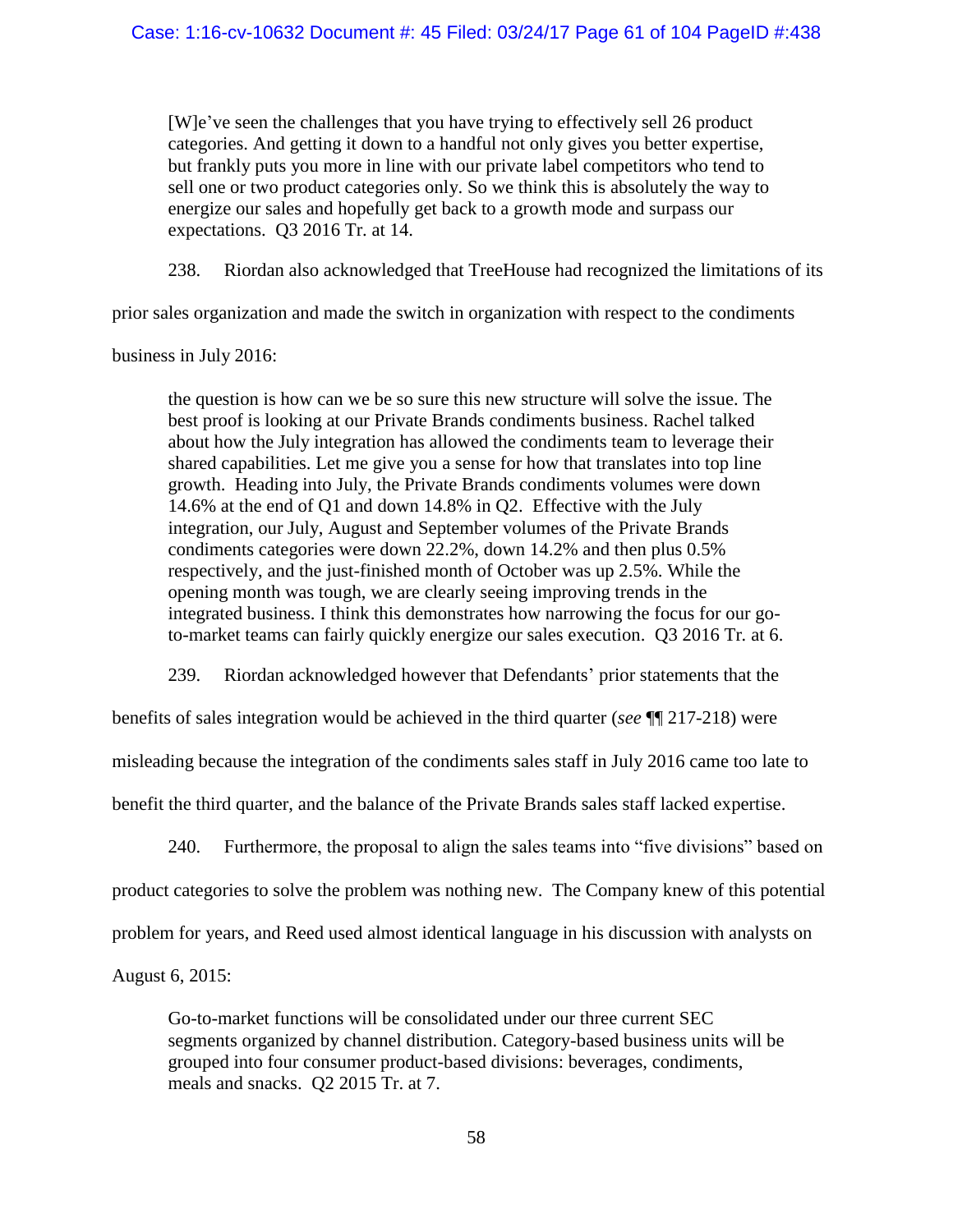#### Case: 1:16-cv-10632 Document #: 45 Filed: 03/24/17 Page 62 of 104 PageID #:439

241. On the November 3, 2016, conference call, Reed refused to answer directly the question by David Driscoll (the research analyst from Citigroup), where "is there a connection here between the Private Brands issues and the departures of Chris [Sliva]." Reed in response, stated only "I'd say they are coincident of course," but otherwise failed to respond to the question, leaving the impression that the abrupt departure of Sliva who was responsible for the operations of both Flagstone and Private Brands, just three months after a major promotion, was in fact not a coincidence—something not lost on market analysts. 3Q 2016 Tr. at 9-10.

242. The full question and answer between Driscoll and Reed concerning Sliva, saw Reed admitting that TreeHouse had had been overburdened with the integration issues:

Q. Driscoll: [I]s there a connection here between the Private Brands issues and the departure of Chris?

A. Reed: David, this is Sam. I'd say they are coincident of course. And the plan that we'll implement over the next remainder of this year was one that our entire team developed and Chris was a major part of that and we all set out. As I had indicated in my words, this was a miscalculation about the combined burden, not just of the integration, but the combined burden of the TSA, IT, other administrative matters that we put on this group. They displayed extraordinary energy at the very beginning, almost a sense of relief. But then when we got into the particulars, it was the accumulative factor of all of those matters. And again, that was our decision as a team. 3Q 2016 Tr. at 9.

243. Similarly, Riordan dodged the question from Driscoll of why the Private Brands shortfall in the third quarter was not readily apparent to TreeHouse management when they provided such reassuring presentations on September 7, 2016, at the Barclays Global Conference (barely three weeks away from the end of the third quarter): "[B]ack on early September, you guys presented at a conference and it seemed to be pretty positive and optimistic and then today, we have a different outcome." 3Q 2016 Tr. at 10.

244. Rather, Riordan responded with a non sequitur with respect to the fourth quarter by saying that a "third of [Private Brand's] annual sales take place in the fourth quarter . . . so it's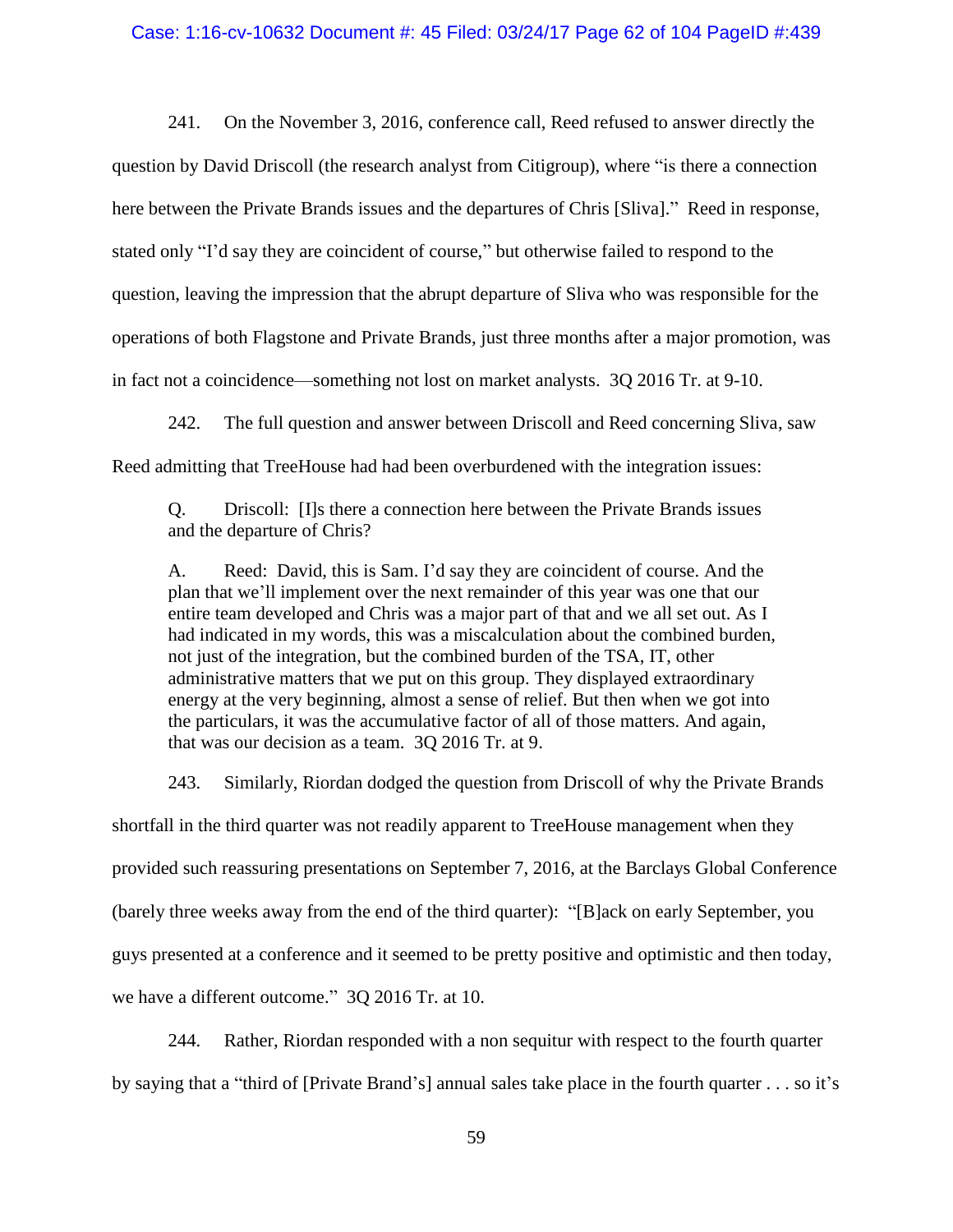### Case: 1:16-cv-10632 Document #: 45 Filed: 03/24/17 Page 63 of 104 PageID #:440

so back end loaded naturally due to the holiday season." Riordan moreover acknowledged that TreeHouse "track [Private Brand's sales] day-to-day." 3Q 2016 Tr. at 10. Although Reed explained that weaker than anticipated fourth quarter and holiday sales were not evident until early October 2016 ("it didn't become as evident that we would have the challenge until really September results became clear"), he failed to explain the basis for his and TreeHouse's belief as late as August 4, 2016, and September 7, 2016, that TreeHouse would achieve adjusted earnings between \$0.75 and \$0.80 a share for the third quarter, and failed to acknowledge the level of strain and lack of expertise of the Private Brands sales staff.

245. The complete question and answer between Driscoll and Riordan concerning third quarter sales is as follows:

Q. Driscoll: [S]o back on early September, you guys presented at a conference and it seemed to be pretty positive and optimistic, and then today, we have such a different outcome. Was it that you just don't have the SAP systems in place to have known where the Private Brands sales trends were? Or did September get particularly worse and the failure to have the right promotions did it really hit the September month?

A. Riordan: David, it's true that September did not materialize when we thought it would. And as we enter into the fourth quarter now which is close to a third of their annual sales take place in the fourth quarter for Private Brands, it's so back-end loaded naturally due to the holiday season and their products that it didn't become as evident that we would have the challenge until really the September results became clear. And as you know, even though we tracked dayto-day, you don't really get a good handle on how the month is going to go till the very end of the month, and that's what really caused us to change our mind. So when we all met at the end of August and September, it wasn't evident at that time. 3Q 2016 Tr. at 10.

246. Reed subsequently acknowledged that backlog is a significant part of

TreeHouse's business and that orders are customarily placed for promotions at least one quarter in advance. ("A lot of that fourth quarter volume is decided early in the third quarter with regard to orders, particularly in the most seasonable businesses. And while we've seen pick up there in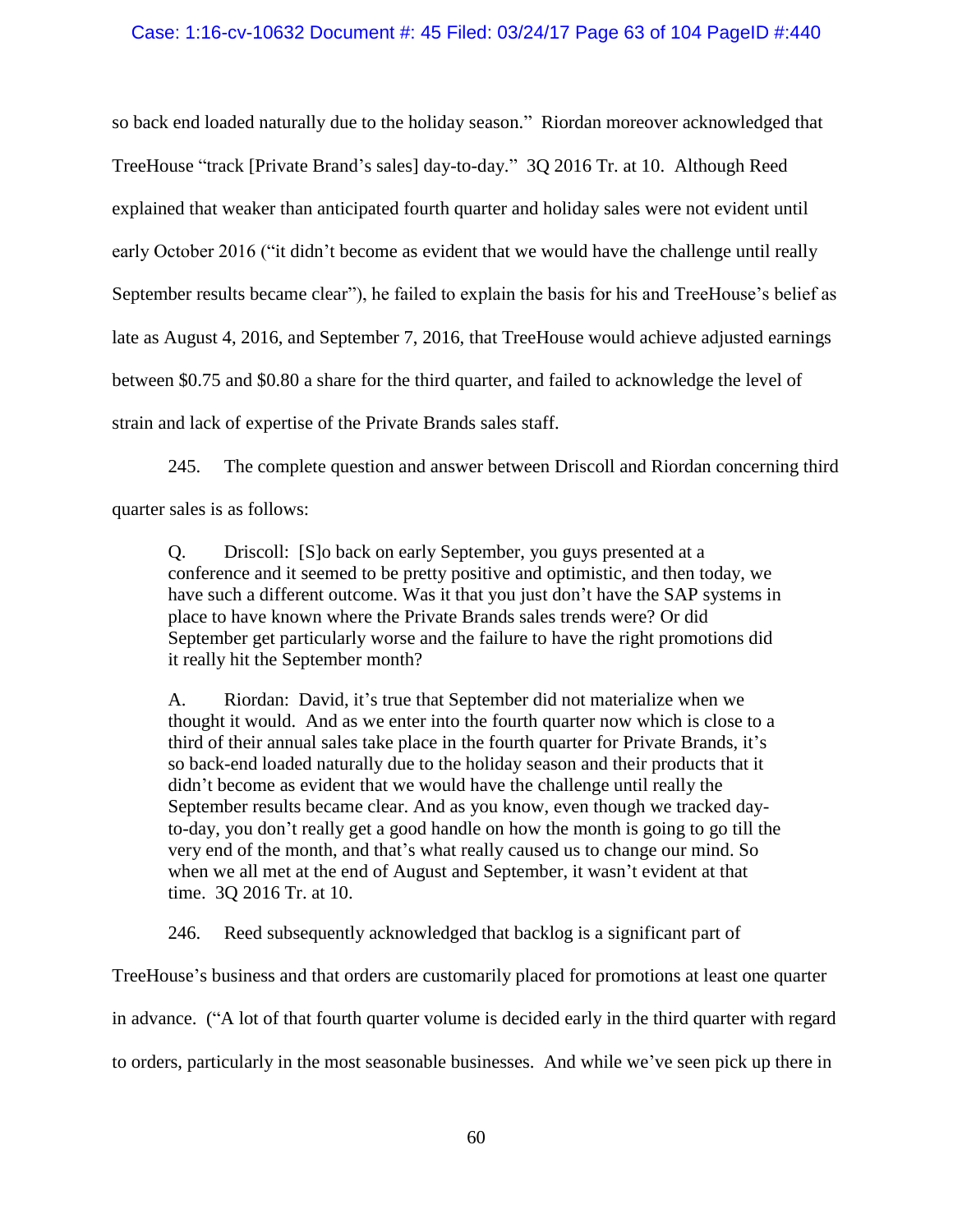#### Case: 1:16-cv-10632 Document #: 45 Filed: 03/24/17 Page 64 of 104 PageID #:441

the legacy categories, we have not seen the same responsiveness. So that's why we've brought the entire forecast back") *See* 3Q 2016 Tr. at 12 (promotions "require[] months of prior planning with your customers").

247. Immediately, analysts reacted to the integration and sales difficulties. For example, on November 3, 2016, BMO Capital Markets commented in a report that TreeHouse's significant third quarter earnings miss and lowering of the fourth quarter guidance "clearly brings into focus the underlying risks associated with the integration of the Private Brands Business." Credit Suisse noted that the earnings miss "was driven by a sales shortfall in the Private Brands business."

248. Analyst David Driscoll at Citi commented in an analyst report dated November 3, 2016, that the "weaker than expected sales in the acquired Private Brands business" were "due to lost promotional activity in the grocery, while its sales force was distracted by the integration" and "poor execution on the part of the THS sales force, which has clearly hit a rough patch in the early part of the Private Brands integration." In a second analyst report on November 3, 2016, Driscoll noted that the "TreeHouse story looks to be a bit of a mess." Significantly Driscoll pointed out, "[a]t a recent conference, management suggested things were ok on [Private Brands], but now it looks like the situation is quite a bit worse."

249. Analysts at William Blair commented in a November 3, 2016 analyst report that the Private Brands failed to meet sales expectations was due to "time and resource commitments required to internally support operation integration milestones" which "limited the private brand organization's ability to focus on sales initiatives and retail execution." Significantly, the failure of Private Brands was "self-inflicted as opposed to market or category driven."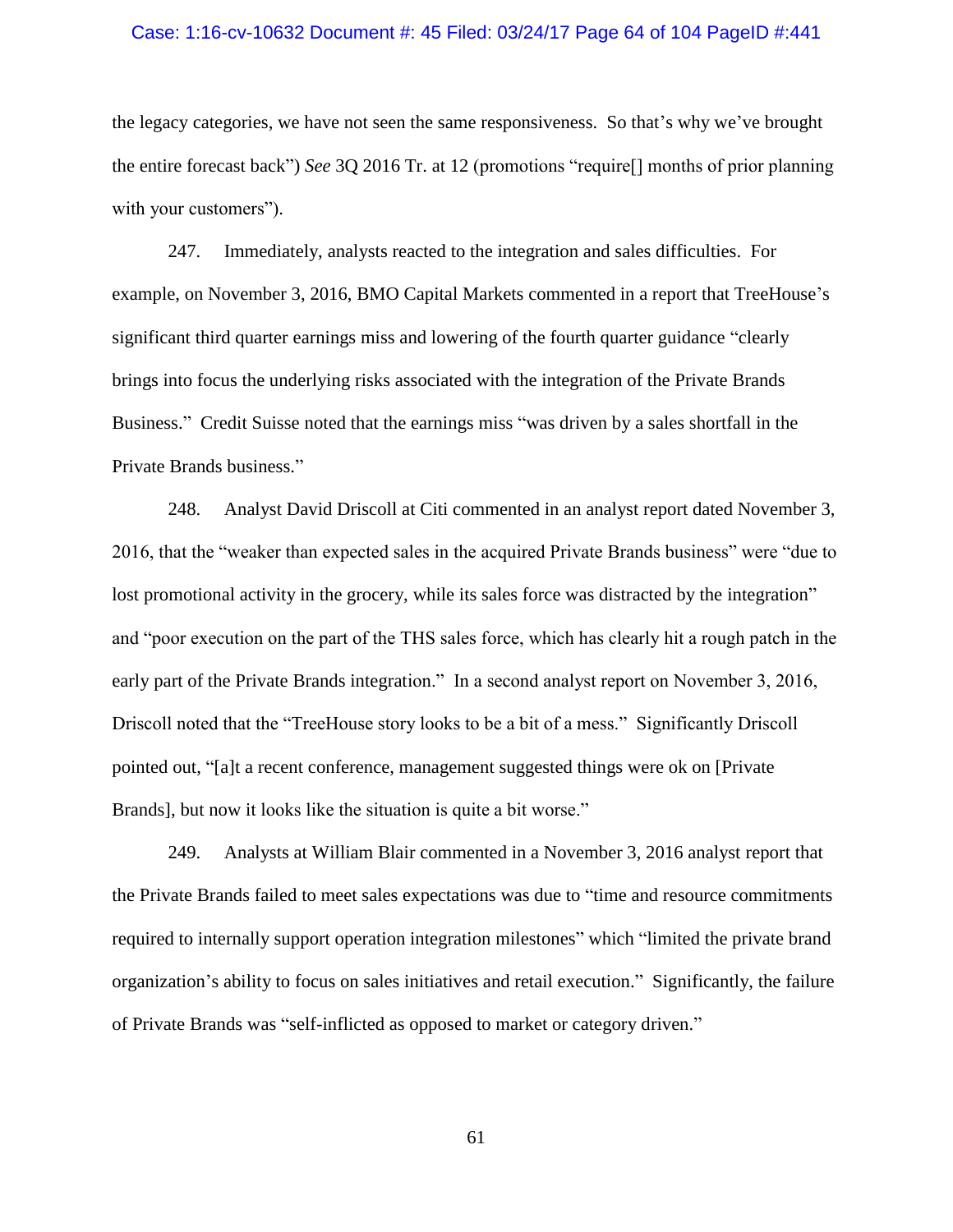#### Case: 1:16-cv-10632 Document #: 45 Filed: 03/24/17 Page 65 of 104 PageID #:442

250. On November 3, 2016, Credit Suisse analyst Robert Moskaw reduced his price target from \$100 to \$78 a share, stating that "we don't feel comfortable recommending it until we get a deeper understanding into the health problems facing the acquired Private Brands business, the path toward cost synergies, and the reasons behind the abrupt departure of the Company's COO Chris Sliva."

251. Jefferies analyst Akshay Jagdale echoed in a November 3, 2016, report that Sliva's resignation so soon after Riordan's announced retirement "are a concern."

252. J.P. Morgan analyst Joshua A. Levine also registered in a November 3, 2016, research report, that he was "particularly surprised by the resignation of Chris Sliva," so soon after Reed had represented that "it is under Chris' tutelage that we are designing an organization structure to deliver on the transformative potential of the TreeHouse promise to our customers."

253. Analysts at SunTrust Robinson Humphrey were "disturbed by the departure of Chris Sliva" as he "quickly moved up through the ranks since he joined the company six years ago and was basically the #2 person at the company." SunTrust viewed Sliva and Riordan as the two people most "responsible for making the Private Brands deal" and now they "are no longer in their operational roles and cracks in the deal are already starting to appear."

254. KeyBanc analyst Brett Andress described Chris Sliva's resignation as "unsettling" in his November 3, 2016, research report, adding that it "inject[ed] added uncertainty into the integration thesis." Andress stated that it was also "hard to defend the optics and credibility of the management moves over the last two qtrs.  $\dots$ "

255. On November 3, 2016, *The Wall Street Journal* published an article detailing the concerns regarding the Company's performance. According to the article:

The exit of Mr. Sliva and the pending retirement of Mr. Riordan are troubling signs, said William Chappell Jr., an analyst for SunTrust Robinson Humphrey.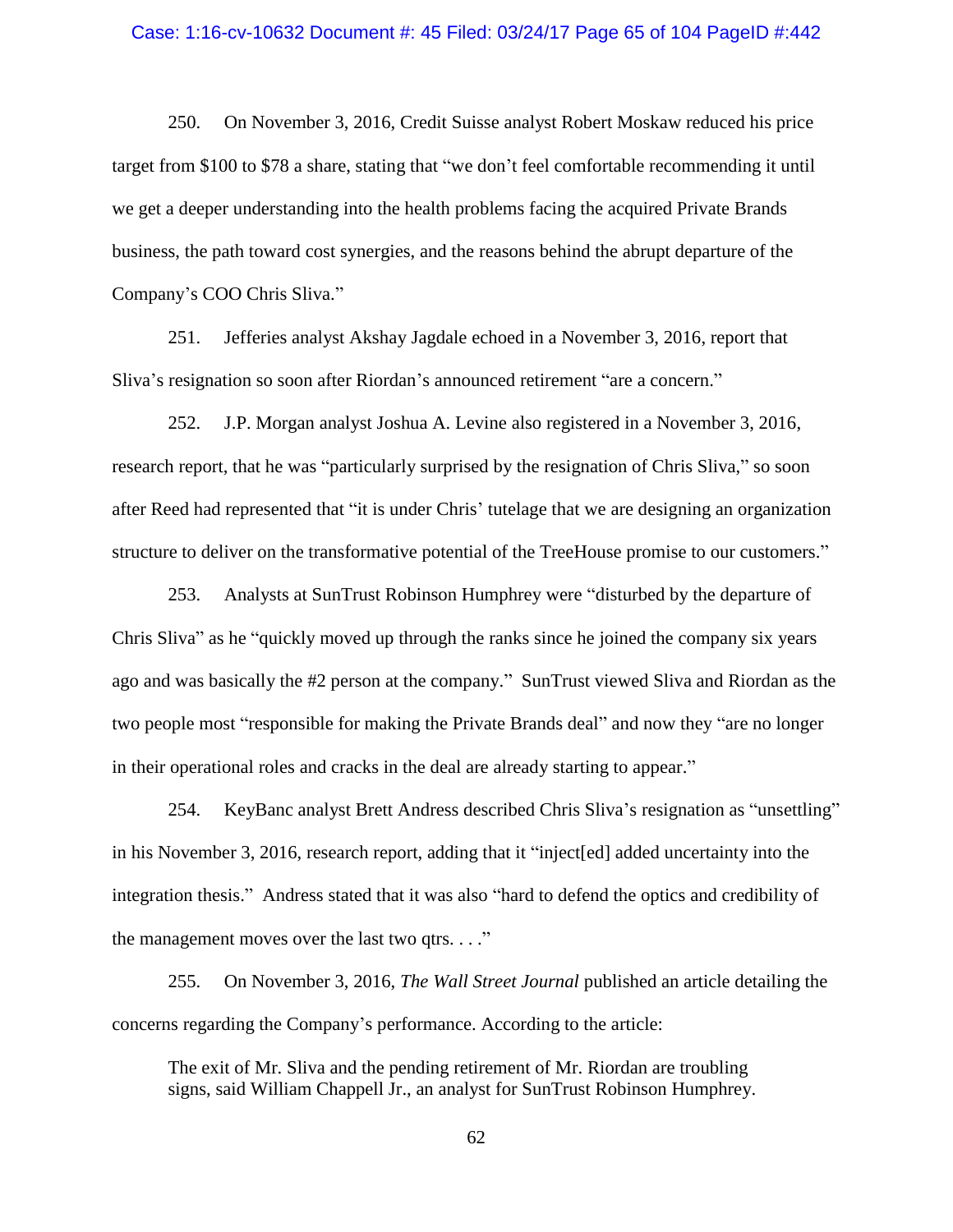## Case: 1:16-cv-10632 Document #: 45 Filed: 03/24/17 Page 66 of 104 PageID #:443

"In our opinion, two of the people most responsible for making the private brands deal are no longer in their operational roles, and cracks in the deal are already starting to appear," Mr. Chappell said in a note to clients. "We still believe in the long terms potential for the deal but now believe the stock is dead money, at best, until mid-2017."

256. On the Company's revelations, the Company's shares fell \$16.87 per share, or nearly 20 percent, to close at \$69.72 per share on November 3, 2016. The negative return on the shares was statistically significant at the 95% confidence level.

257. On November 3, 2016, after the close of the market, TreeHouse filed a quarterly report for the period ended September 30, 2016, on a Form 10-Q ("third quarter 2016 Form 10- Q") with the SEC, which was signed by defendant Riordan. Defendants disclosed it in the Form 10-Q that whereas "[t]he estimated value of the . . . Flagstone reporting unit exceeded its carrying value by approximately 10% as of December 31, 2015," "the reporting unit has not achieved the forecasted results for the nine months ended September 30, 2016," and "[i]f the reporting unit does not achieve forecasted results in future periods, the estimated fair value of the reporting unit could decline, which may result in a material impairment in a subsequent period":

the reporting unit (with allocated goodwill of \$511.3 million) may not pass step one of future goodwill impairment analyses. The Company's annual impairment analyses have assumed increasing cash flows over the next several years, based on anticipated sales growth and improved profitability. Although the reporting unit has not achieved the forecasted results for the nine months ended September 30, 2016, the Company's long-term outlook remains consistent with the previous forecast. If the reporting unit does not achieve forecasted results in future periods or if other key assumptions change, the estimated fair value of the reporting unit could decline, which may result in a material impairment in a subsequent period.

258. Thus, notwithstanding Defendants' statements that the third quarter shortfall in operations was derived entirely from a failure of performance of Private Brands, the facts establish that the short fall derived in part from the failure of performance of Flagstone to "achieve forecasted results for the nine months ended September 30, 2016"—owning to its own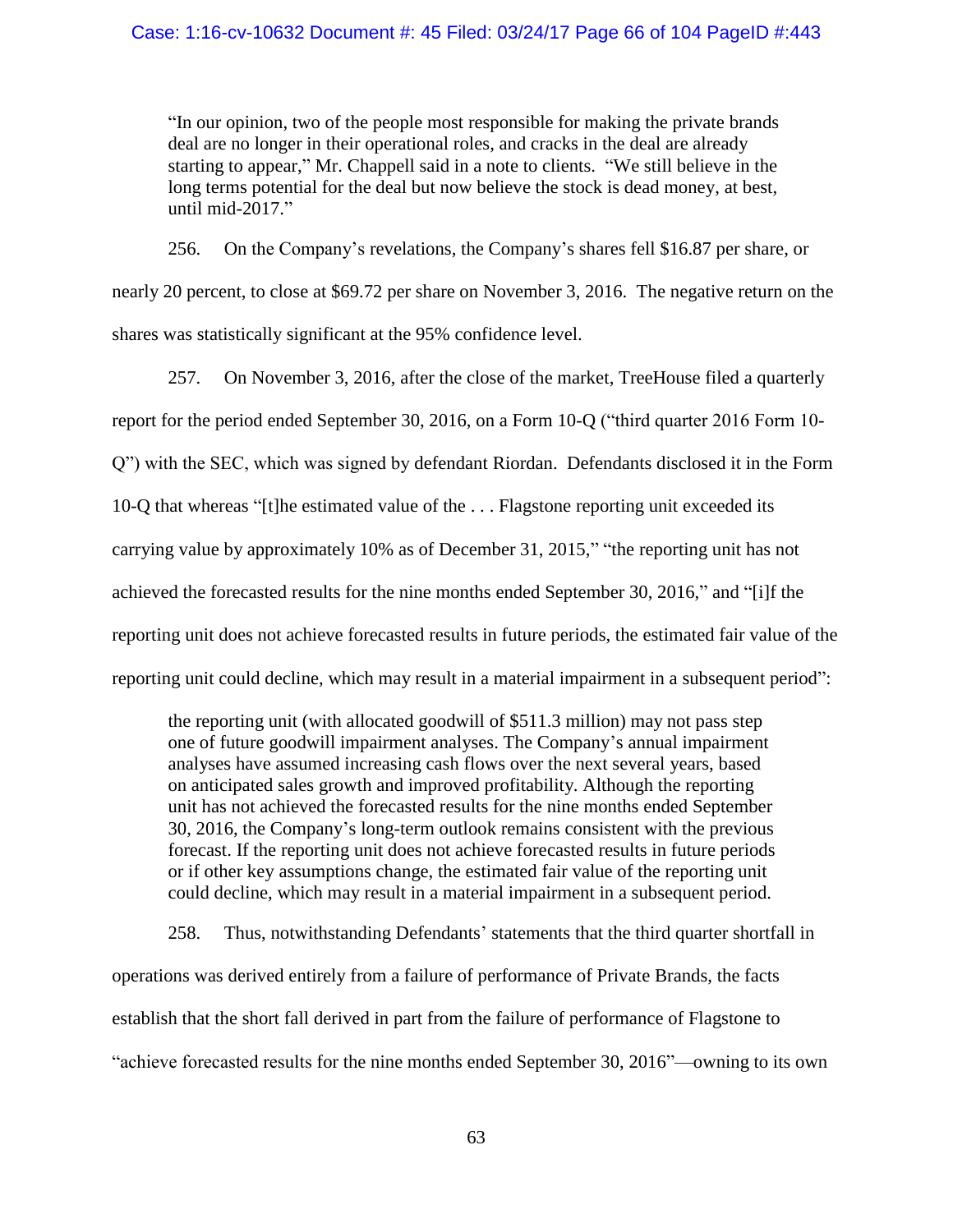#### Case: 1:16-cv-10632 Document #: 45 Filed: 03/24/17 Page 67 of 104 PageID #:444

integration difficulties described above (suppressed ahead of the Private Brands acquisition and the capital raises by TreeHouse necessary to achieve it).

259. Wells Fargo research analyst (John Baumgartner) wrote in an analyst report dated November 4, 2016 that it had a meeting with management in September 2016 where it was "particularly pleased with the company's laser-like focus on integration and managing the business to significantly limit any such risk." Accordingly, as Baumgartner stated in his research report, it was "a major surprise to us that TreeHouse would allow the dynamic to repeat with employees becoming too removed from day-to-day selling in order to execute integration efforts" given that there was "a lack of dedication and focus in the selling effort was one of the major downfalls that impacted ConAgra with these assets initially."

260. Baumgartner added that the lack of attentiveness to sales was "particularly frustrating to us given that THS was aware that a lack of focus played significantly into the initial derailment under ConAgra's Ownership." These comments in full read:

Management perceives the revenue shortfalls to be a result of "internal miscalculations" in that the new team has been overloaded with administrative work and which has interfered with their selling efforts. In some cases, such as snacks, *salespeople were required to pull data from various systems to combine orders from Flagstone and the Private Brands books because systems had yet to be integrated*. Further, it's believed that insufficient focus has been placed on the merchandising programs capable of driving incremental sales and particularly given that the Private Brands seasonality skews to the holidays. Employees are in the midst of navigating IT conversions, transition services work, integration, and company reorganization. Most of the shortfall was observed in cookies/crackers and ready-to-eat cereal; areas requiring significant attention to promotion and merchandising.

261. On November 4, 2016, BMO Capital Markets ("BMO") noted in an analyst report that "Private Brands' volumes declined 3.1% as challenges stemming from the integration process lead to a top-line shortfall that affected all three reporting segments." Significantly, BMO noted that "the company admitted to underestimating the burden that the integration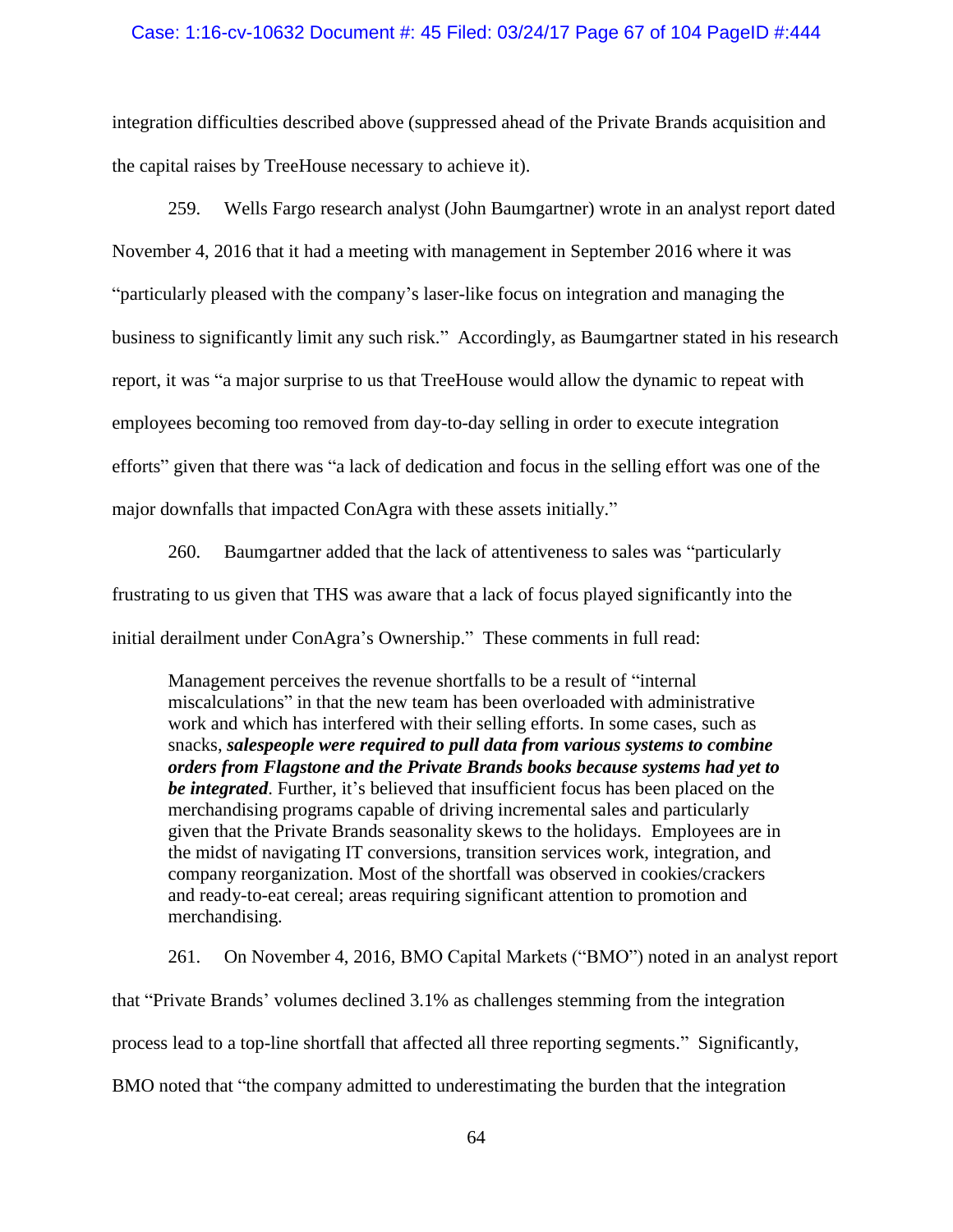#### Case: 1:16-cv-10632 Document #: 45 Filed: 03/24/17 Page 68 of 104 PageID #:445

process would play on the day-to-day roles of employees." As a result of "the complexity of integration," TreeHouse's salesforce spent "less time in the field and more time grappling with

new systems, yielding sluggish top-line growth in the quarter."

262. On November 4, 2016, analysts at Susquehanna emphasized in an analyst report that the earnings shortfall in the third quarter "was related to lower than expected sales for the"

Private Brands, due to several factors, including the following:

Mainly the result of a self-inflicted wound, according to management.

Attributable to a miscalculation on [sic] regarding internal issues, not market conditions or organizational capability.

During the integration process the approach was to maintain separation between the Private Brands and the legacy THS operating companies, while the support functions are brought together. But the idea of parallel businesses has been challenging for the sales team and they bridge the different processes and business units to present a united front to customers.

263. Farha Aslam, an analyst at Stephens reduced its rating on the stock to Equal-

Weight from Overweight and reduced her price target from \$115 to \$78 a share. The Stephens research report stated that "[t]he exodus of senior management talent post the largest acquisition in the Company's history is troubling."

264. After TreeHouse hosted an Investor Day on November 14, 2016, Stephens wrote an analyst report on November 15, 2016, stating that the "Private Brands business's revenues are running \$200 million – \$300 million behind expectations, so the annual sales run rate in F2016 will likely be about \$3.0 billion." Stephens also noted that "TreeHouse has restructured the sales force so that the Company's go to market capabilities better support key customers without overloading the sales force with too many business lines" as "[m]anagement has noted that much of the F2H16 top-line miss has been driven by poor sales execution given too much focus on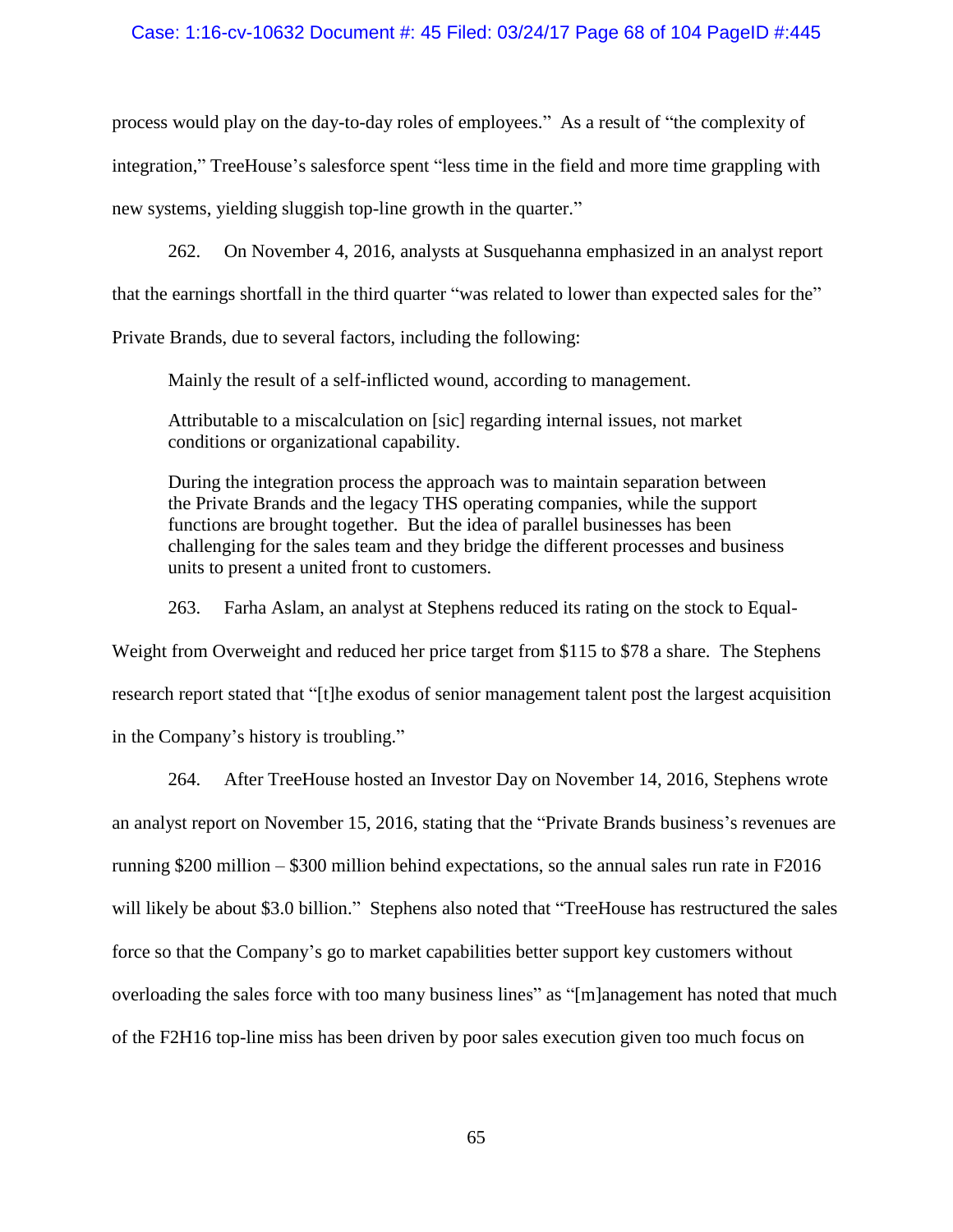#### Case: 1:16-cv-10632 Document #: 45 Filed: 03/24/17 Page 69 of 104 PageID #:446

integration efforts at the expense of customer focus." It will be organized "into 5 key business divisions with more of a product line focus rather than a customer orientation."

265. On November 15, 2016, Susquehanna issued another analyst report stating that Private Brands has "meaningfully lagged the THS legacy categories" due "to 'integration distraction' issues rather than to structural issues with CAG PL categories and business."

266. On November 15, 2016, the JP Morgan analyst (Levine) published a report stating that management had acknowledged yesterday (November 14, 2016) that after "~9 months [i.e., from the February 1, 2016, Private Brands acquisition through October 2016] of instability and internal concerns about what to sell and whether or not one might stay with the company, the sales team now has clear sales goals within the newly introduced category framework."

267. Similarly, the Barclays analyst (Andrew Lazar) stated in his November 15, 2016, research report, that "[w]e believe until fairly recently there was still a tremendous lack of clarity within the sales organization regarding new roles—which could well have been the main reason for the recent sales weakness in Private Brands sales relative to THS's expectations."

268. Although condiments improved sales in August and September 2016, according to Levine at JP Morgan, in his November 15, 2016, research report based on communications with Condiments Division President Michael Alford, that "was due, in part, to the fact that the condiments portfolios at both legacy THS and Private Brands were generally similar. This might not necessarily be the case in certain other segments." Levine added that "we think [that only] some of [Private Brands'] businesses (meals, baked goods, et al.) are already on the existing ERP system—even if it is not THS's SAP system."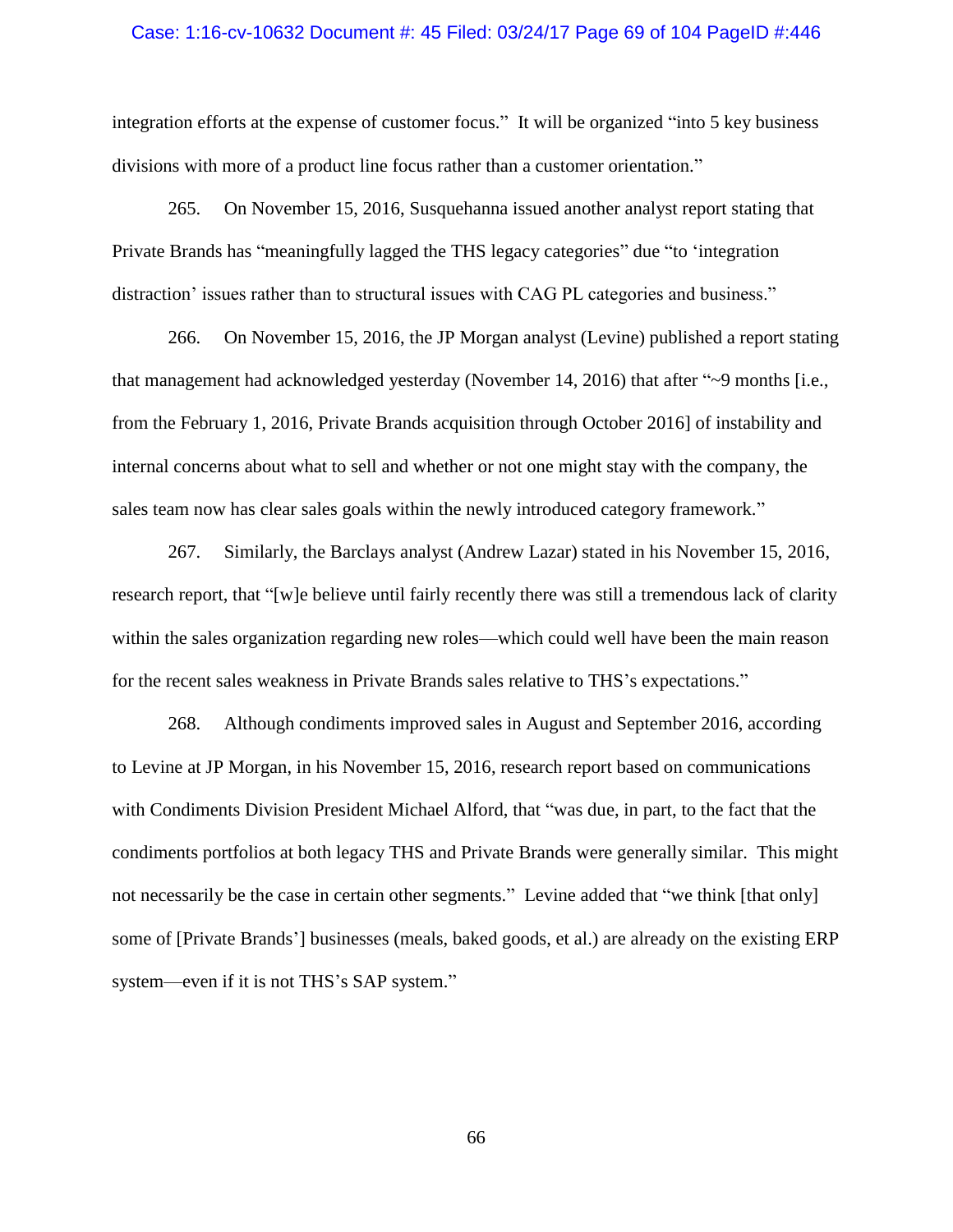269. Also on November 15, 2016, in an analyst report, Wells Fargo emphasized that

the integration problem "should have been avoidable given management's prior understanding of

what went wrong under ConAgra's ownership."

270. On December 2, 2016, an article in Crain's Chicago Business entitled "Why

TreeHouse Investors Are So Mad" stated the following:

Sam Reed, the deal-maker who built TreeHouse Foods into the country's biggest supplier of private-label packaged foods, is having trouble digesting his latest acquisition.

The \$2.7 billion purchase of ConAgra Foods' private-brands business in February was the largest of more than a dozen deals Reed has closed since TreeHouse was spun out of Dean Foods in 2005. It looked like a bargain: TreeHouse paid \$4 billion less than ConAgra shelled out to acquire the business only three years earlier.

On second thought, the markdown might have been a bad sign. Stubborn sales declines at private brands marred TreeHouse's third-quarter results, which fell short of Wall Street's expectations and forced the company to trim full-year financial projections. If that weren't enough of a shock for investors used to stellar results from TreeHouse, they also learned of upheaval in the executive suite. President Christopher Sliva left and was replaced on an interim basis by CFO Dennis Riordan, who had been planning to retire.

The double dose of downbeat news sent TreeHouse stock down 22 percent on Nov. 3, *its biggest daily drop since 2005*.

CEO Reed now faces his most serious setback in an 11 -year growth spree that lifted TreeHouse's annual revenue to \$7 billion from S700 million. *He bet heavily on the ConAgra business*, which now represents more than half of TreeHouse's sales. To finance the acquisition, the Oak Brook company borrowed \$1.8 billion and issued \$862.5 million worth of new stock.

So far the deal has brought nothing but pain. TreeHouse's operating profit margin shrank to 4.9 percent in the third quarter from 7.8 percent a year earlier. Acquisition financing pushed its debt ratio well above the industry average while diluting the stakes of investors who held TreeHouse stock before the deal. After nearly doubling in a five-year climb that peaked July 11, the stock has since lost 33 percent of its value, to \$67.05 yesterday.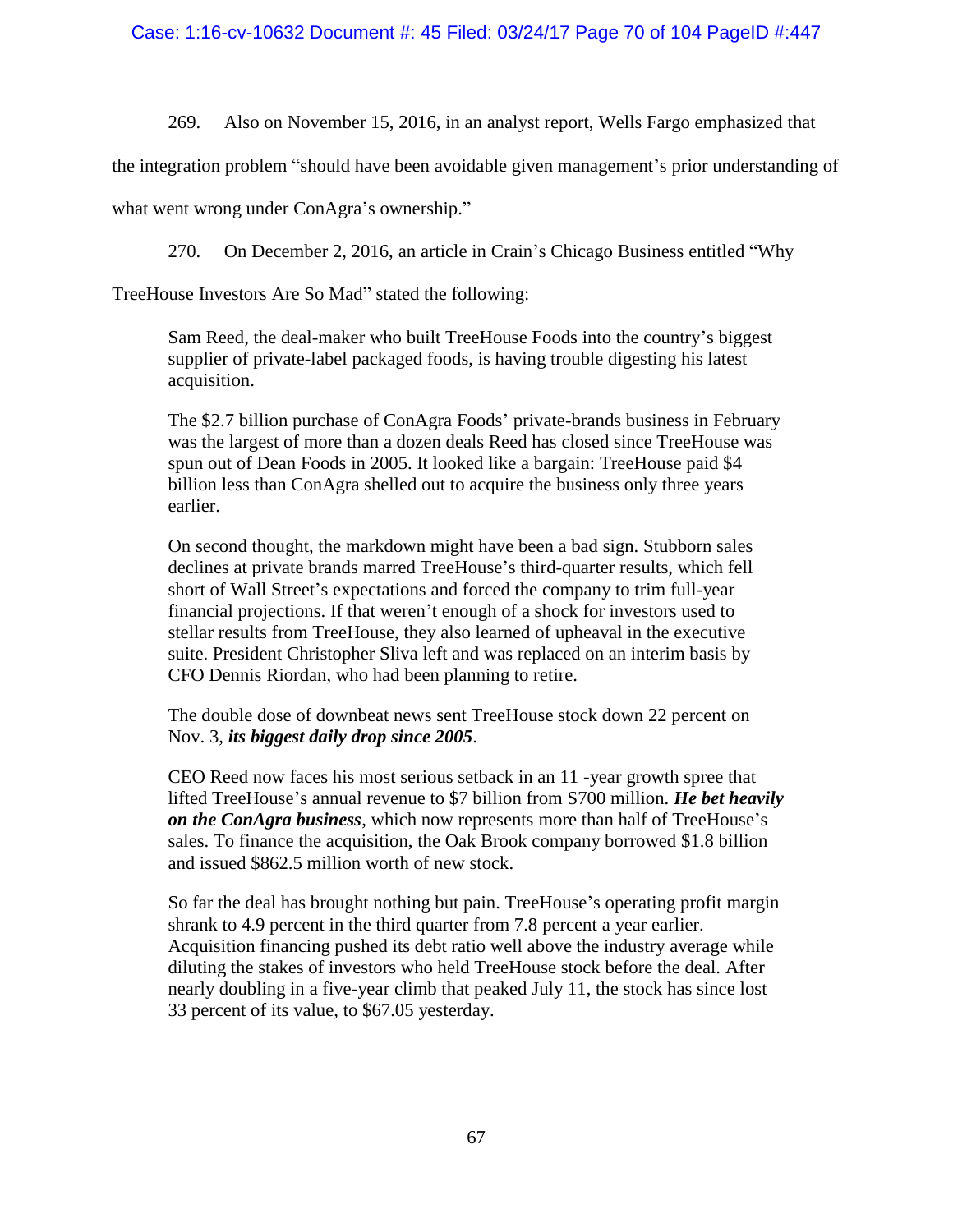# **B. TreeHouse Takes a \$333.4 Million Write-Down of Flagstone Goodwill**

271. Subsequently, on February 9, 2017, TreeHouse stated in a press release that

TreeHouse was required to take a \$333.4 million (or 65.2%) charge against the \$511.3 million of

goodwill that had been carried on TreeHouse's balance sheet. TreeHouse stated:

The Company recorded a non-cash charge of \$333.4 million related to impairment of goodwill and other intangible assets primarily associated with the North American Retail Grocery – Flagstone ("Retail Flagstone") reporting unit. . . In two full years since acquisition, this business has experienced unforeseen challenges including, but not limited to, pricing declines from competitive pressure, unfavorable almond commodity costs, cashew supplier issues, and costs associated with the sunflower seed recall. These challenges led to lower than originally planned results in this unit in the past.

272. Matthew Foulston, TreeHouse's new CFO, stated on a February 9, 2017,

conference call that the impairment of Flagstone's goodwill began early in TreeHouse's

ownership of the company:

Those of you that have been around longer that I will remember that we had high expectations when we purchased the Flagstone snack nuts, trail mix, and dried fruit business back in August of 2014.

At the time, the business had a track record of double-digit growth and we expected Flagstone to continue in its growth trajectory and deliver \$750 million in annual revenue, albeit with thinner margins than our corporate average given the input costs structure of the nut business.

Since that time, Flagstone's performance has not delivered as we originally hoped. Sequentially the snack nuts category has endured a series of headwinds over the course of the last two years. If you recall, the category endured dramatic almond input cost increases in 2014 as a result of the California drought conditions. Cost increases passed through to our consumers created an imbalance in retail pricing for snack nuts which resulted in volume declines and decreased promotion and display. While the category has recovered from the drought impact, in 2016 the sunflower seed recall created further challenges. We noted the risk of potential impairment in our third-quarter 10-Q, consistent with SEC requirements. *Flagstone's shortfalls early in our ownership have weighed heavily on our discounted cash flow model, which in turn drives a goodwill analysis.*

273. On footnote 8 of the 2016 Form 10-K, at page 77, the company added that: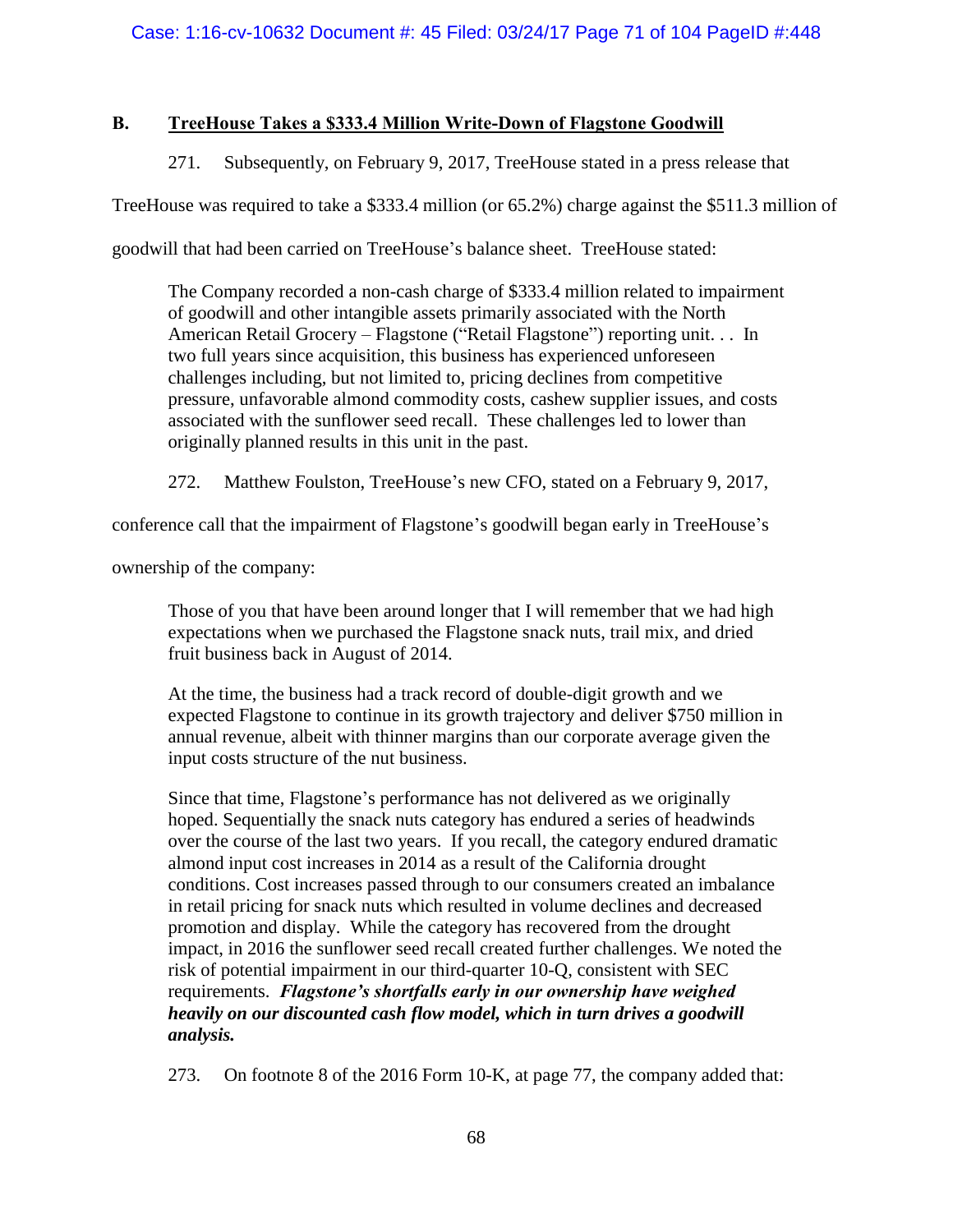Upon completion of the annual goodwill impairment analysis as of December 31, 2016, the Company recorded impairment losses of \$333.4 million . . . related to the North American Retail Grocery – Flagstone unit  $[$ ... The specified unit [] did not achieve the forecasted results for the year ended December 31, 2016, resulting in reduced future revenue and profitability expectations. The primary factor impacting the future revenue and profitability expectations for the North American Retail Grocery – Flagstone reporting unit was competitive pressures .... Th[is] change[] in expectations and the related reductions in discounted future cash flows resulted in book values that exceeded the fair values for these reporting units, which required the recognition of impairment losses.

274. The magnitude and description of the need for the Flagstone write-off in itself is

sufficient to establish that the deterioration of the business was a long-term problem that had

been concealed from the investing public, as described above, and was not only the result of

reduced performance in the third and fourth quarters.

# **DEFENDANTS' PUBLIC STATEMENTS WERE STATEMENTS OF EXISTING FACTS THAT WERE MATERIALLY FALSE AND MISLEADING AT THE TIME MADE**

275. Defendants' public statements of existing fact were materially false and

misleading at the time made. Defendants also failed to disclose material facts necessary to make the statements made not materially false and misleading in the context in which they were made.

# **A. Defendants Misrepresented and Failed to Disclose Material Facts Concerning Flagstone's Operations and Goodwill Impairment**

276. Defendants' statements during the Class Period concerning Flagstone were

materially false and misleading.

277. Defendants' statements during the Class Period that TreeHouse had a "successful

track record" and "proven acquisition capabilities" were statements of existing fact that were

materially false and misleading at the time. *See* False Statement No. 1 (¶ [138\)](#page-35-0).

278. False Statement Nos. 2-7, 10-14, 21-23, 25, 33-36 contain similar representations

of existing fact with respect to the success of the Flagstone acquisition and the appropriate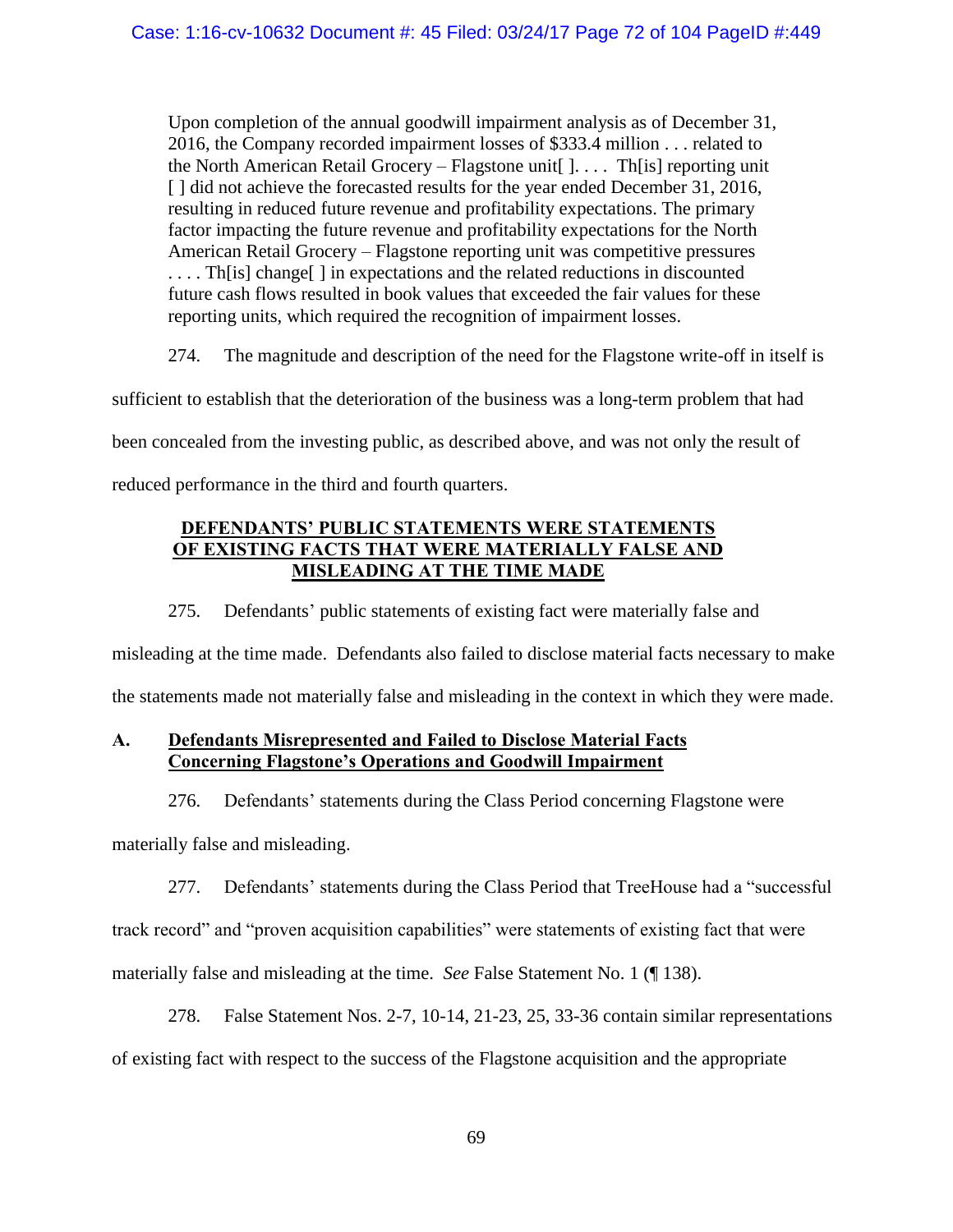### Case: 1:16-cv-10632 Document #: 45 Filed: 03/24/17 Page 73 of 104 PageID #:450

accounting for \$511.3 million of Flagstone goodwill. *See, e.g.,* False Statement No. 2 (¶ [139;](#page-35-0) "[S]enior management has demonstrated its ability to grow our business . . . through . . . several complementary acquisitions.").

279. At the time those statements were made each of the defendants had actual knowledge and failed to disclose that the \$864 million Flagstone acquisition was not "successful" and did not evidence "proven acquisition capabilities." [¶138.](#page-35-1) Rather, TreeHouse failed to integrate Flagstone onto TreeHouse's SAP system or otherwise integrate Flagstone into TreeHouse's operations and from inception, Flagstone failed to generate operating cash flow sufficient to justify the \$864 million purchase cost or \$511.3 million in goodwill from the Flagstone acquisition that TreeHouse maintained on its balance sheet. *See* ¶ [271.](#page-70-0) Flagstone was by far the largest acquisition by TreeHouse prior to the Private Brands acquisition.

280. To the extent any of the false statements were statements of belief, at the time made defendants' failed to disclose meaningful qualifications on the statements with respect to the adverse integration and performance of Flagstone.

281. TreeHouse had been unable or unwilling to integrate Flagstone and the valuation of the \$511.3 million in goodwill was based on aggressive projections that Flagstone was not able to maintain. *See, e.g.*,  $\sqrt{272^6}$  $\sqrt{272^6}$  $\sqrt{272^6}$ . At all relevant times there existed a material, undisclosed risk that TreeHouse would be required to take a goodwill impairment charge related to Flagstone.

282. From July 2014 through December 2015, and continuing throughout the Class Period, Flagstone substantially underperformed projections both with respect to net sales and

 $\overline{a}$ 

<sup>&</sup>lt;sup>6</sup> See, e.g., Form 8-K dated February 9, 2017: "In two full years since acquisition, this business has experienced unforeseen challenges including, but not limited to, pricing declines from competitive pressure, unfavorable almond commodity costs, cashew supplier issues, and costs associated with the sunflower seed recall. These challenges led to lower than originally planned results in this unit in the past."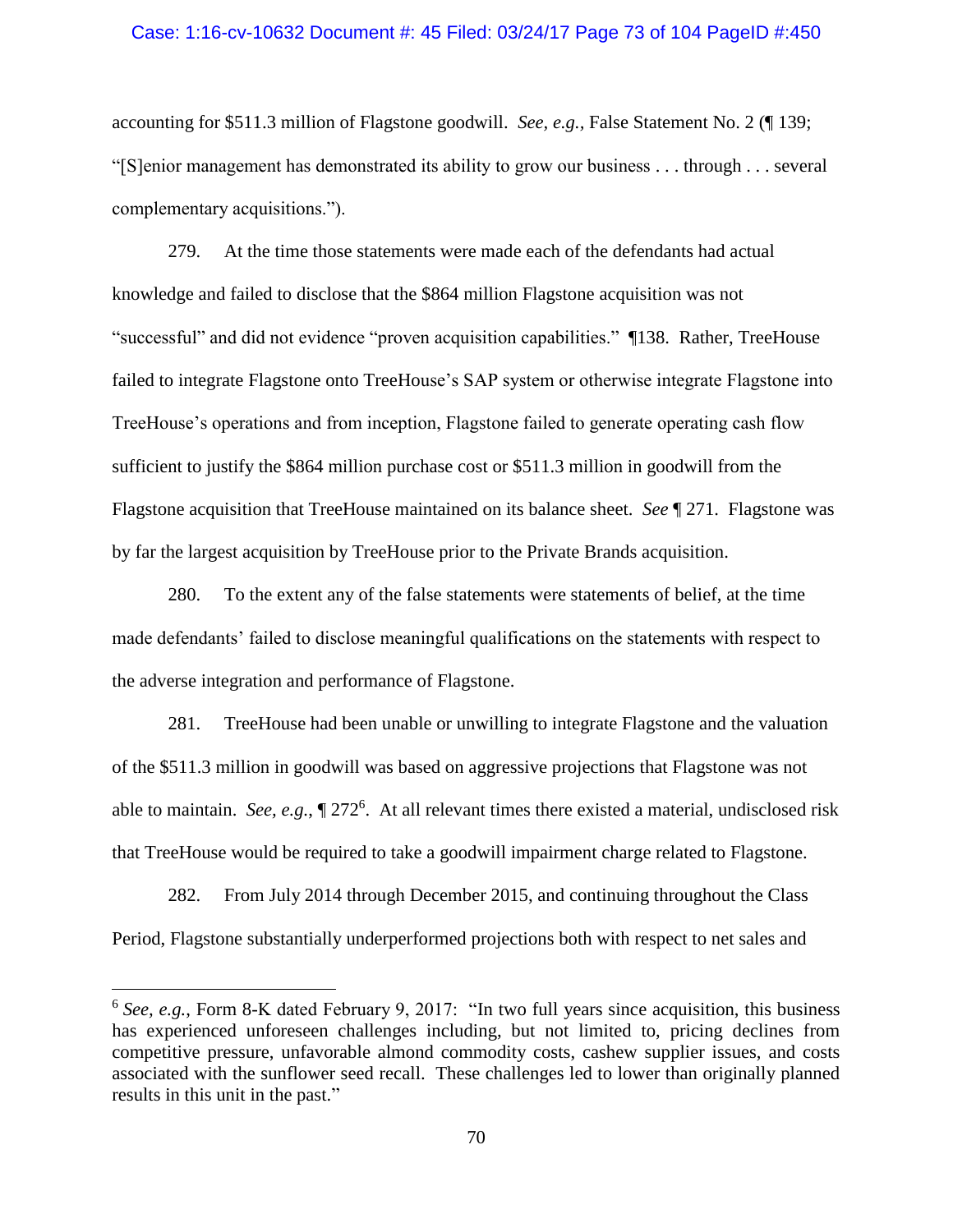### Case: 1:16-cv-10632 Document #: 45 Filed: 03/24/17 Page 74 of 104 PageID #:451

earnings. Accordingly, Defendants should have either written down Flagstone's goodwill or advised investors of the material risk of a write-down.

283. In fact, Defendants' repetitious representations that TreeHouse had successfully completed the integration of many businesses over ten years, and had grown its revenue tenfold, was nothing more than a fiction to aggrandize the Defendants, misleading the market into believing that the Flagstone integration was proceeding smoothly, when it decidedly was not.

284. The reporting and disclosures with respect to goodwill, subsequent to its initial recognition, in financial statements that are prepared in accordance with generally accepted accounting principles ("GAAP") must be accounted for in accordance with Accounting Standards Codification ("ASC") 350-20, *Goodwill*.

285. ASC 350-20 requires that "[g]oodwill of a reporting unit shall be tested for impairment on an annual basis." ASC 350-20-35-28. Furthermore, ASC 350-20 states that, for an entity or reporting unit, goodwill "shall be tested for impairment if an event occurs or circumstances change that indicate that the fair value of the entity (or the reporting unit) may be below its carrying amount (a triggering event)." ASC 350-20-35-66.

286. ASC 350-20-35-3C provides examples of circumstances and/or events that could result in the goodwill of an entity or a reporting unit to be impaired. These circumstances and/or events include, but are not limited to, the following:

- Macroeconomic conditions such as a deterioration in general economic conditions, limitations on accessing capital, fluctuations in foreign exchange rates, or other developments in equity and credit markets
- Industry and market considerations such as a deterioration in the environment in which an entity operates, *an increased competitive environment*, a decline in market dependent multiples or metrics . . . , a change in the market for an entity's products or services, or a regulatory or political development
- *Cost factors such as increases in raw materials, labor, or other costs that have a negative effect on earnings and cash flows*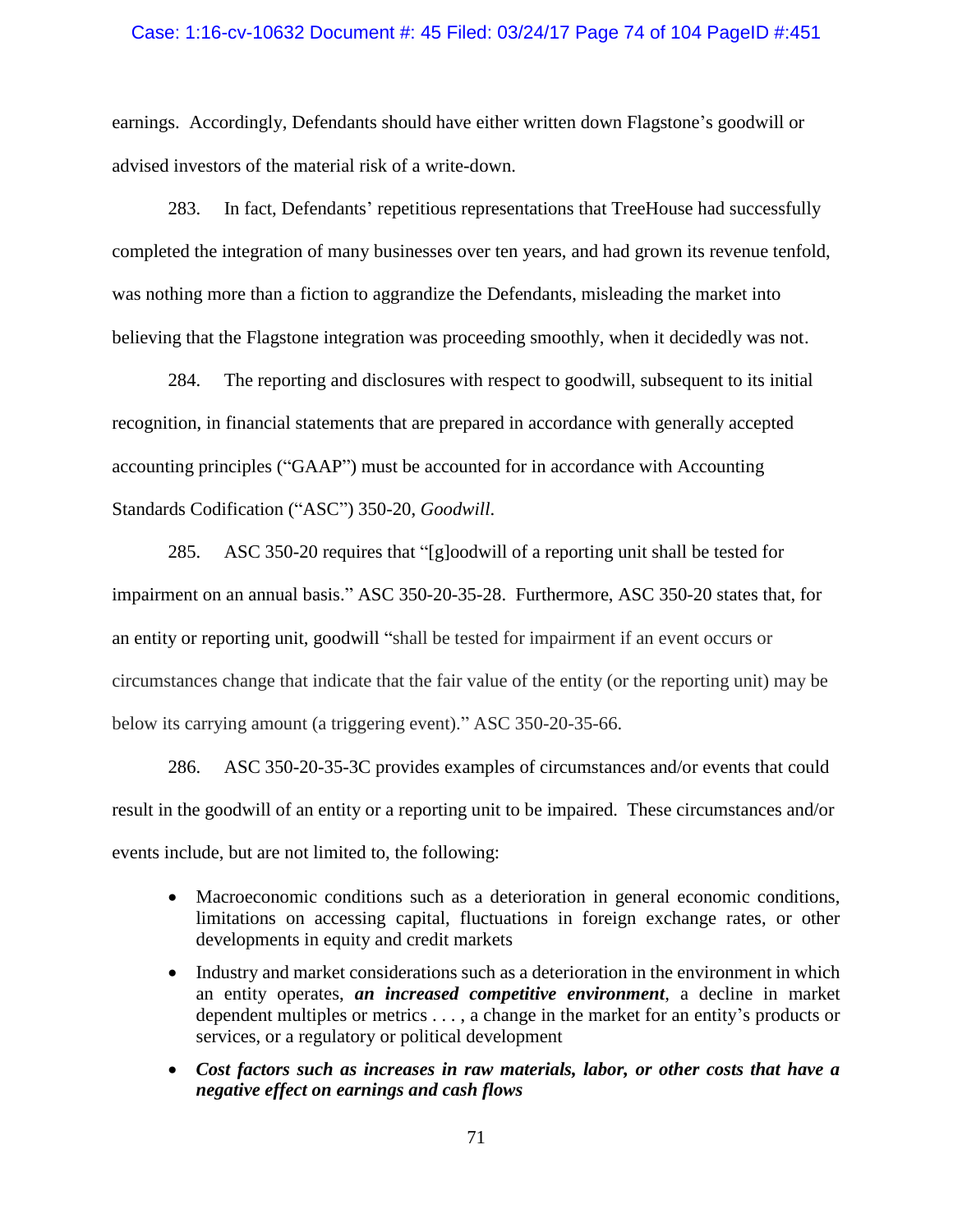- *Overall financial performance such as negative or declining cash flows or a decline in actual or planned revenue or earnings compared with actual and projected results of relevant prior periods*
- Other relevant entity specific events such as changes in management, key personnel, strategy, or customers; contemplation of bankruptcy; or litigation

# ASC 350-20-35-3C.

287. GAAP, in ASC 450, "Contingencies" ("ASC 450"), defines a loss contingency as a situation involving uncertainty as to a possible loss to an entity that will be resolved when one or more future events occur or fail to occur. (ASC 450-20-20). For loss contingencies that are considered "reasonably possible," a term used to describe the likelihood that future events will confirm the loss contingency is greater than "remote" (slight) but less than "probable" (likely), GAAP requires that the nature of the loss contingency as well as an estimate of the amount, or range of loss or a statement that such an estimate cannot be made, with respect to the loss contingency be disclosed in an entity's financial statements. ASC 450-20-50-3  $\&$  4.

288. During the Class Period, TreeHouse purported to assess, on an annual basis, the carrying value of goodwill for its reporting units using a two-step impairment test in accordance with ASC 350-20. The general idea of the goodwill impairment test is to determine whether the carrying value of the entity or reporting unit is consistent with its fair value as of the measurement date. GAAP defines fair value as the amount at which an asset would be sold, or a liability transferred, in an orderly transaction between market participants at the measurement date*.* ASC 820-10-20. If the goodwill impairment test yields a result in which the carrying value of an entity or reporting unit exceeds the fair value of its goodwill as of the measurement date, GAAP requires that "an impairment loss shall be recognized in amount equal to that excess." ASC 350-20-35-11.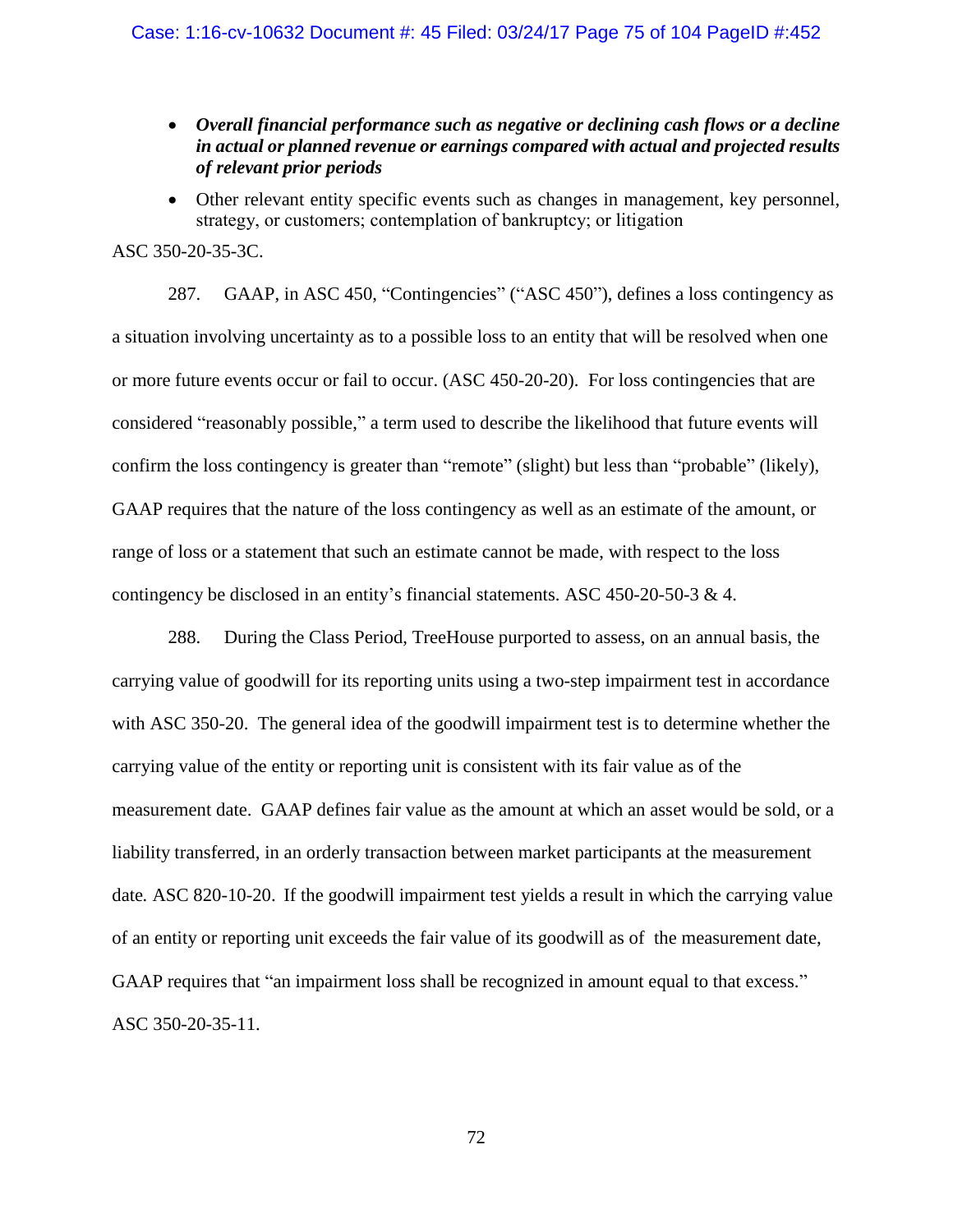#### Case: 1:16-cv-10632 Document #: 45 Filed: 03/24/17 Page 76 of 104 PageID #:453

289. If, as of December 31, 2015, TreeHouse had measured Flagstone's fair value which reflected assumptions that would be used in an orderly transaction between market participants as required by GAAP, it would have either reported goodwill impairment for the Flagstone reporting unit, or disclosed that it was reasonably possible that Flagstone's goodwill impairment could be recognized in the near future if it continued to underperform its cash flow forecasts. Instead, TreeHouse did not disclose that Flagstone's goodwill could be impaired in the near future until it issued its third quarter 2016 financial statements on November 3, 2016, and did not record a goodwill impairment loss until the 2016 10-K was issued on February 16, 2017.

290. Among other things, because of almond pricing, Flagstone had substantially under-performed net sales projections. TreeHouse had projected 2015 net sales of \$750 million for Flagstone, but actual 2015 net sales were reported at \$658 million. Although TreeHouse did not separately break out Flagstone's profitability in 2015, the facts strongly suggest that Private Brands also substantially under-achieved anticipation earnings accretion of \$0.24 to \$0.28 a TreeHouse share. Although TreeHouse accurately reported Flagstone revenue performance, it failed to disclose the extent to which goodwill was impaired.

291. Among the facts that establish that Flagstone's goodwill was either impaired, or could reasonably possibly be impaired in the near-term and therefore required a disclosure of such, at year-end 2015, are:

a. In its Form 10-Q for the third quarter 2016, the Company stated that its annual goodwill impairment analysis, most recently performed as of December 31, 2015, assumed that cash flows would continue to increase over several years. This critical assumption used to estimate the fair value of the Flagstone reporting unit in its goodwill impairment analysis was inconsistent with management's knowledge that Flagstone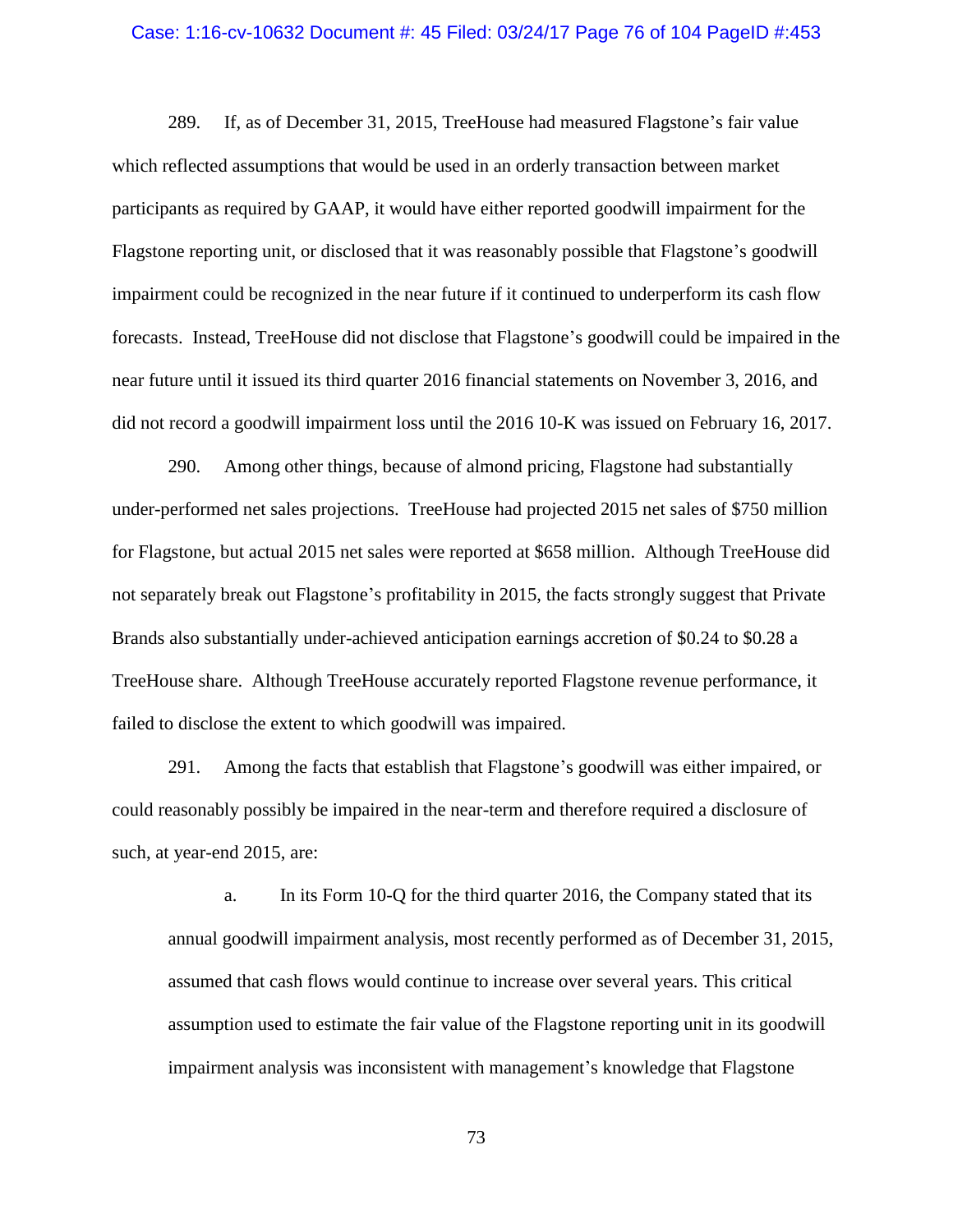failed to meet its projections soon after it was acquired by the Company on July 29, 2014. Specifically, the Company disclosed that as a result of drought conditions in California during 2014, the principal market in which almonds are grown, the cost of almonds and other raw materials skyrocketed. Although TreeHouse sought to pass the cost of raw materials onto consumers of its Flagstone private brand products, the increased retail prices caused a substantial decline in demand for Flagstone products, and TreeHouse's sales of those products plummeted. In fact, Flagstone's net sales in 2015 were \$92 million below projections of \$750 million.

b. CFO Foulston acknowledged on February 9, 2017 that the goodwill impairment taken at year-end 2016 was primarily the result of "Flagstone's shortfalls early in our ownership": "[s]ince [its acquisition in August 2014], Flagstone's performance has not delivered as we originally hoped. . . . Flagstone's shortfalls early in our ownership have weighed heavily on our discounted cash flow model, which in turn drives a goodwill analysis." Q4 2016 Tr. at 6.

c. Defendants had minimized in their public statements the impact on Flagstone from the 2016 sunflower seed recall. *See* ¶¶ [166,](#page-42-0) [167.](#page-42-1) In fact, Defendants made public statements suggesting that Flagstone operated profitably and in line with expectations during 2016 (*see* ¶ [214\)](#page-52-0). Thus, Defendants acknowledged that the potential goodwill impairment that was referenced in the third quarter 2016 Form 10-Q and the actual \$352.3 million impairment that was revealed at year-end, was attributable to market conditions as of year-end 2015 and not events subsequent to 2015 year-end.

292. As previously discussed, the factors that led to Flagstone's massive \$333.4 million goodwill impairment loss in 2016—which amounted to approximately 65% of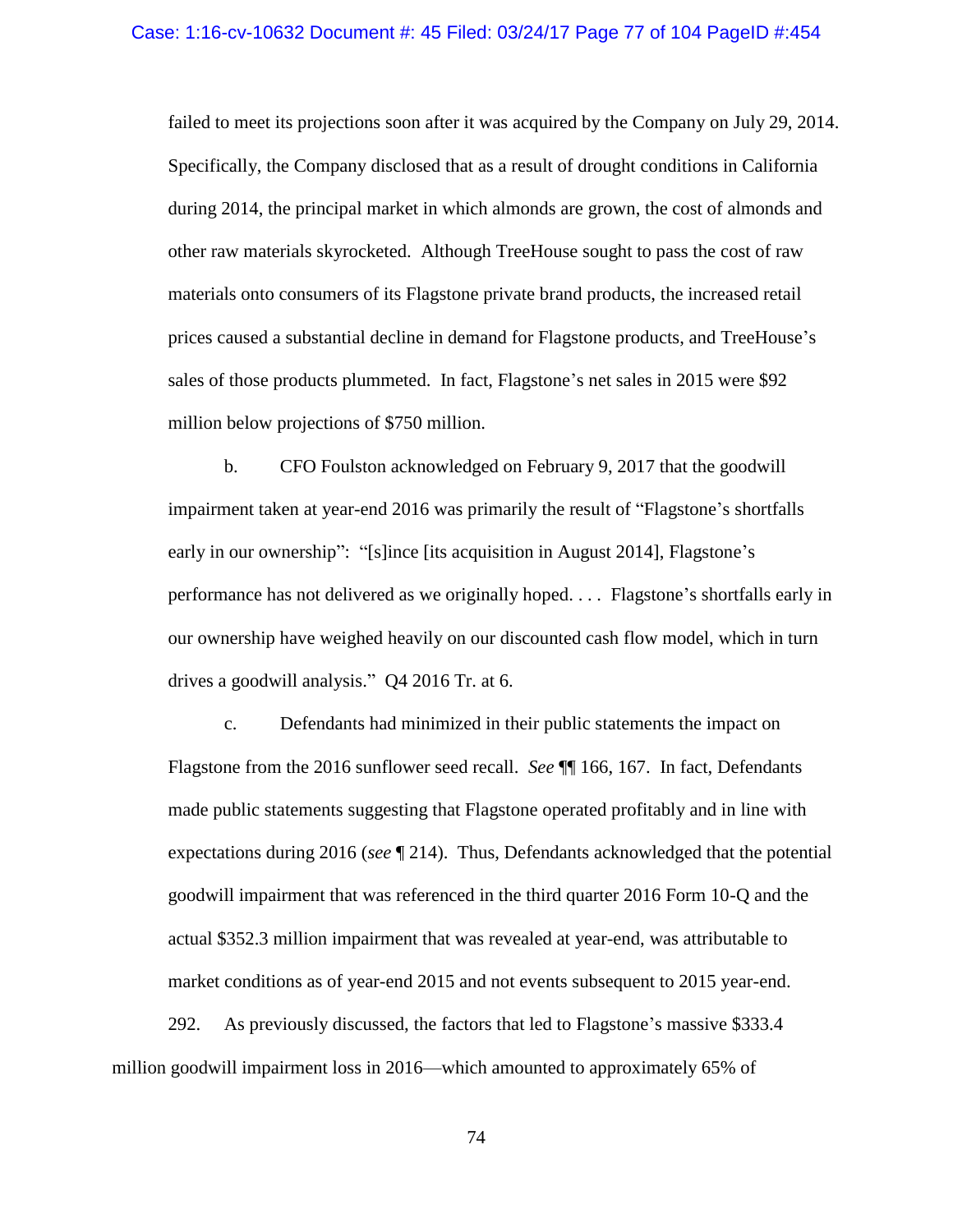#### Case: 1:16-cv-10632 Document #: 45 Filed: 03/24/17 Page 78 of 104 PageID #:455

Flagstone's recorded goodwill—did not occur in one year, but was present as of December 31, 2015. The magnitude of the impairment charge as well as the reasons for it support a strong inference of scienter.

293. As explained in detail above, these statements were materially false and misleading and omitted material facts because they failed to state the true condition of the Company, including the lower than anticipated Flagstone cash flow. These statements were also false and misleading because the Company stated that *if* its projected discounted cash flows do not exceed the carrying value of their net assets, the Company *may* be required to record additional write-downs to the carrying value of goodwill and intangible assets, when, in fact, by year-end 2015, Flagstone had already experienced "unforeseen challenges" that had "led to lower than originally planned results in this unit in the past." *See also* Q4 2016 Tr. at 6 ("Flagstone's shortfalls early in our ownership have weighed heavily on our discounted cash flow model, which in turn drives a goodwill analysis."). Finally, the Company stated that it *may* determine that its "expectations of future financial results and cash flows . . . has decreased . . . which could result in a review of [the] goodwill and intangible assets." This statement was materially misleading because, based on the statements on the February 9, 2017, conference call and in the 2016 Form 10-K, the forecasts had already decreased so significantly that Flagstone should have performed an early impairment analysis of both its goodwill and intangible assets. Alternatively, the Company had performed an impairment review but failed to report it. Clearly the circumstances warranted a review, as evidenced by the \$333.4 million impairment charge taken in December 2016.

294. Flagstone's failure to achieve projections necessary to the valuation of goodwill was a "known trend and uncertainty" that TreeHouse was required to disclose pursuant to SEC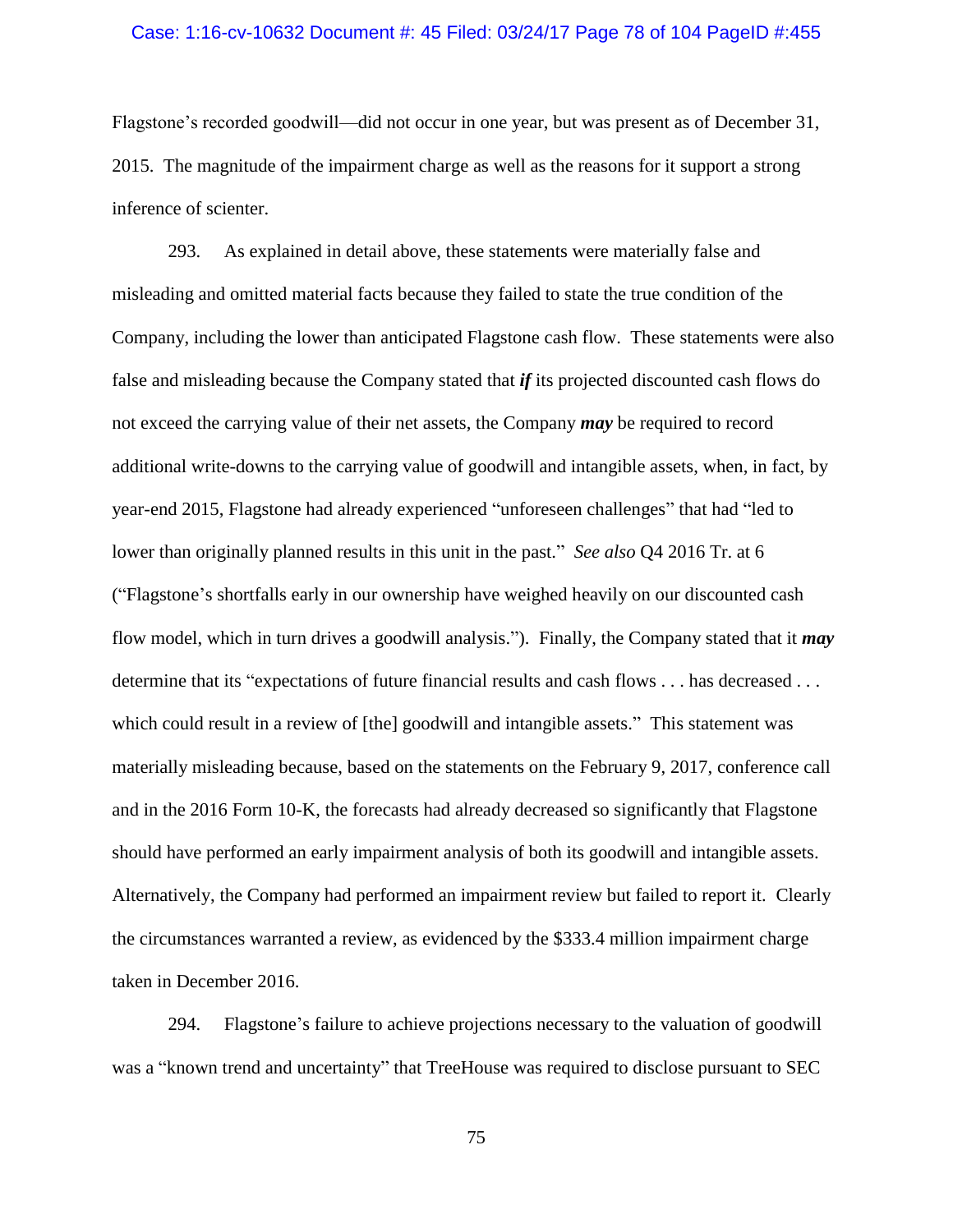#### Case: 1:16-cv-10632 Document #: 45 Filed: 03/24/17 Page 79 of 104 PageID #:456

Regulation 303. *See* 17 CFR 229.303(a)(3)(ii) ("Describe any known trends or uncertainties that have had or that the registrant reasonably expects will have a material favorable or unfavorable impact on net sales or revenues or income from continuing operations.").

295. Defendants' valuation and disclosure of Flagstone goodwill was a material fact because (i) the \$511.3 valuation of the goodwill and statement in the Form 10-K that the discounted cash flow from the goodwill had a value at least 10% above the book value of the goodwill (¶ [257\)](#page-65-0) was an actual or implied representation concerning the current value of the Flagstone business and the anticipated cash flow from that business necessary to value the goodwill, and (ii) a representation that TreeHouse and the Individual Defendants had the ability to value, acquire, consolidate and operate third-party companies.

296. If Defendants had disclosed the truth about the difficulties experienced with the Flagstone acquisition and the Flagstone goodwill impairment in a timely manner (prior to or at the beginning of the Class Period), investors would have had a different perception of the acumen of the Individual Defendants and TreeHouse management and been unwilling to pay the same prices for TreeHouse common stock as they did. The market would have reacted negatively and Defendants would have been deterred from the subsequent Private Brands acquisition or such acquisition would have been more costly.

# **B. Defendants Misrepresented and Failed to Disclose The Problems At Private Brands**

297. Defendants' statements about the progress TreeHouse had made commencing on January 20, 2016, in integrating the Private Brands business, were materially false and misleading in that Defendants' knew that the Private Brands sales staff was spread-thin over 26 or more products and were not experts on the products they were selling. Moreover, the Private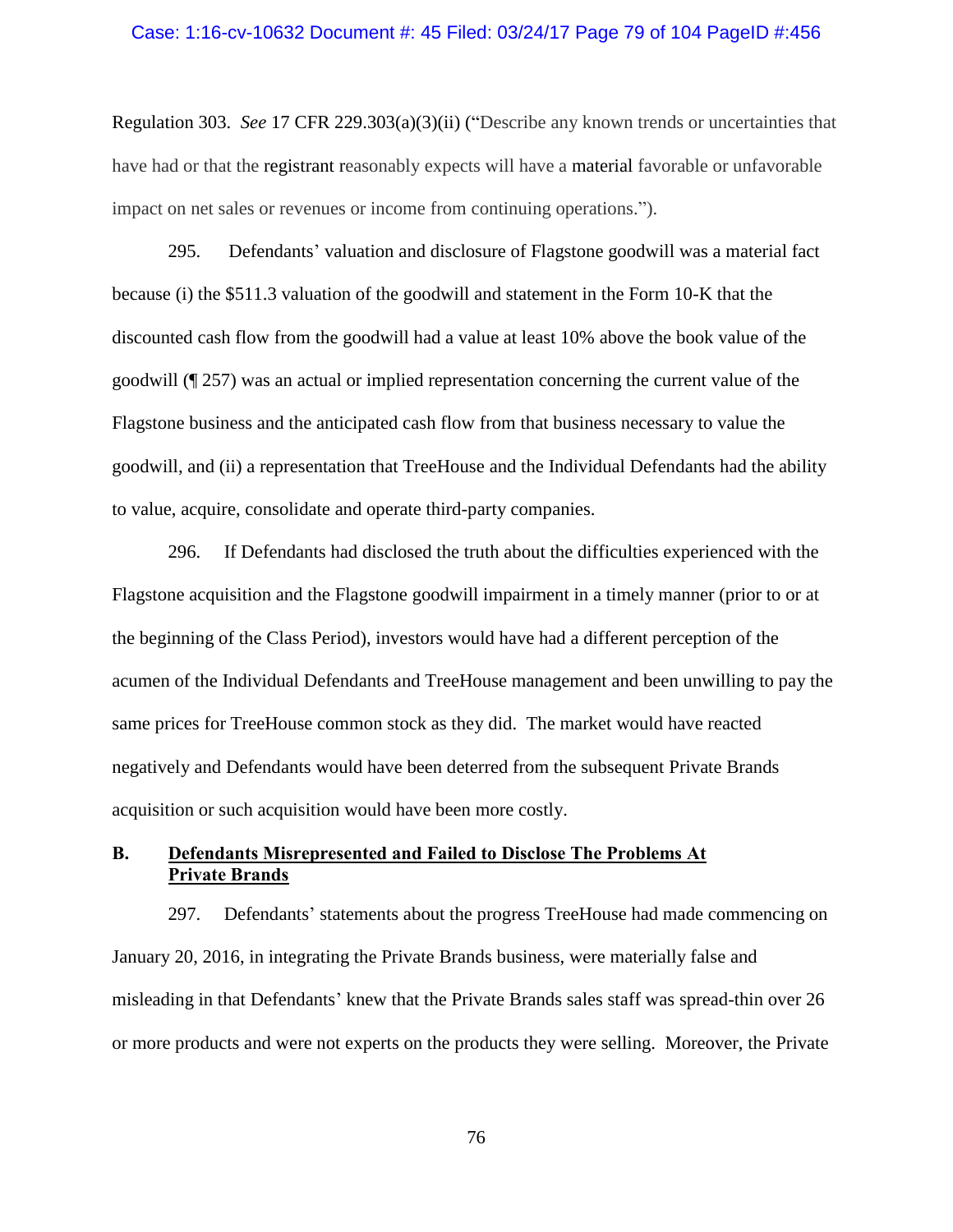#### Case: 1:16-cv-10632 Document #: 45 Filed: 03/24/17 Page 80 of 104 PageID #:457

Brands sales staff was distracted by integration obligations and otherwise ineffective through the first three quarters of 2016. *See* False Statement Nos. 8-9, 13-36.

<span id="page-79-0"></span>298. In fact, it was only after TreeHouse legacy and Private Brands condiments were integrated and the sales function reorganized in July 2016 that some synergies in that productline, which constituted only 7% of the Private Brands acquisition, began to be realized. Defendants knew, due to the failure to integrate TreeHouse legacy and Private Brands operations for the remaining 93% of the Private Brands acquisition, that third quarter 2016 sales almost certainly would not meet Defendants' projections. Defendants were aware of these issues even before the Private Brands acquisition because they had encountered them before in connection with the earlier Flagstone acquisition since defendant Reed proposed a similar reorganization after the second quarter of 2015 on the August 6, 2015, conference call.

299. Defendants' false statements concerning the integration of the Private Brands sales force were the premise for analyst's third quarter earnings estimates of \$0.78 per share.

300. Moreover, in announcing third quarter sales, Defendants stated that the sales staff failed to secure promotional sales.

301. Historically, Defendants' represented that promotions are committed customarily three months in advance and that quarterly projections were based on existing orders and already committed promotions. *See, e.g.*, ¶¶ [148-](#page-38-0)[149,](#page-38-1) [244-](#page-61-0)[245.](#page-62-0)

302. Thus, when Defendants made statements as late as August 4, 2016, and September 7, 2016, concerning third quarter sales, customers would have already committed to promotions.

303. The difficulty and delay in sourcing ingredients would make it difficult to fulfill orders not already in house early in a quarter. *See, e.g.*, [¶107.](#page-28-0)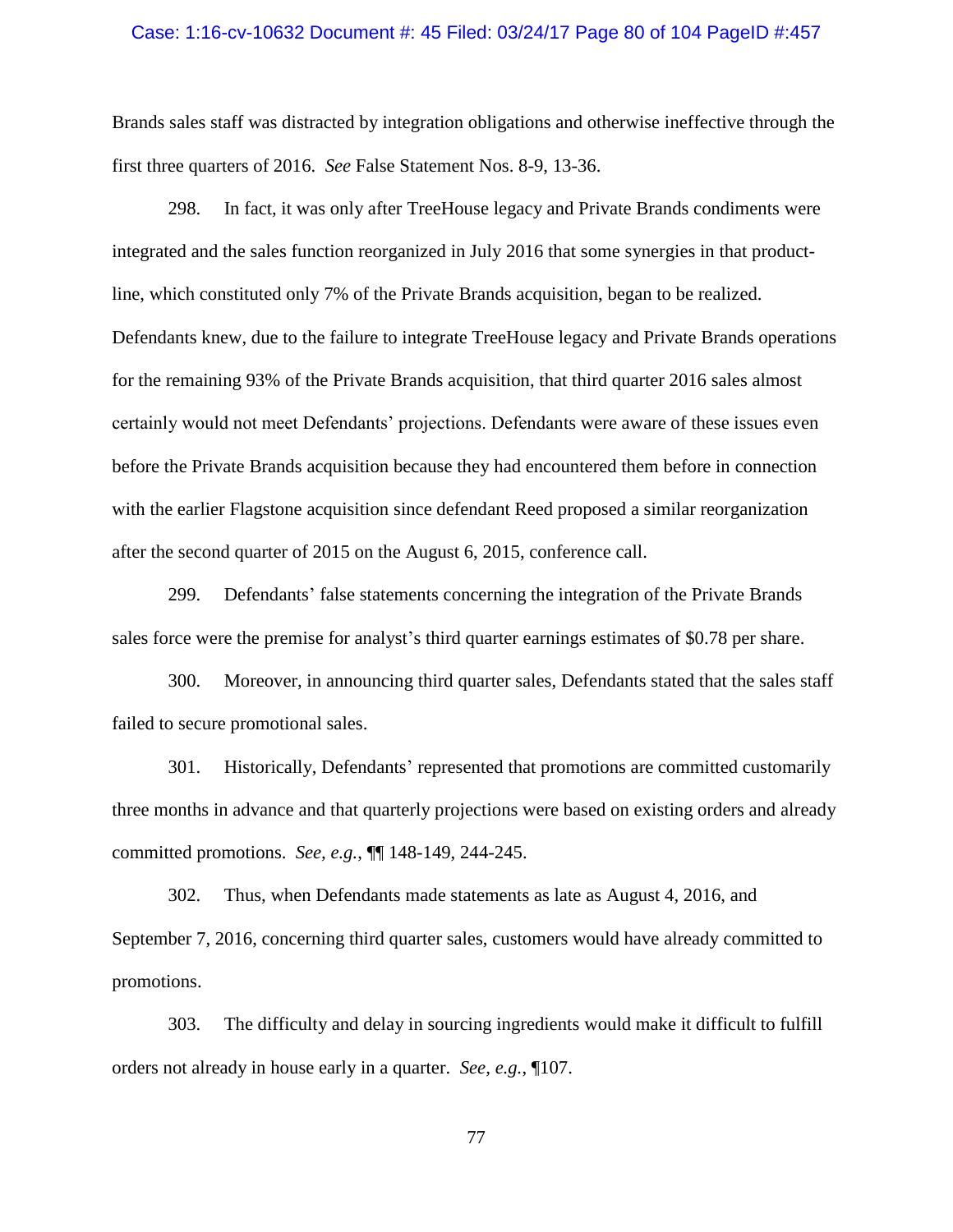#### Case: 1:16-cv-10632 Document #: 45 Filed: 03/24/17 Page 81 of 104 PageID #:458

304. Each of the Defendants' statements during the Class Period that the integration of Private Brands into TreeHouse would not had an adverse impact on sales (e.g., False Statement Nos. 8, 15, 16) were materially false and misleading. Thus, Reed had stated, for example, on the February 11, 2016, conference call (False Statement No. 8; ¶ [145\)](#page-37-0) that TreeHouse's operating company had been aligned "into four consumer-based categories" and that "early indications point to" a similar Private Brands "integration process." In fact, Private Brands' sales efforts failed because:

a. Private Brands sales people were expected to sell in 32 product categories. Defendants "knew our very quick growth had made it just too difficult for our customeroriented teams to fully understand the 32 product categories we sell." (¶ [236\)](#page-59-0); *see also*  ¶ [237](#page-59-1) ("[W]e've seen the challenges that you have trying to effectively sell 26 product categories.").

b. The Private Brands sales staff was "too focused on the internal integration program and not focused enough on our go-to market activities," and as a result "experienced sales challenges that we believe are the result of not having enough attention on programs and merchandising that could have and should have generated incremental sales opportunities at existing accounts." The Company "overloaded the newly acquired team with an administrative workload that interfered with their day jobs and distanced them from the private label marketplace." (¶ [233\)](#page-57-0).

c. The difficulty in integrating the business operations between TreeHouse and Private Brands made it more difficult for sales staff to sell to customers. "[A] single sales person now has more systems that they need to pull information from in order to bring the right facts and information to the customer. And in effect what happened is they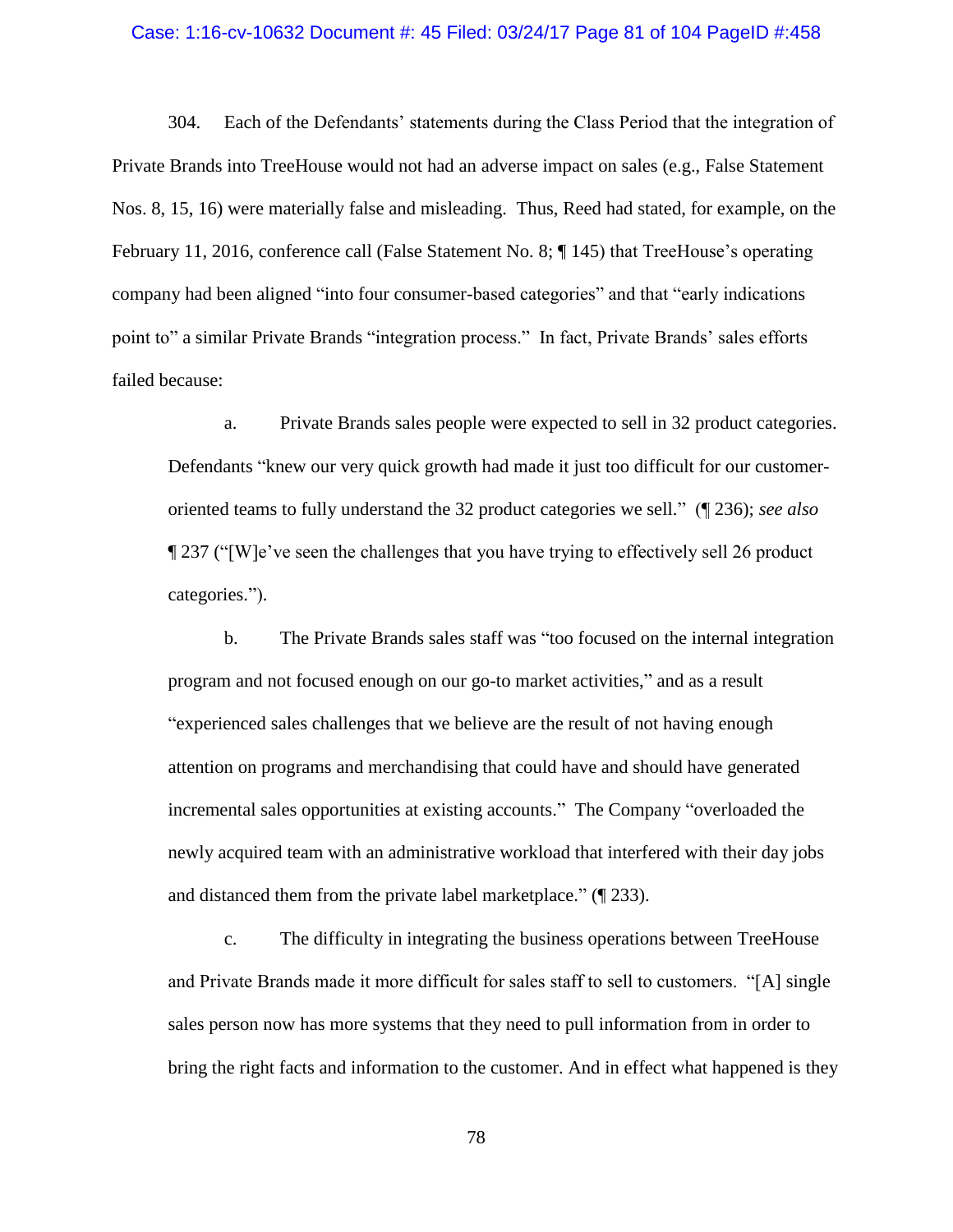#### Case: 1:16-cv-10632 Document #: 45 Filed: 03/24/17 Page 82 of 104 PageID #:459

spent more time in front of their screen getting all the pieces of information together and a little bit less time with their customer." (¶ [235\)](#page-58-0).

305. Defendants' statements during the Class Period that TreeHouse had optimized its sales staff along four major product-line categories (False Statement Nos. 31-32) were materially false and misleading. TreeHouse had only optimized the condiments sales staff along product categories starting in the third quarter of 2016 and condiments only comprised 7% of Private Brands net sales. *See* ¶ [298.](#page-79-0) The other product categories were not optimized along product lines and the sales staff was required to sell across 26 or more product categories.

### **LOSS CAUSATION**

306. Defendants' wrongful conduct, as alleged herein, directly and proximately caused the economic loss suffered by Lead Plaintiff and the Class.

307. During the Class Period, Lead Plaintiff and the Class purchased TreeHouse's common stock at artificially inflated prices and were damaged thereby. The price of the Company's common stock significantly declined when the misrepresentations made to the market, and/or the information alleged herein to have been concealed from the market, and/or the effects thereof, were revealed, causing investors' losses.

308. Specifically, Defendants' disclosures on November 3 and 4, 2016, concerning the operations of Private Brands and Flagstone revealed the truth with respect to the disarray of the Private Brands sales staff and the inability of Defendants to monitor that sales staff, as well as TreeHouse's delay and difficulty integrating its acquisitions, including its difficulty integrating the Flagstone business. This implicated TreeHouse's entire business model and claimed advantage, as TreeHouse had been unable to generate growth organically.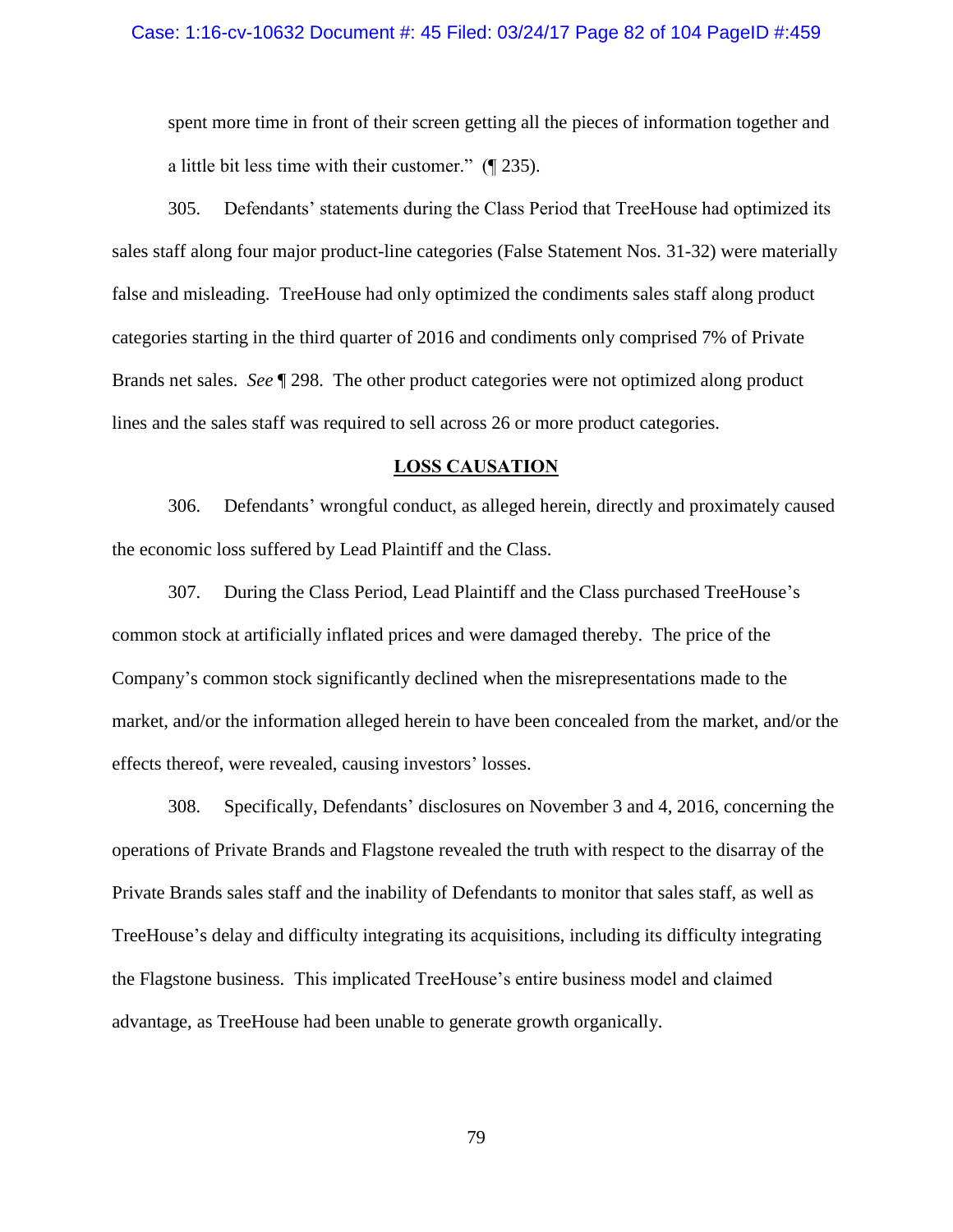#### Case: 1:16-cv-10632 Document #: 45 Filed: 03/24/17 Page 83 of 104 PageID #:460

309. TreeHouse's third quarter 2016 operating results revealed the truth with respect to TreeHouse's inability to successfully integrate new, large businesses, including Flagstone and Private Brands.

310. If defendants had told the truth with respect to the lack of integration and the lower than projected operating results of Flagstone earlier in the Class Period then the common stock would not have traded at inflated levels.

311. When this truth was reported to the market, TreeHouse's common stock plummeted by \$16.87 per share or nearly 20% on November 3, 2016.

## **SCIENTER ALLEGATIONS**

312. As alleged herein, Defendants acted with scienter since Defendants knew that the public documents and statements issued or disseminated in the name of the Company were materially false and/or misleading; knew that such statements or documents would be issued or disseminated to the investing public; and knowingly and substantially participated or acquiesced in the issuance or dissemination of such statements or documents as primary violations of the federal securities laws. As set forth elsewhere herein in detail, the Individual Defendants, by virtue of their receipt of information reflecting the true facts regarding TreeHouse, their control over, and/or receipt and/or modification of TreeHouse's allegedly materially misleading misstatements and/or their associations with the Company which made them privy to confidential proprietary information concerning TreeHouse, participated in the fraudulent scheme alleged herein. These facts support an inference of scienter that is stronger than any contrary inference.

313. As the Company's most senior executives, the Individual Defendants were active, culpable, and primary participants in the fraud as evidenced by their knowing issuance and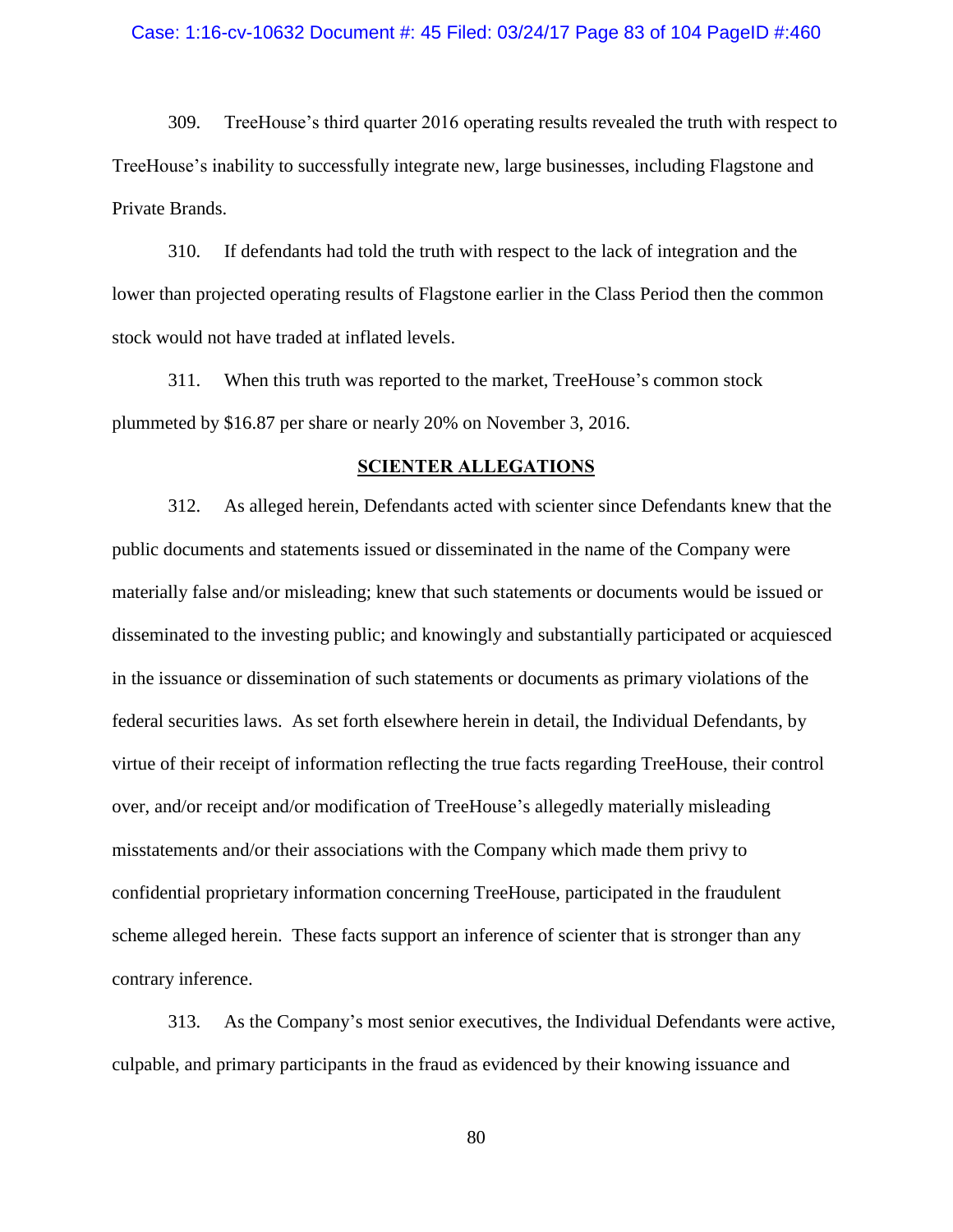#### Case: 1:16-cv-10632 Document #: 45 Filed: 03/24/17 Page 84 of 104 PageID #:461

control over the Company's materially false and misleading statements. Further, the Individual Defendants were senior officers of TreeHouse during the Class Period and had final approval over the public statements issued in the name of the Company.

314. Defendants were motivated throughout the Class Period to maintain the perception that they were skilled managers who could successfully integrate large companies. This kept the acquisition machine that was critical to the Company's growth humming along. Without the belief in an unblemished track record, the Company would face greater obstacles to issuing equity or increasing debt to finance these acquisitions.

315. The Company would not have been able to raise capital to acquire Private Brands if its integration difficulties with Flagstone were revealed, and the viability of its entire business model and strategy would have lost credibility in the market if its difficulties in integrating the Private Brands acquisition were revealed.

316. Furthermore, the Company announced defendant Riordan's intended retirement in August, 2016, just as Sliva was stepping into the role of President. Riordan therefore was incentivized to ensure that his legacy, and substantial equity ownership in TreeHouse, were not impacted by a failed integration of Private Brands, along with Flagstone, by far the two biggest acquisitions.

317. As the most senior officers of the Company, defendants Reed, Riordan, and Sliva were responsible for the operations of Private Brands and had intimate knowledge of the various issues within the Private Brands' sales force, including problems that sales people (1) were required to sell 26 or more products at a time; (2) were not familiar with the full product line; (3) were unable to access inventory and other information concerning the Private Brands' products necessary to secure orders from customers, and (4) were distracted by integration efforts.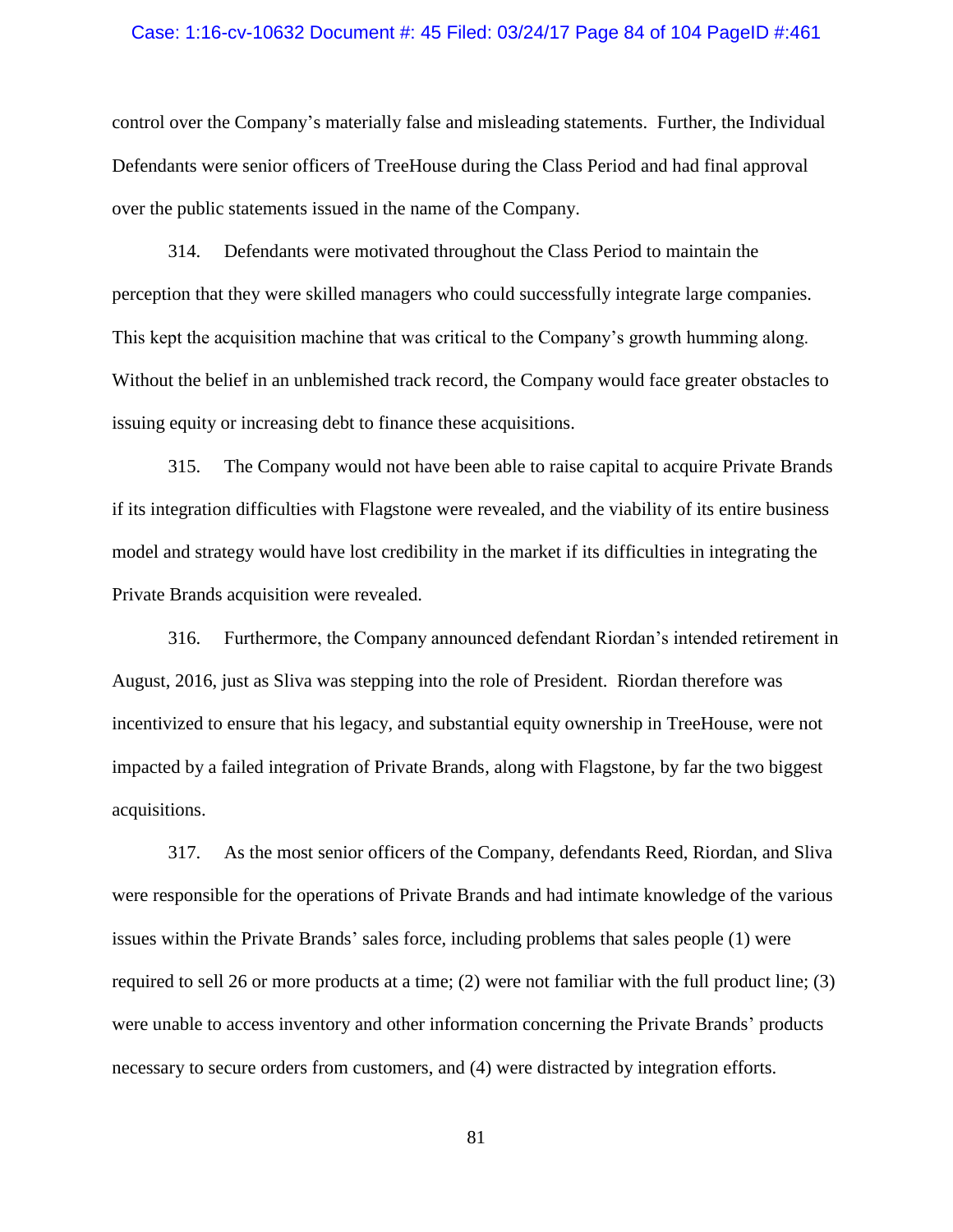#### Case: 1:16-cv-10632 Document #: 45 Filed: 03/24/17 Page 85 of 104 PageID #:462

318. The Individual Defendants' large TreeHouse stock holdings, strongly indicate that the Individual Defendants had personal interests in maintaining TreeHouse's stock price inflated as high as possible. Moreover, the 2016 Proxy stated that as part of the Company's "pay-forperformance compensation philosophy," "the actual compensation received by each executive is determined by the financial and stock performance of the Company" and the Company "deliver[s] a substantial portion of [named executive officers'] total compensation in the form of equity awards and other long-term incentive vehicles" "that encourage value creation, retention, and stock price appreciation." The Individual Defendants' total compensation pay mix in 2015 was based on the following:

| Defendant | % Base Salary | % Annual Incentive | % Long-Term Incentive |
|-----------|---------------|--------------------|-----------------------|
| Reed      | 16%           | 15%                | 69%                   |
| Riordan   | 25%           | 18%                | 57%                   |
| Sliva     | 28%           | 20%                | 52%                   |

319. Defendant Reed was the Chief Executive Officer and Chairman and defendant Riordan was the Chief Financial Officer, and currently serves as the Company's President. In connection with each quarterly report and the annual report TreeHouse filed with the SEC during the Class Period, defendants Reed and Riordan signed certifications pursuant to SOX. Pursuant to applicable law, every Form 10-Q and Form 10-K filed with the SEC and reporting a company's quarterly or annual financial performance must be accompanied by SOX certifications signed under oath by personnel able to attest to the veracity of the underlying financial reports. Defendants Reed and Riordan certified under oath quarter after quarter during the Class Period that all financial reports filed by TreeHouse with the SEC complied with Section 13(a) or 15(d) of the Exchange Act and that each such report "fairly presents, in all material respects, the financial condition and results of operations of the Company."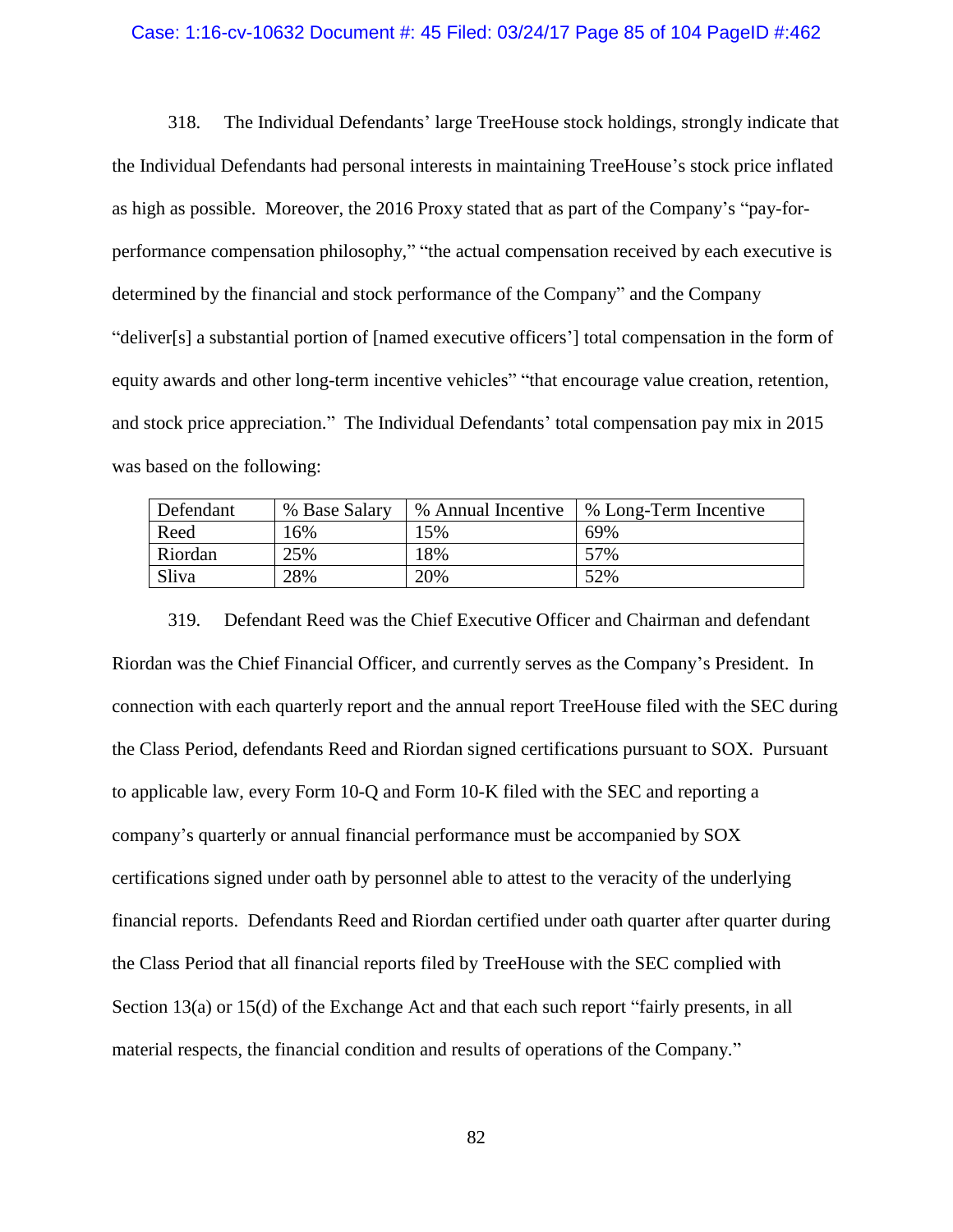#### Case: 1:16-cv-10632 Document #: 45 Filed: 03/24/17 Page 86 of 104 PageID #:463

320. The SOX certifications stated that the financial information contained in the respective Form 10-Q and Form 10-K was accurate and disclosed any material changes to the Company's internal control over financial reporting. Specifically, the certifications represented that the Company's Form 10-Qs and 10-K did "not contain any untrue statement of a material fact or omit to state a material fact necessary to make the statements made, in light of the circumstances under which such statements were made, not misleading with respect to the period covered by this report." The SOX certifications also stated that defendants Reed and Riordan have disclosed "[a]ll significant deficiencies and material weaknesses in the design or operation of internal control over financial reporting which are reasonably likely to adversely affect the Company's ability to record, process, summarize and report financial information" and "[a]ny fraud, whether or not material, that involves management or other employees who have a significant role in the Company's internal control over financial reporting."

321. The SOX certifications signed by defendants Reed and Riordan were materially false and misleading because, at the time they were executed, these individuals were aware of, or recklessly disregarded, the severe deficiencies in the Company's controls from a financial and operational perspective. Defendants Reed and Riordan were in positions to know that the Company lacked internal controls. The SOX certifications are strong indicia of scienter because the fraud at issue directly implicates the adequacy of the Company's systems of internal control.

322. The Individual Defendants had access to material information regarding the Company's core operations, including sales orders, shipments, and revenue on its Flagstone and Private Brands businesses. The Flagstone and Private Brands businesses are part of TreeHouse's core operations as they were the largest companies that TreeHouse acquired. With the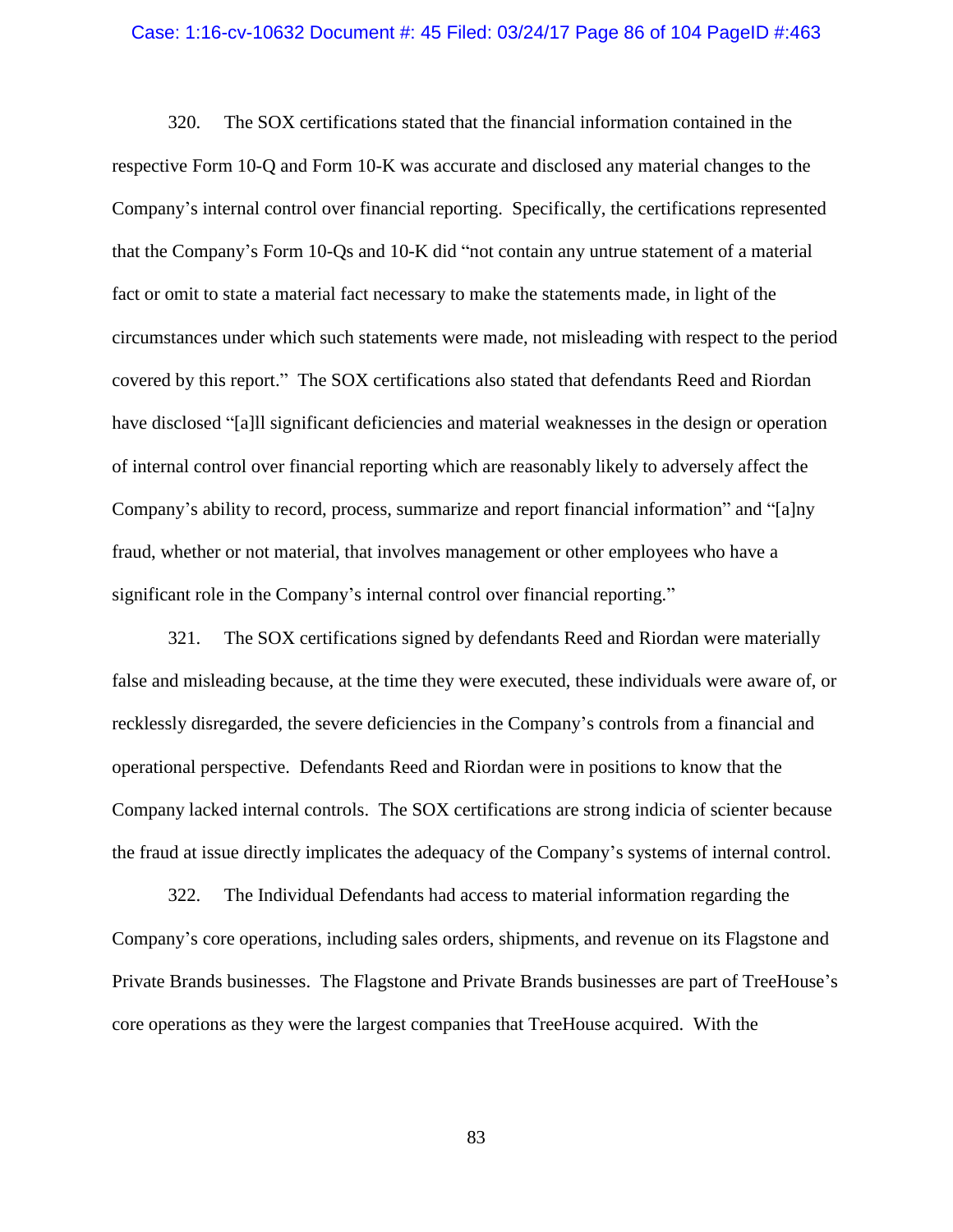#### Case: 1:16-cv-10632 Document #: 45 Filed: 03/24/17 Page 87 of 104 PageID #:464

acquisition of Private Brands, TreeHouse more than doubled its revenues or \$3.9 billion, from \$2.3 billion in revenue in 2013 to \$6.2 billion in revenue in 2016.

323. Therefore, the Individual Defendants are presumed to have knowledge of material facts regarding those core operations; and with the importance of the integration of these key acquisitions in the constant forefront of management and analyst discussions, and with Defendants repeatedly voluntarily addressing the state of their integration, and with defendant Reed accepting "clear accountability" as TreeHouse's Chairman and CEO, such knowledge is to be presumed all the more. As senior officers of TreeHouse during the Class Period, the Individual Defendants had final approval of the Company's core operations and had actual acknowledge of problems integrating Flagstone and Private Brands onto TreeHouse's SAP management system.

324. Defendants had actual knowledge that Flagstone was not integrated onto TreeHouse's SAP platform, and as CW1 stated there had been no efforts to integrate processes between the two companies.

325. Defendants had actual knowledge that Flagstone had failed to achieve either net sales or profit estimates for 2014 or 2015 and that its profit margins, given the lack of integration with TreeHouse (as admitted by Foulston on the February 9, 2017 conference call), were insufficient to justify the goodwill valuation on Flagstone's balance sheet.

326. Executives at TreeHouse were regularly informed of the progress of the sales teams at Flagstone. For example, Sliva regularly participated in internal quarterly sales calls at Flagstone. CW1 participated in those calls as well to get insight into what to expect for demand planning purposes.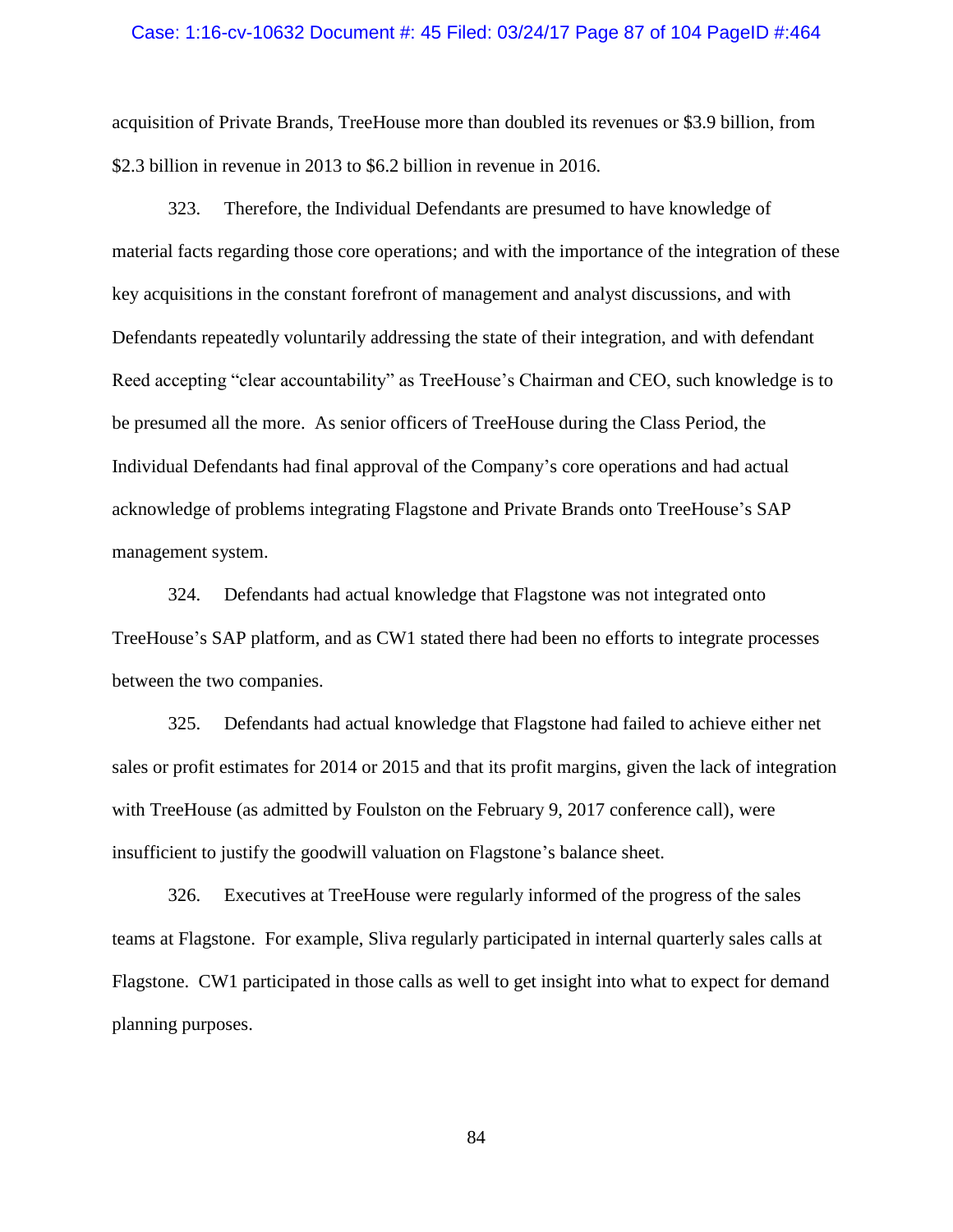#### Case: 1:16-cv-10632 Document #: 45 Filed: 03/24/17 Page 88 of 104 PageID #:465

327. CW1 recalled that the "priority, number one goal" conveyed during the quarterly sales calls was that the sales organization had to get "back on track." CW1 identified specific "customers dropped due to performance" issues. As detailed further herein, TreeHouse lost business from Costco and Walmart during the Class Period. Issues with these customers were discussed during the quarterly sales calls.

328. During these sales calls, CW1 recalled that M.B. made comments about issues at TreeHouse. M.B. specifically stated that the legacy Flagstone operation in St. Paul "needed to pick it up because it was known the coffee side of the business was failing." M.B. made these comments when Sliva was present on the sales calls.

329. Defendant Riordan also participated on quarterly conference calls prior to the release of operating results. The subject matter on those calls was always how to present Flagstone's operations in the best possible light to investors. CW1 recalls specifically a sales interruption during 2016 that resulted from Flagstone's decision to stop purchasing banana chips from a supplier in the Philippines that was implicated in a child labor scandal. CW1 recalls Riordan and others treating the issue as a laughing matter and stating that they would wait 90 days and go back to using the same supplier. During the call, Riordan made it clear that he did not want the child labor issue to become public knowledge.

330. In addition to these conference calls, TreeHouse executives also received regular reports on the performance of the divisions. CW1 explained that there were weekly "data pushes" from Flagstone to the TreeHouse executives. These "data pushes" were reports on actual production and sales versus forecasts. M.B. or other Flagstone executives emailed these data reports directly to TreeHouse executives, including the Individual Defendants, and/or discussed them on conference calls. M.B.'s reports were based on data from Cimpro, the system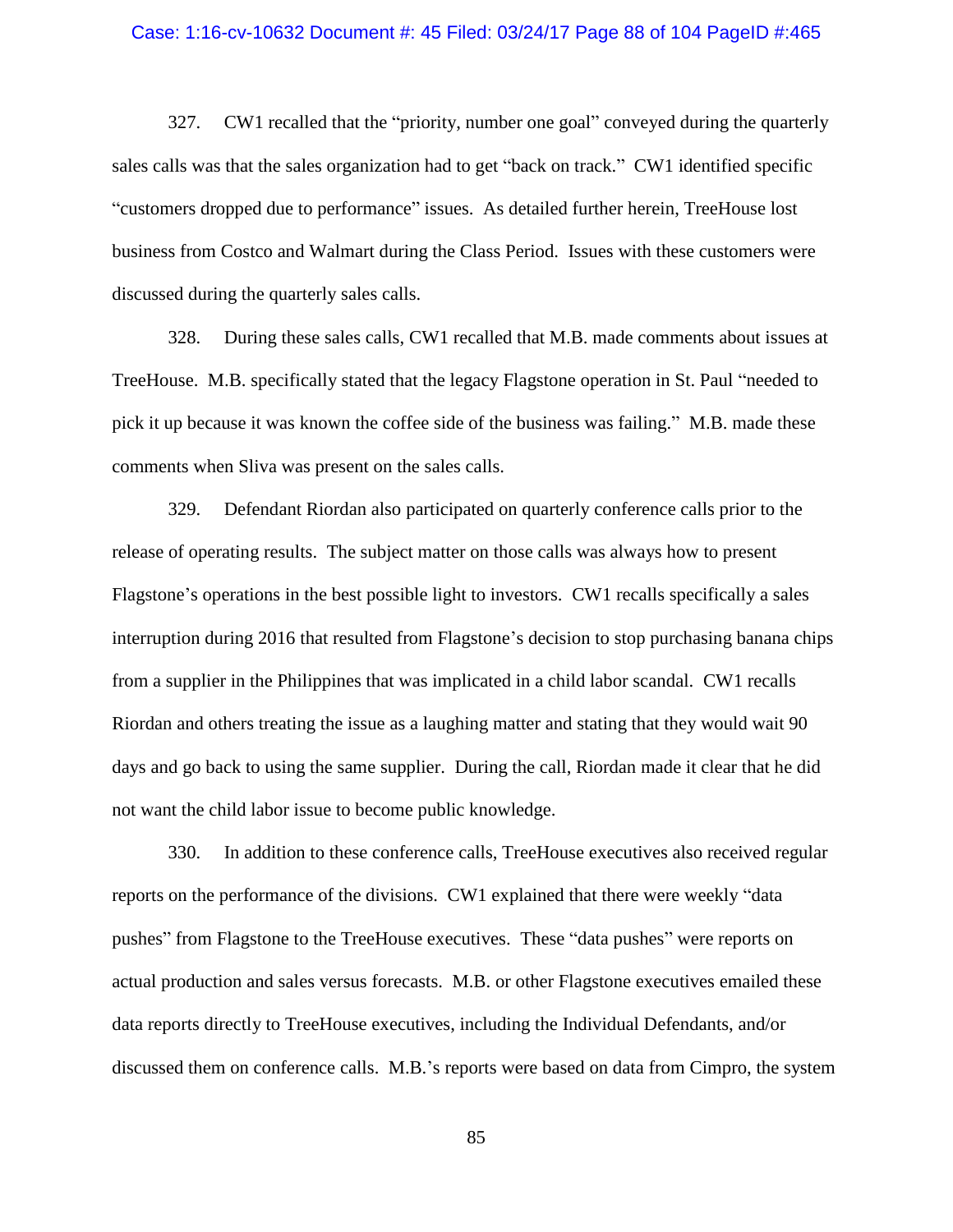#### Case: 1:16-cv-10632 Document #: 45 Filed: 03/24/17 Page 89 of 104 PageID #:466

used to update sales figures which updated each night. CW1 was copied on one of these weekly email updates to defendant Reed in approximately March 2016.

331. CW1 was aware that defendant Reed was receiving finance updates each week through at least August 2016. As CW1 explained, he assisted a temporary accountant working at the St. Paul facility in August 2016 ("B.Z."), with preparing a financial report on the results of operations using MS Access. B.Z. informed CW1 that he needed the report because he was required to send the report "to Sam each week."

332. CW1 stated that Flagstone employees would periodically receive group emails on behalf of defendant Reed, sent by his assistant. Reed's emails mentioned that TreeHouse "had ground to make up" and that TreeHouse needed to "turn things around."

333. Reed always referenced that everyone was part of one TreeHouse. However, CW1 emphasized that "everyone knew that we were not one TreeHouse."

334. There were also quarterly town hall meetings. Defendants Reed, Riordan, or Sliva attended most of these town hall meetings by phone, and their presence was announced at the beginning of the meetings.

335. There was one particular meeting in the early spring 2016 timeframe. During this meeting, the attendees reviewed "second quarter, and looked into the third and fourth quarter" for 2016. CW1 recalled that the TreeHouse Division President of Snacks made a comment during the meeting that TreeHouse was "not going to make the year," and that TreeHouse was "going to have to do what we can" to try to meet expectations. M.B. and E.C. were also in attendance at this meeting.

336. CW1 listened in to TreeHouse's first and second quarter 2016 investor calls. CW1 noted that the Defendants failed to disclose to investors that the Company had acquired the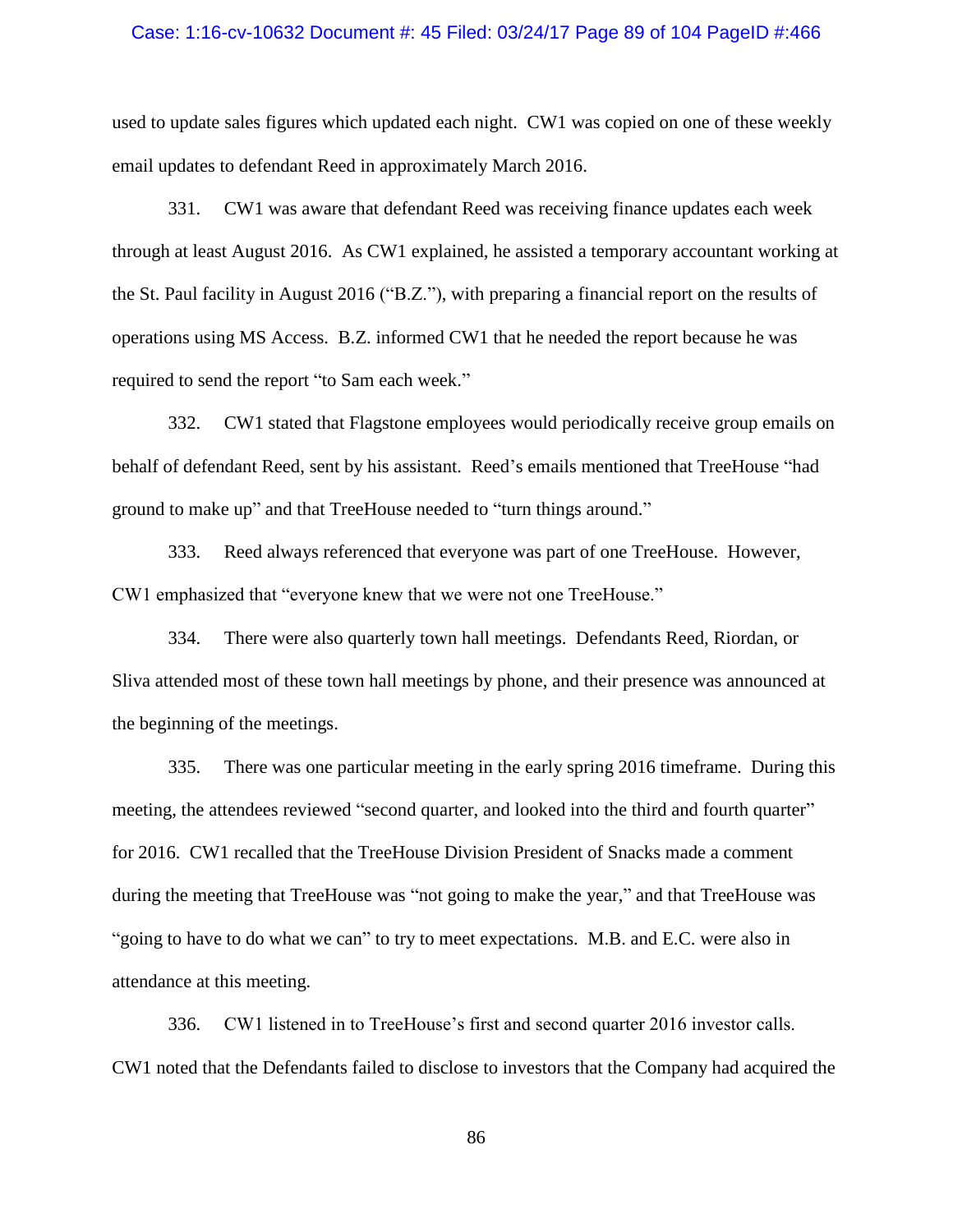#### Case: 1:16-cv-10632 Document #: 45 Filed: 03/24/17 Page 90 of 104 PageID #:467

"giant ConAgra," but had "no infrastructure" and was making "no changes" to the systems and processes to support integration of the new acquisition (or the existing Flagstone operations). CW1 pointed specifically to the inadequate systems TreeHouse had in place for managing "raw input and finished goods." As CW1 emphasized, Defendants painted a "rosy picture" of the integration efforts relating to ConAgra "the whole time." Internally, however, CW1 and others were painfully aware that Flagstone and ConAgra were "separate and siloed" from TreeHouse.

337. Defendants also represented to investors that they not only monitored the performance of the Company's sales teams, but they also collected register scan data to determine how well the products were actually selling at the retail stores. For example, at the February 12, 2015, conference call with analysts, defendant Reed discussed their review of scan data to evaluate how sales for tree nut snacks responded to the increase in price of the raw products after the drought in California. (4Q 2014 Tr. at 9); *see also* Q1 2016 Tr. at 3 (Reed discussing IRI scanner data). Thus, Defendants had access to near real-time data about their divisions' performance.

338. When a senior officer of a company makes false and misleading public statements regarding its core operation, there is a strong inference that such officer knew the statement was materially false and misleading when made. Stated otherwise, knowledge of falsity can be imputed to key officers who should have known of facts relating to the core operations of their company. Moreover, as signatories to the Company's SEC filings, defendants Reed and Riordan had an affirmative obligation to familiarize themselves with the facts relevant to the Company's core operations, including the Flagstone and Private Brands businesses. To the extent that defendants Reed and Riordan failed to fulfill that obligation, their recklessness would satisfy the scienter element of a claim brought under Section 10(b) and Rule 10b-5.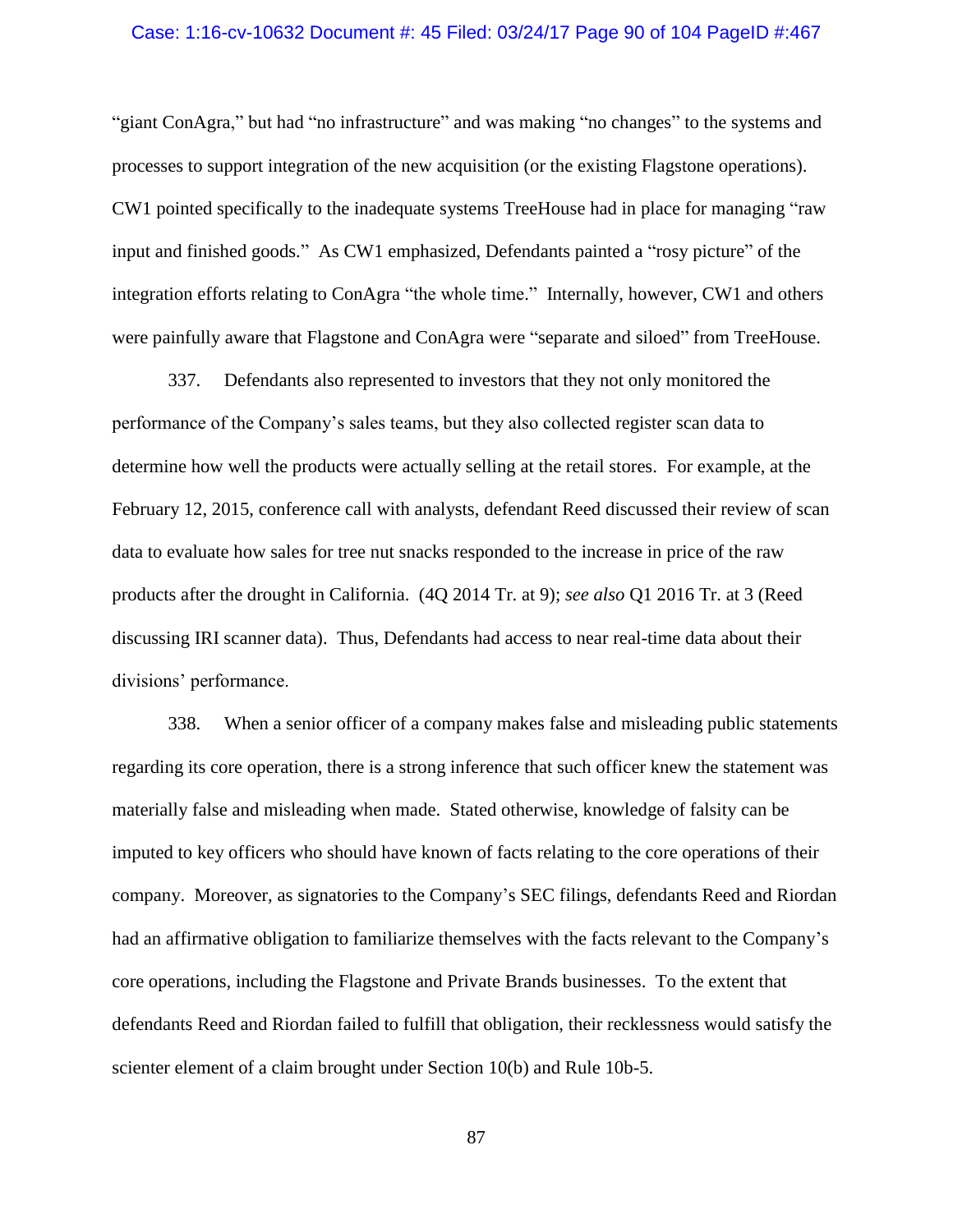339. Defendants had announced as early as August 4, 2016, that the organization of their sales staff was broken and that they were reorganizing their sales staff around product lines (rather than customers). Defendants subsequently announced that they had completed the conversion of the first product line (condiments) in the second quarter of 2016:

Next, we are also consolidating our several operating units, including Bay Valley Foods, E.D. Smith and Flagstone Foods into one operating company under the direction of Chris Sliva, now President of Bay Valley Foods. The new operating company will be fully formed late next year, once all product categories, sales channels and supply chain functions are united under a common ERP platform. Go-to-market functions will be consolidated under our three current SEC segments organized by channel of distribution. Category-based business units will be grouped into four consumer product based divisions: beverages, condiments, meals and snacks. Flagstone, which will retain its better-for-you growth dictate, will form the core of the snacks pillar. The underlying rationale for this organization evolution is fivefold, execute our portfolio strategy in full, increase speed to market, simplify unwarranted complexity, improve financial performance and prepare for further growth.

340. Thus, Defendants knew of the difficulties experienced within the remaining 93% of Private Brands' sales staff. In fact, defendant Reed had already recognized the need to reorganize the sales department along consumer product lines as early as August 2015. *See*

¶¶ [234-](#page-58-1)[240.](#page-60-0)

341. Defendant Riordan had stated on the February 11, 2016, conference call that TreeHouse would only issue "specific quarterly guidance" after "we get the cadence of sales and earnings right." Yet, on February 9, 2017, TreeHouse issued quarterly guidance even though "[w]e knew our very quick growth had made it just too difficult for our customer-oriented teams to fully understand the 32 product categories we sell." 4Q 2016 Tr. at 4.

342. Thus, it is not credible that Defendants were unaware during the first three quarters of 2016 that sales of Private Brands was suffering because the sales staff was organized around customers rather than product lines.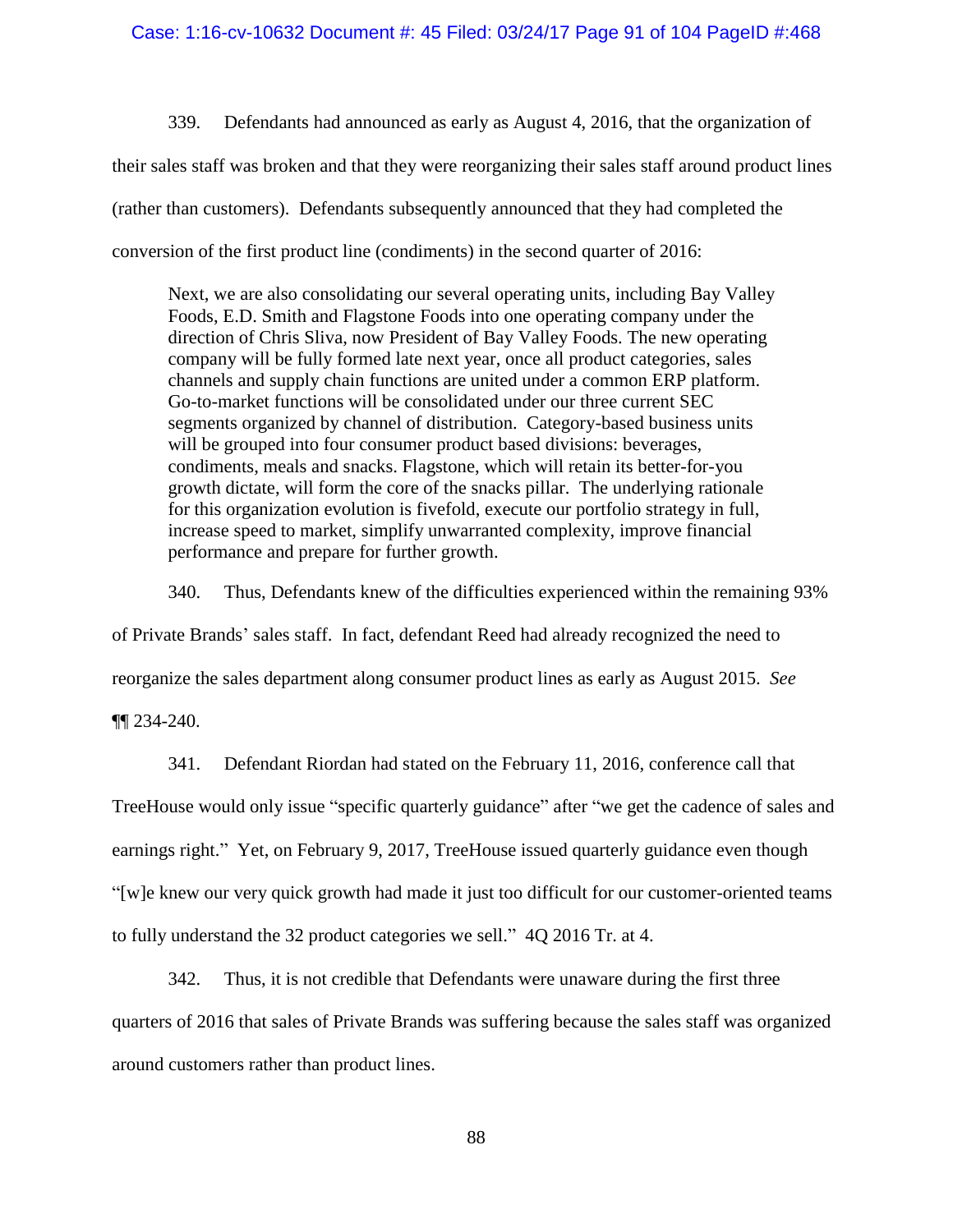#### Case: 1:16-cv-10632 Document #: 45 Filed: 03/24/17 Page 92 of 104 PageID #:469

343. Nor is it credible that the Individual Defendants did not know as of August 4, 2016, that the Private Brands sales staff was too distracted by administrative responsibility to secure additional promotional sales. That lack of sales would have already been reflected in Private Brands' order book.

344. As Bishop was one of the five "highly compensated officers" in TreeHouse as the Company's Chief Strategy Officer and was the Integration Lead of the Steering Committee in respect to the integration of Private Brands, she had intimate knowledge with TreeHouse's core operations, including Private Brands, and therefore, her statements during the Class Period are attributable to the Company. The Steering Committee comprised of senior executives from both TreeHouse and the Private Brands business, including Bishop and defendant Riordan, "with direct leadership of dedicated operational teams for sales, go-to-market, and human resource teams, as well as the workgroups tasked with integrating support functions and capturing related synergies" according to analysts at William Blair.

345. Bishop emphasized at the September 7, 2016 Barclay's presentation that "priority number one and every team member can recite it, is to make sure that both businesses deliver their 2016 plans." Given the acknowledged level of focus on sales the most compelling inference is that each of the Defendants was aware of the disarray within the Private Brands sales force. *See also* Reed at ¶ [211](#page-51-0) ("the organizational changes that we're putting into place have absolutely no element of additional risk.").

346. Further, Bishop, one of TreeHouse's top executives participated on conference calls with analysts and the investing public. For example, on September 9, 2016, Bishop, along with the Individual Defendants, participated at the Barclays Conference. At that conference Bishop represented that the ERP with respect to the Private Brands' condiments business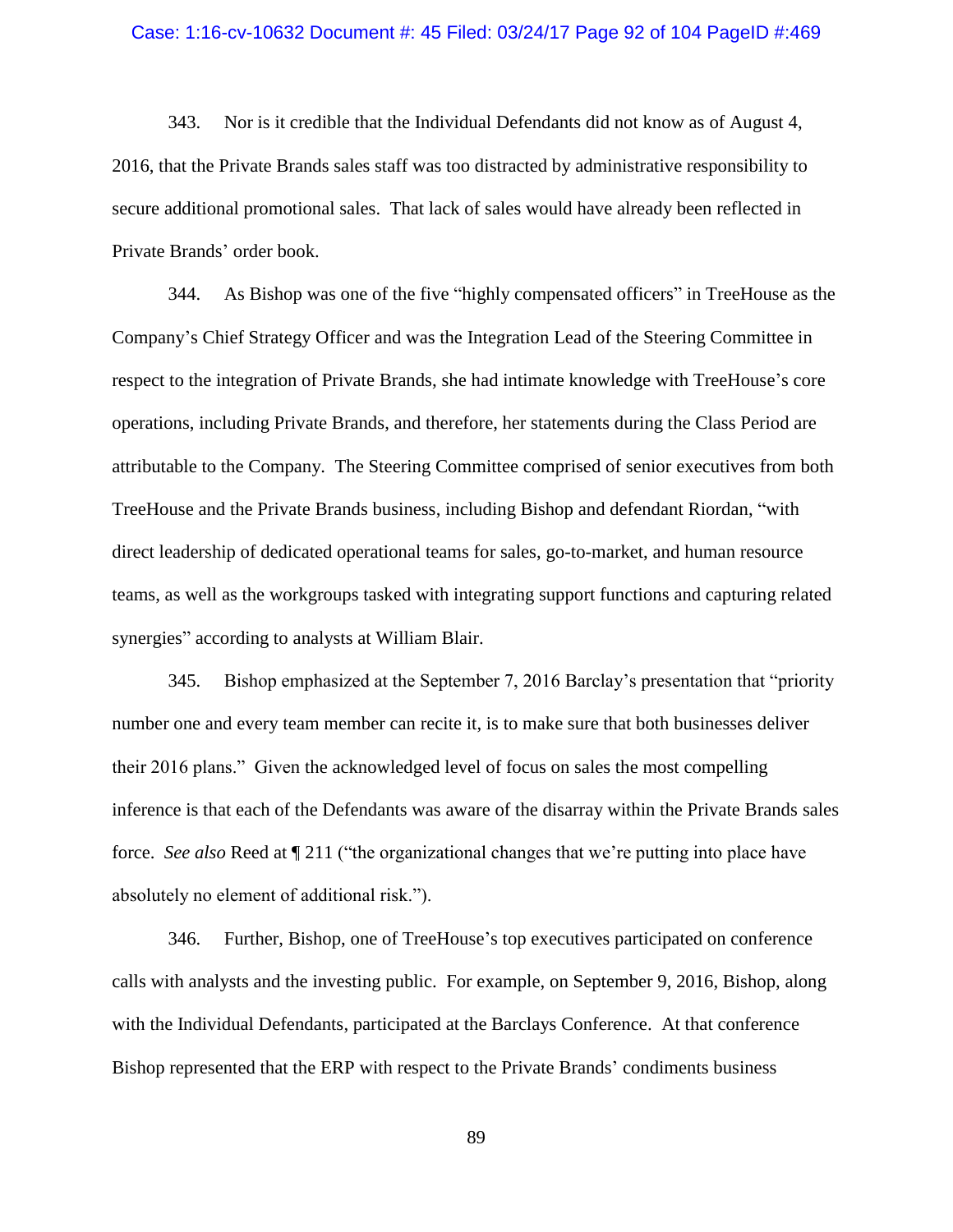#### Case: 1:16-cv-10632 Document #: 45 Filed: 03/24/17 Page 93 of 104 PageID #:470

integrated to TreeHouse legacy on July 11, "had no impact to service levels, no impact to customers." However, by this time, Bishop had full knowledge that the lack of integration of Private Brands with TreeHouse's SAP management system was causing serious disruptions with Private Brands' sales force.

347. The creation of the Steering Committee, led by Bishop and defendant Riordan, gave TreeHouse direct involvement and knowledge in the Private Brands' day-to-day operations including the disappointing conditions of the Private Brands Business's sales team and sales numbers, and status of integrating Private Brands with TreeHouse's SAP management system.

# **APPLICABILITY OF PRESUMPTION OF RELIANCE (FRAUD-ON-THE-MARKET DOCTRINE)**

348. The market for TreeHouse's common stock was open, well-developed and efficient at all relevant times. As a result of the materially false and/or misleading statements and/or failures to disclose, TreeHouse's common stock traded at artificially inflated prices during the Class Period. On July 11, 2016, the Company's common stock price closed at a Class Period high of \$104.35 per share. Lead Plaintiff and other members of the Class purchased or otherwise acquired the Company's common stock relying upon the integrity of the market price of TreeHouse's common stock and market information relating to TreeHouse, and have been damaged thereby.

349. During the Class Period, the artificial inflation of TreeHouse's common stock was caused by the material misrepresentations and/or omissions particularized in this Complaint causing the damages sustained by Lead Plaintiff and other members of the Class. As described herein, during the Class Period, Defendants made or caused to be made a series of materially false and/or misleading statements about TreeHouse's business, prospects, and operations. These material misstatements and/or omissions created an unrealistically positive assessment of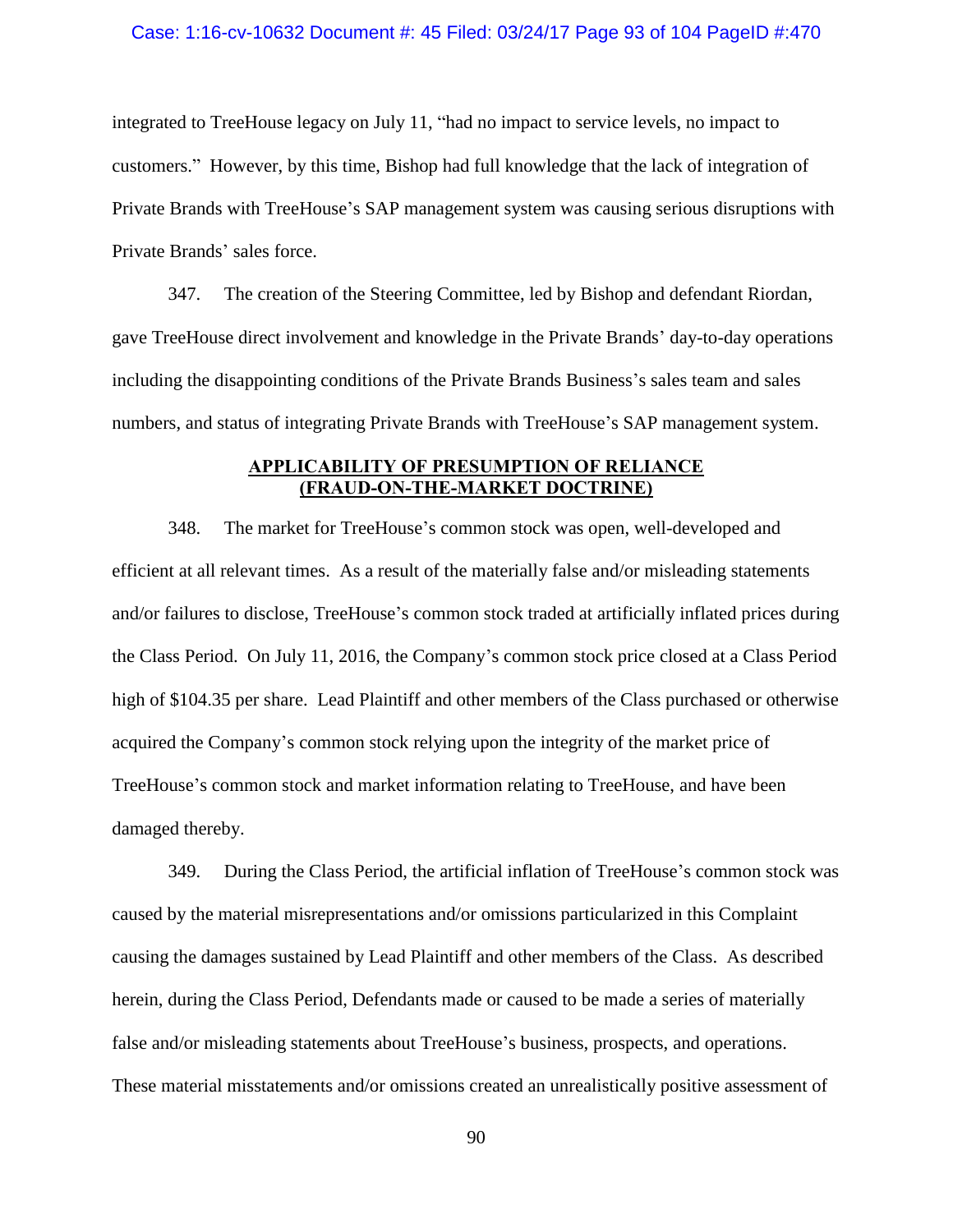#### Case: 1:16-cv-10632 Document #: 45 Filed: 03/24/17 Page 94 of 104 PageID #:471

TreeHouse and its business, operations, and prospects, thus causing the price of the Company's common stock to be artificially inflated at all relevant times, and when disclosed, negatively affected the value of the Company stock. Defendants' materially false and/or misleading statements during the Class Period resulted in Lead Plaintiff and other members of the Class purchasing the Company's common stock at such artificially inflated prices, and each of them has been damaged as a result.

350. At all relevant times, the market for TreeHouse's common stock was an efficient market for the following reasons, among others:

a. TreeHouse common stock met the requirements for listing, and was listed and actively traded on the NYSE, a highly efficient and automated market;

b. Shares of TreeHouse common stock were actively traded. Average reported weekly trading volume of TreeHouse shares during the Class Period was 3,525,641 shares, or 6.2% of the total outstanding TreeHouse shares during the Class Period available to trade;

c. As a regulated issuer, TreeHouse filed periodic public reports with the SEC and/or the NYSE;

d. TreeHouse regularly communicated with public investors via established market communication mechanisms, including through regular dissemination of press releases on the national circuits of major newswire services and through other wideranging public disclosures, such as communications with the financial press and other similar reporting services; and

e. TreeHouse was followed by over twelve securities analysts employed by brokerage firms who wrote reports about the Company, and these reports were distributed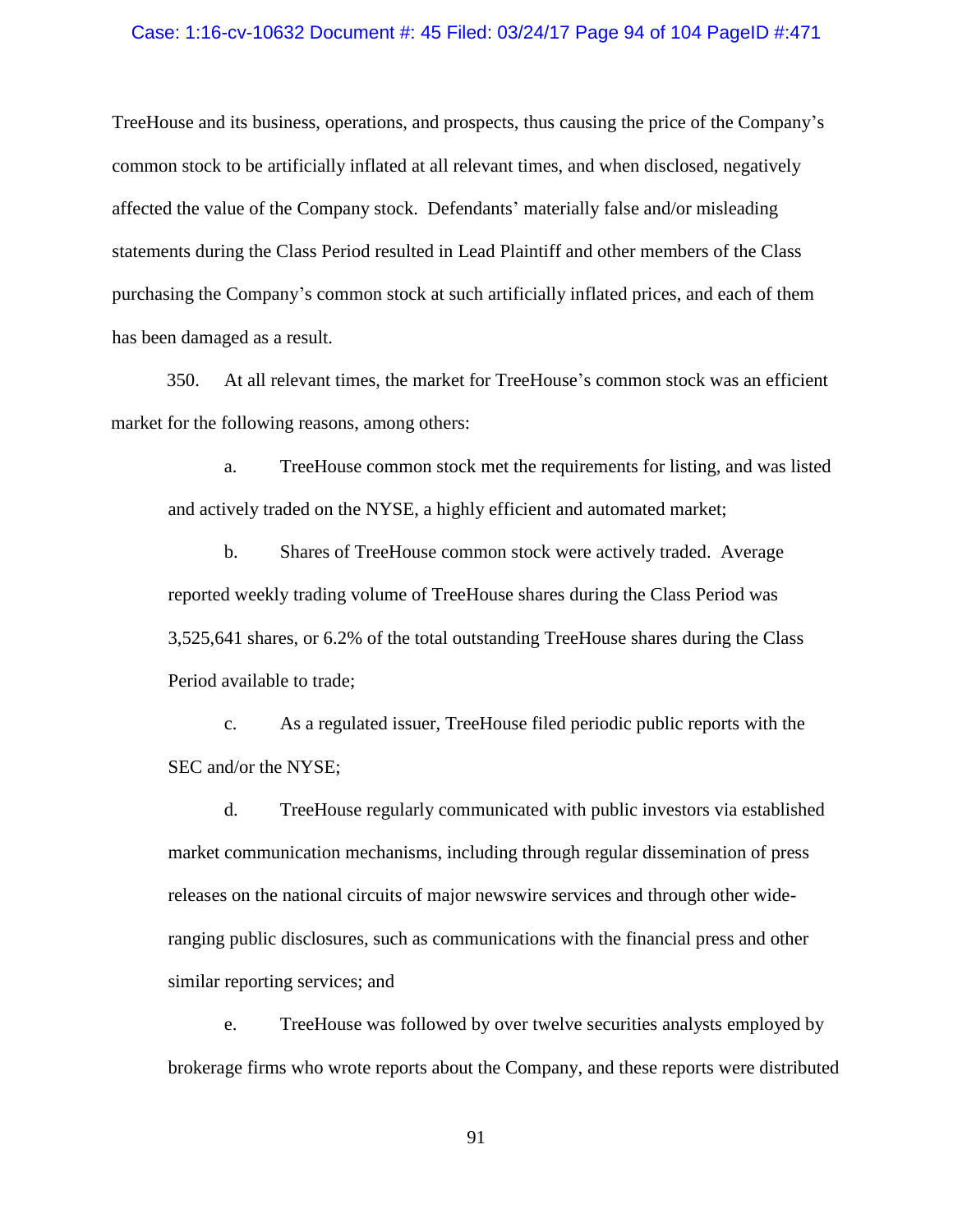#### Case: 1:16-cv-10632 Document #: 45 Filed: 03/24/17 Page 95 of 104 PageID #:472

to the sales force and certain customers of their respective brokerage firms. Each of these reports was publicly available and entered the public marketplace. There was also extensive news coverage of TreeHouse.

351. Empirical facts demonstrate a cause and effect relationship between unexpected corporate events or financial releases and an immediate response in the Company's stock price. For example, on November 3, 2016, TreeHouse shares closed at \$69.72 a share, a \$16.87 price decline from their November 2, 2016, closing price, in response to TreeHouse's poor third quarter operating results. Trading volume was 7.2 million shares on November 3, 2016, compared to average daily trading volume during the Class Period of approximately 723,000 shares.

352. TreeHouse's market capitalization during the Class Period was approximately \$4.5 billion, sufficient to demonstrate market efficiency.

353. The market for TreeHouse's common stock promptly digested current information regarding TreeHouse from all publicly available sources and reflected such information in TreeHouse stock price. Under these circumstances, all purchasers of TreeHouse's common stock during the Class Period suffered similar injury through their purchase of TreeHouse's common stock at artificially inflated prices and a presumption of reliance applies.

354. A Class-wide presumption of reliance is also appropriate in this action under the Supreme Court's holding in *Affiliated Ute Citizens of Utah v. United States*, 406 U.S. 128 (1972), because the Class's claims are, in large part, grounded on Defendants' material omissions. Because this action involves Defendants' failure to disclose material adverse information regarding the Company's business operations and financial prospects—information that Defendants were obligated to disclose—positive proof of reliance is not a prerequisite to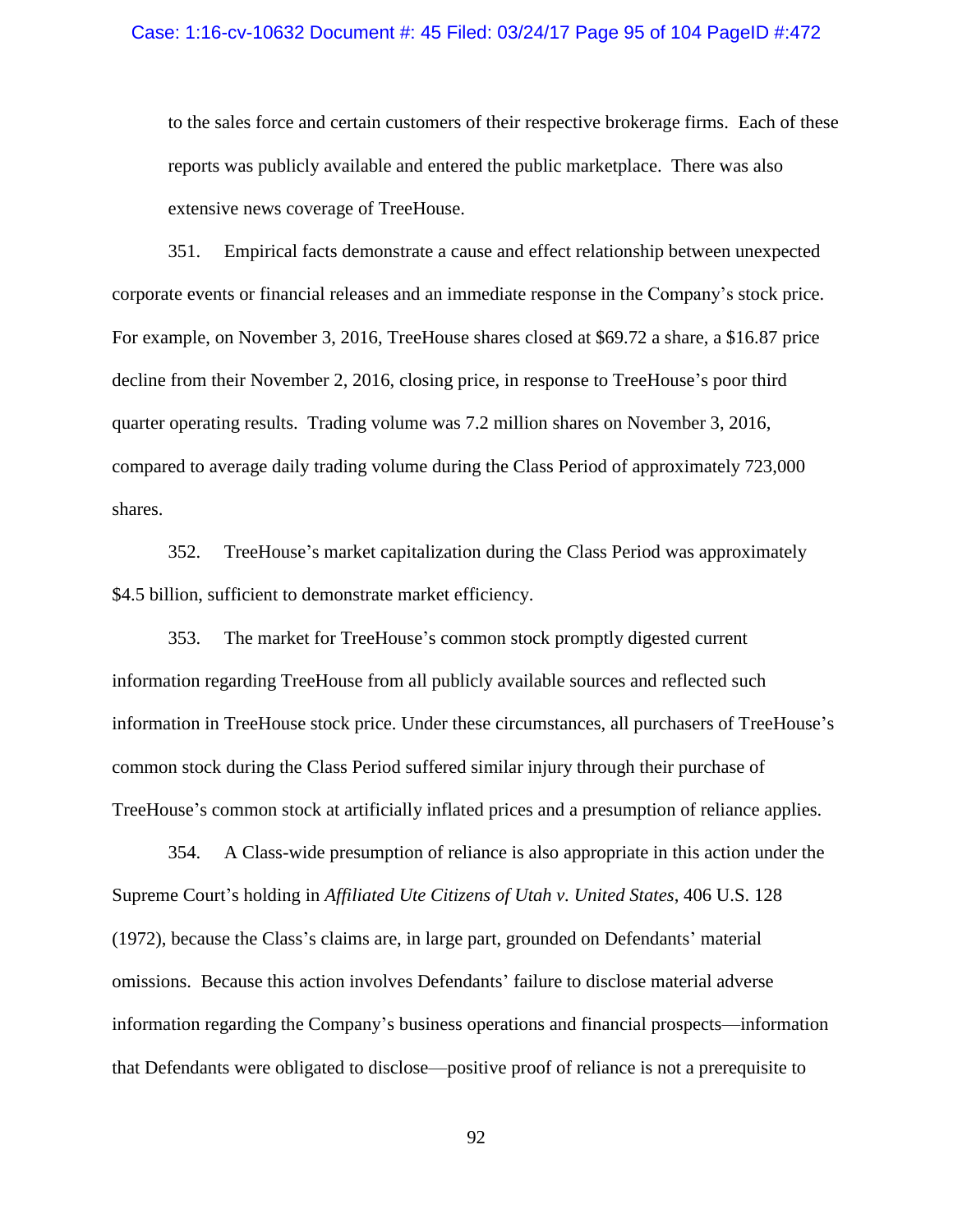### Case: 1:16-cv-10632 Document #: 45 Filed: 03/24/17 Page 96 of 104 PageID #:473

recovery. All that is necessary is that the facts withheld be material in the sense that a reasonable investor might have considered them important in making investment decisions.

### **NO SAFE HARBOR**

355. The statutory safe harbor provided for forward-looking statements under certain circumstances does not apply to any of the allegedly false statements pleaded in this Complaint. The statements alleged to be false and misleading herein all relate to then-existing facts and conditions. In addition, to the extent certain of the statements alleged to be false may be characterized as forward looking, they were not identified as "forward-looking statements" when made and there were no meaningful cautionary statements identifying important factors that could cause actual results to differ materially from those in the purportedly forward-looking statements. To the extent that the statutory safe harbor is determined to apply to any forwardlooking statements pleaded herein, Defendants are liable for those false forward looking statements because at the time each of those forward-looking statements was made, the speaker had actual knowledge that the forward-looking statement was materially false or misleading, and/or the forward-looking statement was authorized or approved by an executive officer of TreeHouse who knew that the statement was false when made.

# **CLASS ACTION ALLEGATIONS**

356. Lead Plaintiff brings this action as a class action pursuant to Federal Rule of Civil Procedure 23(a) and (b)(3) on behalf of a class, consisting of all persons and entities who purchased TreeHouse's common stock between January 20, 2016, and November 2, 2016, inclusive, and who were damaged thereby (the "Class"). Excluded from the Class are Defendants, the officers and directors of the Company, at all relevant times, members of their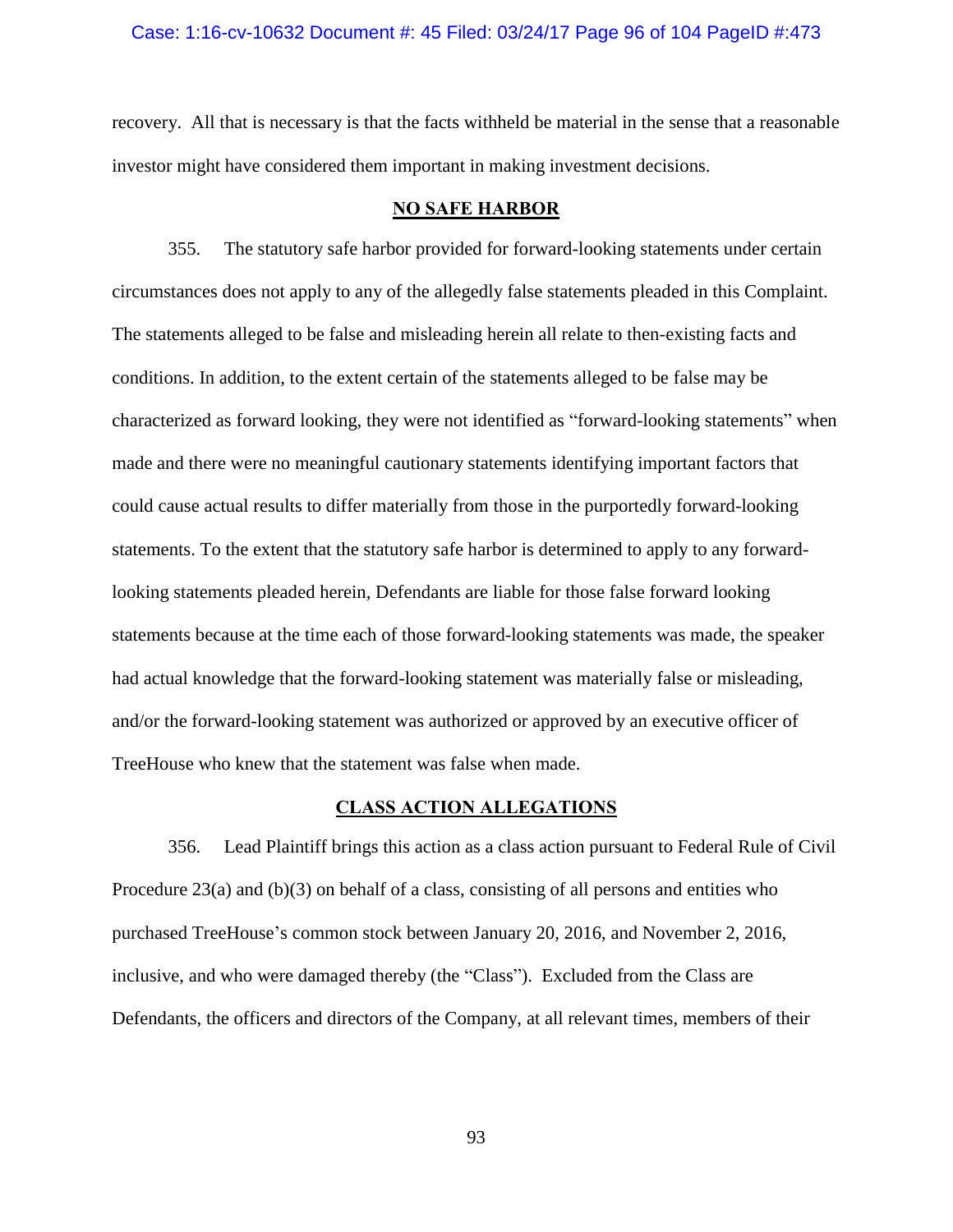#### Case: 1:16-cv-10632 Document #: 45 Filed: 03/24/17 Page 97 of 104 PageID #:474

immediate families and their legal representatives, heirs, successors, or assigns, and any entity in which Defendants have or had a controlling interest.

357. The members of the Class are so numerous that joinder of all members is impracticable. Throughout the Class Period, TreeHouse's common stock actively traded on the NYSE. While the exact number of Class members is unknown to Lead Plaintiff at this time and can only be ascertained through appropriate discovery, Lead Plaintiff believes that there are at least hundreds or thousands of members in the proposed Class. Millions of TreeHouse shares were traded publicly during the Class Period on the NYSE. As of October 31, 2016, the Company had 56,730,620 shares of common stock outstanding. Record owners and other members of the Class may be identified from records maintained by TreeHouse or its transfer agent and may be notified of the pendency of this action by mail, using the form of notice similar to that customarily used in securities class actions.

358. Lead Plaintiff's claims are typical of the claims of the members of the Class as all members of the Class are similarly affected by Defendants' wrongful conduct in violation of federal law that is complained of herein.

359. Lead Plaintiff will fairly and adequately protect the interests of the members of the Class and has retained counsel competent and experienced in class and securities litigation.

360. Common questions of law and fact exist as to all members of the Class and predominate over any questions solely affecting individual members of the Class. Among the questions of law and fact common to the Class are:

a. whether the federal securities laws were violated by Defendants' acts as alleged herein;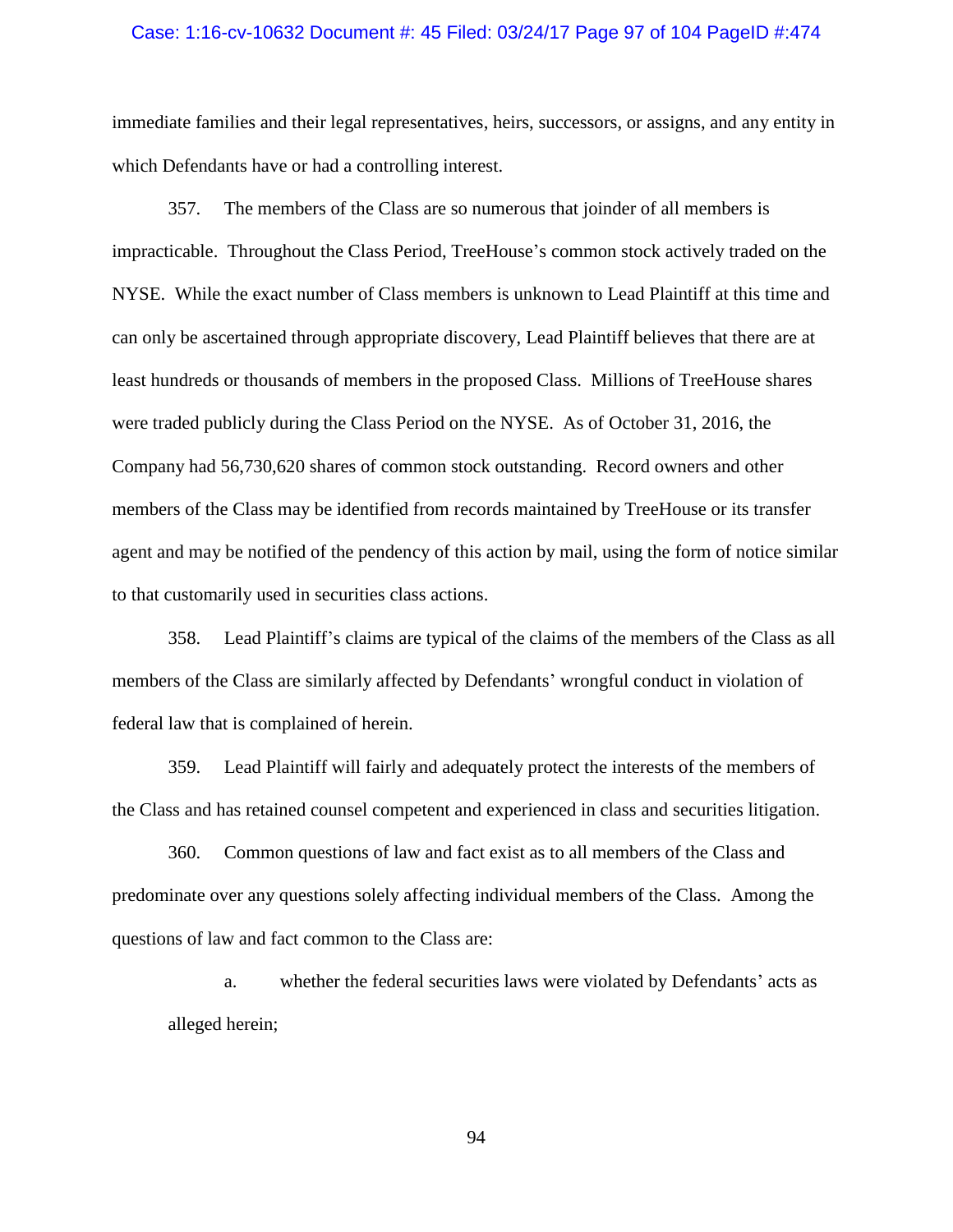### Case: 1:16-cv-10632 Document #: 45 Filed: 03/24/17 Page 98 of 104 PageID #:475

b. whether statements made by Defendants to the investing public during the Class Period omitted and/or misrepresented material facts about the business, operations, integration efforts, and prospects of TreeHouse;

c. whether the Individual Defendants caused TreeHouse to issue false and misleading financial statements during the Class Period;

d. whether the Defendants acted knowingly or recklessly in issuing false and misleading financial statements;

e. whether the prices of TreeHouse common stock during the Class Period were artificially inflated because of the Defendants' conduct complained of herein; and

f. whether the members of the Class have sustained damages and, if so, what is the proper measure of damages.

361. A class action is superior to all other available methods for the fair and efficient adjudication of this controversy since joinder of all members is impracticable. Furthermore, as the damages suffered by individual Class members may be relatively small, the expense and burden of individual litigation makes it impossible for members of the Class to individually redress the wrongs done to them. There will be no difficulty in the management of this action as a class action.

## **FIRST CAUSE OF ACTION**

# **Violation of Section 10(b) of the Exchange Act and SEC Rule 10b-5 Promulgated Thereunder Against All Defendants**

362. Lead Plaintiff repeats and realleges each and every allegation contained above as if fully set forth herein.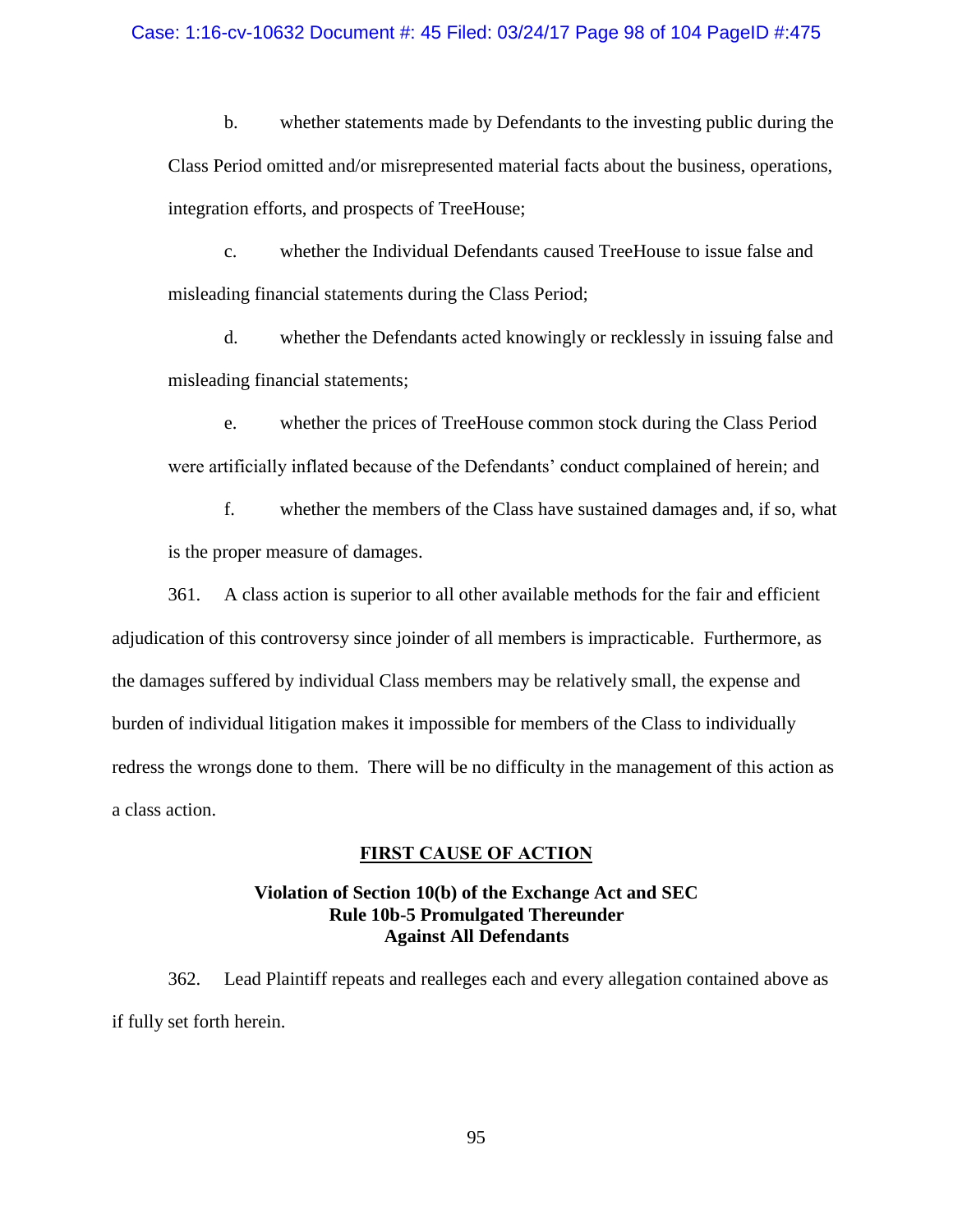#### Case: 1:16-cv-10632 Document #: 45 Filed: 03/24/17 Page 99 of 104 PageID #:476

363. During the Class Period, Defendants carried out a plan, scheme and course of conduct which was intended to and, throughout the Class Period, did: (i) deceive the investing public, including Lead Plaintiff and other Class members, as alleged herein; and (ii) caused Lead Plaintiff and other members of the Class to purchase TreeHouse's common stock at artificially inflated prices. In furtherance of this unlawful scheme, plan and course of conduct, Defendants, and each defendant, took the actions set forth herein.

364. Defendants (i) employed devices, schemes, and artifices to defraud; (ii) made untrue statements of material fact and/or omitted to state material facts necessary to make the statements not misleading; and (iii) engaged in acts, practices, and a course of business which operated as a fraud and deceit upon the purchasers of the Company's common stock in an effort to maintain artificially high market prices for TreeHouse's common stock in violation of Section 10(b) of the Exchange Act and Rule 10b-5.

365. Defendants, individually and in concert, directly and indirectly, by the use, means or instrumentalities of interstate commerce and/or of the mails, engaged and participated in a continuous course of conduct to conceal adverse material information about TreeHouse's financial well-being and prospects, as specified herein.

366. Defendants employed devices, schemes and artifices to defraud, while in possession of material adverse non-public information and engaged in acts, practices, and a course of conduct as alleged herein in an effort to assure investors of TreeHouse's value and performance and continued substantial growth, which included the making of, or the participation in the making of, untrue statements of material facts and/or omitting to state material facts necessary in order to make the statements made about TreeHouse and its business operations, integration efforts, and future prospects in light of the circumstances under which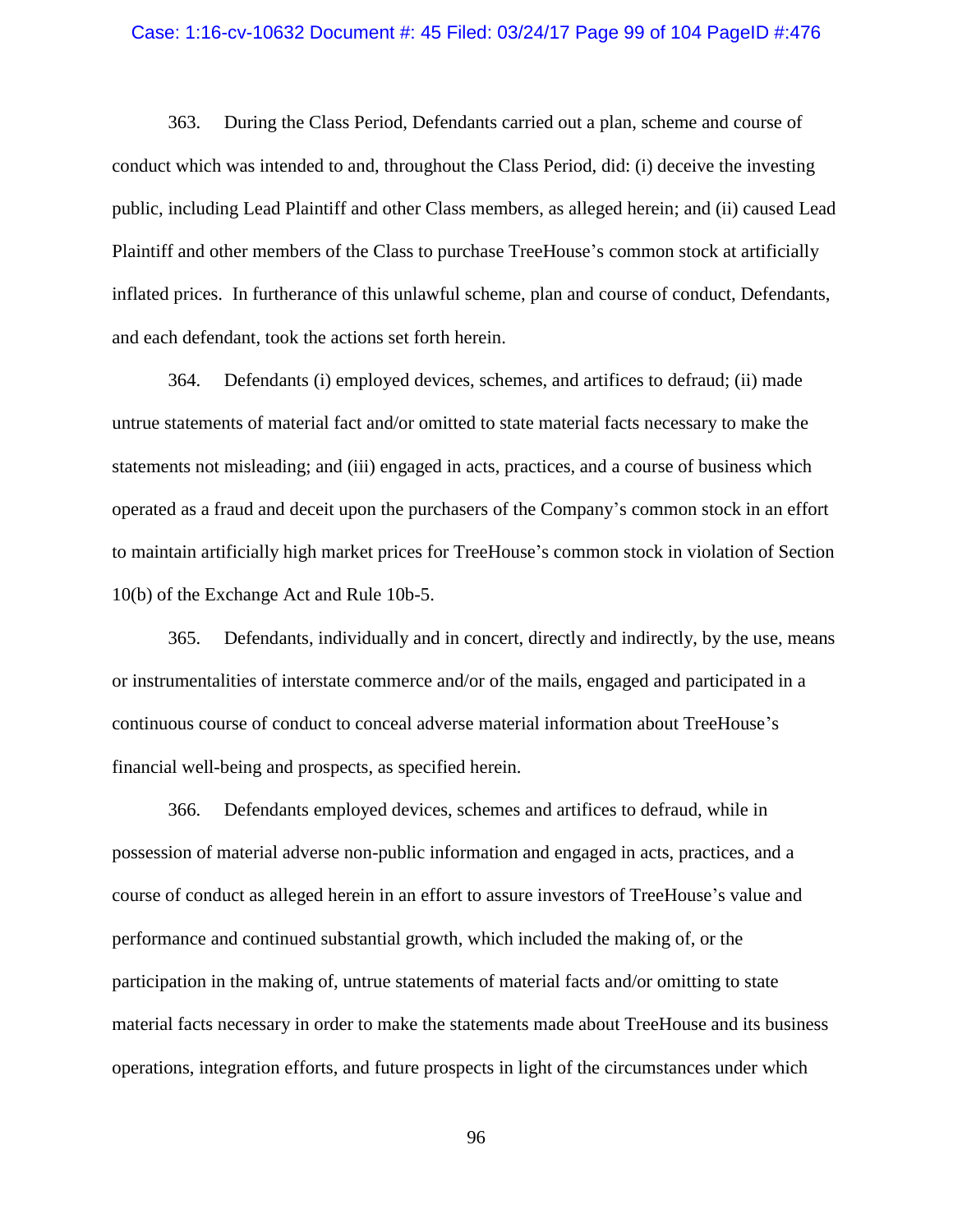#### Case: 1:16-cv-10632 Document #: 45 Filed: 03/24/17 Page 100 of 104 PageID #:477

they were made, not misleading, as set forth more particularly herein, and engaged in transactions, practices and a course of business which operated as a fraud and deceit upon the purchasers of the Company's common stock during the Class Period.

367. Each of the Individual Defendants' primary liability, and controlling person liability, arises from the following facts: (i) the Individual Defendants were high-level executives and/or directors at the Company during the Class Period and members of the Company's management team or had control thereof; (ii) each of these Defendants, by virtue of their responsibilities and activities as a senior officer and/or director of the Company, was privy to and participated in the creation, development and reporting of the Company's internal budgets, plans, projections and/or reports; (iii) each of these Defendants enjoyed significant personal contact and familiarity with the other Defendants and was advised of, and had access to, other members of the Company's management team, internal reports and other information about the Company's finances, operations, and sales at all relevant times; and (iv) each of these Defendants directly made, or was aware of the Company's dissemination of information to the investing public which they knew and/or recklessly disregarded was materially false and misleading.

368. Defendants had actual knowledge of the misrepresentations and/or omissions of material facts set forth herein, or acted with reckless disregard for the truth in that they failed to ascertain and to disclose such facts, even though such facts were available to them. Such Defendants' material misrepresentations and/or omissions were done knowingly or recklessly and for the purpose and effect of concealing TreeHouse's financial well-being and prospects from the investing public and supporting the artificially inflated price of its common stock. As demonstrated by Defendants' overstatements and/or misstatements of the Company's business, operations, integration efforts, financial well-being, and prospects throughout the Class Period,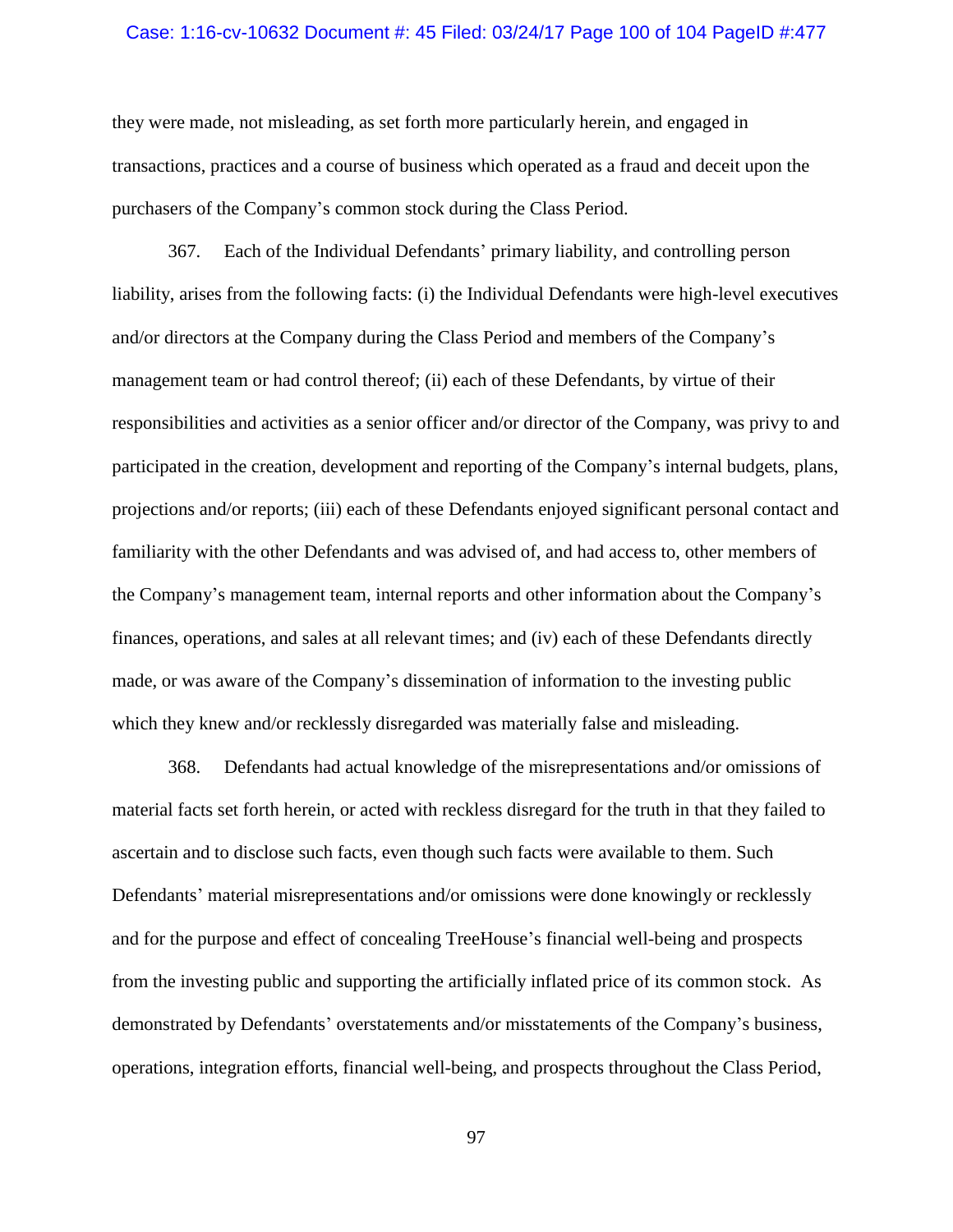#### Case: 1:16-cv-10632 Document #: 45 Filed: 03/24/17 Page 101 of 104 PageID #:478

Defendants, if they did not have actual knowledge of the misrepresentations and/or omissions alleged, were reckless in failing to obtain such knowledge by deliberately refraining from taking those steps necessary to discover whether those statements were false or misleading.

369. As a result of the dissemination of the materially false and/or misleading information and/or failure to disclose material facts, as set forth above, the market price of TreeHouse's common stock was artificially inflated during the Class Period. In ignorance of the fact that market prices of the Company's common stock were artificially inflated, and relying directly or indirectly on the false and misleading statements made by Defendants, or upon the integrity of the market in which the common stock trades, and/or in the absence of material adverse information that was known to or recklessly disregarded by Defendants, but not disclosed in public statements by Defendants during the Class Period, Lead Plaintiff and the other members of the Class acquired TreeHouse's common stock during the Class Period at artificially high prices and were damaged thereby.

370. At the time of said misrepresentations and/or omissions, Lead Plaintiff and other members of the Class were ignorant of their falsity, and believed them to be true. Had Lead Plaintiff and the other members of the Class and the marketplace known the truth regarding the problems that TreeHouse was experiencing, which were not disclosed by Defendants, Lead Plaintiff and other members of the Class would not have purchased or otherwise acquired their TreeHouse common stock, or, if they had purchased or acquired such common stock during the Class Period, they would not have done so at the artificially inflated prices which they paid.

371. By virtue of the foregoing, Defendants violated Section 10(b) of the Exchange Act and Rule 10b-5 promulgated thereunder.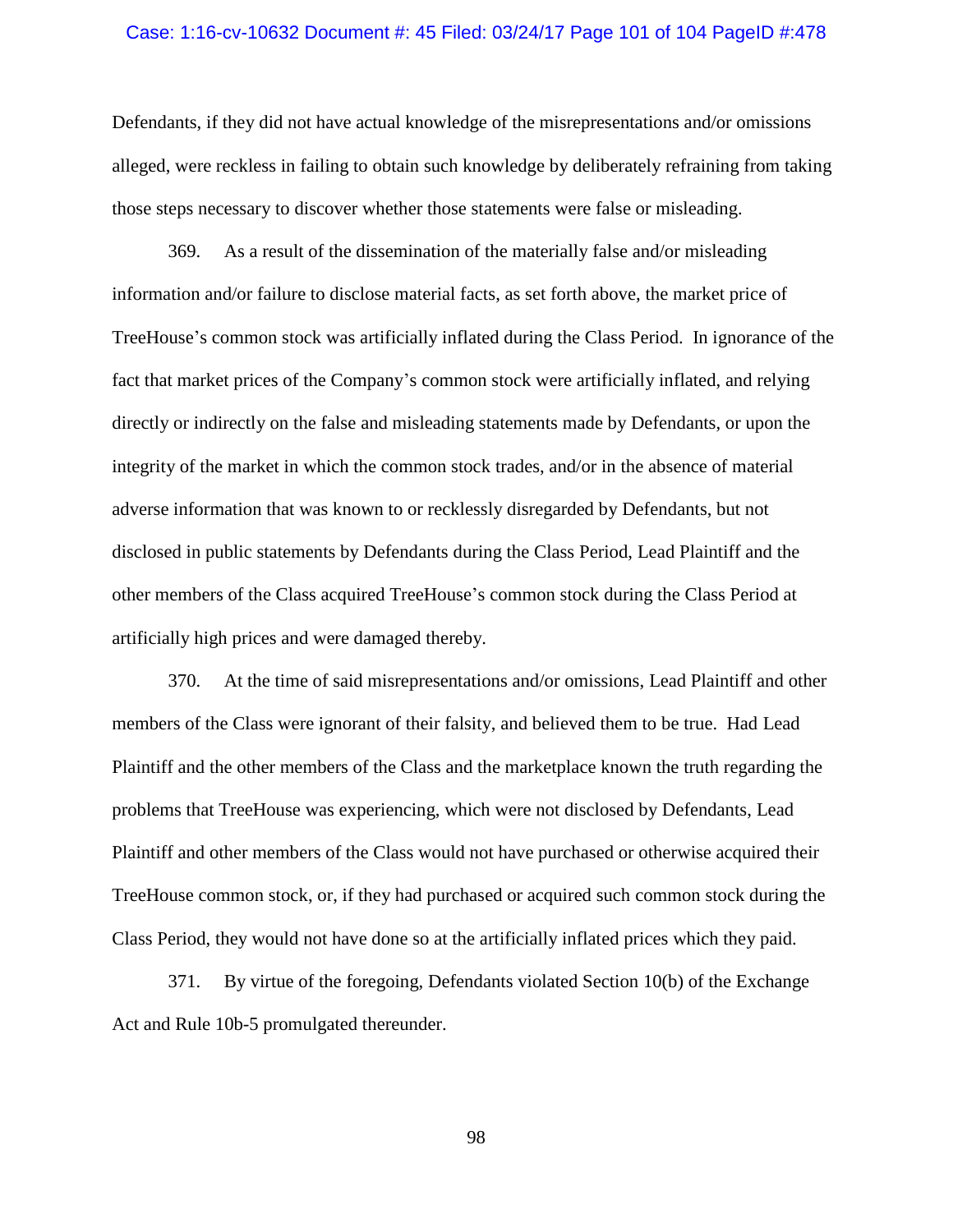372. As a direct and proximate result of Defendants' wrongful conduct, Lead Plaintiff and the other members of the Class suffered damages in connection with their respective purchases and sales of the Company's common stock during the Class Period.

### **SECOND CAUSE OF ACTION**

## **Violation of Section 20(a) of the Exchange Act Against the Individual Defendants**

373. Lead Plaintiff repeats and realleges each and every allegation contained above as if fully set forth herein.

374. The Individual Defendants acted as controlling persons of TreeHouse within the meaning of Section 20(a) of the Exchange Act as alleged herein. By virtue of their high-level position, and their ownership and contractual rights, participation in and/or awareness of the Company's operations and/or intimate knowledge of the false financial statements filed by the Company with the SEC and disseminated to the investing public, the Individual Defendants had the power to influence and control and did influence and control, directly or indirectly, the decision making of the Company, including the content and dissemination of the various statements which Lead Plaintiff contends are false and misleading. The Individual Defendants were provided with or had unlimited access to copies of the Company's reports, press releases, public filings and other statements alleged by Lead Plaintiff to be misleading prior to and/or shortly after these statements were issued and had the ability to prevent the issuance of the statements or cause the statements to be corrected.

375. In particular, the Individual Defendants had direct and supervisory involvement in the day-to-day operations of the Company and, therefore, are presumed to have had the power to control or influence the particular transactions giving rise to the securities violations as alleged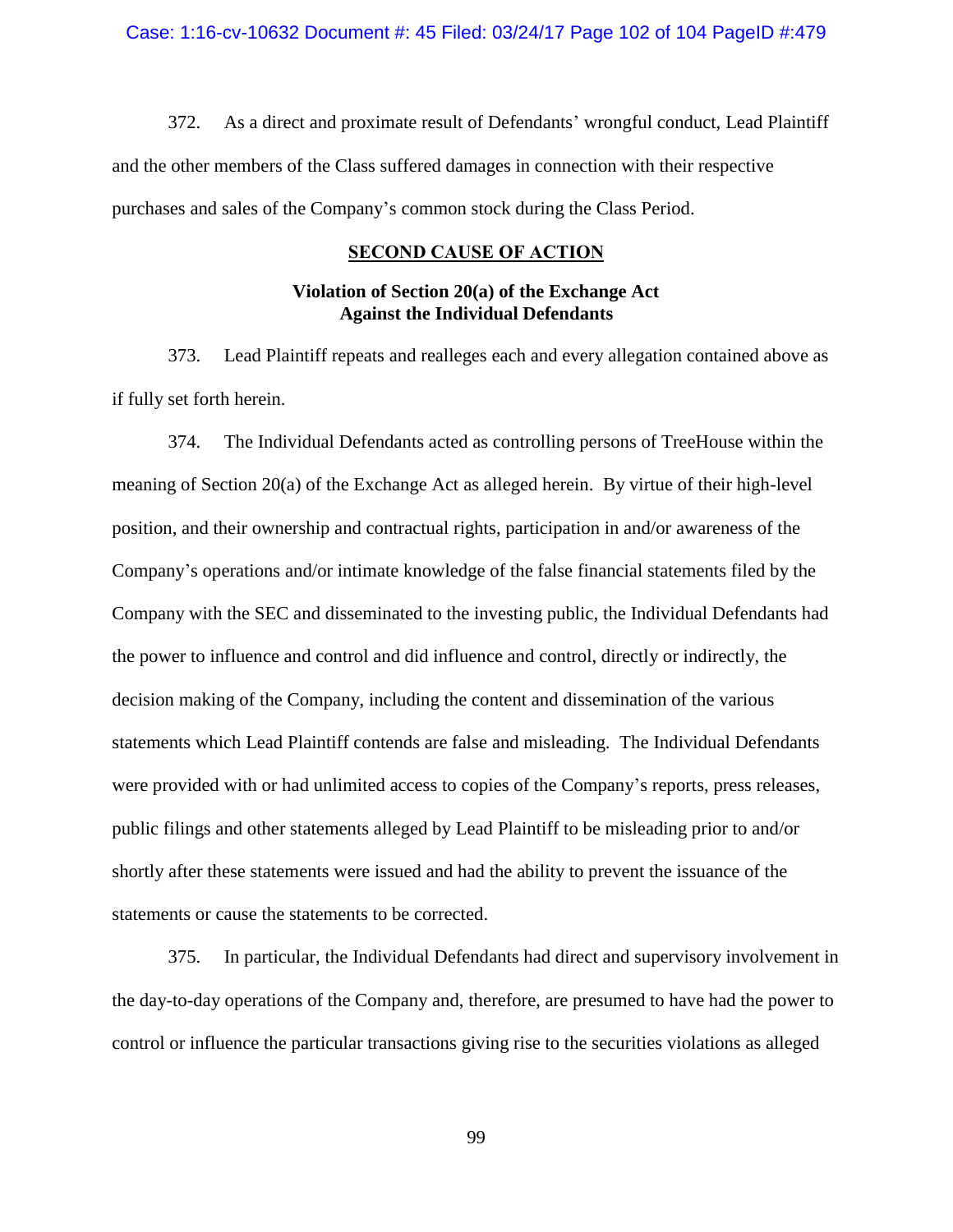### Case: 1:16-cv-10632 Document #: 45 Filed: 03/24/17 Page 103 of 104 PageID #:480

herein, and exercised the same. Moreover, the Individual Defendants made many of the materially false or misleading statements described above.

376. As set forth above, TreeHouse and the Individual Defendants each violated Section 10(b) and Rule 10b-5 by their acts and/or omissions as alleged in this Complaint. By virtue of their position as a controlling person, the Individual Defendants are liable pursuant to Section 20(a) of the Exchange Act. As a direct and proximate result of Defendants' wrongful conduct, Lead Plaintiff and other members of the Class suffered damages in connection with their purchases of the Company's common stock during the Class Period.

## **PRAYER FOR RELIEF**

WHEREFORE, Lead Plaintiff prays for relief and judgment, as follows:

a. Determining that this action is a proper class action under Rule 23 of the Federal Rules of Civil Procedure;

b. Awarding damages in favor of Lead Plaintiff and the other Class members against all Defendants, jointly and severally, for all damages sustained as a result of Defendants' wrongdoing, in an amount to be proven at trial, including interest thereon;

c. Awarding Lead Plaintiff and the Class their reasonable costs and expenses incurred in this action, including counsel fees and expert fees; and

d. Such other and further relief as the Court may deem just and proper.